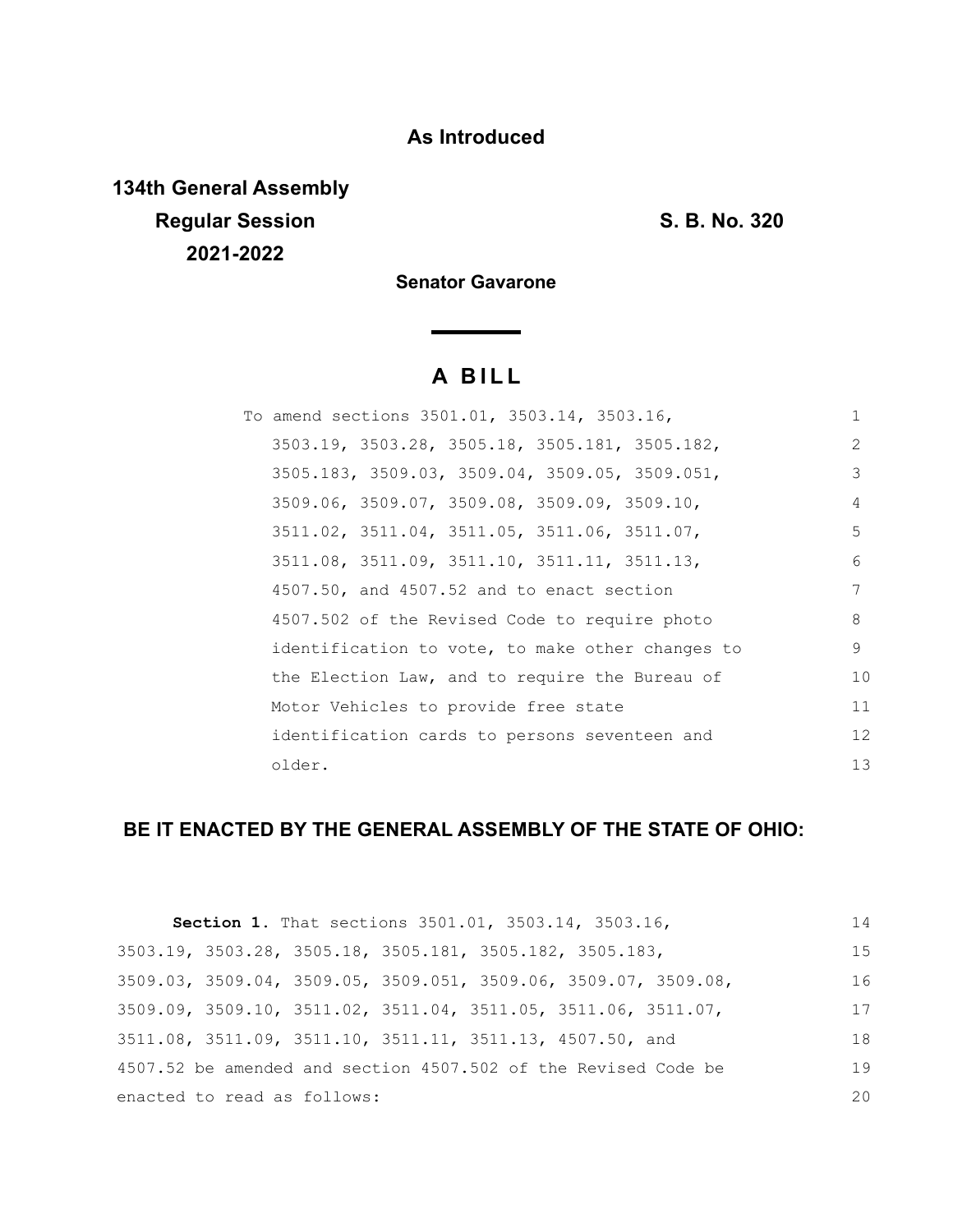held.

| (A) "General election" means the election held on the            | 23 |
|------------------------------------------------------------------|----|
| first Tuesday after the first Monday in each November.           | 24 |
| (B) "Reqular municipal election" means the election held         | 25 |
| on the first Tuesday after the first Monday in November in each  | 26 |
| odd-numbered year.                                               | 27 |
| (C) "Regular state election" means the election held on          | 28 |
| the first Tuesday after the first Monday in November in each     | 29 |
| even-numbered year.                                              | 30 |
| (D) "Special election" means any election other than those       | 31 |
| elections defined in other divisions of this section. A special  | 32 |
| election may be held only on the first Tuesday after the first   | 33 |
| Monday in May, August, or November, or on the day authorized by  | 34 |
| a particular municipal or county charter for the holding of a    | 35 |
| primary election, except that in any year in which a             | 36 |
| presidential primary election is held, no special election shall | 37 |
| be held in May, except as authorized by a municipal or county    | 38 |
| charter, but may be held on the third Tuesday after the first    | 39 |
| Monday in March.                                                 | 40 |
| (E) (1) "Primary" or "primary election" means an election        | 41 |
| held for the purpose of nominating persons as candidates of      | 42 |
| political parties for election to offices, and for the purpose   | 43 |
| of electing persons as members of the controlling committees of  | 44 |
|                                                                  |    |

**Sec. 3501.01.** As used in the sections of the Revised Code

relating to elections and political communications:

political parties and as delegates and alternates to the

conventions of political parties. Primary elections shall be

held on the first Tuesday after the first Monday in May of each year except in years in which a presidential primary election is

21 22

48 49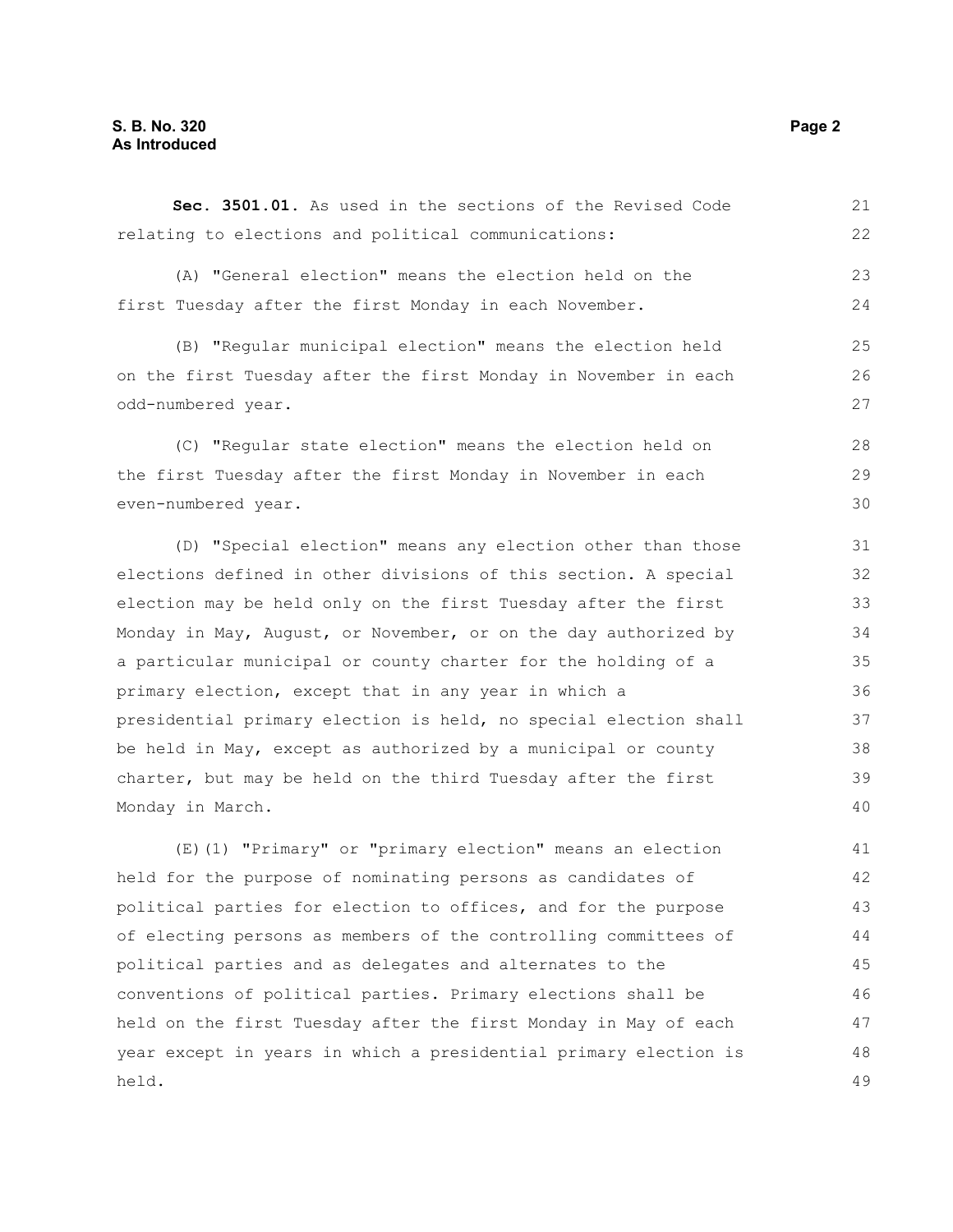#### **S. B. No. 320** Page 3 **As Introduced**

(2) "Presidential primary election" means a primary election as defined by division (E)(1) of this section at which an election is held for the purpose of choosing delegates and alternates to the national conventions of the major political parties pursuant to section 3513.12 of the Revised Code. Unless otherwise specified, presidential primary elections are included in references to primary elections. In years in which a presidential primary election is held, all primary elections shall be held on the third Tuesday after the first Monday in March except as otherwise authorized by a municipal or county charter. (F) "Political party" means any group of voters meeting the requirements set forth in section 3517.01 of the Revised Code for the formation and existence of a political party. (1) "Major political party" means any political party organized under the laws of this state whose candidate for governor or nominees for presidential electors received not less than twenty per cent of the total vote cast for such office at the most recent regular state election. (2) "Minor political party" means any political party organized under the laws of this state that meets either of the following requirements: (a) Except as otherwise provided in this division, the political party's candidate for governor or nominees for presidential electors received less than twenty per cent but not less than three per cent of the total vote cast for such office at the most recent regular state election. A political party that meets the requirements of this division remains a political party for a period of four years after meeting those requirements. 50 51 52 53 54 55 56 57 58 59 60 61 62 63 64 65 66 67 68 69 70 71 72 73 74 75 76 77 78 79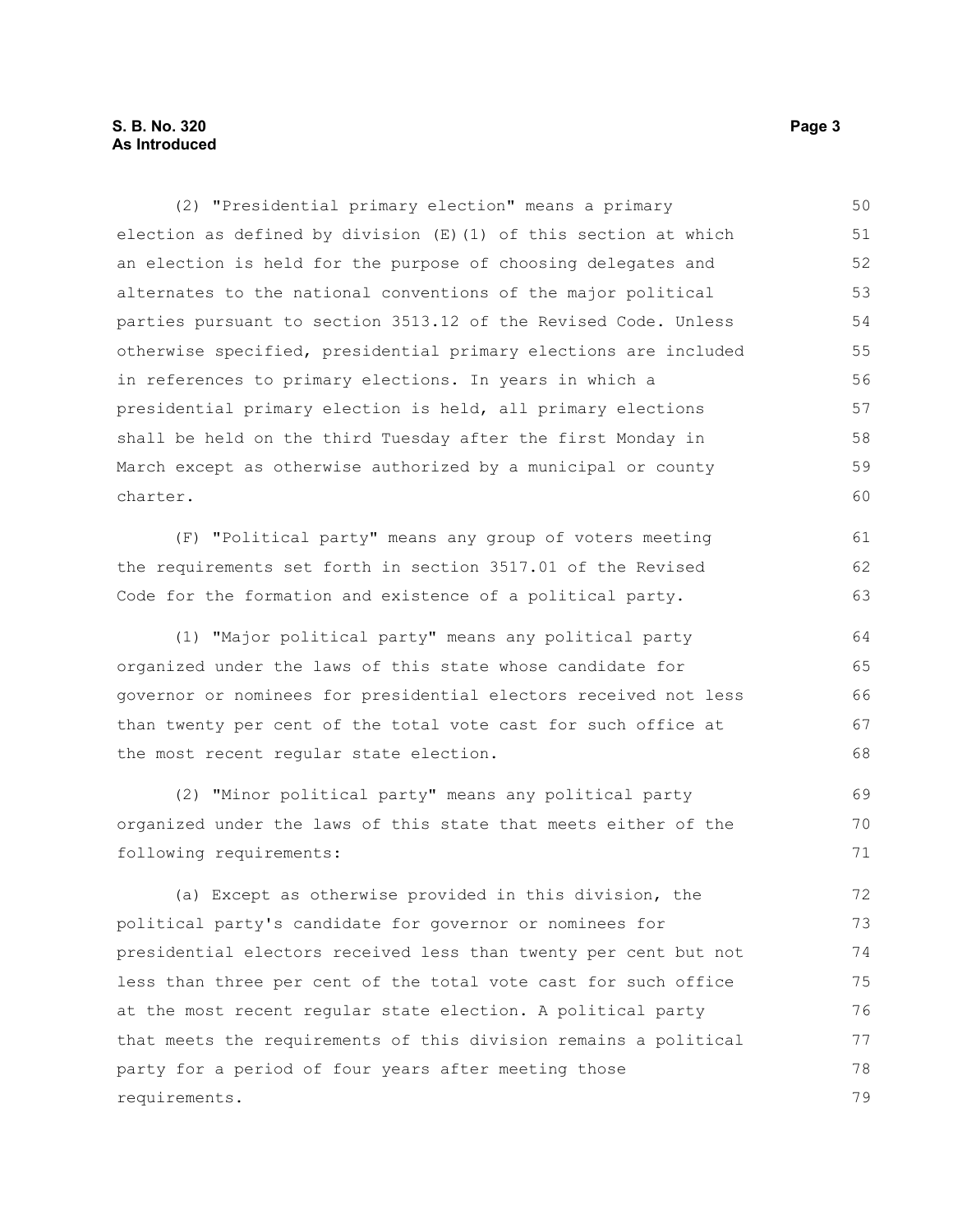#### **S. B. No. 320** Page 4 **As Introduced**

(b) The political party has filed with the secretary of state, subsequent to its failure to meet the requirements of division  $(F)$  (2)(a) of this section, a petition that meets the requirements of section 3517.01 of the Revised Code. 80 81 82 83

A newly formed political party shall be known as a minor political party until the time of the first election for governor or president which occurs not less than twelve months subsequent to the formation of such party, after which election the status of such party shall be determined by the vote for the office of governor or president.

(G) "Dominant party in a precinct" or "dominant political party in a precinct" means that political party whose candidate for election to the office of governor at the most recent regular state election at which a governor was elected received more votes than any other person received for election to that office in such precinct at such election.

(H) "Candidate" means any qualified person certified in accordance with the provisions of the Revised Code for placement on the official ballot of a primary, general, or special election to be held in this state, or any qualified person who claims to be a write-in candidate, or who knowingly assents to being represented as a write-in candidate by another at either a primary, general, or special election to be held in this state. 96 97 98 99 100 101 102

(I) "Independent candidate" means any candidate who claims not to be affiliated with a political party, and whose name has been certified on the office-type ballot at a general or special election through the filing of a statement of candidacy and nominating petition, as prescribed in section 3513.257 of the Revised Code. 103 104 105 106 107 108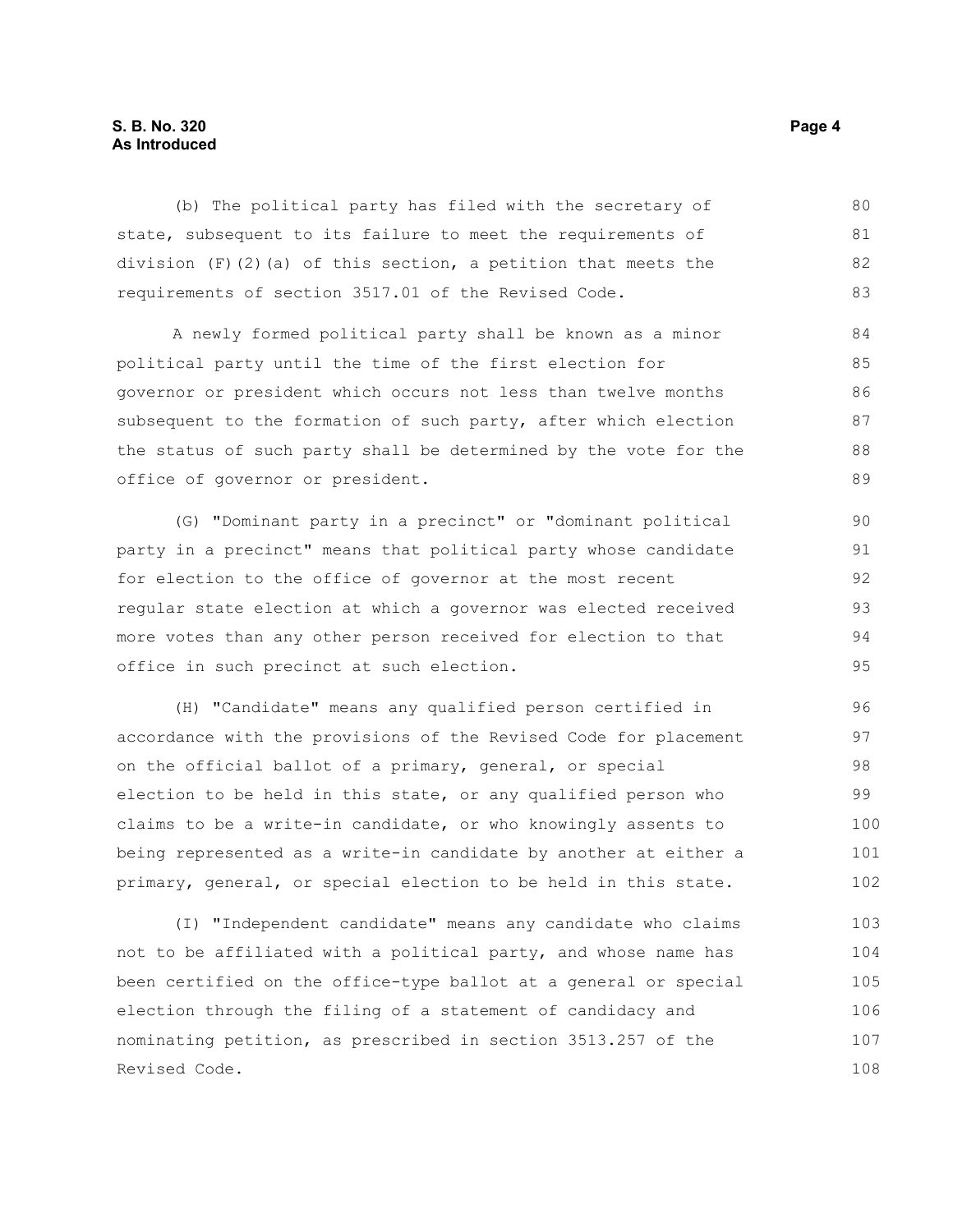#### **S. B. No. 320** Page 5 **As Introduced**

(J) "Nonpartisan candidate" means any candidate whose name is required, pursuant to section 3505.04 of the Revised Code, to be listed on the nonpartisan ballot, including all candidates for judge of a municipal court, county court, or court of common pleas, for member of any board of education, for municipal or township offices in which primary elections are not held for nominating candidates by political parties, and for offices of municipal corporations having charters that provide for separate ballots for elections for these offices. 109 110 111 112 113 114 115 116 117

(K) "Party candidate" means any candidate who claims to be a member of a political party and who has been certified to appear on the office-type ballot at a general or special election as the nominee of a political party because the candidate has won the primary election of the candidate's party for the public office the candidate seeks, has been nominated under section 3517.012, or is selected by party committee in accordance with section 3513.31 of the Revised Code. 118 119 120 121 122 123 124 125

(L) "Officer of a political party" includes, but is not limited to, any member, elected or appointed, of a controlling committee, whether representing the territory of the state, a district therein, a county, township, a city, a ward, a precinct, or other territory, of a major or minor political party. 126 127 128 129 130 131

(M) "Question or issue" means any question or issue certified in accordance with the Revised Code for placement on an official ballot at a general or special election to be held in this state. 132 133 134 135

(N) "Elector" or "qualified elector" means a person having the qualifications provided by law to be entitled to vote. 136 137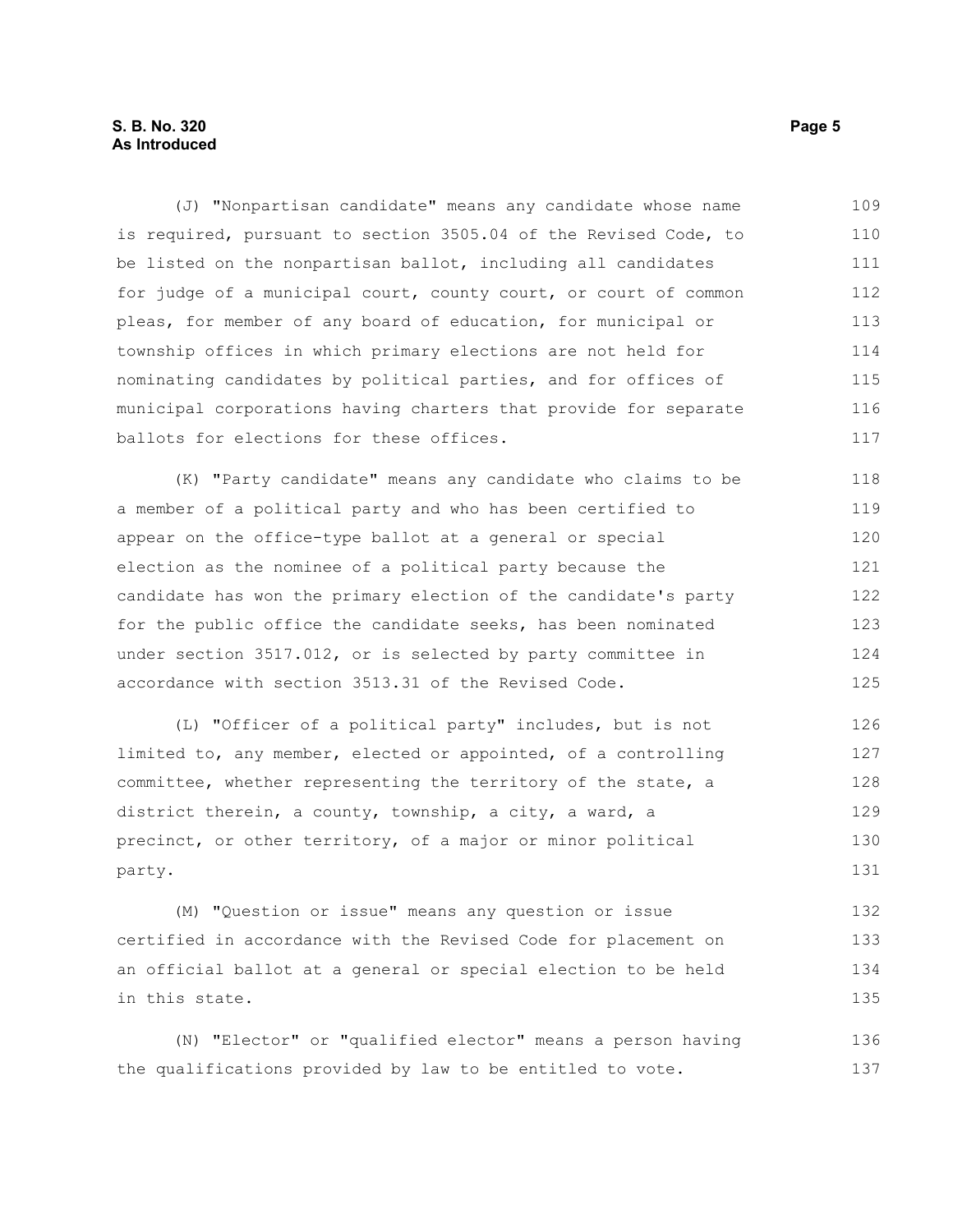| (0) "Voter" means an elector who votes at an election.           | 138 |
|------------------------------------------------------------------|-----|
| (P) "Voting residence" means that place of residence of an       | 139 |
| elector which shall determine the precinct in which the elector  | 140 |
| may vote.                                                        | 141 |
| (Q) "Precinct" means a district within a county                  | 142 |
| established by the board of elections of such county within      | 143 |
| which all qualified electors having a voting residence therein   | 144 |
| may vote at the same polling place.                              | 145 |
| (R) "Polling place" means that place provided for each           | 146 |
| precinct at which the electors having a voting residence in such | 147 |
| precinct may vote.                                               | 148 |
| (S) "Board" or "board of elections" means the board of           | 149 |
| elections appointed in a county pursuant to section 3501.06 of   | 150 |
| the Revised Code.                                                |     |
| (T) "Political subdivision" means a county, township,            | 152 |
| city, village, or school district.                               | 153 |
| (U) "Election officer" or "election official" means any of       | 154 |
| the following:                                                   | 155 |
| (1) Secretary of state;                                          | 156 |
| (2) Employees of the secretary of state serving the              | 157 |
| division of elections in the capacity of attorney,               | 158 |
| administrative officer, administrative assistant, elections      | 159 |
| administrator, office manager, or clerical supervisor;           | 160 |
| (3) Director of a board of elections;                            | 161 |
| (4) Deputy director of a board of elections;                     | 162 |
| (5) Member of a board of elections;                              | 163 |
| (6) Employees of a board of elections;                           | 164 |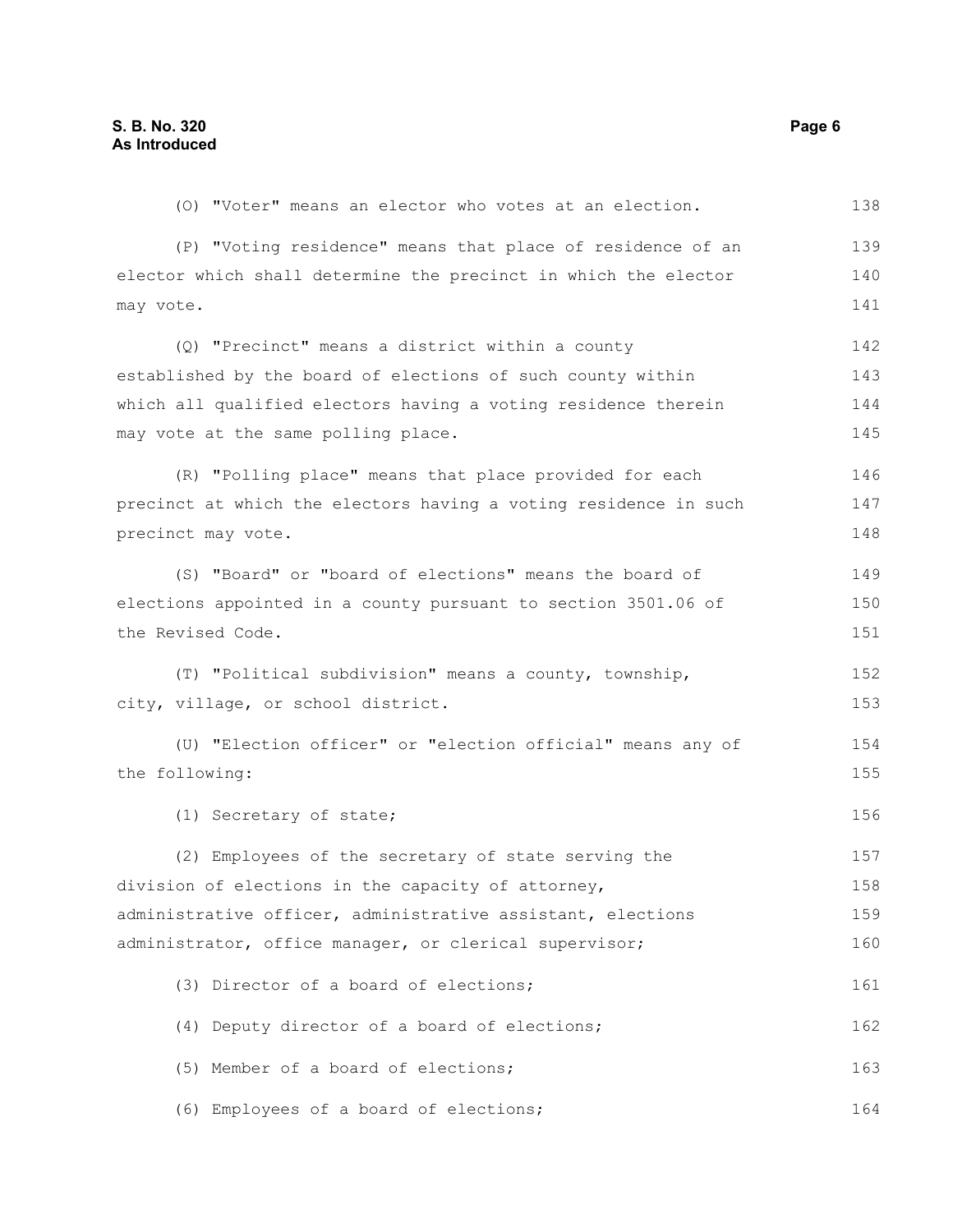(7) Precinct election officials;

(8) Employees appointed by the boards of elections on a temporary or part-time basis. (V) "Acknowledgment notice" means a notice sent by a board of elections, on a form prescribed by the secretary of state, informing a voter registration applicant or an applicant who wishes to change the applicant's residence or name of the status of the application; the information necessary to complete or update the application, if any; and if the application is complete, the precinct in which the applicant is to vote. (W) "Confirmation notice" means a notice sent by a board of elections, on a form prescribed by the secretary of state, to a registered elector to confirm the registered elector's current address. (X) "Designated agency" means an office or agency in the state that provides public assistance or that provides statefunded programs primarily engaged in providing services to persons with disabilities and that is required by the National Voter Registration Act of 1993 to implement a program designed and administered by the secretary of state for registering voters, or any other public or government office or agency that implements a program designed and administered by the secretary of state for registering voters, including the department of job and family services, the program administered under section 3701.132 of the Revised Code by the department of health, the department of mental health and addiction services, the department of developmental disabilities, the opportunities for Ohioans with disabilities agency, and any other agency the 166 167 168 169 170 171 172 173 174 175 176 177 178 179 180 181 182 183 184 185 186 187 188 189 190 191 192

secretary of state designates. "Designated agency" does not include public high schools and vocational schools, public

165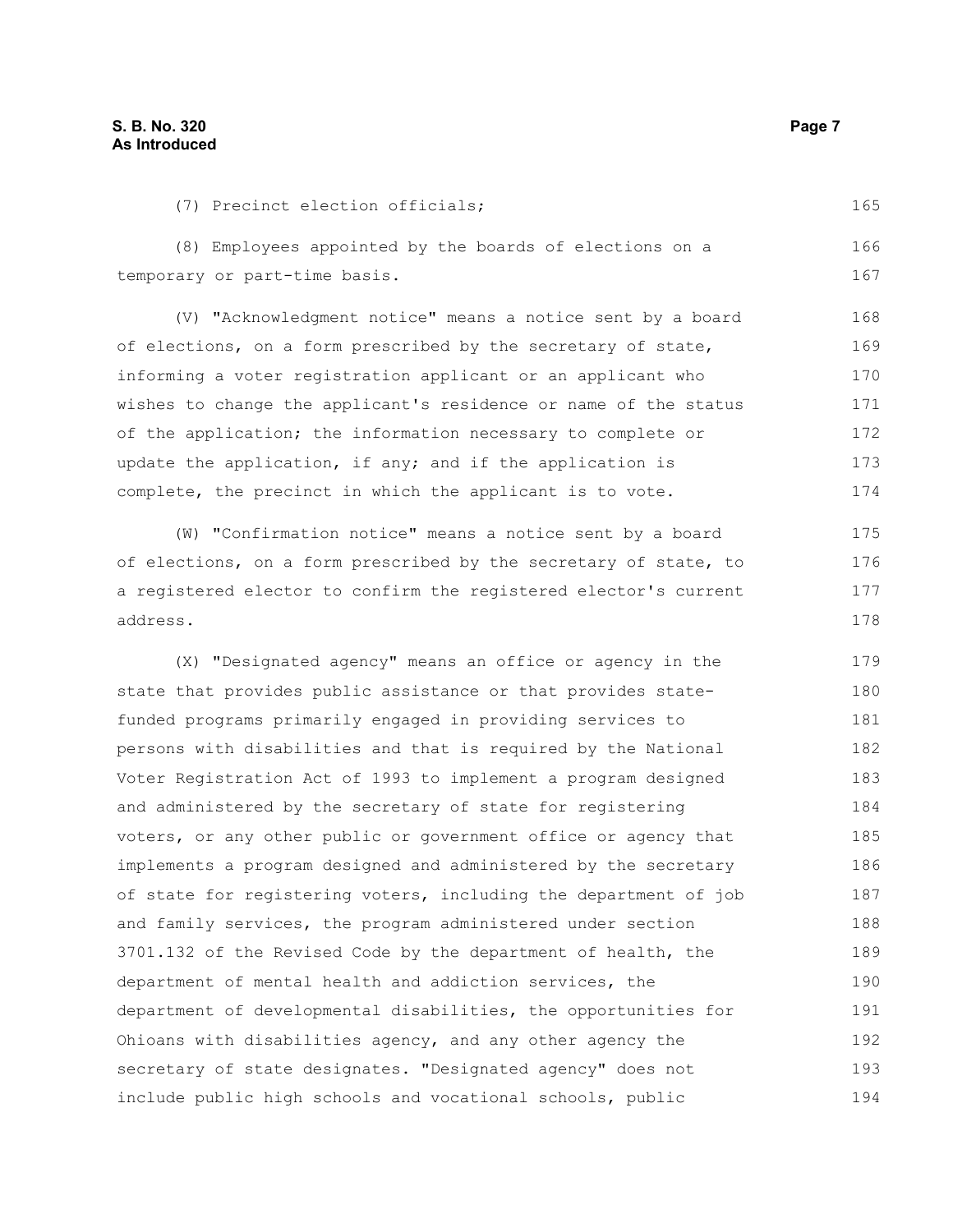libraries, or the office of a county treasurer. (Y) "National Voter Registration Act of 1993" means the "National Voter Registration Act of 1993," 107 Stat. 77, 42 U.S.C.A. 1973gg. (Z) "Voting Rights Act of 1965" means the "Voting Rights Act of 1965," 79 Stat. 437, 42 U.S.C.A. 1973, as amended. (AA) "Photo identification" means a document one of the following documents or combinations of documents that meets each of the following requirements includes the individual's name, photograph, and current address: (1) It shows the name of the individual to whom it was issued, which shall conform to the name in the poll list or signature pollbookAn unexpired Ohio driver's license, commercial driver's license, or state identification card issued by the registrar of motor vehicles or deputy registrar under Chapter 4507. of the Revised Code. If the driver's license or state identification card does not contain the elector's current address, the driver's license or state identification card shall be accompanied by a copy of a current utility bill, bank statement, government check, paycheck, or other government document, other than a notice of voter registration mailed by a board of elections under section 3503.19 of the Revised Code, that shows the individual's name and current address.  $(2)$  It shows the current address of the individual to whomit was issued, which shall conform to the address in the poll-196 197 198 199 200 201 202 203 204 205 206 207 208 209 210 211 212 213 214 215 216 217 218 219

list or signature pollbook, except for a driver's license or a state identification card issued under section 4507.50 of the Revised Code, which may show either the current or former address of the individual to whom it was issued, regardless of-220 221 222 223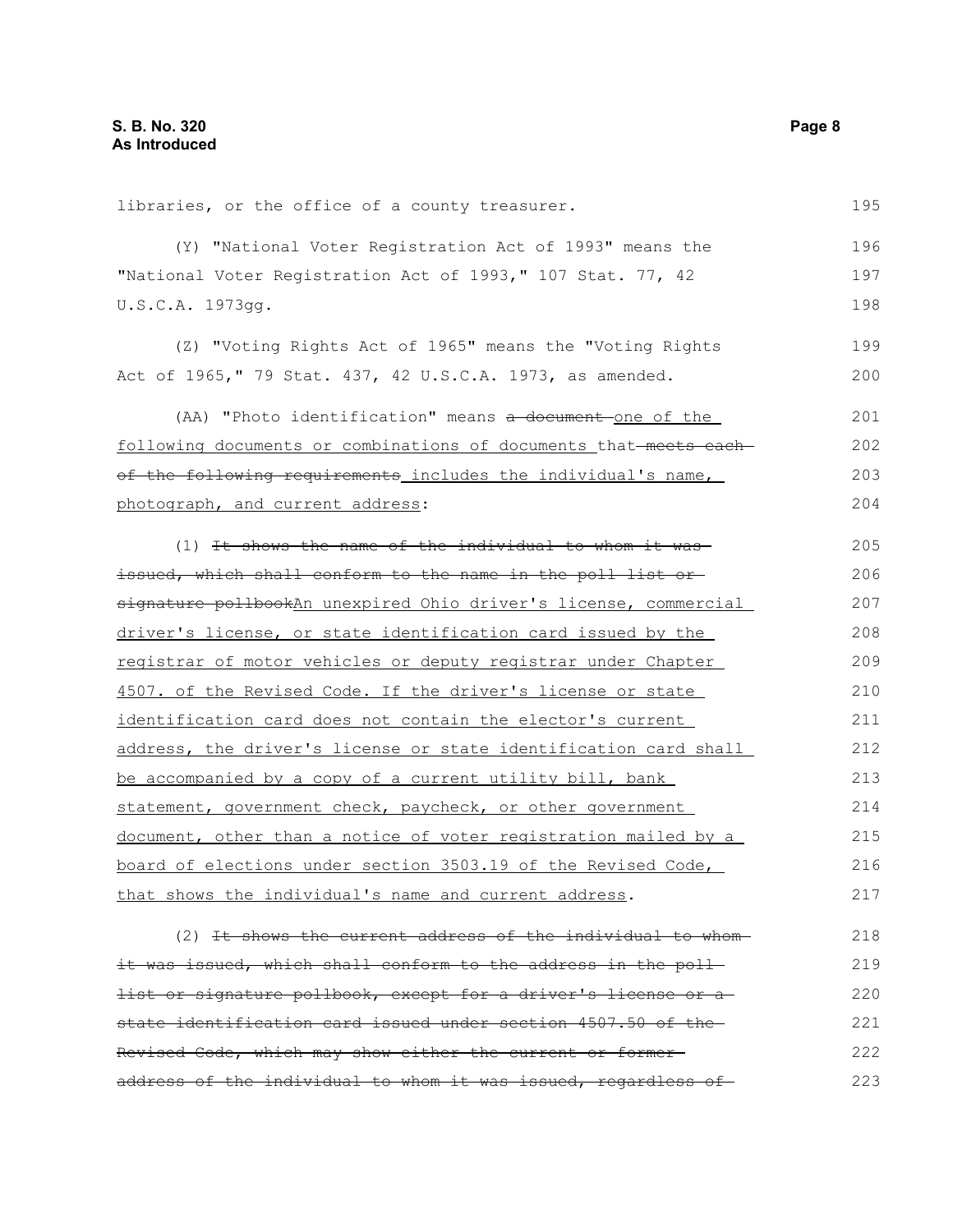| whether that address conforms to the address in the poll list or- | 224 |
|-------------------------------------------------------------------|-----|
| signature pollbookAn expired Ohio driver's license, Ohio          | 225 |
| commercial driver's license, or state identification card issued  | 226 |
| by the registrar of motor vehicles or deputy registrar under      | 227 |
| Chapter 4507. of the Revised Code and an unexpired United States  | 228 |
| military identification card. If the driver's license or state    | 229 |
| identification card does not contain the elector's current        | 230 |
| address, the driver's license or state identification card shall  | 231 |
| be accompanied by a copy of a current utility bill, bank          | 232 |
| statement, government check, paycheck, or other government        | 233 |
| document, other than a notice of voter registration mailed by a   | 234 |
| board of elections under section 3503.19 of the Revised Code,     | 235 |
| that shows the individual's name and current address.             | 236 |
| (3) It shows a photograph of the individual to whom it was-       | 237 |
| <del>issued. -</del>                                              | 238 |
| (4) It includes an expiration date that has not passed.           | 239 |
| (5) It was issued by the government of the United States-         | 240 |
| or this state.                                                    | 241 |
| Sec. 3503.14. (A) The secretary of state shall prescribe          | 242 |
| the form and content of the registration, change of residence,    | 243 |
| and change of name forms used in this state. The forms shall      | 244 |
| meet the requirements of the National Voter Registration Act of   | 245 |
| 1993 and shall include spaces for all of the following:           | 246 |
| (1) The voter's name;                                             | 247 |
| (2) The voter's address;                                          | 248 |
| (3) The current date;                                             | 249 |
| (4) The voter's date of birth;                                    | 250 |
| (5) The voter to provide one or more of the following:            | 251 |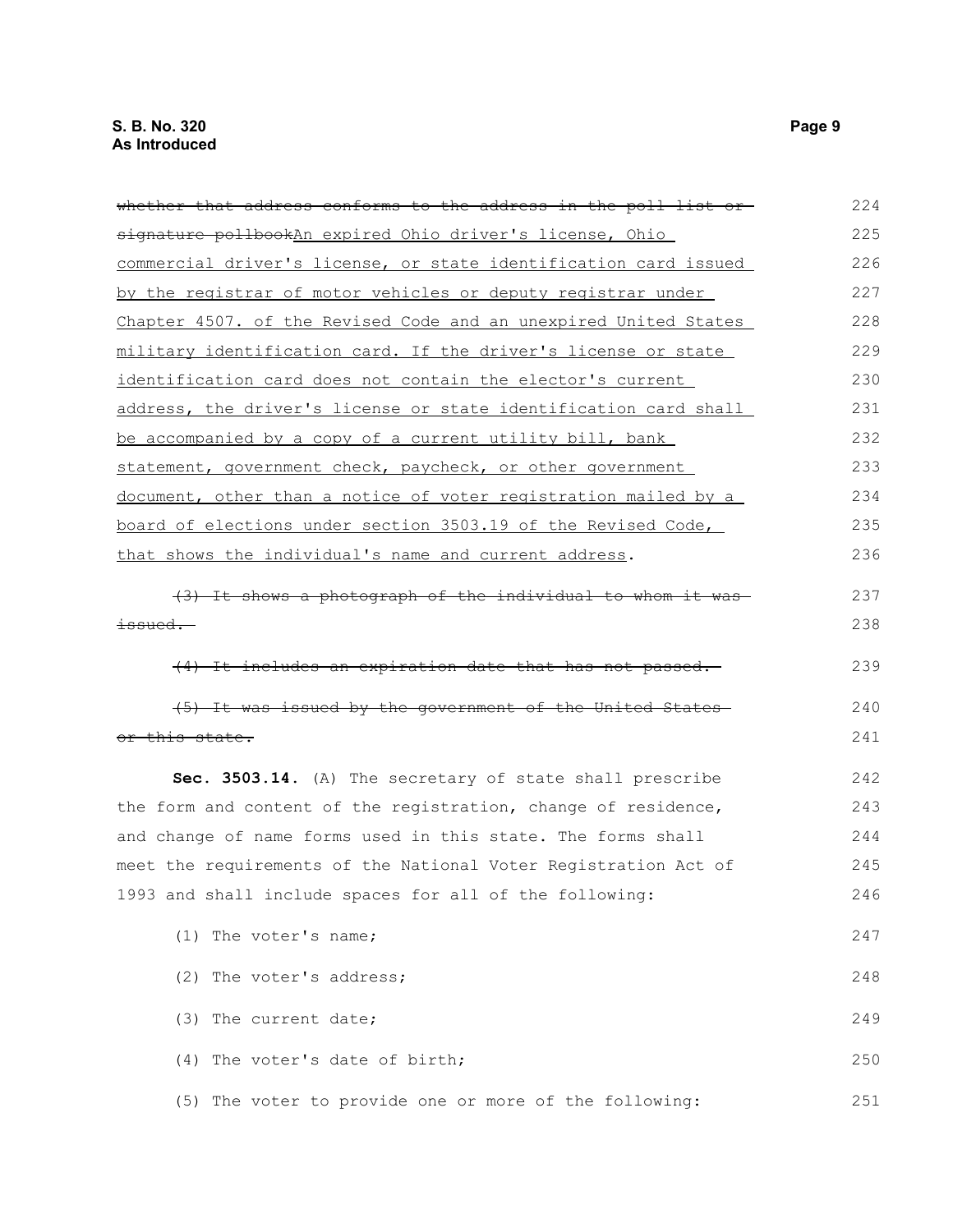(a) The voter's Ohio driver's license or state identification card number, if any; (b) The last four digits of the voter's social security number, if any; (c) A copy of a current and valid photo identification, a copy of a military identification, or a copy of a current utility bill, bank statement, government check, paycheck, or other government document, other than a notice of voter registration mailed by a board of elections under section 3503.19 of the Revised Code, that shows the voter's name and address. (6) The voter's signature. The registration form shall include a space on which the person registering an applicant shall sign the person's name and provide the person's address and a space on which the person registering an applicant shall name the employer who is employing that person to register the applicant. Except for forms prescribed by the secretary of state under section 3503.11 of the Revised Code, the secretary of state shall permit boards of elections to produce forms that have subdivided spaces for each individual alphanumeric character of the information provided by the voter so as to accommodate the electronic reading and conversion of the voter's information to data and the subsequent electronic transfer of that data to the statewide voter registration database established under section 3503.15 of the Revised Code. (B) None of the following persons who are registering an applicant in the course of that official's or employee's normal 252 253 254 255 256 257 258 259 260 261 262 263 264 265 266 267 268 269 270 271 272 273 274 275 276 277 278 279

duties shall sign the person's name, provide the person's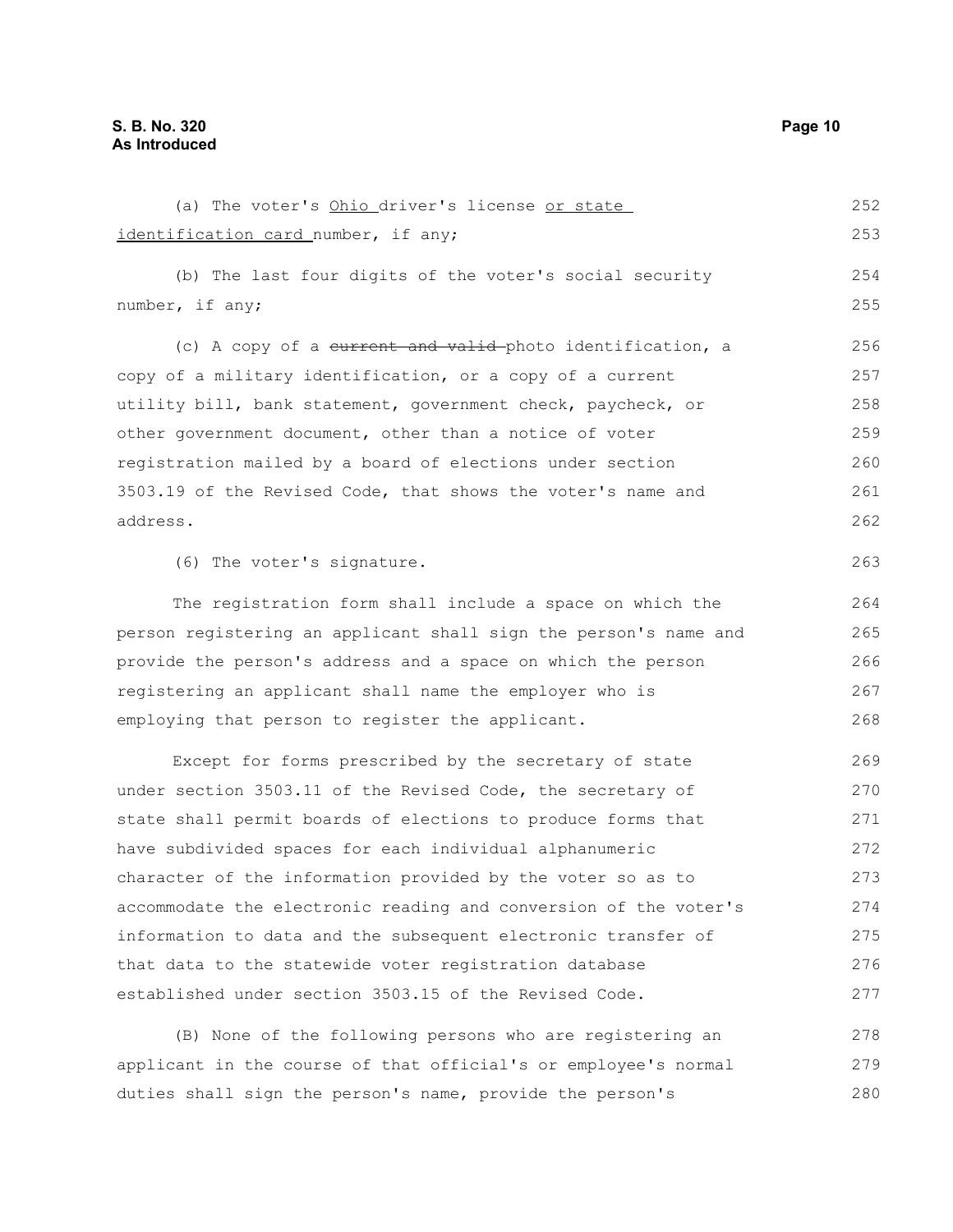address, or name the employer who is employing the person to register an applicant on a form prepared under this section: (1) An election official; (2) A county treasurer; (3) A deputy registrar of motor vehicles; (4) An employee of a designated agency; (5) An employee of a public high school; (6) An employee of a public vocational school; (7) An employee of a public library; (8) An employee of the office of a county treasurer; (9) An employee of the bureau of motor vehicles; (10) An employee of a deputy registrar of motor vehicles; (11) An employee of an election official. (C) Except as provided in section 3501.382 of the Revised Code, any applicant who is unable to sign the applicant's own name shall make an "X," if possible, which shall be certified by the signing of the name of the applicant by the person filling out the form, who shall add the person's own signature. If an applicant is unable to make an " $X,$ " the applicant shall indicate in some manner that the applicant desires to register to vote or 281 282 283 284 285 286 287 288 289 290 291 292 293 294 295 296 297 298 299 300

to change the applicant's name or residence. The person registering the applicant shall sign the form and attest that the applicant indicated that the applicant desired to register to vote or to change the applicant's name or residence. 301 302 303 304

(D) No registration, change of residence, or change of name form shall be rejected solely on the basis that a person 305 306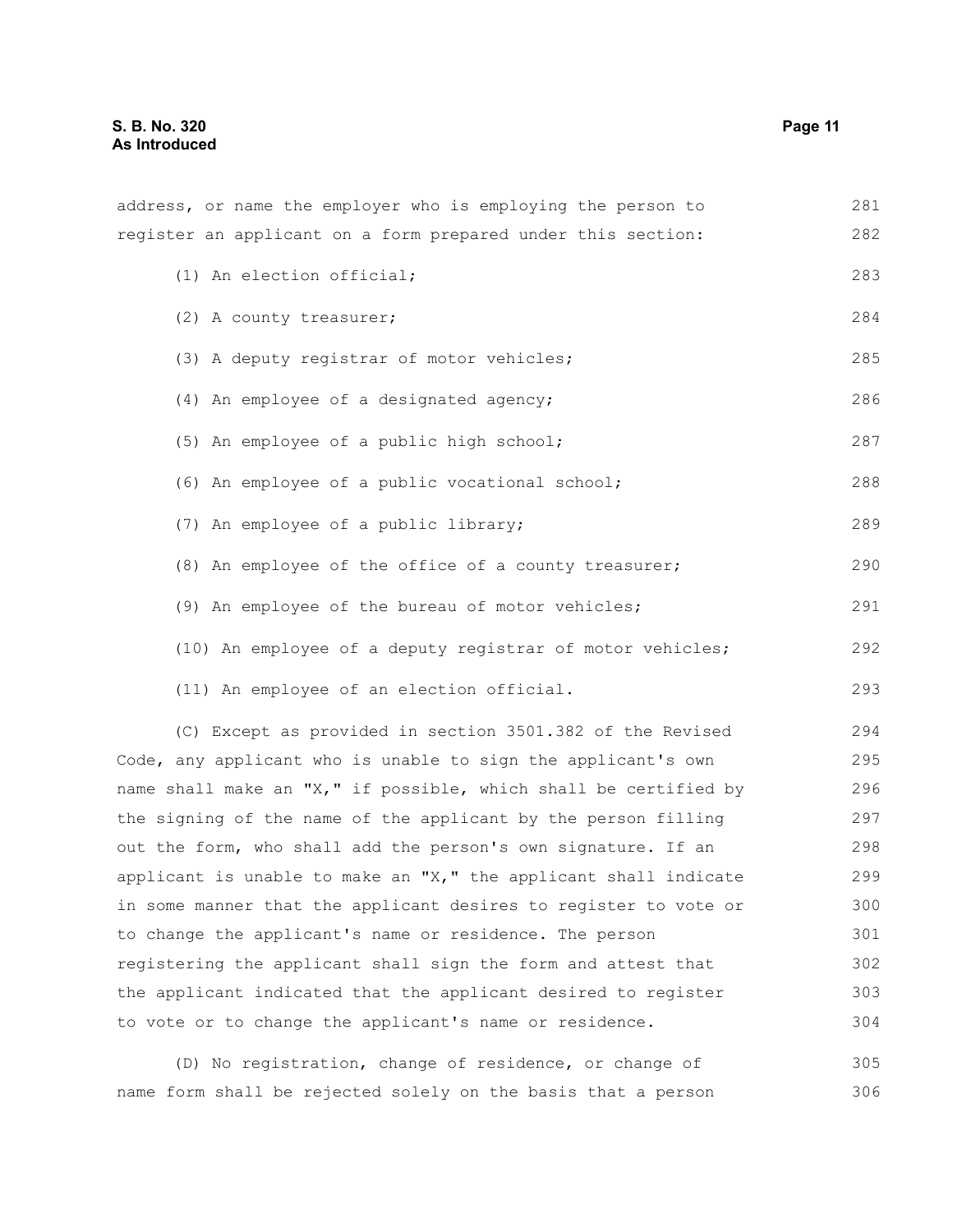registering an applicant failed to sign the person's name or failed to name the employer who is employing that person to register the applicant as required under division (A) of this section. 307 308 309 310

(E) A voter registration application submitted online through the internet pursuant to section 3503.20 of the Revised Code is not required to contain a signature to be considered valid. The signature obtained under division (B) of that section shall be considered the applicant's signature for all election and signature-matching purposes. 311 312 313 314 315 316

(F) As used in this section, "registering an applicant" includes any effort, for compensation, to provide voter registration forms or to assist persons in completing or returning those forms. 317 318 319 320

**Sec. 3503.16.** (A) Except as otherwise provided in division (E) of section 111.44 of the Revised Code, whenever a registered elector changes the place of residence of that registered elector from one precinct to another within a county or from one county to another, or has a change of name, that registered elector shall report the change by delivering a change of residence or change of name form, whichever is appropriate, as prescribed by the secretary of state under section 3503.14 of the Revised Code to the state or local office of a designated agency, a public high school or vocational school, a public library, the office of the county treasurer, the office of the secretary of state, any office of the registrar or deputy registrar of motor vehicles, or any office of a board of elections in person or by a third person. Any voter registration, change of address, or change of name application, returned by mail, may be sent only to the secretary of state or 321 322 323 324 325 326 327 328 329 330 331 332 333 334 335 336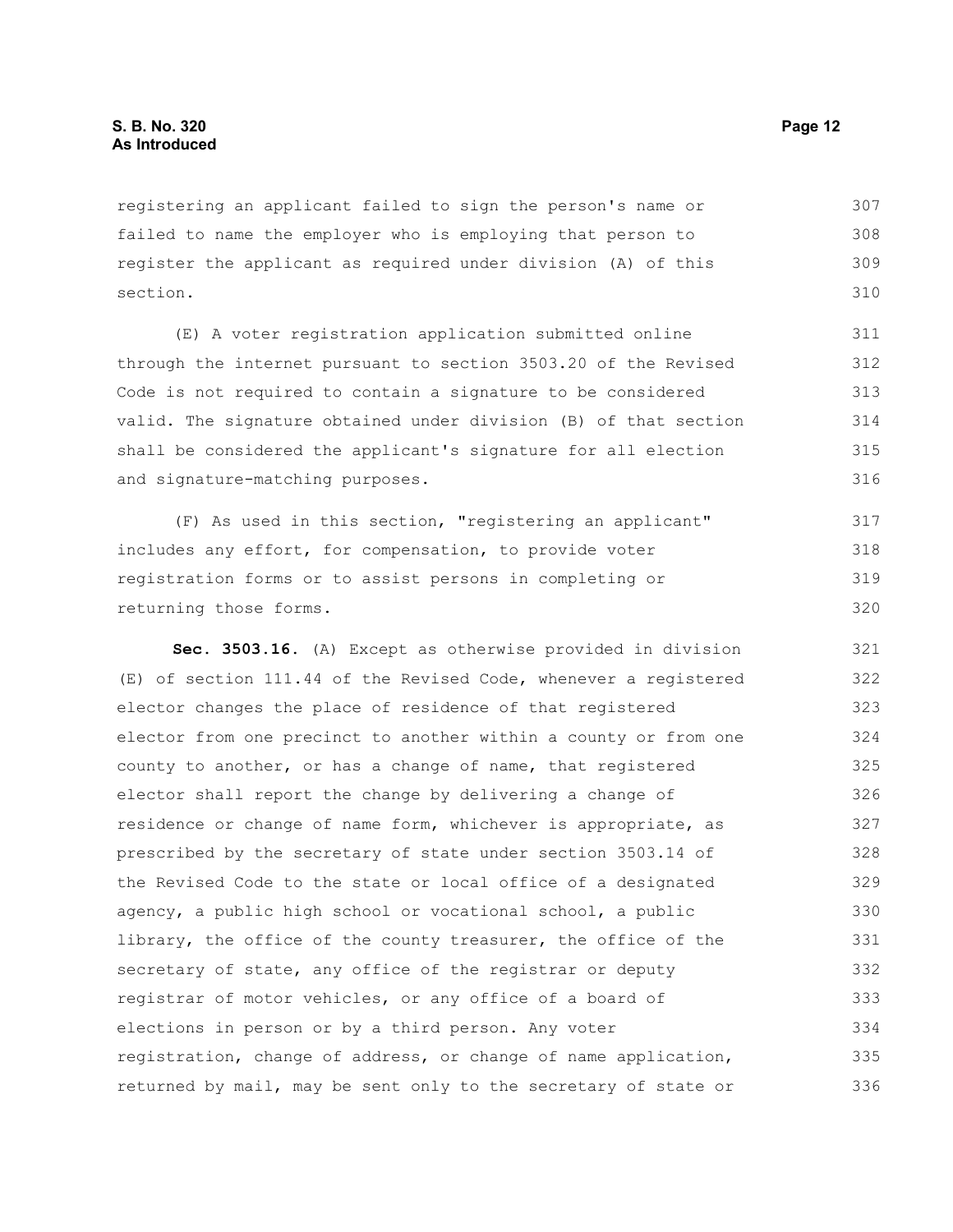the board of elections.

A registered elector also may update the registration of that registered elector by filing a change of residence or change of name form on the day of a special, primary, or general election at the polling place in the precinct in which that registered elector resides or at the board of elections or at another site designated by the board. 338 339 340 341 342 343

(B)(1)(a) Any registered elector who moves within a precinct on or prior to the day of a general, primary, or special election and has not filed a notice of change of residence with the board of elections may vote in that election by going to that registered elector's assigned polling place, completing and signing a notice of change of residence, showing identification in the form of a current and valid photo identification, a military identification, or a copy of a current utility bill, bank statement, government check, paycheck, or other government document, other than a notice of voter registration mailed by a board of elections under section 3503.19 of the Revised Code, that shows the name and current address of the elector, and casting a ballot. 344 345 346 347 348 349 350 351 352 353 354 355 356

(b) Any registered elector who changes the name of that registered elector and remains within a precinct on or prior to the day of a general, primary, or special election and has not filed a notice of change of name with the board of elections may vote in that election by going to that registered elector's assigned polling place, completing and signing a notice of a change of name, and casting a provisional ballot under section 3505.181 of the Revised Code. If the registered elector provides to the precinct election officials proof of a legal name change, such as a marriage license or court order that includes the 357 358 359 360 361 362 363 364 365 366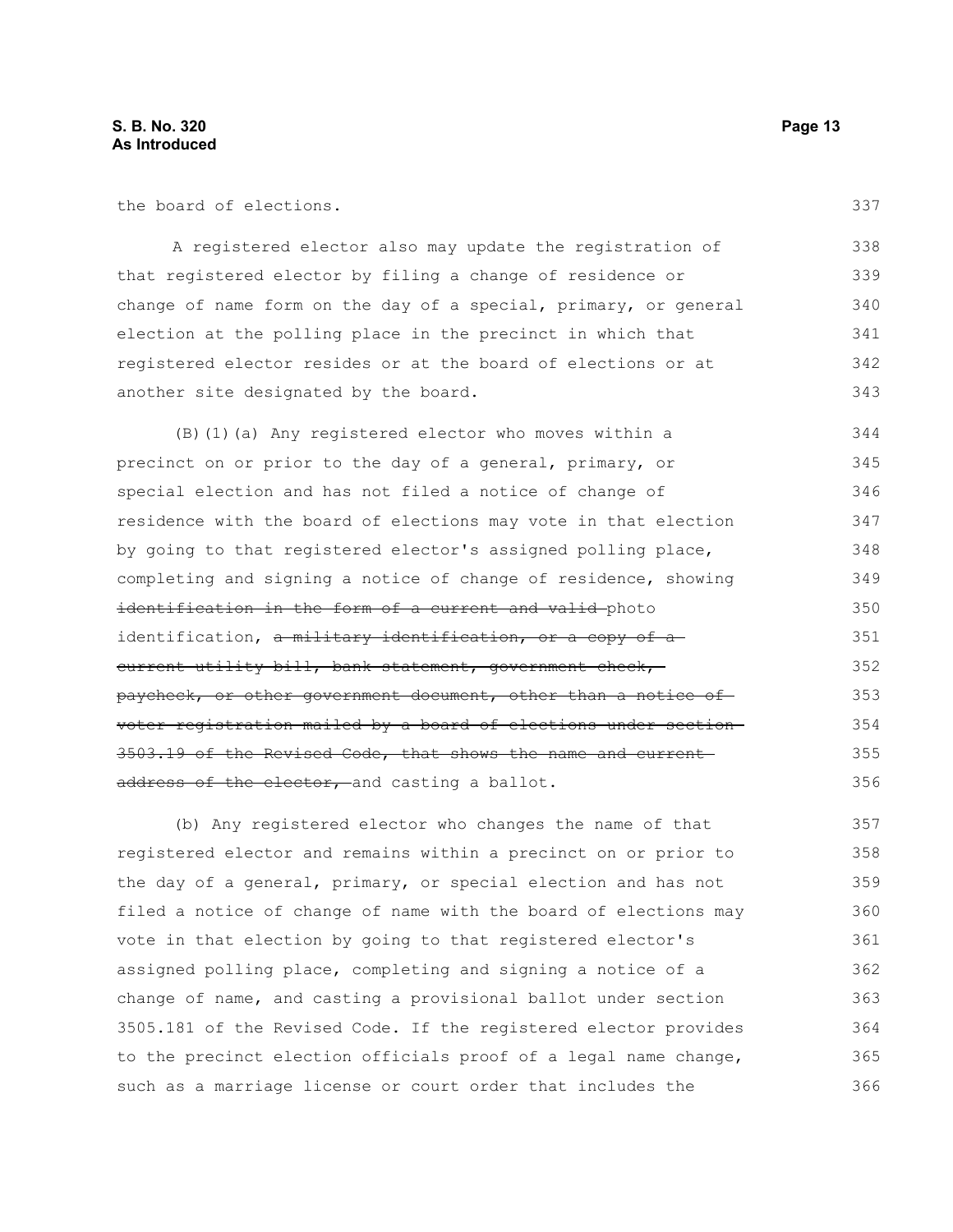elector's current and prior names, the elector may complete and sign a notice of change of name and cast a regular ballot. 367 368

(2) Any registered elector who moves from one precinct to another within a county or moves from one precinct to another and changes the name of that registered elector on or prior to the day of a general, primary, or special election and has not filed a notice of change of residence or change of name, whichever is appropriate, with the board of elections may vote in that election if that registered elector complies with division (G) of this section or does all of the following: 369 370 371 372 373 374 375 376

(a) Appears at anytime during regular business hours on or after the twenty-eighth day prior to the election in which that registered elector wishes to vote or, if the election is held on the day of a presidential primary election, the twenty-fifth day prior to the election, through noon of the Saturday prior to the election at the office of the board of elections, appears at any time during regular business hours on the Monday prior to the election at the office of the board of elections, or appears on the day of the election at either of the following locations: 377 378 379 380 381 382 383 384 385

(i) The polling place for the precinct in which that registered elector resides;

(ii) The office of the board of elections or, if pursuant to division (C) of section 3501.10 of the Revised Code the board has designated another location in the county at which registered electors may vote, at that other location instead of the office of the board of elections.

(b) Completes and signs, under penalty of election falsification, the written affirmation on the provisional ballot envelope, which shall serve as a notice of change of residence 393 394 395

386 387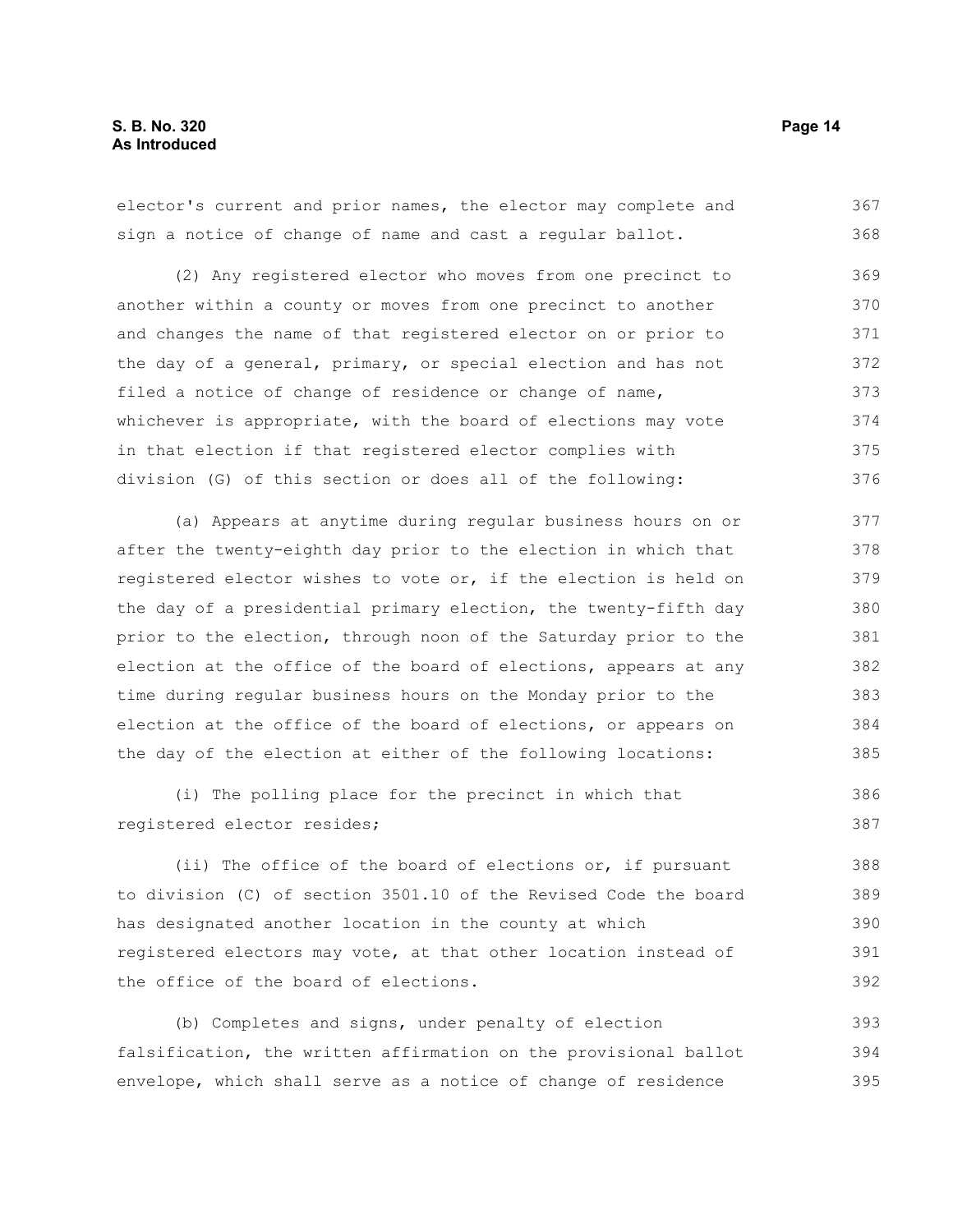396

or change of name, whichever is appropriate;

(c) Votes a provisional ballot under section 3505.181 of the Revised Code at the polling place, at the office of the board of elections, or, if pursuant to division (C) of section 3501.10 of the Revised Code the board has designated another location in the county at which registered electors may vote, at that other location instead of the office of the board of elections, whichever is appropriate, using the address to which that registered elector has moved or the name of that registered elector as changed, whichever is appropriate; 397 398 399 400 401 402 403 404 405

(d) Completes and signs, under penalty of election falsification, a statement attesting that that registered elector moved or had a change of name, whichever is appropriate, on or prior to the day of the election, has voted a provisional ballot at the polling place for the precinct in which that registered elector resides, at the office of the board of elections, or, if pursuant to division (C) of section 3501.10 of the Revised Code the board has designated another location in the county at which registered electors may vote, at that other location instead of the office of the board of elections, whichever is appropriate, and will not vote or attempt to vote at any other location for that particular election. 406 407 408 409 410 411 412 413 414 415 416 417

(C) Any registered elector who moves from one county to another county within the state on or prior to the day of a general, primary, or special election and has not registered to vote in the county to which that registered elector moved may vote in that election if that registered elector complies with division (G) of this section or does all of the following: 418 419 420 421 422 423

(1) Appears at any time during regular business hours on or after the twenty-eighth day prior to the election in which 424 425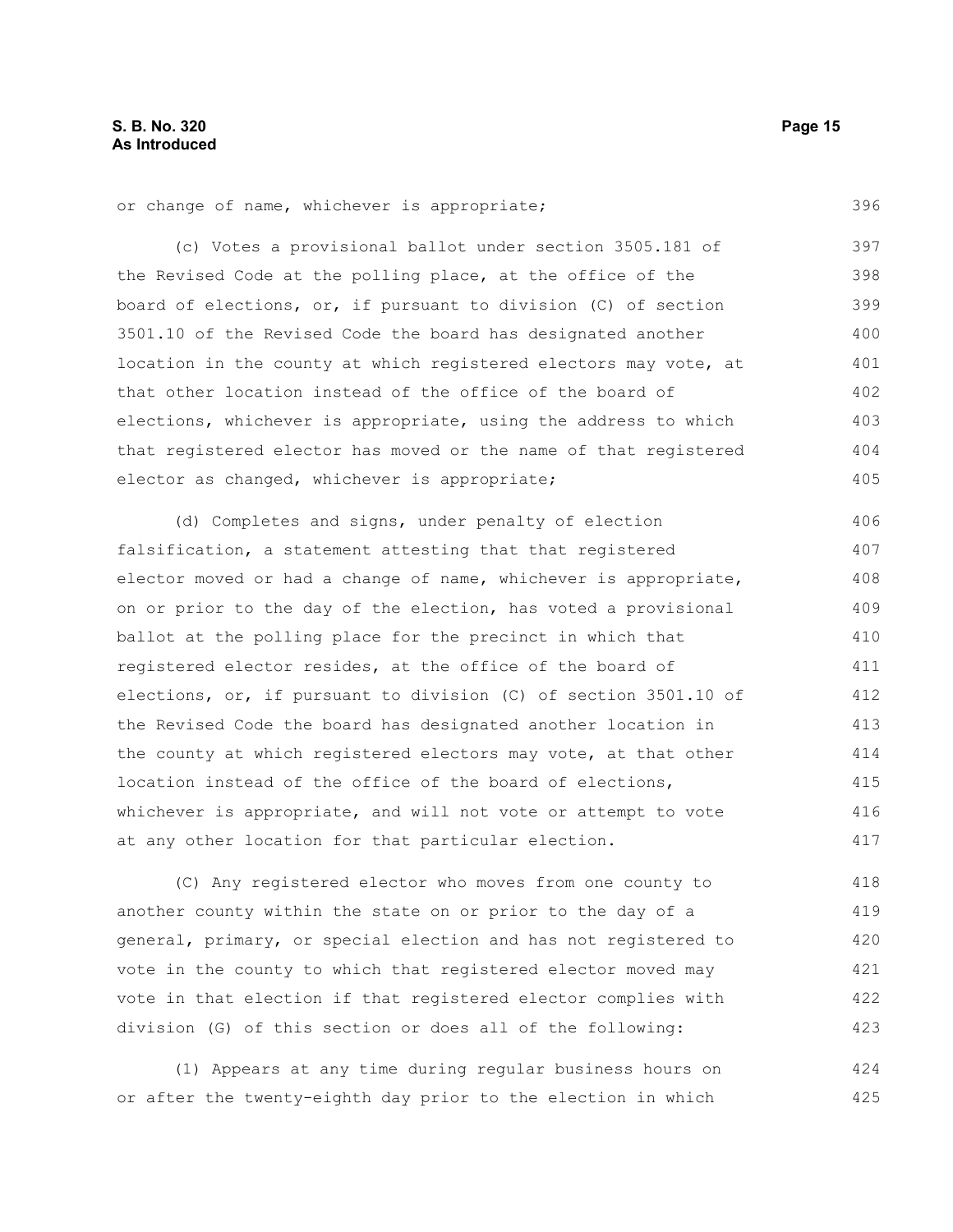that registered elector wishes to vote or, if the election is held on the day of a presidential primary election, the twentyfifth day prior to the election, through noon of the Saturday prior to the election at the office of the board of elections or, if pursuant to division (C) of section 3501.10 of the Revised Code the board has designated another location in the county at which registered electors may vote, at that other location instead of the office of the board of elections, appears during regular business hours on the Monday prior to the election at the office of the board of elections or, if pursuant to division (C) of section 3501.10 of the Revised Code the board has designated another location in the county at which registered electors may vote, at that other location instead of the office of the board of elections, or appears on the day of the election at the office of the board of elections or, if pursuant to division (C) of section 3501.10 of the Revised Code the board has designated another location in the county at which registered electors may vote, at that other location instead of the office of the board of elections; 426 427 428 429 430 431 432 433 434 435 436 437 438 439 440 441 442 443 444

(2) Completes and signs, under penalty of election falsification, the written affirmation on the provisional ballot envelope, which shall serve as a notice of change of residence;

(3) Votes a provisional ballot under section 3505.181 of the Revised Code at the office of the board of elections or, if pursuant to division (C) of section 3501.10 of the Revised Code the board has designated another location in the county at which registered electors may vote, at that other location instead of the office of the board of elections, using the address to which that registered elector has moved; 448 449 450 451 452 453 454

(4) Completes and signs, under penalty of election

455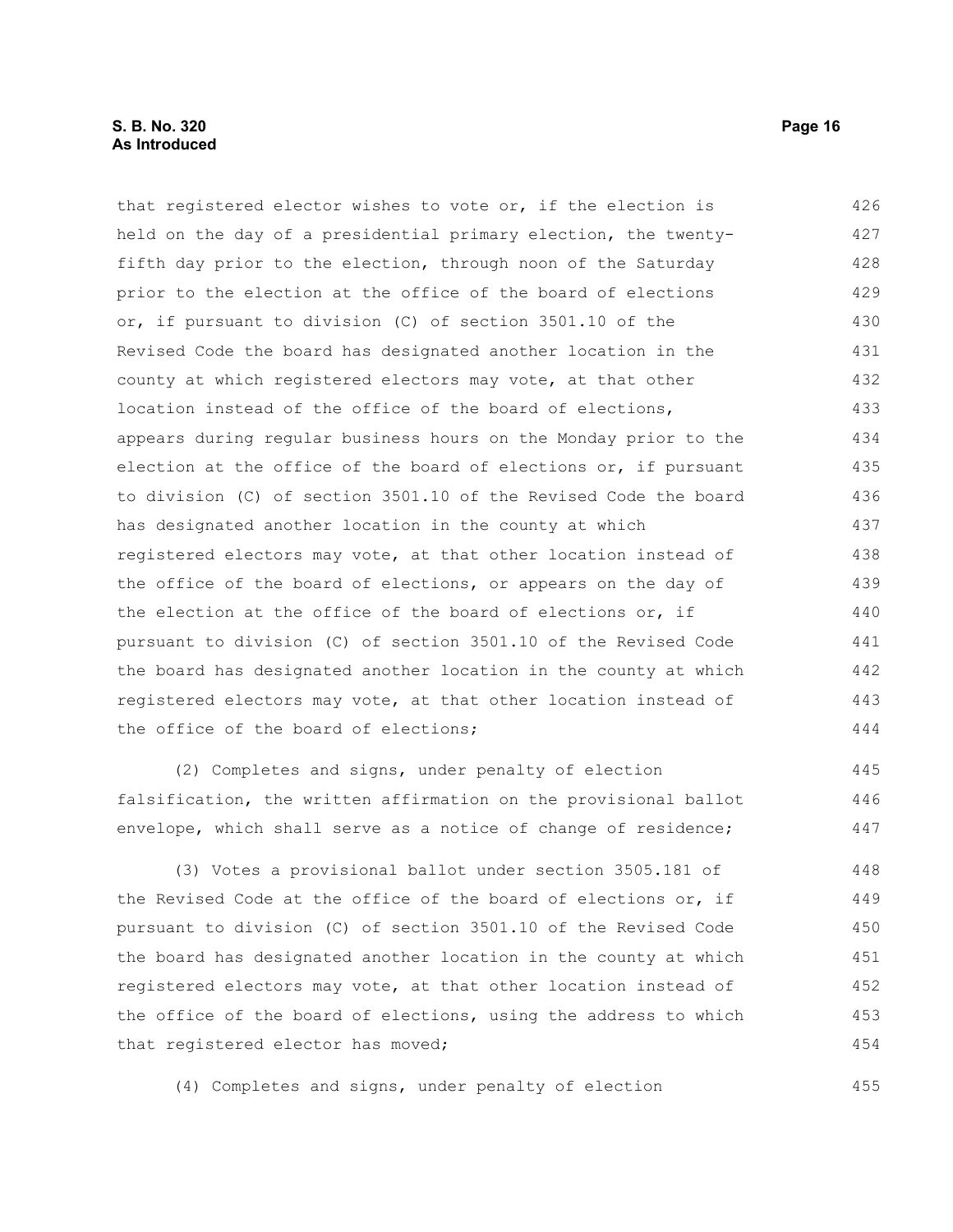falsification, a statement attesting that that registered elector has moved from one county to another county within the state on or prior to the day of the election, has voted at the office of the board of elections or, if pursuant to division (C) of section 3501.10 of the Revised Code the board has designated another location in the county at which registered electors may vote, at that other location instead of the office of the board of elections, and will not vote or attempt to vote at any other location for that particular election. 456 457 458 459 460 461 462 463 464

(D) A person who votes by absent voter's ballots pursuant to division (G) of this section shall not make written application for the ballots pursuant to Chapter 3509. of the Revised Code. Ballots cast pursuant to division (G) of this section shall be set aside in a special envelope and counted during the official canvass of votes in the manner provided for in sections 3505.32 and 3509.06 of the Revised Code insofar as that manner is applicable. The board shall examine the pollbooks to verify that no ballot was cast at the polls or by absent voter's ballots under Chapter 3509. or 3511. of the Revised Code by an elector who has voted by absent voter's ballots pursuant to division (G) of this section. Any ballot determined to be insufficient for any of the reasons stated above or stated in section 3509.07 of the Revised Code shall not be counted. 465 466 467 468 469 470 471 472 473 474 475 476 477 478

Subject to division (C) of section 3501.10 of the Revised Code, a board of elections may lease or otherwise acquire a site different from the office of the board at which registered electors may vote pursuant to division (B) or (C) of this section. 479 480 481 482 483

(E) Upon receiving a notice of change of residence or change of name, the board of elections shall immediately send 484 485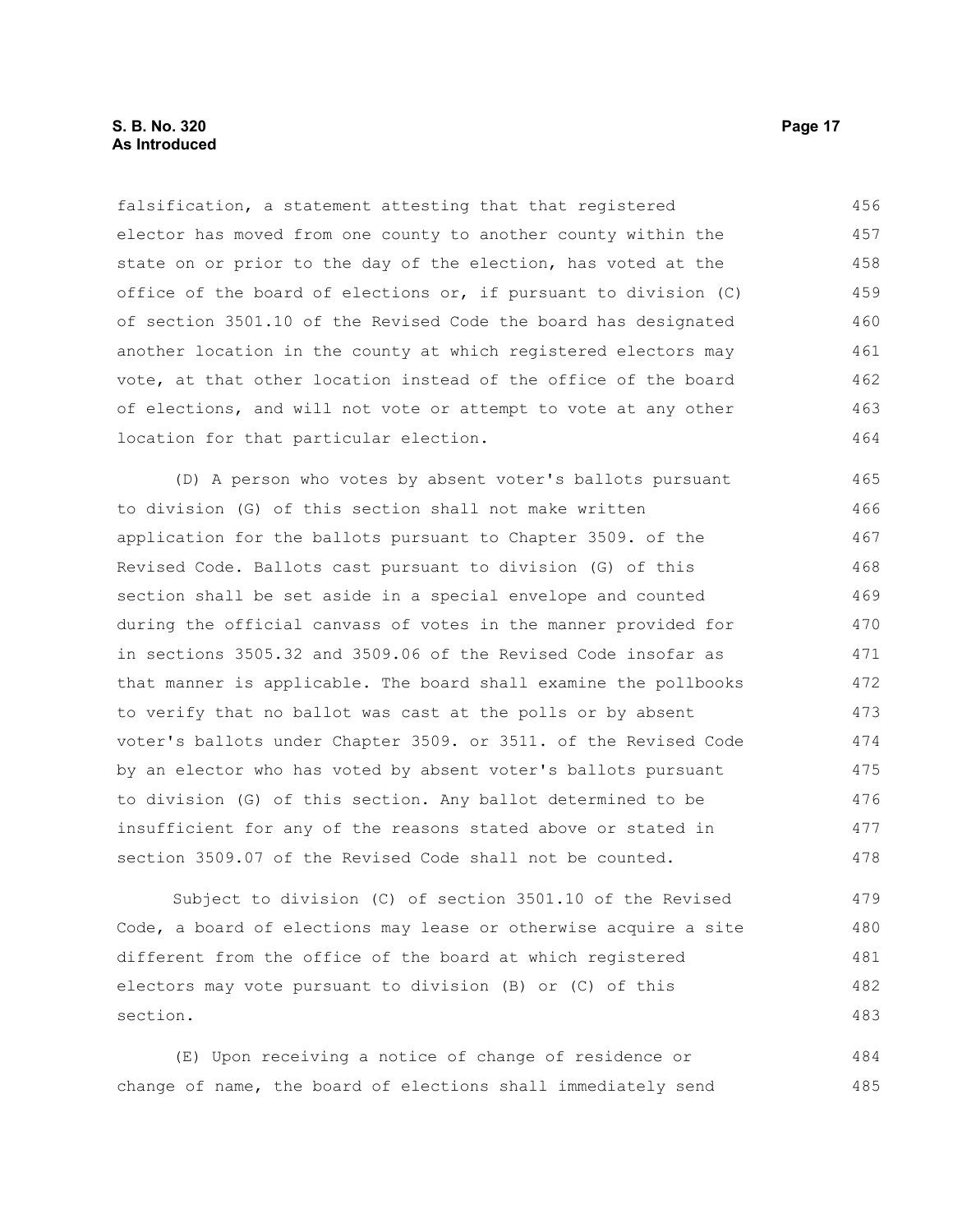#### **S. B. No. 320 Page 18 As Introduced**

the registrant an acknowledgment notice. If the change of residence or change of name notice is valid, the board shall update the voter's registration as appropriate. If that form is incomplete, the board shall inform the registrant in the acknowledgment notice specified in this division of the information necessary to complete or update that registrant's registration. 486 487 488 489 490 491 492

(F) Change of residence and change of name forms shall be available at each polling place, and when these forms are completed, noting changes of residence or name, as appropriate, they shall be filed with election officials at the polling place. Election officials shall return completed forms, together with the pollbooks and tally sheets, to the board of elections. 493 494 495 496 497 498

The board of elections shall provide change of residence and change of name forms to the probate court and court of common pleas. The court shall provide the forms to any person eighteen years of age or older who has a change of name by order of the court or who applies for a marriage license. The court shall forward all completed forms to the board of elections within five days after receiving them. 499 500 501 502 503 504 505

(G) A registered elector who otherwise would qualify to vote under division (B) or (C) of this section but is unable to appear at the office of the board of elections or, if pursuant to division (C) of section 3501.10 of the Revised Code the board has designated another location in the county at which registered electors may vote, at that other location, on account of personal illness, physical disability, or infirmity, may vote on the day of the election if that registered elector does all of the following: 506 507 508 509 510 511 512 513 514

(1) Makes a written application that includes all of the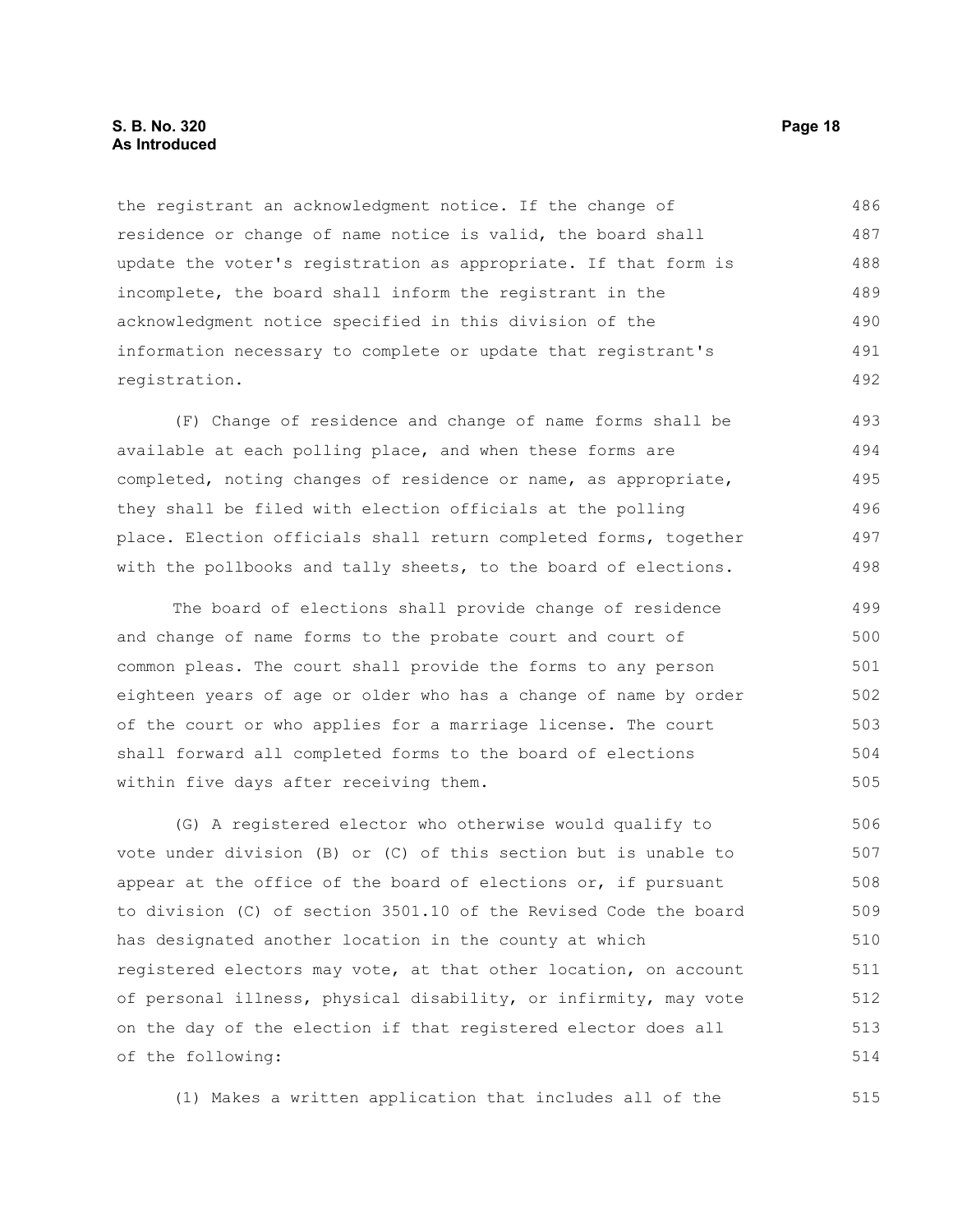#### **S. B. No. 320 Page 19 As Introduced**

information required under section 3509.03 of the Revised Code to the appropriate board for an absent voter's ballot on or after the twenty-seventh day prior to the election in which the registered elector wishes to vote through noon of the Saturday prior to that election and requests that the absent voter's ballot be sent to the address to which the registered elector has moved if the registered elector has moved, or to the address of that registered elector who has not moved but has had a change of name; 516 517 518 519 520 521 522 523 524

(2) Declares that the registered elector has moved or had a change of name, whichever is appropriate, and otherwise is qualified to vote under the circumstances described in division (B) or (C) of this section, whichever is appropriate, but that the registered elector is unable to appear at the board of elections because of personal illness, physical disability, or infirmity; 525 526 527 528 529 530 531

(3) Completes and returns along with the completed absent voter's ballot a notice of change of residence indicating the address to which the registered elector has moved, or a notice of change of name, whichever is appropriate; 532 533 534 535

(4) Completes and signs, under penalty of election falsification, a statement attesting that the registered elector has moved or had a change of name on or prior to the day before the election, has voted by absent voter's ballot because of personal illness, physical disability, or infirmity that prevented the registered elector from appearing at the board of elections, and will not vote or attempt to vote at any other location or by absent voter's ballot mailed to any other location or address for that particular election. 536 537 538 539 540 541 542 543 544

**Sec. 3503.19.** (A) Persons qualified to register or to 545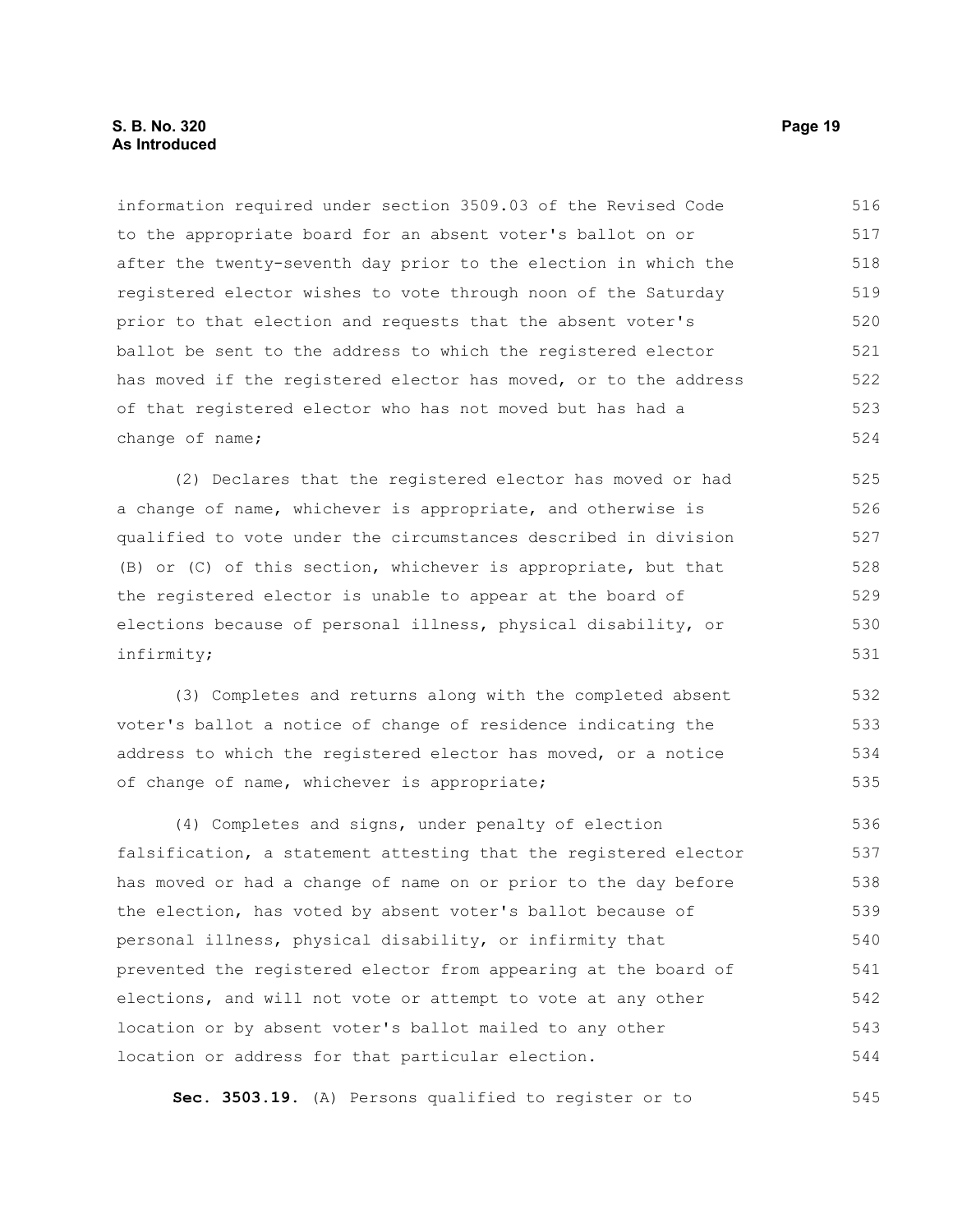#### **S. B. No. 320 Page 20 As Introduced**

change their registration because of a change of address or change of name may register or change their registration in person at any state or local office of a designated agency, at the office of the registrar or any deputy registrar of motor vehicles, at a public high school or vocational school, at a public library, at the office of a county treasurer, or at a branch office established by the board of elections, or in person, through another person, or by mail at the office of the secretary of state or at the office of a board of elections. A registered elector may also change the elector's registration on election day at any polling place where the elector is eligible to vote, in the manner provided under section 3503.16 of the Revised Code. 546 547 548 549 550 551 552 553 554 555 556 557 558

Any state or local office of a designated agency, the office of the registrar or any deputy registrar of motor vehicles, a public high school or vocational school, a public library, or the office of a county treasurer shall transmit any voter registration application or change of registration form that it receives to the board of elections of the county in which the state or local office is located, within five days after receiving the voter registration application or change of registration form. 559 560 561 562 563 564 565 566 567

An otherwise valid voter registration application that is returned to the appropriate office other than by mail must be received by a state or local office of a designated agency, the office of the registrar or any deputy registrar of motor vehicles, a public high school or vocational school, a public library, the office of a county treasurer, the office of the secretary of state, or the office of a board of elections no later than the thirtieth day preceding a primary, special, or general election for the person to qualify as an elector 568 569 570 571 572 573 574 575 576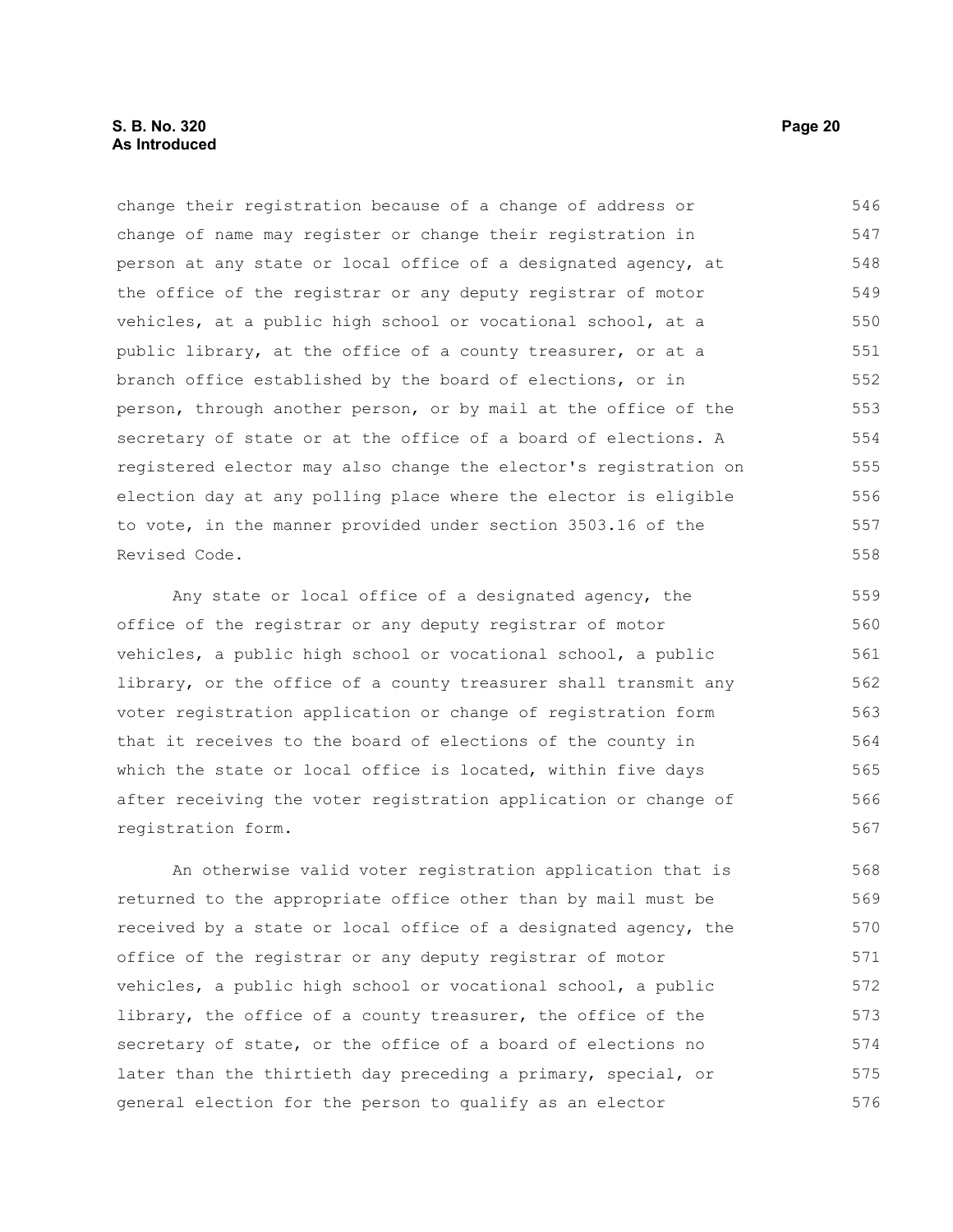eligible to vote at that election. An otherwise valid registration application received after that day entitles the elector to vote at all subsequent elections. 577 578 579

Any state or local office of a designated agency, the office of the registrar or any deputy registrar of motor vehicles, a public high school or vocational school, a public library, or the office of a county treasurer shall date stamp a registration application or change of name or change of address form it receives using a date stamp that does not disclose the identity of the state or local office that receives the registration. 580 581 582 583 584 585 586 587

Voter registration applications, if otherwise valid, that are returned by mail to the office of the secretary of state or to the office of a board of elections must be postmarked no later than the thirtieth day preceding a primary, special, or general election in order for the person to qualify as an elector eligible to vote at that election. If an otherwise valid voter registration application that is returned by mail does not bear a postmark or a legible postmark, the registration shall be valid for that election if received by the office of the secretary of state or the office of a board of elections no later than twenty-five days preceding any special, primary, or general election. 588 589 590 591 592 593 594 595 596 597 598 599

(B)(1) Any person may apply in person, by telephone, by mail, or through another person for voter registration forms to the office of the secretary of state or the office of a board of elections. An individual who is eligible to vote as a uniformed services voter or an overseas voter in accordance with 42 U.S.C. 1973ff-6 also may apply for voter registration forms by electronic means to the office of the secretary of state or to 600 601 602 603 604 605 606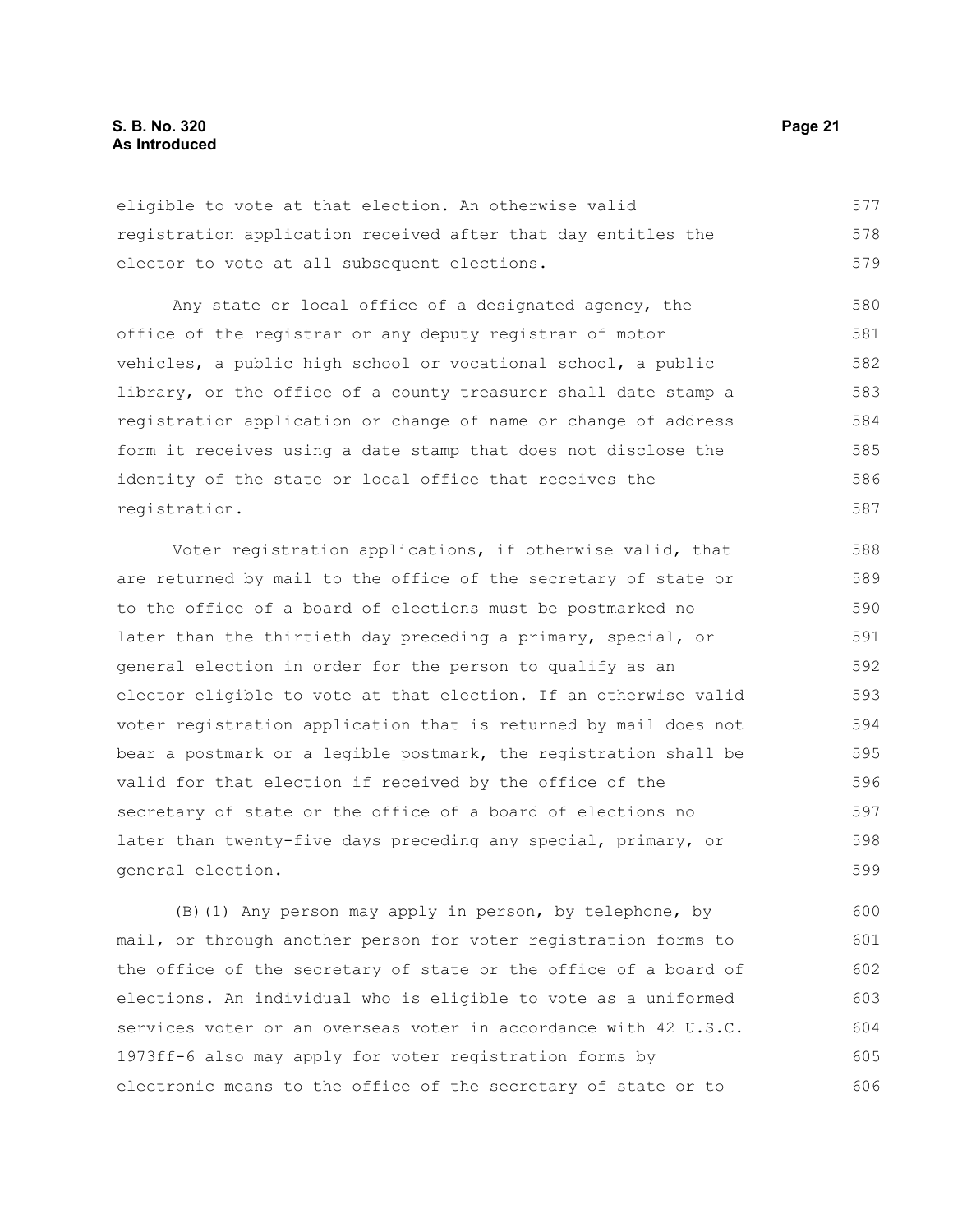the board of elections of the county in which the person's voting residence is located pursuant to section 3503.191 of the Revised Code. 607 608 609

(2)(a) An applicant may return the applicant's completed registration form in person or by mail to any state or local office of a designated agency, to a public high school or vocational school, to a public library, to the office of a county treasurer, to the office of the secretary of state, or to the office of a board of elections. An applicant who is eligible to vote as a uniformed services voter or an overseas voter in accordance with 42 U.S.C. 1973ff-6 also may return the applicant's completed voter registration form electronically to the office of the secretary of state or to the board of elections of the county in which the person's voting residence is located pursuant to section 3503.191 of the Revised Code. 610 611 612 613 614 615 616 617 618 619 620 621

(b) Subject to division (B)(2)(c) of this section, an applicant may return the applicant's completed registration form through another person to any board of elections or the office of the secretary of state.

(c) A person who receives compensation for registering a voter shall return any registration form entrusted to that person by an applicant to any board of elections or to the office of the secretary of state. 626 627 628 629

(d) If a board of elections or the office of the secretary of state receives a registration form under division (B)(2)(b) or (c) of this section before the thirtieth day before an election, the board or the office of the secretary of state, as applicable, shall forward the registration to the board of elections of the county in which the applicant is seeking to register to vote within ten days after receiving the 630 631 632 633 634 635 636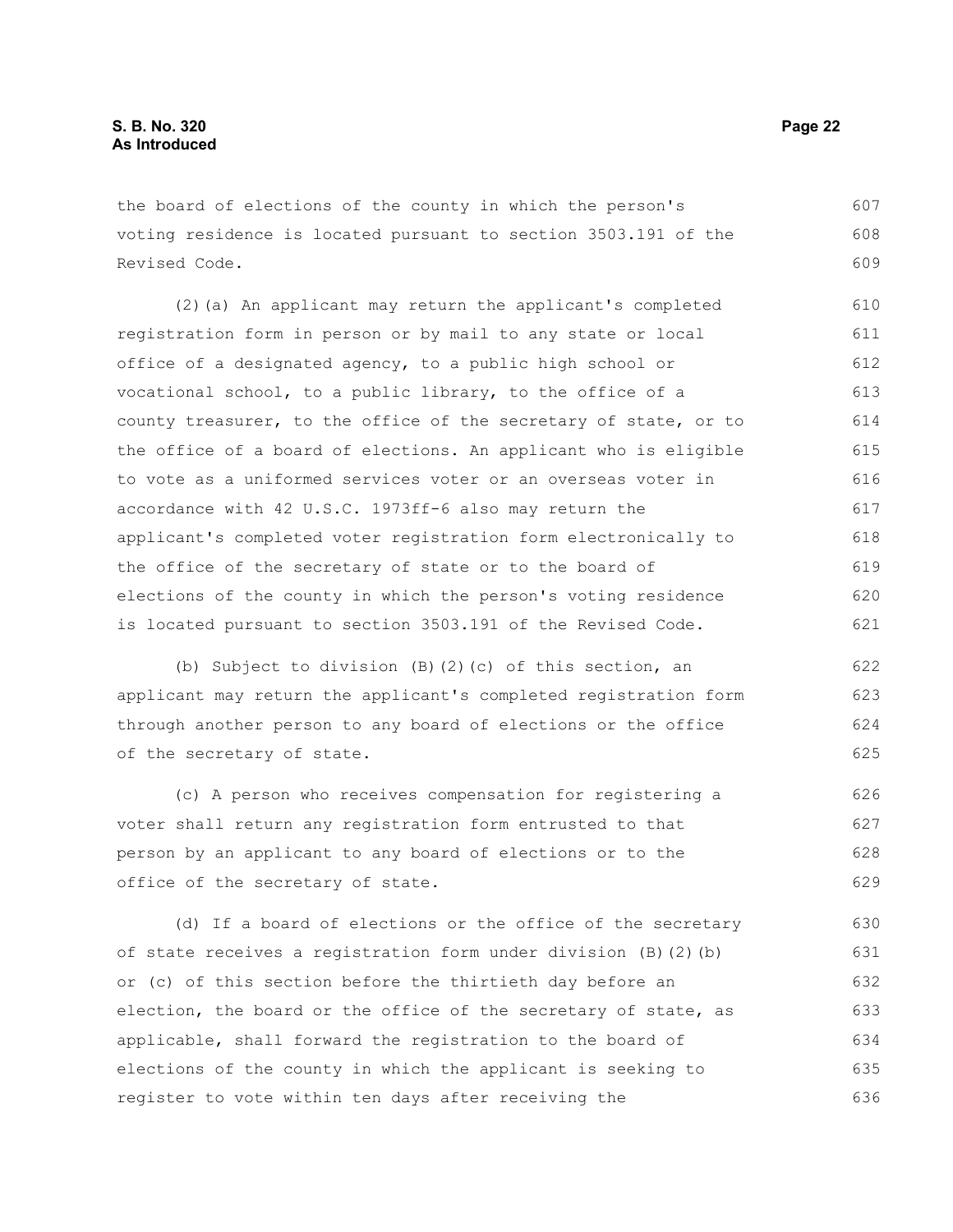application. If a board of elections or the office of the secretary of state receives a registration form under division (B)(2)(b) or (c) of this section on or after the thirtieth day before an election, the board or the office of the secretary of state, as applicable, shall forward the registration to the board of elections of the county in which the applicant is seeking to register to vote within thirty days after that election. 637 638 639 640 641 642 643 644

(C)(1) A board of elections that receives a voter registration application and is satisfied as to the truth of the statements made in the registration form shall register the applicant not later than twenty business days after receiving the application, unless that application is received during the thirty days immediately preceding the day of an election. The board shall promptly notify the applicant in writing of each of the following: 645 646 647 648 649 650 651 652

- (a) The applicant's registration; 653
- (b) The precinct in which the applicant is to vote;
- (c) In bold type as follows:

"Voters must bring photo identification to the polls in order to verify identity. <del>Identification may include a current</del> and valid photo identification, a military identification, or a copy of a current utility bill, bank statement, government check, paycheck, or other government document, other than thisnotification, that shows the voter's name and current address. Voters who do not provide one of these documents photo identification will still be able to vote by casting a provisional ballot. Voters who do not have any of the above forms of identification, including a social security number, 656 657 658 659 660 661 662 663 664 665

654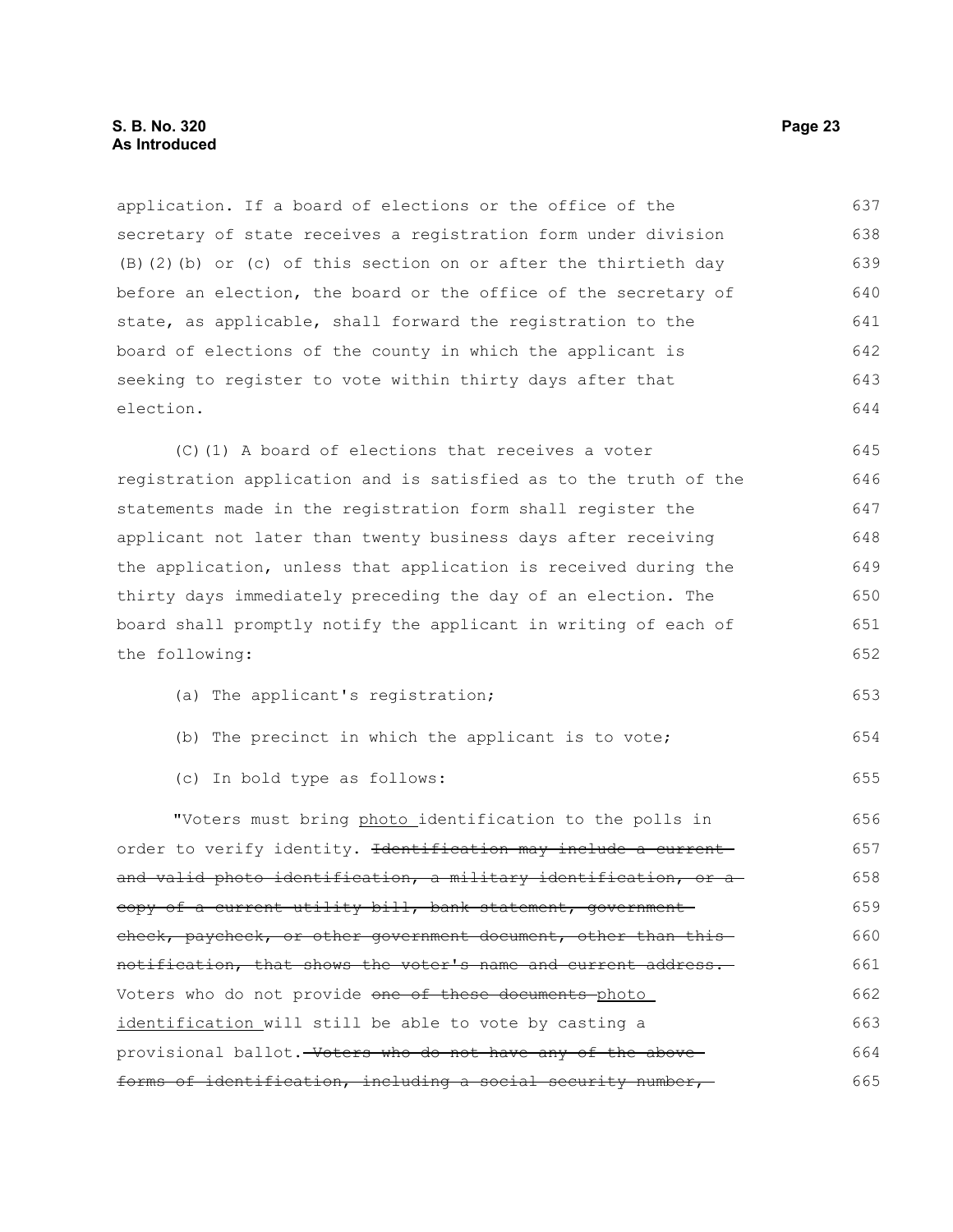| will still be able to vote by signing an affirmation swearing to | 666 |
|------------------------------------------------------------------|-----|
| the voter's identity under penalty of election falsification and | 667 |
| by casting a provisional ballot."                                | 668 |
| The notification shall be by nonforwardable mail. If the         | 669 |
| mail is returned to the board, it shall investigate and cause    | 670 |
| the notification to be delivered to the correct address.         | 671 |
| (2) If, after investigating as required under division (C)       | 672 |
| (1) of this section, the board is unable to verify the voter's   | 673 |
| correct address, it shall cause the voter's name in the official | 674 |
| registration list and in the poll list or signature pollbook to  | 675 |
| be marked to indicate that the voter's notification was returned | 676 |
| to the board.                                                    | 677 |
| At the first election at which a voter whose name has been       | 678 |
| so marked appears to vote, the voter shall be required to        | 679 |
| provide photo identification to the election officials and to    | 680 |
| vote by provisional ballot under section 3505.181 of the Revised | 681 |
| Code. If the provisional ballot is counted pursuant to division  | 682 |
| (B) (3) of section 3505.183 of the Revised Code, the board shall | 683 |
| correct that voter's registration, if needed, and shall remove   | 684 |
| the indication that the voter's notification was returned from   | 685 |
| that voter's name on the official registration list and on the   | 686 |

poll list or signature pollbook. If the provisional ballot is not counted pursuant to division (B)(4)(a)(i),  $(v)$ , or (vi) of section 3505.183 of the Revised Code, the voter's registration shall be canceled. The board shall notify the voter by United States mail of the cancellation. 687 688 689 690 691

(3) If a notice of the disposition of an otherwise valid registration application is sent by nonforwardable mail and is returned undelivered, the person shall be registered as provided in division (C)(2) of this section and sent a confirmation 692 693 694 695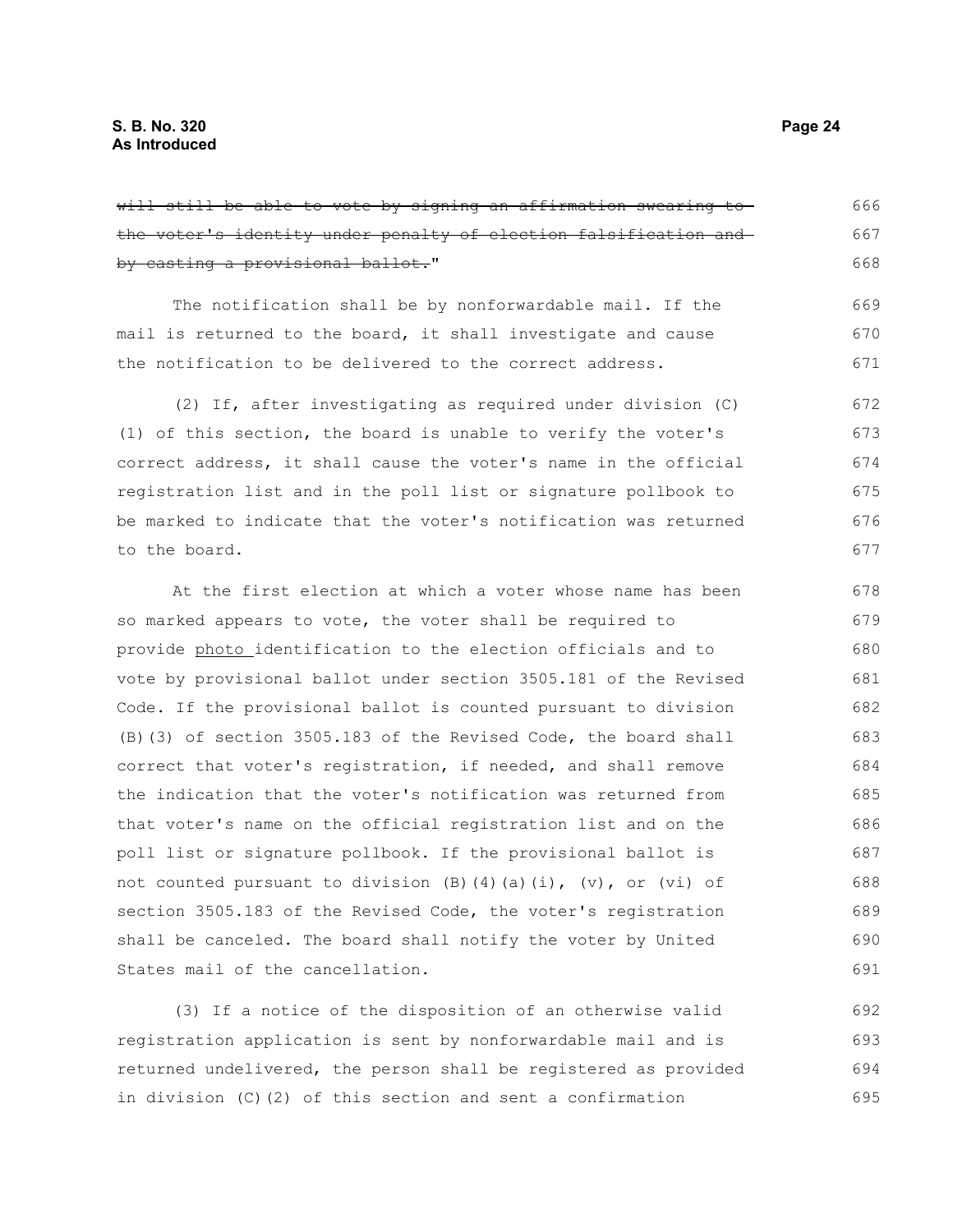notice by forwardable mail. If the person fails to respond to the confirmation notice, update the person's registration, or vote by provisional ballot as provided in division (C)(2) of this section in any election during the period of two federal elections subsequent to the mailing of the confirmation notice, the person's registration shall be canceled. **Sec. 3503.28.** (A) The secretary of state shall develop an information brochure regarding voter registration. The brochure shall include, but is not limited to, all of the following information: (1) The applicable deadlines for registering to vote or for returning an applicant's completed registration form; (2) The applicable deadline for returning an applicant's completed registration form if the person returning the form is being compensated for registering voters; (3) The locations to which a person may return an applicant's completed registration form; (4) The location to which a person who is compensated for registering voters may return an applicant's completed registration form; (5) The registration and affirmation requirements applicable to persons who are compensated for registering voters under section 3503.29 of the Revised Code; (6) A notice, which shall be written in bold type, stating as follows: "Voters must bring photo identification to the polls in order to verify identity. Identification may include a current and valid photo identification, a military identification, or a 696 697 698 699 700 701 702 703 704 705 706 707 708 709 710 711 712 713 714 715 716 717 718 719 720 721 722 723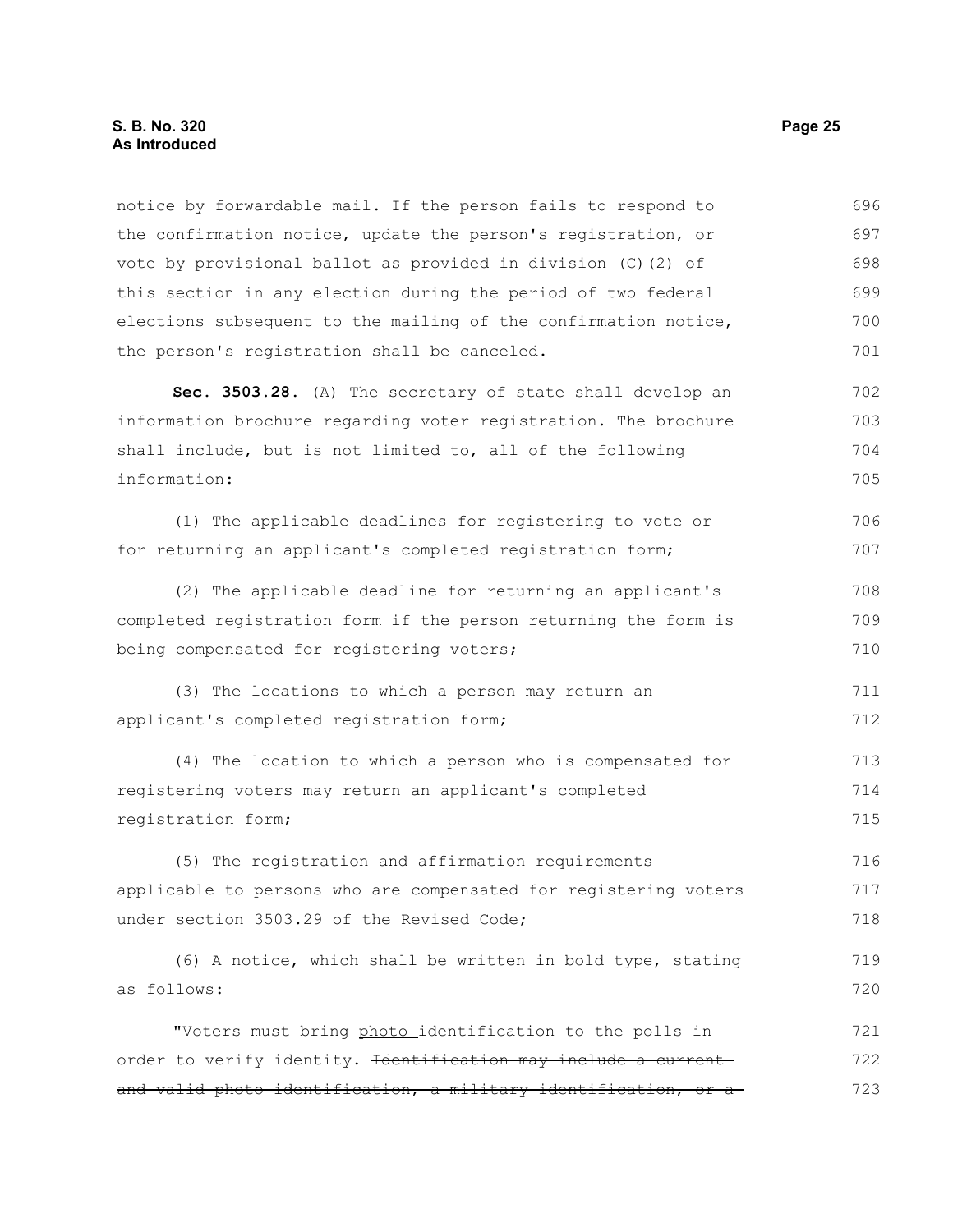| copy of a current utility bill, bank statement, government-      | 724 |
|------------------------------------------------------------------|-----|
| check, paycheck, or other government document, other than a      | 725 |
| voter registration notification sent by a board of elections,    | 726 |
| that shows the voter's name and current address. Voters who do   | 727 |
| not provide one of these documents photo identification will     | 728 |
| still be able to vote by casting a provisional ballot. Woters    | 729 |
| who do not have any of the above forms of identification,        | 730 |
| including a social security number, will still be able to vote-  | 731 |
| by signing an affirmation swearing to the voter's identity under | 732 |
| penalty of election falsification and by casting a provisional   | 733 |
| ballot."                                                         | 734 |
| (B) Except as otherwise provided in division (D) of this         | 735 |
| section, a board of elections, designated agency, public high    | 736 |
| school, public vocational school, public library, office of a    | 737 |
| county treasurer, or deputy registrar of motor vehicles shall    | 738 |
| distribute a copy of the brochure developed under division (A)   | 739 |
| of this section to any person who requests more than two voter   | 740 |
| registration forms at one time.                                  | 741 |
| (C)(1) The secretary of state shall provide the                  | 742 |
| information required to be included in the brochure developed    | 743 |
| under division (A) of this section to any person who prints a    | 744 |
| voter registration form that is made available on a web site of  | 745 |
| the office of the secretary of state.                            | 746 |
| (2) If a board of elections operates and maintains a web         | 747 |
| site, the board shall provide the information required to be     | 748 |
| included in the brochure developed under division (A) of this    | 749 |
| section to any person who prints a voter registration form that  | 750 |
| is made available on that web site.                              | 751 |

(D) A board of elections shall not be required to distribute a copy of a brochure under division (B) of this 752 753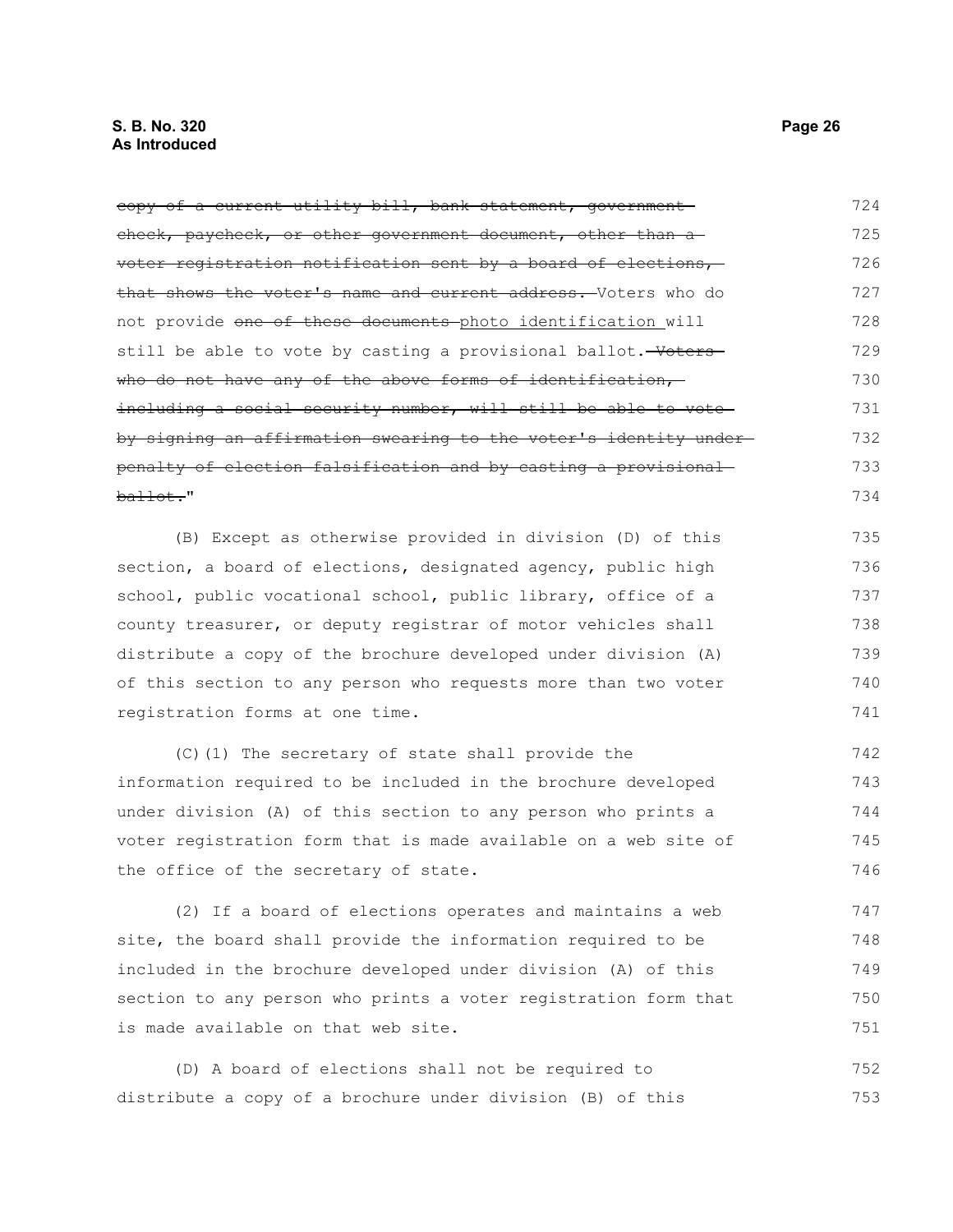section to any of the following officials or employees who are requesting more than two voter registration forms at one time in the course of the official's or employee's normal duties: (1) An election official; (2) A county treasurer; (3) A deputy registrar of motor vehicles; (4) An employee of a designated agency; (5) An employee of a public high school; (6) An employee of a public vocational school; (7) An employee of a public library; (8) An employee of the office of a county treasurer; (9) An employee of the bureau of motor vehicles; (10) An employee of a deputy registrar of motor vehicles; (11) An employee of an election official. (E) As used in this section, "registering voters" includes 754 755 756 757 758 759 760 761 762 763 764 765 766 767 768

any effort, for compensation, to provide voter registration forms or to assist persons in completing or returning those forms. 769 770 771

**Sec. 3505.18.** (A)(1) When an elector appears in a polling place to vote, the elector shall announce to the precinct election officials the elector's full name and current address and provide proof of the elector's identity in the form of a eurrent and valid-photo identification, a militaryidentification, or a copy of a current utility bill, bankstatement, government check, paycheck, or other governmentdocument, other than a notice of voter registration mailed by a 772 773 774 775 776 777 778 779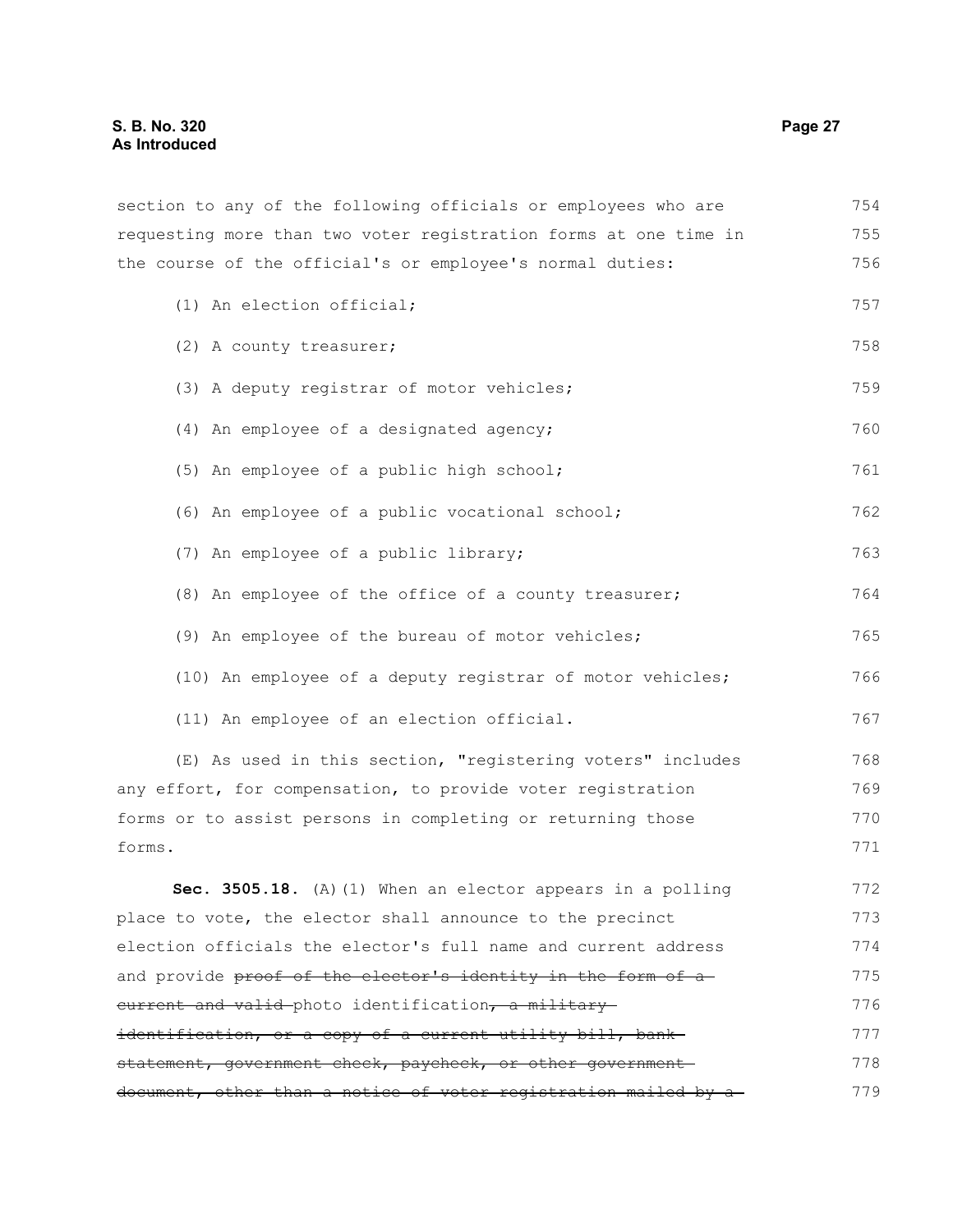that shows the name and current address of the elector. (2) If an elector does not have or is unable to provide photo identification to the precinct election officials-any ofthe forms of identification required under division (A)(1) of this section, the elector may cast a provisional ballot under section 3505.181 of the Revised Code and do either of the following: (a) Write the elector's Ohio driver's license or state identification card number or the last four digits of the elector's social security number on the provisional ballot envelope; or (b) Appear at the office of the board of elections not later than the seventh day after the day of the election and provide the photo identification required under division  $(A)$  (1) of this section, the elector's Ohio driver's license or state identification card number, or the last four digits of the elector's social security number. (B) After the elector has announced the elector's full name and current address and provided any of the forms of photo identification required under division  $(A)$   $(1)$  of this section, the elector shall write confirm the elector's name and address by signing the elector's name at the proper place in the poll list or signature pollbook provided for the purpose, except that if, for any reason, an elector is unable to write-sign the elector's name and current address in the poll list or signature pollbook, the elector may make the elector's mark at the place intended for the elector's name, and a precinct election official shall write the name of the elector at the proper place on the poll list or signature pollbook following the elector's 781 782 783 784 785 786 787 788 789 790 791 792 793 794 795 796 797 798 799 800 801 802 803 804 805 806 807 808 809

board of elections under section 3503.19 of the Revised Code,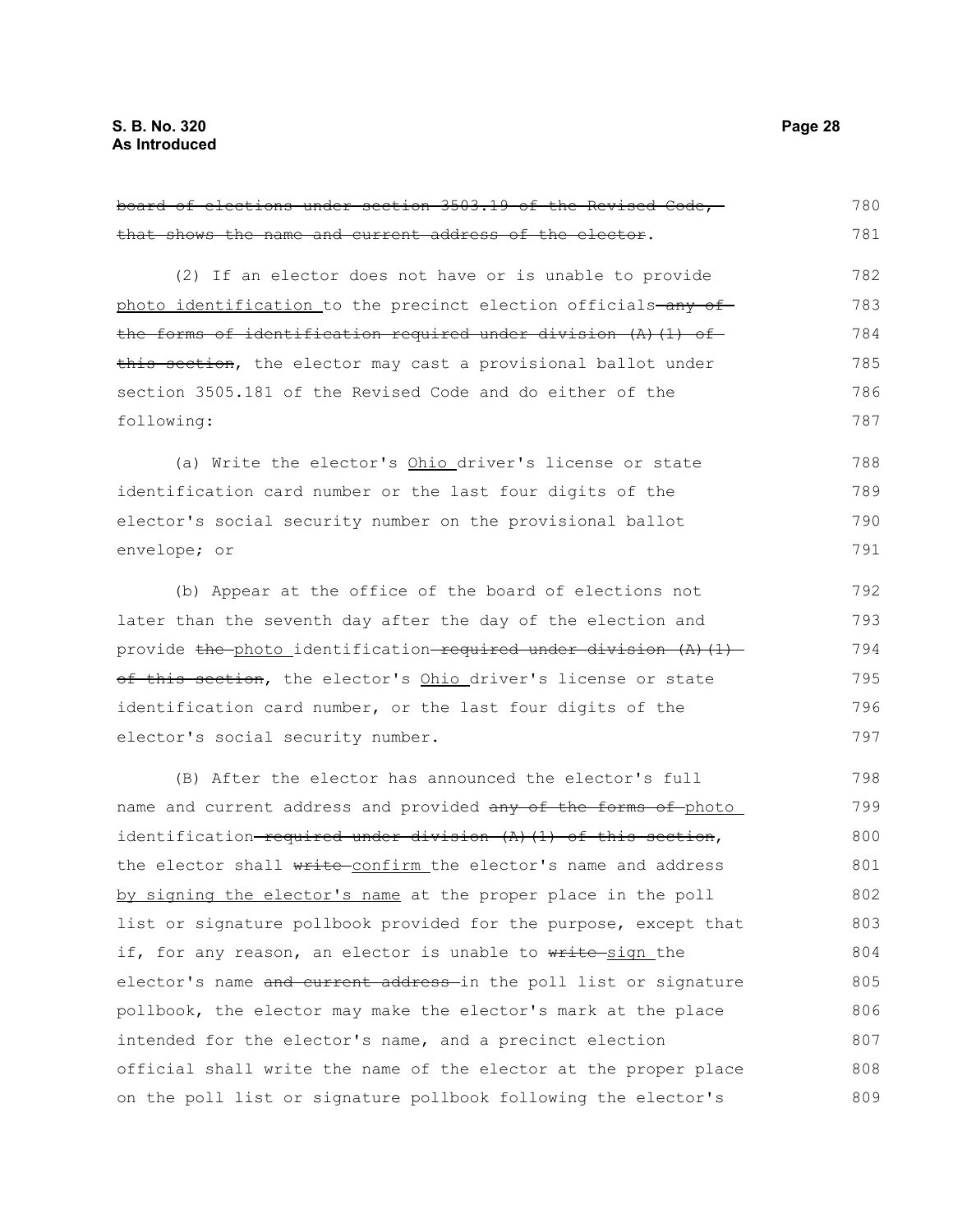#### **S. B. No. 320 Page 29 As Introduced**

mark. The making of such a mark shall be attested by the precinct election official, who shall evidence the same by signing the precinct election official's name on the poll list or signature pollbook as a witness to the mark. Alternatively, if applicable, an attorney in fact acting pursuant to section 3501.382 of the Revised Code may sign the elector's signature in the poll list or signature pollbook in accordance with that section. 810 811 812 813 814 815 816 817

The elector's signature in the poll list or signature pollbook then shall be compared with the elector's signature on the elector's registration form or a digitized signature list as provided for in section 3503.13 of the Revised Code, and if, in the opinion of a majority of the precinct election officials, the signatures are the signatures of the same person, the election officials shall enter the date of the election on the registration form or shall record the date by other means prescribed by the secretary of state. The validity of an attorney in fact's signature on behalf of an elector shall be determined in accordance with section 3501.382 of the Revised Code.

If the right of the elector to vote is not then challenged, or, if being challenged, the elector establishes the elector's right to vote, the elector shall be allowed to proceed to use the voting machine. If voting machines are not being used in that precinct, the precinct election official in charge of ballots shall then detach the next ballots to be issued to the elector from Stub B attached to each ballot, leaving Stub A attached to each ballot, hand the ballots to the elector, and call the elector's name and the stub number on each of the ballots. The precinct election official shall enter the stub numbers opposite the signature of the elector in the pollbook. 830 831 832 833 834 835 836 837 838 839 840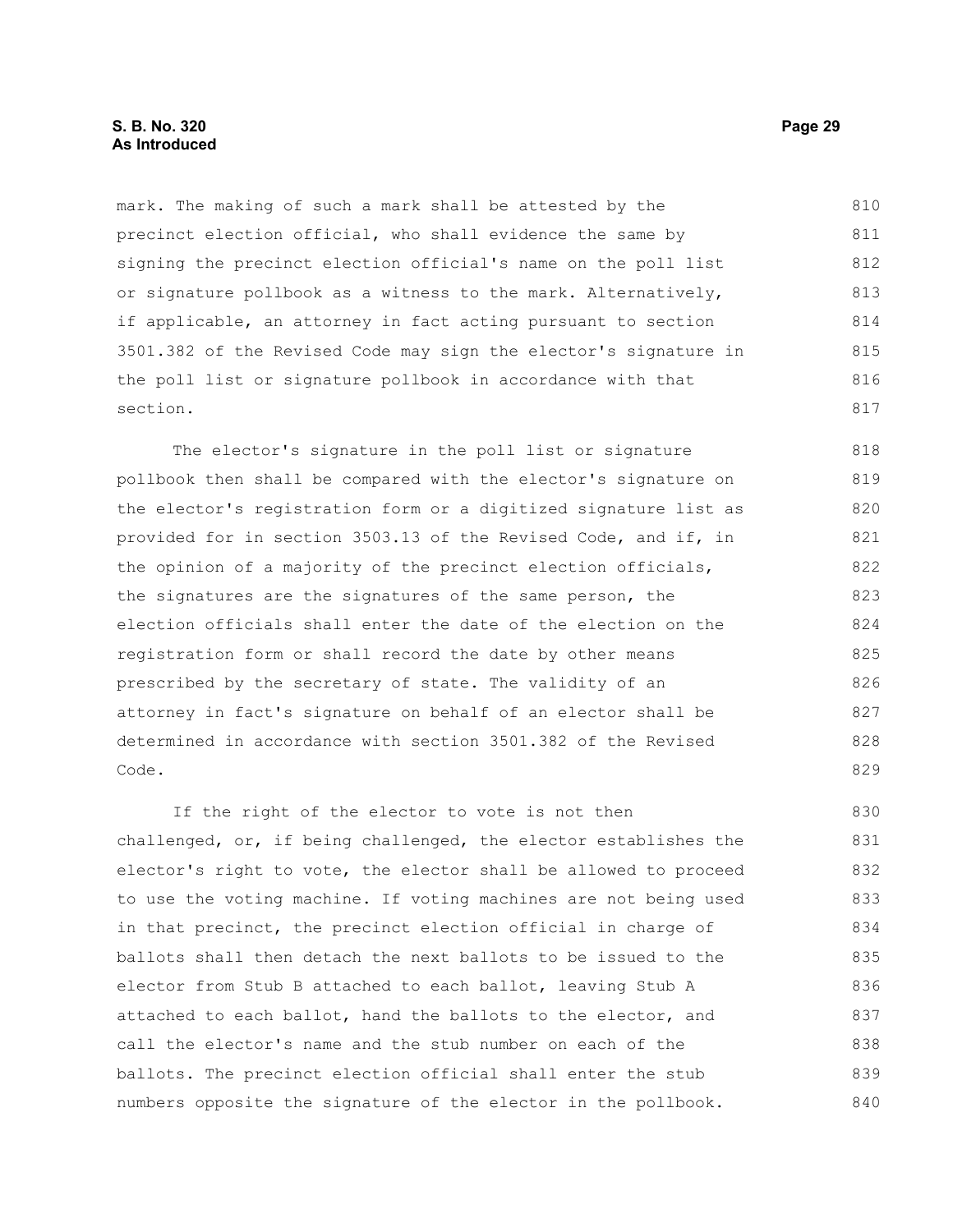The elector shall then retire to one of the voting compartments to mark the elector's ballots. No mark shall be made on any ballot which would in any way enable any person to identify the person who voted the ballot. 841 842 843 844

**Sec. 3505.181.** (A) All of the following individuals shall be permitted to cast a provisional ballot at an election: 845 846

(1) An individual who declares that the individual is a registered voter in the precinct in which the individual desires to vote and that the individual is eligible to vote in an election, but the name of the individual does not appear on the official list of eligible voters for the precinct or an election official asserts that the individual is not eligible to vote; 847 848 849 850 851 852

(2) An individual who does not have or is unable to provide photo identification to the election officials-any ofthe forms of identification required under division (A)(1) of section 3505.18 of the Revised Code; 853 854 855 856

(3) An individual whose name in the poll list or signature pollbook has been marked under section 3509.09 or 3511.13 of the Revised Code as having requested an absent voter's ballot or a uniformed services or overseas absent voter's ballot for that election and who appears to vote at the polling place; 857 858 859 860 861

(4) An individual whose notification of registration has been returned undelivered to the board of elections and whose name in the official registration list and in the poll list or signature pollbook has been marked under division (C)(2) of section 3503.19 of the Revised Code; 862 863 864 865 866

(5) An individual who has been successfully challenged under section 3505.20 or 3513.20 of the Revised Code; 867 868

(6) An individual who changes the individual's name and 869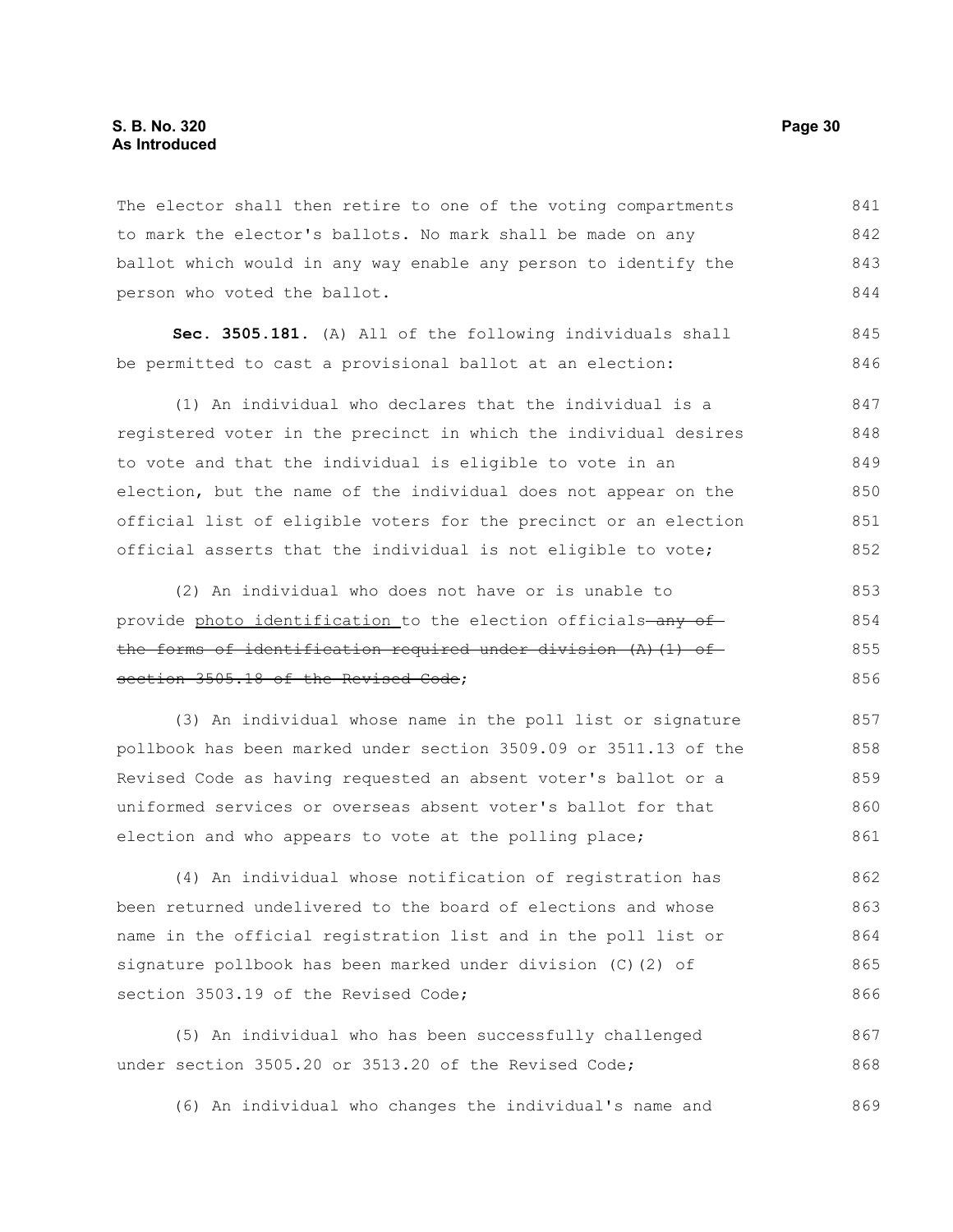#### **S. B. No. 320 Page 31 As Introduced**

remains within the precinct without providing proof of that name change under division  $(B)$  (1)(b) of section 3503.16 of the Revised Code, moves from one precinct to another within a county, moves from one precinct to another and changes the individual's name, or moves from one county to another within the state, and completes and signs the required forms and statements under division (B) or (C) of section 3503.16 of the Revised Code; 870 871 872 873 874 875 876 877

(7) An individual whose signature, in the opinion of the precinct officers under section 3505.22 of the Revised Code, is not that of the person who signed that name in the registration forms. 878 879 880 881

(B) An individual who is eligible to cast a provisional ballot under division (A) of this section shall be permitted to cast a provisional ballot as follows:

(1) An election official at the polling place shall notify the individual that the individual may cast a provisional ballot in that election. 885 886 887

(2) Except as otherwise provided in division (F) of this section, the individual shall complete and execute a written affirmation before an election official at the polling place stating that the individual is both of the following: 888 889 890 891

(a) A registered voter in the precinct in which the individual desires to vote; 892 893

(b) Eligible to vote in that election.

(3) An election official at the polling place shall transmit the ballot cast by the individual and the voter information contained in the written affirmation executed by the individual under division (B)(2) of this section to an 895 896 897 898

882 883 884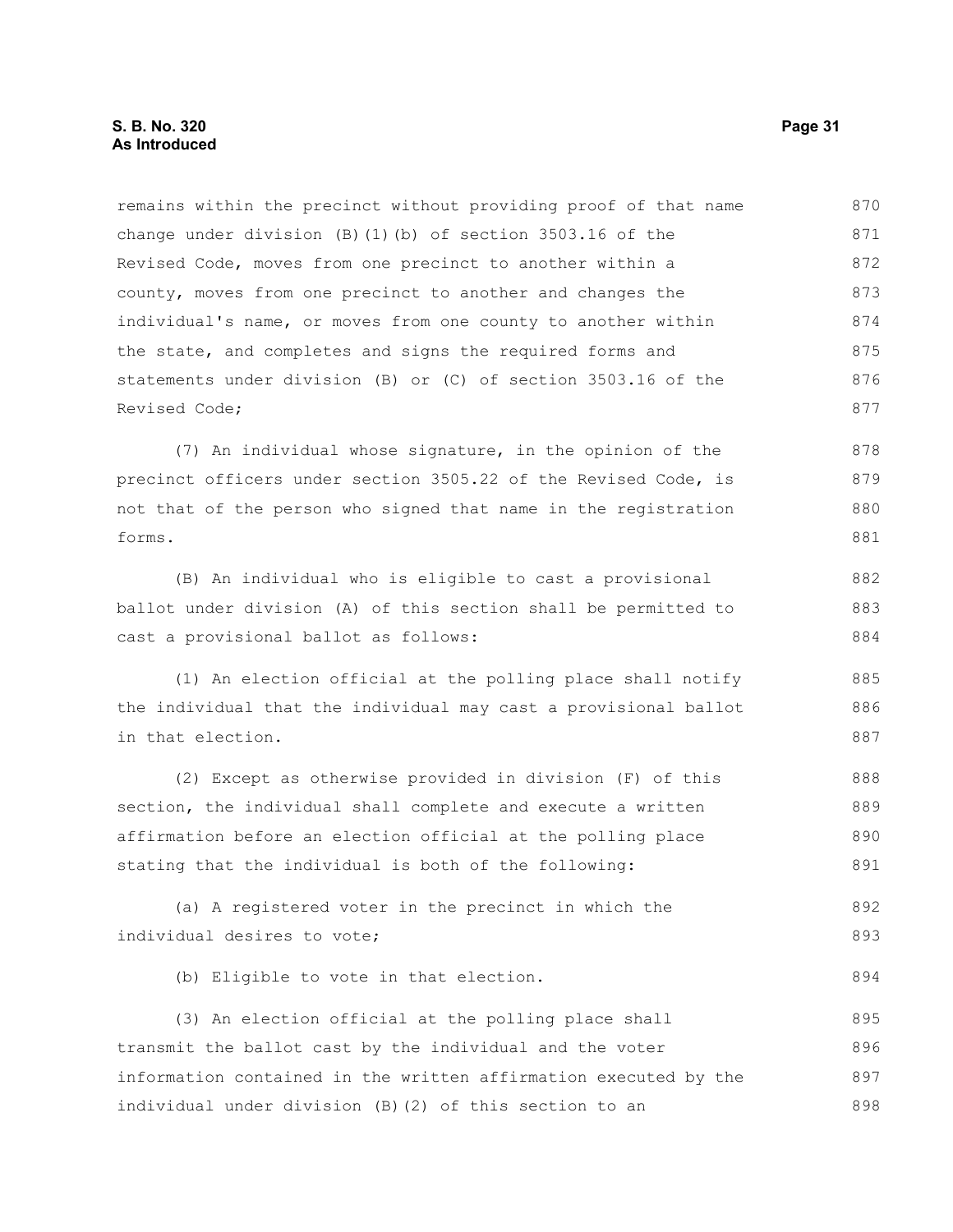appropriate local election official for verification under 899

division (B)(4) of this section.

(4) If the appropriate local election official to whom the ballot or voter or address information is transmitted under division (B)(3) of this section determines that the individual is eligible to vote, the individual's provisional ballot shall be counted as a vote in that election. 901 902 903 904 905

(5)(a) At the time that an individual casts a provisional ballot, the appropriate local election official shall give the individual written information that states that any individual who casts a provisional ballot will be able to ascertain under the system established under division (B)(5)(b) of this section whether the vote was counted, and, if the vote was not counted, the reason that the vote was not counted. 906 907 908 909 910 911 912

(b) The appropriate state or local election official shall establish a free access system, in the form of a toll-free telephone number, that any individual who casts a provisional ballot may access to discover whether the vote of that individual was counted, and, if the vote was not counted, the reason that the vote was not counted. The free access system established under this division also shall provide to an individual whose provisional ballot was not counted information explaining how that individual may contact the board of elections to register to vote or to resolve problems with the individual's voter registration. 913 914 915 916 917 918 919 920 921 922 923

The appropriate state or local election official shall establish and maintain reasonable procedures necessary to protect the security, confidentiality, and integrity of personal information collected, stored, or otherwise used by the free access system established under this division. The system shall 924 925 926 927 928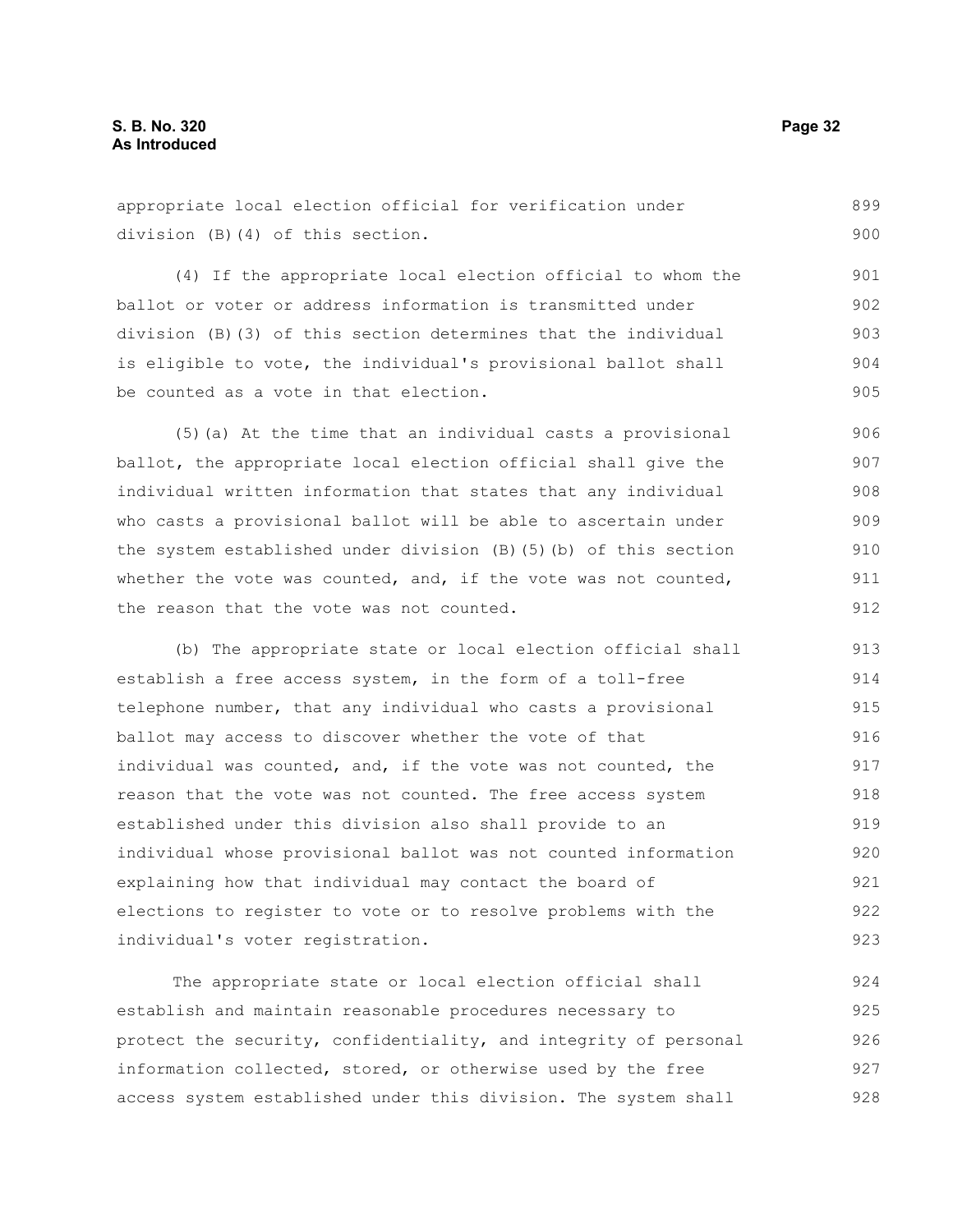permit an individual only to gain access to information about the individual's own provisional ballot. 929 930

(6) If, at the time that an individual casts a provisional ballot, the individual provides photo identification-in the formof a current and valid photo identification, a military identification, or a copy of a current utility bill, bankstatement, government check, paycheck, or other governmentdocument, other than a notice of voter registration mailed by aboard of elections under section 3503.19 of the Revised Code, that shows the individual's name and current address, or provides, the individual's Ohio driver's license or state identification card number, or the last four digits of the individual's social security number, the individual shall recordthe type of identification provided or the driver's license, state identification card, or social security number information and-include that information on the provisional ballot affirmation under division (B)(3) of this section. 931 932 933 934 935 936 937 938 939 940 941 942 943 944 945

(7) During the seven days after the day of an election, an individual who casts a provisional ballot because the individual does not have or is unable to provide photo identification to the election officials any of the required forms ofidentification or because the individual has been successfully challenged under section 3505.20 of the Revised Code shall appear at the office of the board of elections and provide to the board any additional information necessary to determine the eligibility of the individual who cast the provisional ballot. 946 947 948 949 950 951 952 953 954

(a) For a provisional ballot cast by an individual who does not have or is unable to provide photo identification to the election officials-any of the required forms ofidentification to be eligible to be counted, the individual who 955 956 957 958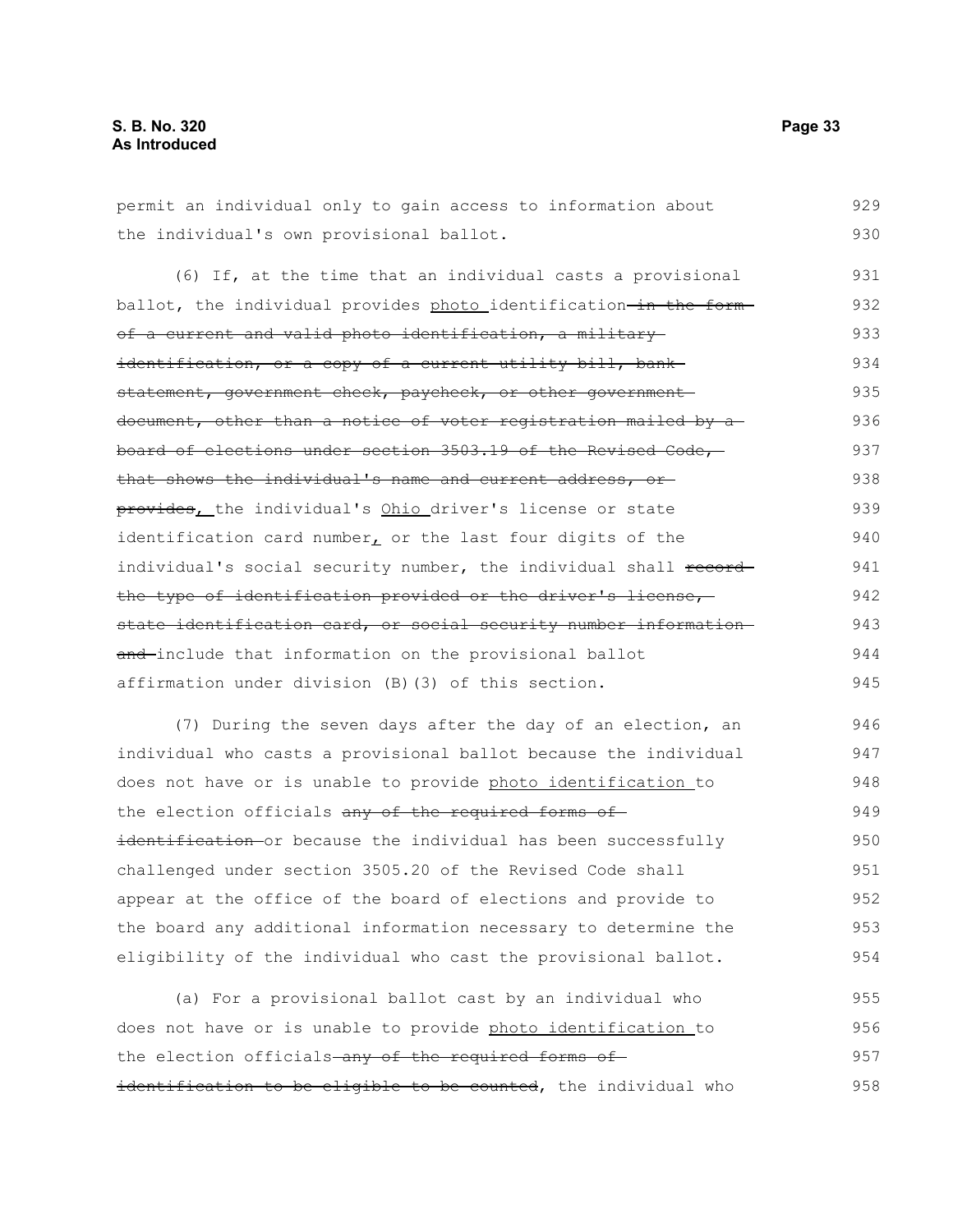cast that ballot, within seven days after the day of the election, shall do either of the following: 959 960

(i) Provide photo identification to the board of elections proof of the individual's identity in the form of a current and valid photo identification, a military identification, or a copy of a current utility bill, bank statement, government check, paycheck, or other government document, other than a notice of voter registration mailed by a board of elections under section 3503.19 of the Revised Code, that shows the individual's name and current address; or 961 962 963 964 965 966 967 968

(ii) Provide to the board of elections the individual's Ohio driver's license or state identification card number or the last four digits of the individual's social security number. 969 970 971

(b) For a provisional ballot cast by an individual who has been successfully challenged under section 3505.20 of the Revised Code to be eligible to be counted, the individual who cast that ballot, within seven days after the day of that election, shall provide to the board of elections any identification or other documentation required to be provided by the applicable challenge questions asked of that individual under section 3505.20 of the Revised Code. 972 973 974 975 976 977 978 979

(C)(1) If an individual declares that the individual is eligible to vote in a precinct other than the precinct in which the individual desires to vote, or if, upon review of the precinct voting location guide using the residential street address provided by the individual, an election official at the precinct at which the individual desires to vote determines that the individual is not eligible to vote in that precinct, the election official shall direct the individual to the precinct and polling place in which the individual appears to be eligible 980 981 982 983 984 985 986 987 988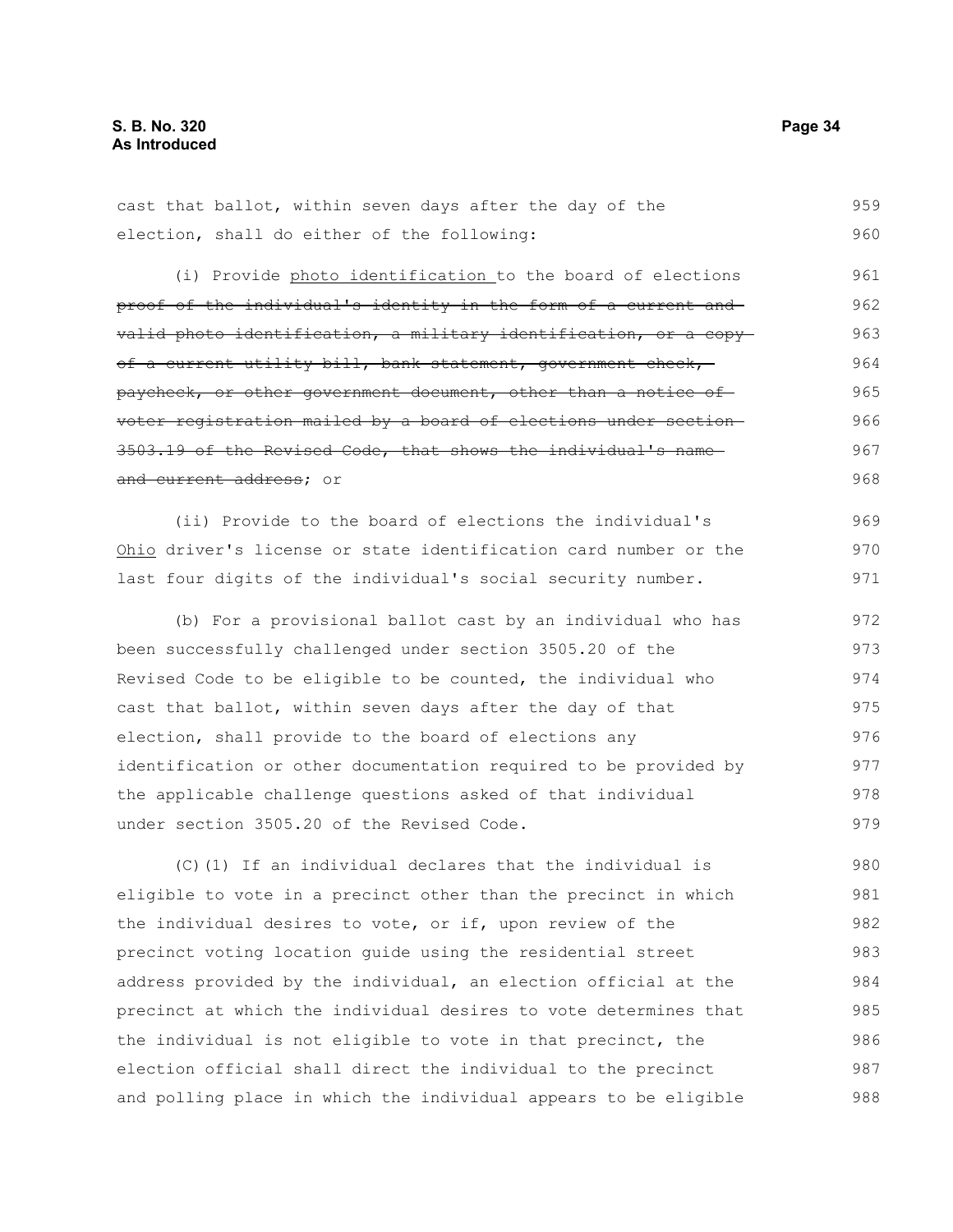#### **S. B. No. 320 Page 35 As Introduced**

to vote, explain that the individual may cast a provisional ballot at the current location but the ballot or a portion of the ballot will not be counted if it is cast in the wrong precinct, and provide the telephone number of the board of elections in case the individual has additional questions. 989 990 991 992 993

(2) If the individual refuses to travel to the correct precinct or to the office of the board of elections to cast a ballot, the individual shall be permitted to vote a provisional ballot at that precinct in accordance with division (B) of this section. If the individual is in the correct polling location for the precinct in which the individual is registered and eligible to vote, the election official shall complete and sign, under penalty of election falsification, a form that includes all of the following, and attach the form to the individual's provisional ballot affirmation: 994 995 996 997 998 999 1000 1001 1002 1003

(a) The name or number of the individual's correct precinct; 1004 1005

(b) A statement that the election official instructed the individual to travel to the correct precinct to vote; 1006 1007

(c) A statement that the election official informed the individual that casting a provisional ballot in the wrong precinct would result in all or a portion of the votes on the ballot being rejected; 1008 1009 1010 1011

```
(d) The name or number of the precinct in which the
individual is casting a provisional ballot; and
                                                                            1012
                                                                            1013
```
(e) The name of the polling location in which the individual is casting a provisional ballot. 1014 1015

(D) The appropriate local election official shall cause voting information to be publicly posted at each polling place 1016 1017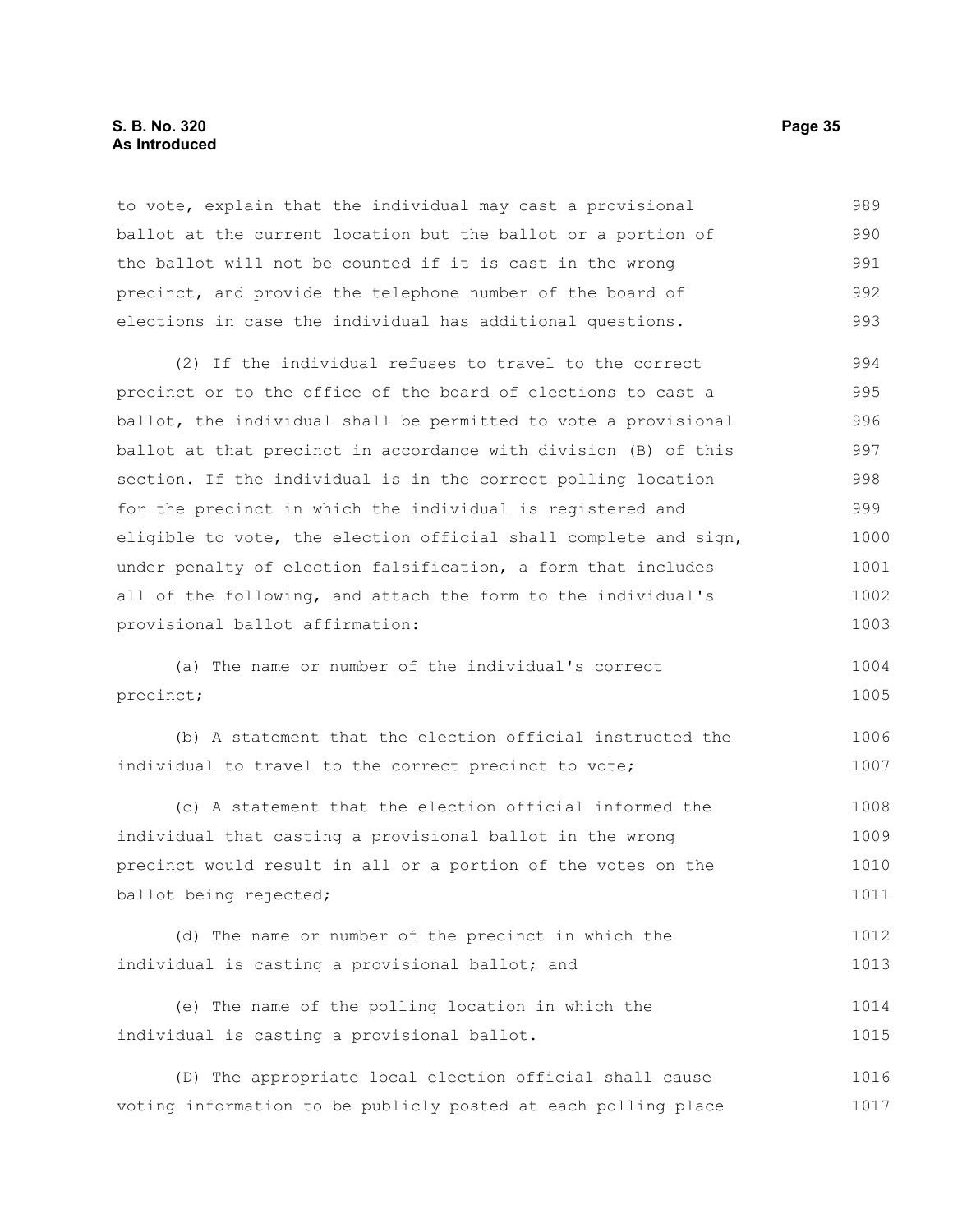| on the day of each election.                                     | 1018 |
|------------------------------------------------------------------|------|
| (E) As used in this section and sections 3505.182 and            | 1019 |
| 3505.183 of the Revised Code:                                    | 1020 |
| (1) "Precinct voting location guide" means either of the         | 1021 |
| following:                                                       | 1022 |
| (a) An electronic or paper record that lists the correct         | 1023 |
| precinct and polling place for either each specific residential  | 1024 |
| street address in the county or the range of residential street  | 1025 |
| addresses located in each neighborhood block in the county;      | 1026 |
| (b) Any other method that a board of elections creates           | 1027 |
| that allows a precinct election official or any elector who is   | 1028 |
| at a polling place in that county to determine the correct       | 1029 |
| precinct and polling place of any qualified elector who resides  | 1030 |
| in the county.                                                   | 1031 |
| (2) "Voting information" means all of the following:             | 1032 |
| (a) A sample version of the ballot that will be used for         | 1033 |
| that election;                                                   | 1034 |
| (b) Information regarding the date of the election and the       | 1035 |
| hours during which polling places will be open;                  | 1036 |
| (c) Instructions on how to vote, including how to cast a         | 1037 |
| vote and how to cast a provisional ballot;                       | 1038 |
| (d) Instructions for mail-in registrants and first-time          | 1039 |
| voters under applicable federal and state laws;                  | 1040 |
| (e) General information on voting rights under applicable        | 1041 |
| federal and state laws, including information on the right of an | 1042 |
| individual to cast a provisional ballot and instructions on how  | 1043 |
| to contact the appropriate officials if these rights are alleged | 1044 |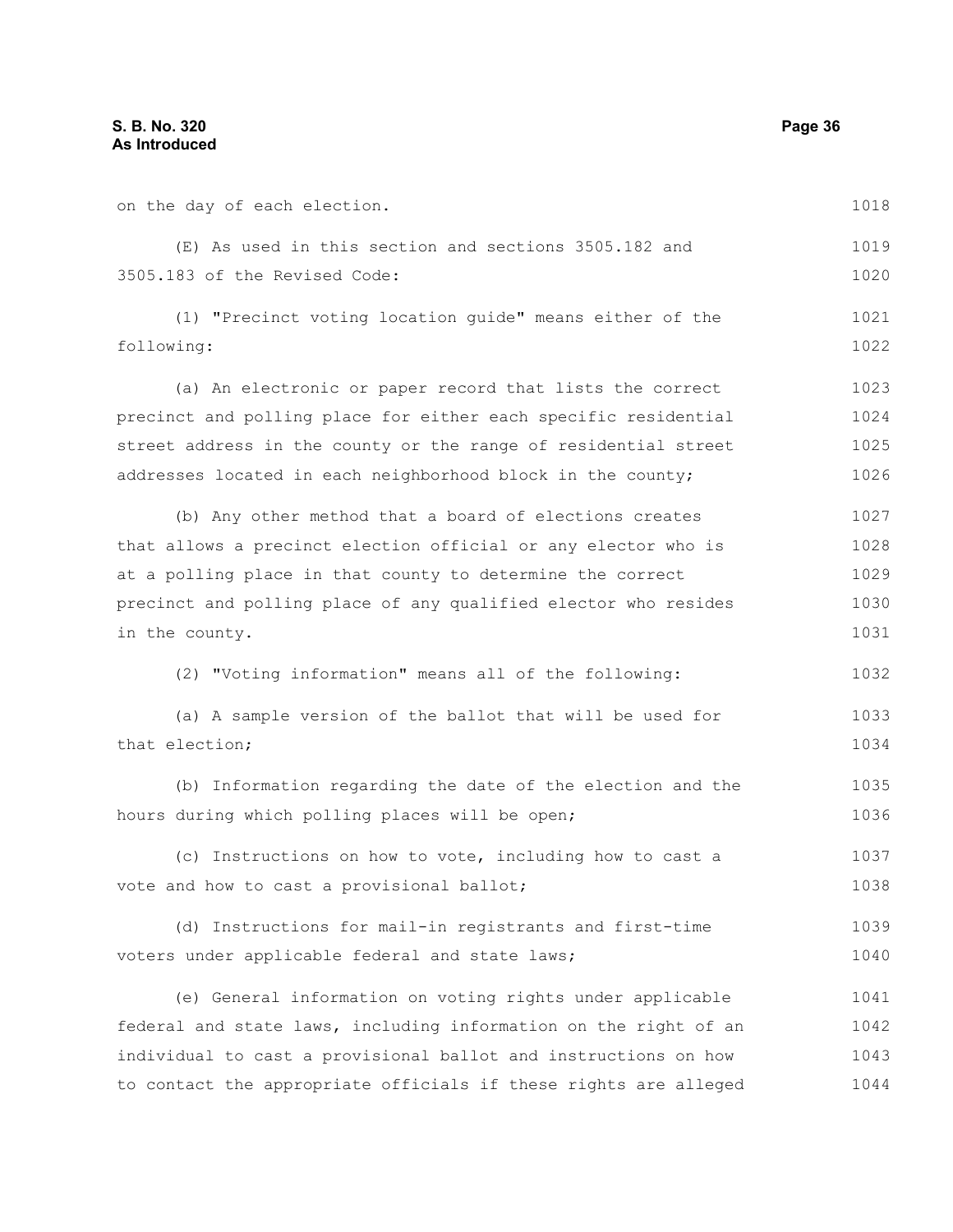(f) General information on federal and state laws regarding prohibitions against acts of fraud and misrepresentation. (F) Nothing in this section or section 3505.183 of the Revised Code is in derogation of section 3505.24 of the Revised Code, which permits a blind, disabled, or illiterate elector to receive assistance in the marking of the elector's ballot by two precinct election officials of different political parties. A blind, disabled, or illiterate elector may receive assistance in marking that elector's provisional ballot and in completing the required affirmation in the same manner as an elector may receive assistance on the day of an election under that section. **Sec. 3505.182.** Each individual who casts a provisional ballot under section 3505.181 of the Revised Code shall execute a written affirmation. The form of the written affirmation shall be printed upon the face of the provisional ballot envelope and shall be as follows: "Provisional Ballot Affirmation (A) Clearly print your full name: \_\_\_\_\_\_\_\_\_\_\_\_\_\_\_\_\_\_\_ (B) Write your date of birth: \_\_\_\_\_\_\_\_\_\_\_\_\_\_\_\_\_\_\_\_\_\_\_  $(C)$  (1) Write your current address:  $\frac{1}{1}$ 1046 1047 1048 1049 1050 1051 1052 1053 1054 1055 1056 1057 1058 1059 1060 1061 1062 1063 1064 1065 1066

(2) Have you moved without updating your voter registration?: Yes \_\_\_\_\_\_\_ No \_\_\_\_\_\_\_ If yes, write your former address: 1068 1069 1070 1071

 $\_$  , and the set of the set of the set of the set of the set of the set of the set of the set of the set of the set of the set of the set of the set of the set of the set of the set of the set of the set of the set of th

1045

1067

to have been violated;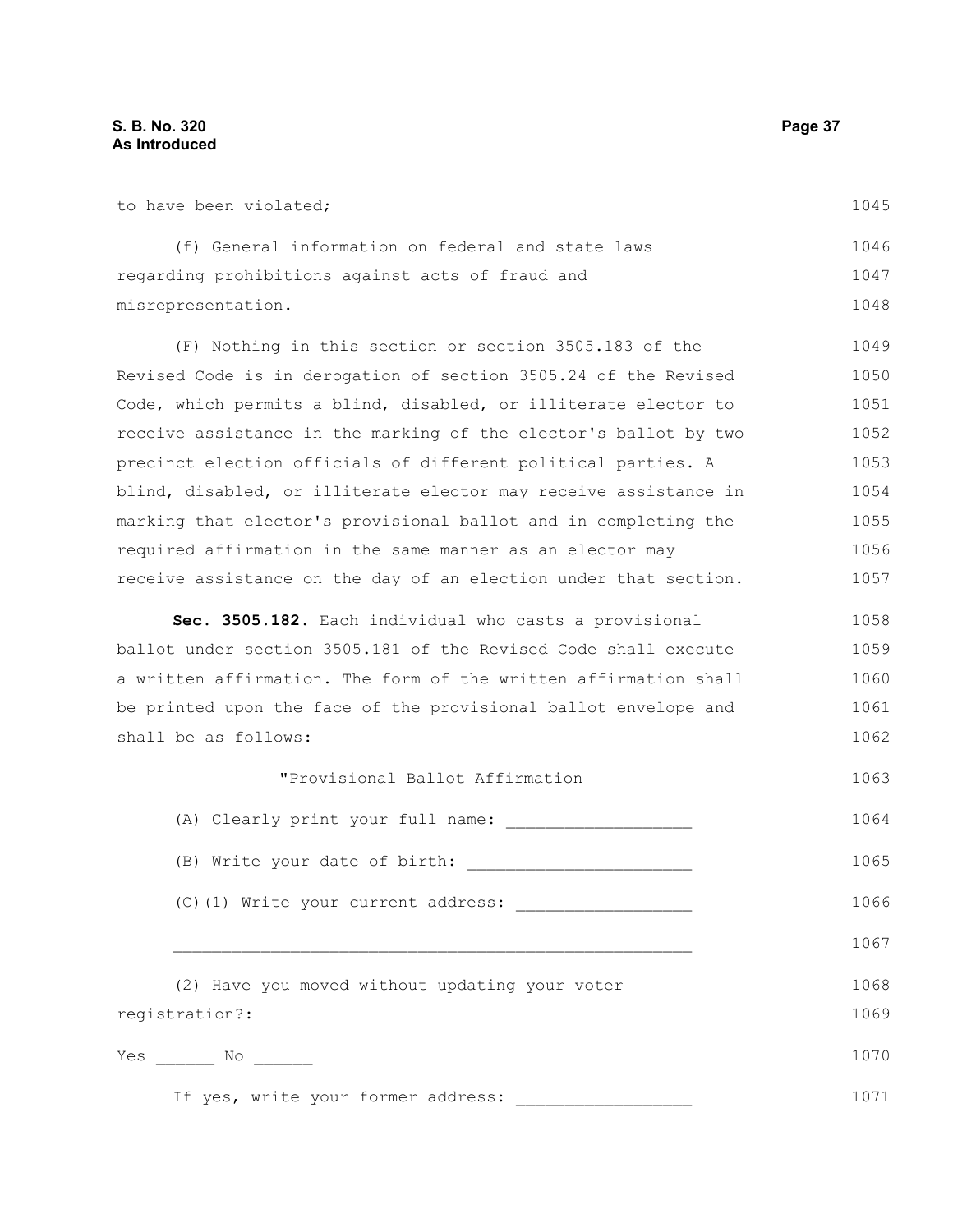$\mathcal{L}_\text{max}$  and the contract of the contract of the contract of the contract of the contract of the contract of the contract of the contract of the contract of the contract of the contract of the contract of the contrac Failure to provide your former address will not cause your provisional ballot to be rejected. (D) Provide one of the following forms of identification: (1) Write your full Ohio driver's license or state identification card number: \_\_\_\_\_\_\_\_\_\_\_\_\_\_\_\_\_\_\_\_\_\_\_\_ (2) Write the last four digits of your Social Security number: \_\_\_\_\_\_\_\_\_\_\_\_\_\_\_ (3) If you did not write your full Ohio driver's license or state identification card number or the last four digits of your Social Security number, you must show one of the following forms of photo identification to the precinct election official. If you do not check one of-the following boxes-box affirming thetype of that you showed photo identification you showed to the precinct election official, the board of elections will conclude that you did not show identification to your precinct electionofficial and that you must show identification appear at the office of the board of elections during the seven days after the election and provide photo identification, your Ohio driver's license or state identification card number, or the last four digits of your Social Security number for your vote to be eligible to be counted. A form of I showed photo identification that was issued by the United States government or the State of Ohio, 1072 1073 1074 1075 1076 1077 1078 1079 1080 1081 1082 1083 1084 1085 1086 1087 1088 1089 1090 1091 1092 1093 1094 1095

that contains your name and current address (or your former address if the identification is an Ohio driver's license or state identification card), and that has an expiration date that has not passed; to the precinct election official. 1096 1097 1098 1099

A military identification card; or 1100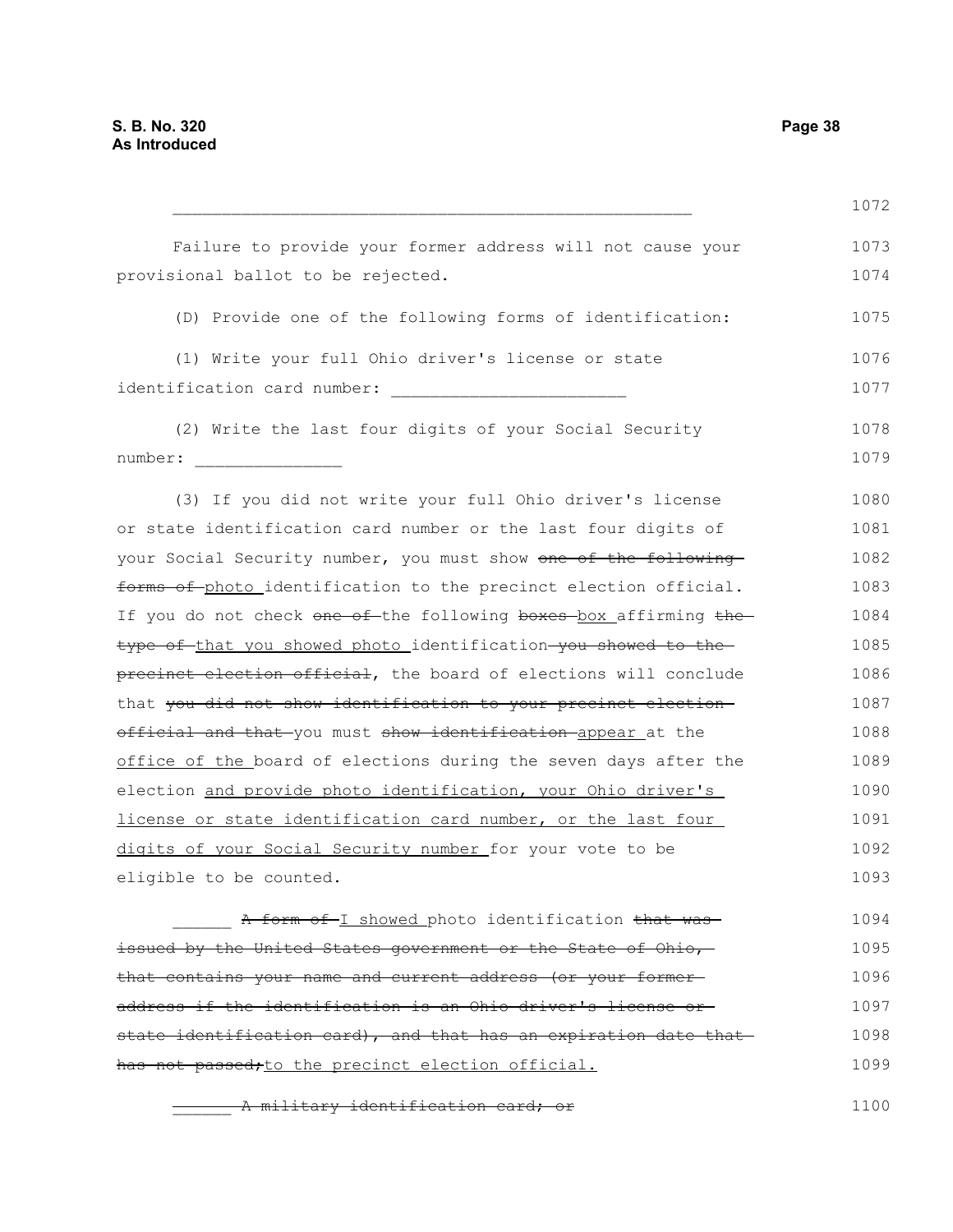| A current utility bill, bank statement, government-              | 1101 |
|------------------------------------------------------------------|------|
| check, paycheck, or other government document, other than a      | 1102 |
| notice of voter registration mailed by a board of elections,     | 1103 |
| that contains your name and current address.                     | 1104 |
| (4) If you fail to provide identification-at this time,          | 1105 |
| you must go to the board of elections on or before the seventh   | 1106 |
| day following this election to provide a qualifying form of      | 1107 |
| identification in order for this ballot to count.                | 1108 |
| (E) If your right to vote has been challenged, you must          | 1109 |
| provide any required additional information to the board of      | 1110 |
| elections on or before the seventh day following this election.  | 1111 |
| (F) Sign and date the following statement:                       | 1112 |
| I solemnly swear or affirm that I am a citizen of the            | 1113 |
| United States; that I will be at least 18 years of age at the    | 1114 |
| time of the general election; that I have lived in this state    | 1115 |
| for 30 days immediately preceding this election in which I am    | 1116 |
| voting this ballot; that I am a registered voter in the precinct | 1117 |
| in which I am voting this provisional ballot; and that I am      | 1118 |
| eligible to vote in the election in which I am voting this       | 1119 |
| provisional ballot.                                              | 1120 |
| I understand that, if the information I provide on this          | 1121 |
| provisional ballot affirmation is not fully completed and        | 1122 |
| correct, if the board of elections determines that I am not      | 1123 |
| registered to vote, a resident of this precinct, or eligible to  | 1124 |
| vote in this election, or if the board of elections determines   | 1125 |
| that I have already voted in this election, my provisional       | 1126 |
| ballot will not be counted. I understand that, if I am not       | 1127 |
| currently registered to vote or if I am not registered at my     | 1128 |
| current address or under my current name, this form will serve   | 1129 |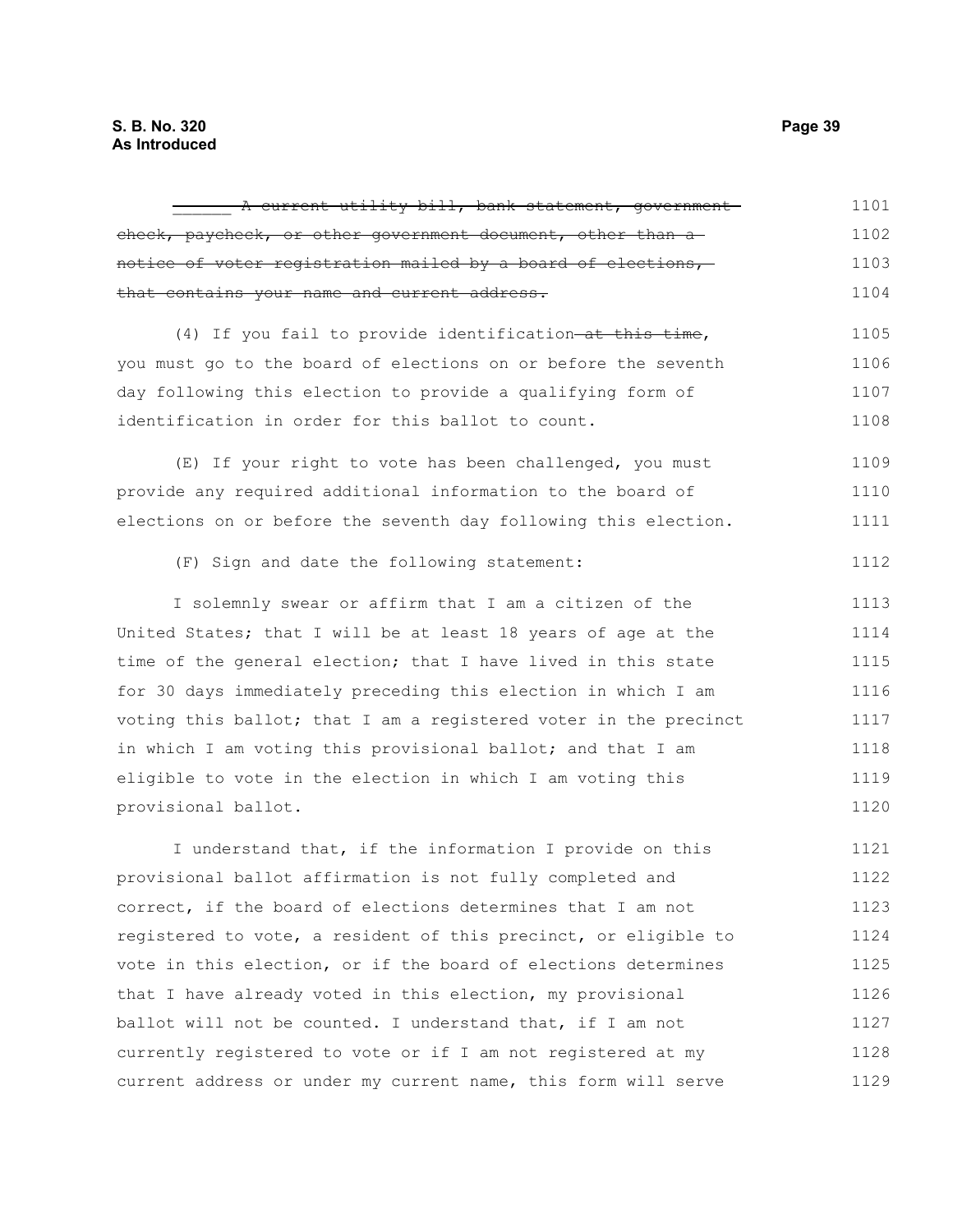as an application to register to vote or update my registration for future elections, as long as I provide all of the information required to register to vote or update my registration. I further understand that knowingly providing false information is a violation of law and subjects me to possible criminal prosecution. I hereby declare, under penalty of election falsification, that the above statements are true and correct to the best of my knowledge and belief. Signature of Voter **Date** Date WHOEVER COMMITS ELECTION FALSIFICATION IS GUILTY OF A FELONY OF THE FIFTH DEGREE." In addition to any information required to be included on the written affirmation, an individual casting a provisional ballot may provide additional information to the election official to assist the board of elections in determining the individual's eligibility to vote in that election, including the date and location at which the individual registered to vote, if known. If the individual provided all of the information required under section 3503.14 of the Revised Code to register to vote or 1130 1131 1132 1133 1134 1135 1136 1137 1138 1139 1140 1141 1142 1143 1144 1145 1146 1147 1148 1149 1150 1151 1152 1153

to update the individual's registration on the provisional ballot affirmation, the board of elections shall consider the individual's provisional ballot affirmation to also serve as a notice of change of name, change of residence, or both, or as a 1154 1155 1156 1157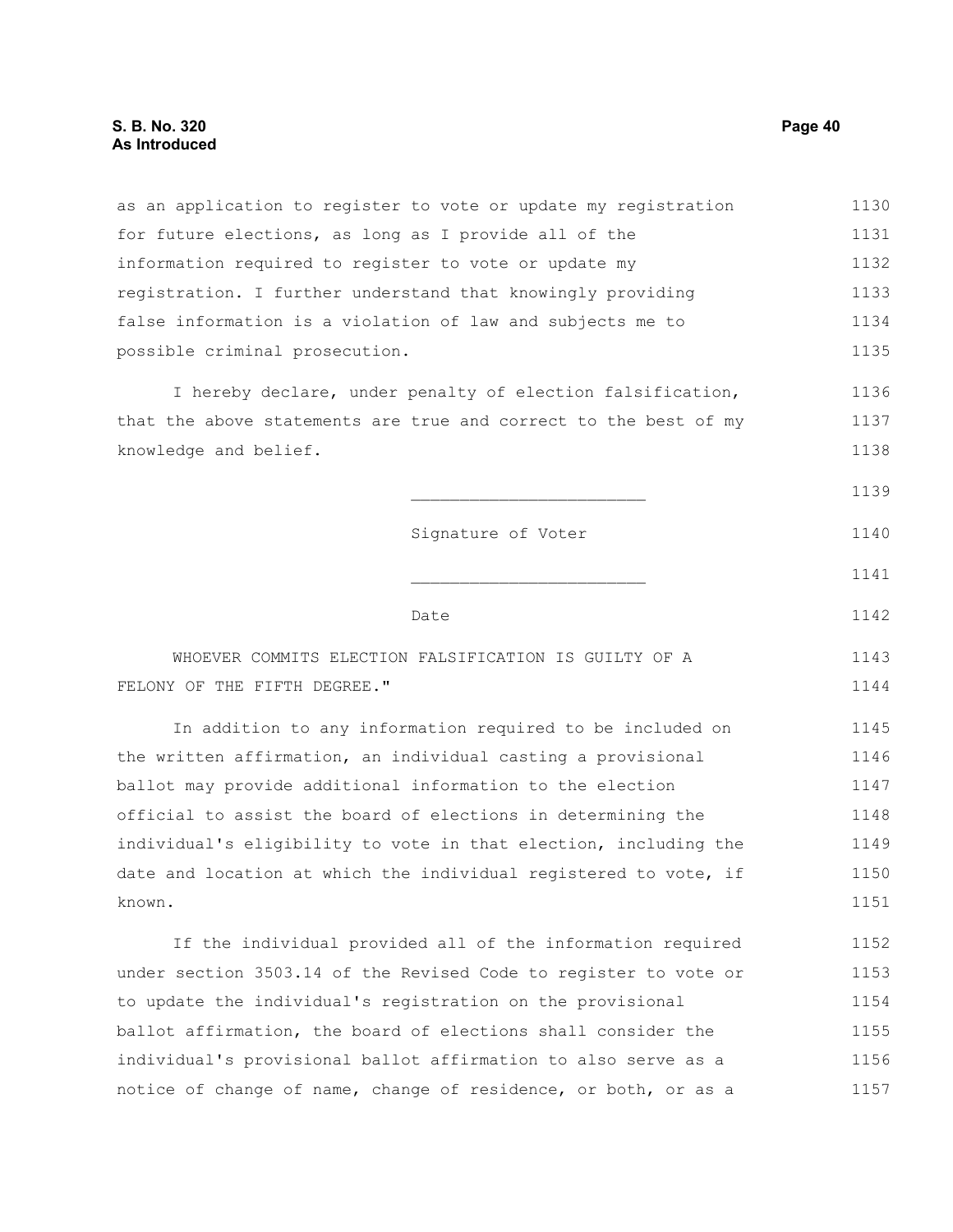voter registration form, as applicable, for that individual only for the purposes of future elections. 1158 1159

**Sec. 3505.183.** (A) When the ballot boxes are delivered to the board of elections from the precincts, the board shall separate the provisional ballot envelopes from the rest of the ballots. Teams of employees of the board consisting of one member of each major political party shall place the sealed provisional ballot envelopes in a secure location within the office of the board. The sealed provisional ballot envelopes shall remain in that secure location until the validity of those ballots is determined under division (B) of this section. While the provisional ballot is stored in that secure location, and prior to the counting of the provisional ballots, if the board receives information regarding the validity of a specific provisional ballot under division (B) of this section, the board may note, on the sealed provisional ballot envelope for that ballot, whether the ballot is valid and entitled to be counted. 1160 1161 1162 1163 1164 1165 1166 1167 1168 1169 1170 1171 1172 1173 1174

(B)(1) To determine whether a provisional ballot is valid and entitled to be counted, the board shall examine its records and determine whether the individual who cast the provisional ballot is registered and eligible to vote in the applicable election. The board shall examine the information contained in the written affirmation executed by the individual who cast the provisional ballot under division (B)(2) of section 3505.181 of the Revised Code. The following information shall be included in the written affirmation in order for the provisional ballot to be eligible to be counted: 1175 1176 1177 1178 1179 1180 1181 1182 1183 1184

(a) The individual's printed name, signature, date of birth, and current address; 1185 1186

(b) A statement that the individual is a registered voter 1187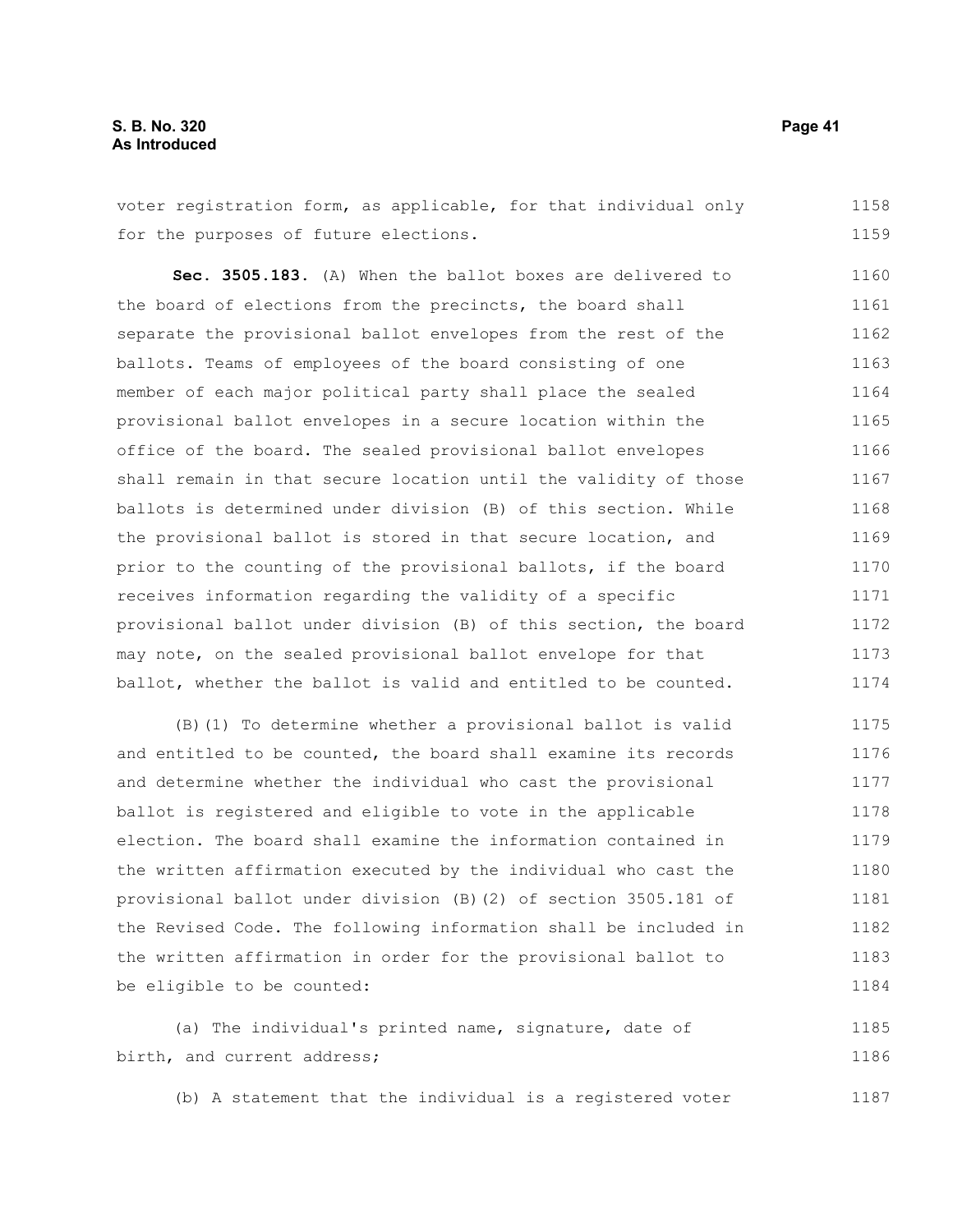in the precinct in which the provisional ballot is being voted; (c) A statement that the individual is eligible to vote in the election in which the provisional ballot is being voted. (2) In addition to the information required to be included in an affirmation under division (B)(1) of this section, in determining whether a provisional ballot is valid and entitled to be counted, the board also shall examine any additional information for determining ballot validity provided by the provisional voter on the affirmation, provided by the provisional voter to an election official under section 3505.182 of the Revised Code, or provided to the board of elections during the seven days after the day of the election under division (B)(7) of section 3505.181 of the Revised Code, to assist the board in determining the individual's eligibility to vote. 1188 1189 1190 1191 1192 1193 1194 1195 1196 1197 1198 1199 1200 1201 1202

(3) If, in examining a provisional ballot affirmation and additional information under divisions (B)(1) and (2) of this section and comparing the information required under division (B)(1) of this section with the elector's information in the statewide voter registration database, the board determines that all of the following apply, the provisional ballot envelope shall be opened, and the ballot shall be placed in a ballot box to be counted: 1203 1204 1205 1206 1207 1208 1209 1210

(a) The individual named on the affirmation is properly registered to vote. 1211 1212

(b) The individual named on the affirmation is eligible to cast a ballot in the precinct and for the election in which the individual cast the provisional ballot. 1213 1214 1215

(c) The individual provided all of the information 1216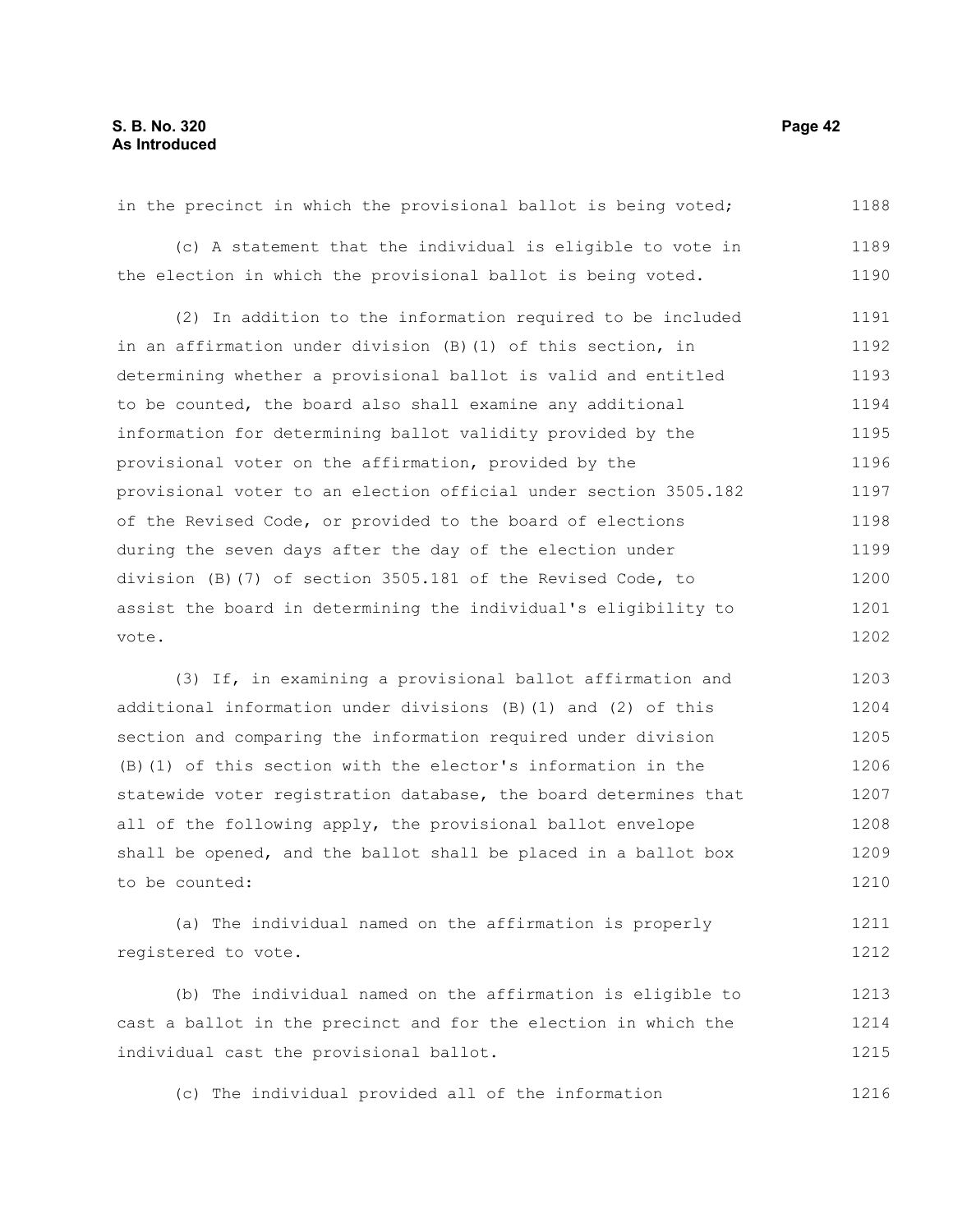| required under division (B) (1) of this section in the           | 1217 |
|------------------------------------------------------------------|------|
| affirmation that the individual executed at the time the         | 1218 |
| individual cast the provisional ballot.                          | 1219 |
| (d) The last four digits of the elector's social security        | 1220 |
| number or the elector's Ohio driver's license number or state    | 1221 |
| identification card number are not different from the last four  | 1222 |
| digits of the elector's social security number or the elector's  | 1223 |
| Ohio driver's license number or state identification card number | 1224 |
| contained in the statewide voter registration database.          | 1225 |
| (e) Except as otherwise provided in this division, the           | 1226 |
| month and day of the elector's date of birth are not different   | 1227 |
| from the day and month of the elector's date of birth contained  | 1228 |
| in the statewide voter registration database.                    | 1229 |
| This division does not apply to an elector's provisional         | 1230 |
| ballot if either of the following is true:                       | 1231 |
| (i) The elector's date of birth contained in the statewide       | 1232 |
| voter registration database is January 1, 1800.                  | 1233 |
| (ii) The board of elections has found, by a vote of at           | 1234 |
| least three of its members, that the elector has met all other   | 1235 |
| requirements of division (B) (3) of this section.                | 1236 |
| (f) The elector's current address is not different from          | 1237 |
| the elector's address contained in the statewide voter           | 1238 |
| registration database, unless the elector indicated that the     | 1239 |
| elector is casting a provisional ballot because the elector has  | 1240 |
| moved and has not submitted a notice of change of address, as    | 1241 |
| described in division (A) (6) of section 3505.181 of the Revised | 1242 |
| Code.                                                            | 1243 |
|                                                                  |      |

(g) If applicable, the individual provided any additional 1244 information required under division (B)(7) of section 3505.181 1245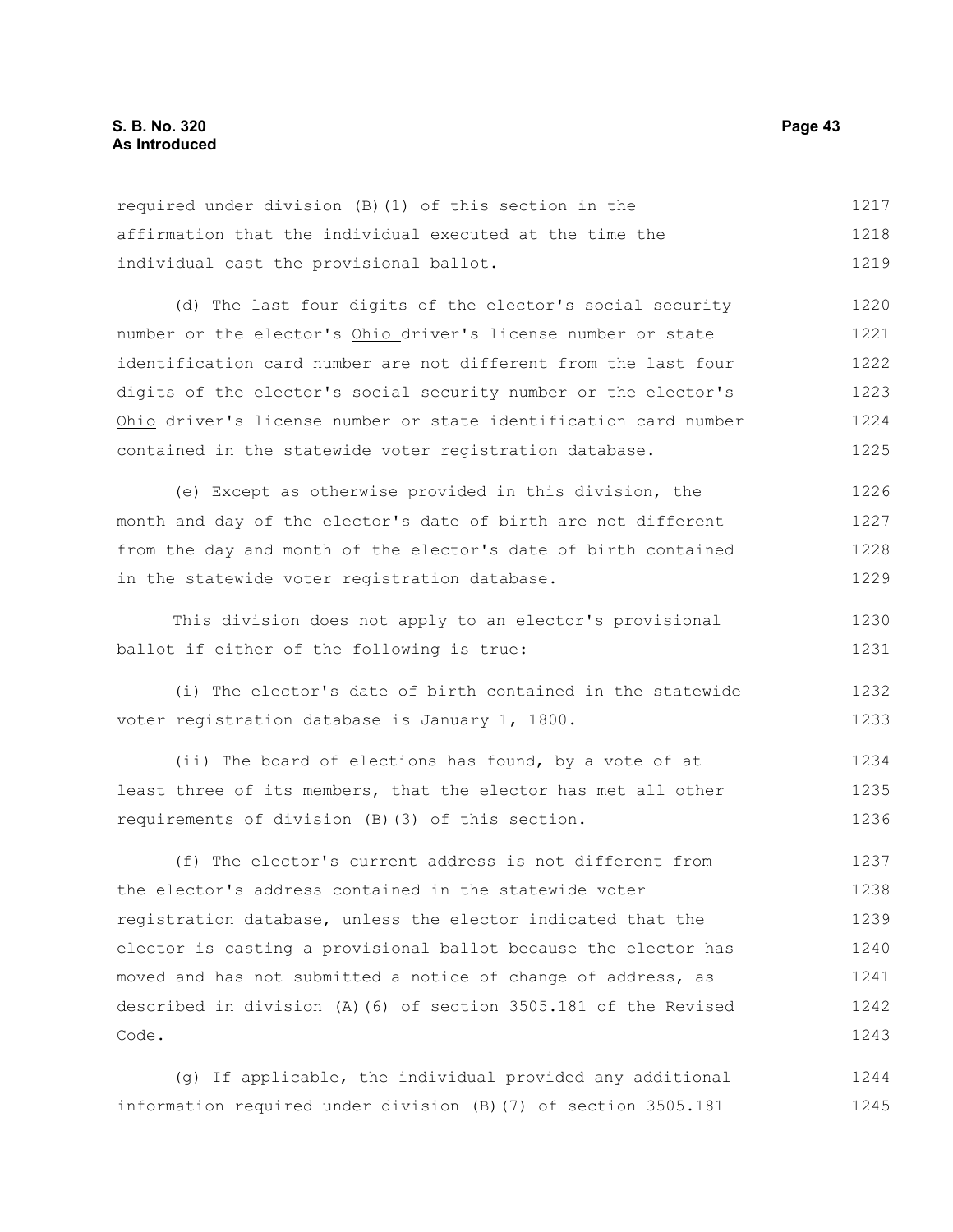| of the Revised Code within seven days after the day of the        | 1246 |
|-------------------------------------------------------------------|------|
| election.                                                         | 1247 |
|                                                                   |      |
| (4) (a) Except as otherwise provided in division (D) of           | 1248 |
| this section, if, in examining a provisional ballot affirmation   | 1249 |
| and additional information under divisions (B) (1) and (2) of     | 1250 |
| this section and comparing the information required under         | 1251 |
| division (B)(1) of this section with the elector's information    | 1252 |
| in the statewide voter registration database, the board           | 1253 |
| determines that any of the following applies, the provisional     | 1254 |
| ballot envelope shall not be opened, and the ballot shall not be  | 1255 |
| counted:                                                          | 1256 |
| (i) The individual named on the affirmation is not                | 1257 |
| qualified or is not properly registered to vote.                  | 1258 |
| (ii) The individual named on the affirmation is not               | 1259 |
| eligible to cast a ballot in the precinct or for the election in  | 1260 |
| which the individual cast the provisional ballot.                 | 1261 |
| (iii) The individual did not provide all of the                   | 1262 |
| information required under division (B) (1) of this section in    | 1263 |
| the affirmation that the individual executed at the time the      | 1264 |
| individual cast the provisional ballot.                           | 1265 |
| (iv) The individual has already cast a ballot for the             | 1266 |
| election in which the individual cast the provisional ballot.     | 1267 |
| (v) If applicable, the individual did not provide any             | 1268 |
| additional information required under division (B) (7) of section | 1269 |
| 3505.181 of the Revised Code within seven days after the day of   | 1270 |
| the election.                                                     | 1271 |
| (vi) The individual failed to provide a current and valid-        | 1272 |
| photo identification, a military identification, a copy of a      | 1273 |
| eurrent utility bill, bank statement, government check,           | 1274 |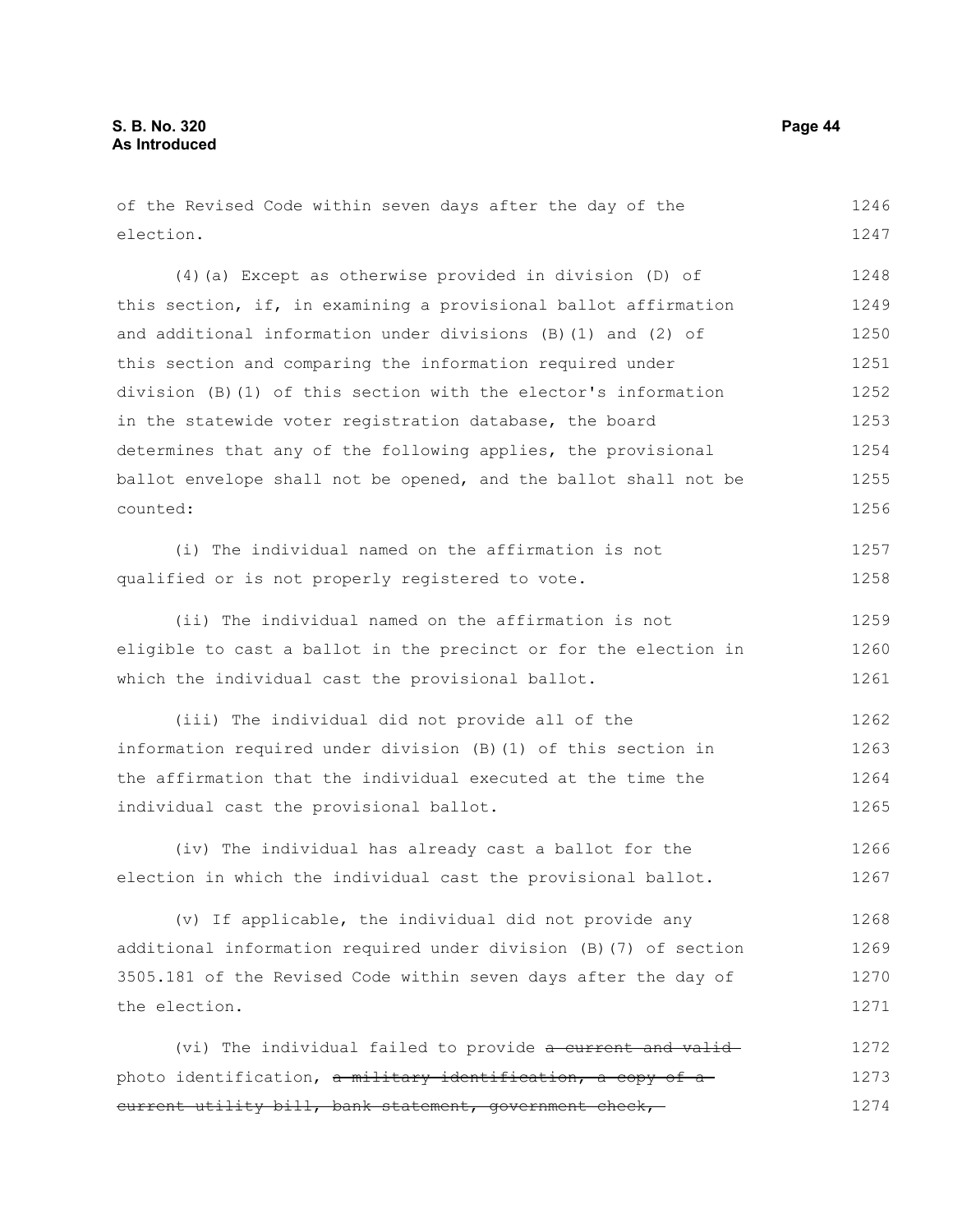| paycheck, or other government document, other than a notice of   | 1275 |
|------------------------------------------------------------------|------|
| voter registration mailed by a board of elections under section- | 1276 |
| 3503.19 of the Revised Code, with the voter's name and current-  | 1277 |
| address, the individual's Ohio driver's license or state         | 1278 |
| identification card number, or the last four digits of the       | 1279 |
| individual's social security number or the individual failed to  | 1280 |
| execute an affirmation under division (B) of section 3505.181 of | 1281 |
| the Revised Code.                                                | 1282 |
| (vii) The last four digits of the elector's social               | 1283 |
| security number or the elector's Ohio driver's license number or | 1284 |
| state identification card number are different from the last     | 1285 |
| four digits of the elector's social security number or the       | 1286 |
| elector's driver's license number or state identification card   | 1287 |
| number contained in the statewide voter registration database.   | 1288 |
| (viii) Except as otherwise provided in this division, the        | 1289 |
| month and day of the elector's date of birth are different from  | 1290 |
| the day and month of the elector's date of birth contained in    | 1291 |
| the statewide voter registration database.                       | 1292 |
| This division does not apply to an elector's provisional         | 1293 |
| ballot if either of the following is true:                       | 1294 |
| (I) The elector's date of birth contained in the statewide       | 1295 |
| voter registration database is January 1, 1800.                  | 1296 |
| (II) The board of elections has found, by a vote of at           | 1297 |
| least three of its members, that the elector has met all of the  | 1298 |
| requirements of division (B) (3) of this section, other than the | 1299 |
| requirements of division (B) (3) (e) of this section.            | 1300 |
| (ix) The elector's current address is different from the         | 1301 |
| elector's address contained in the statewide voter registration  | 1302 |
| database, unless the elector indicated that the elector is       | 1303 |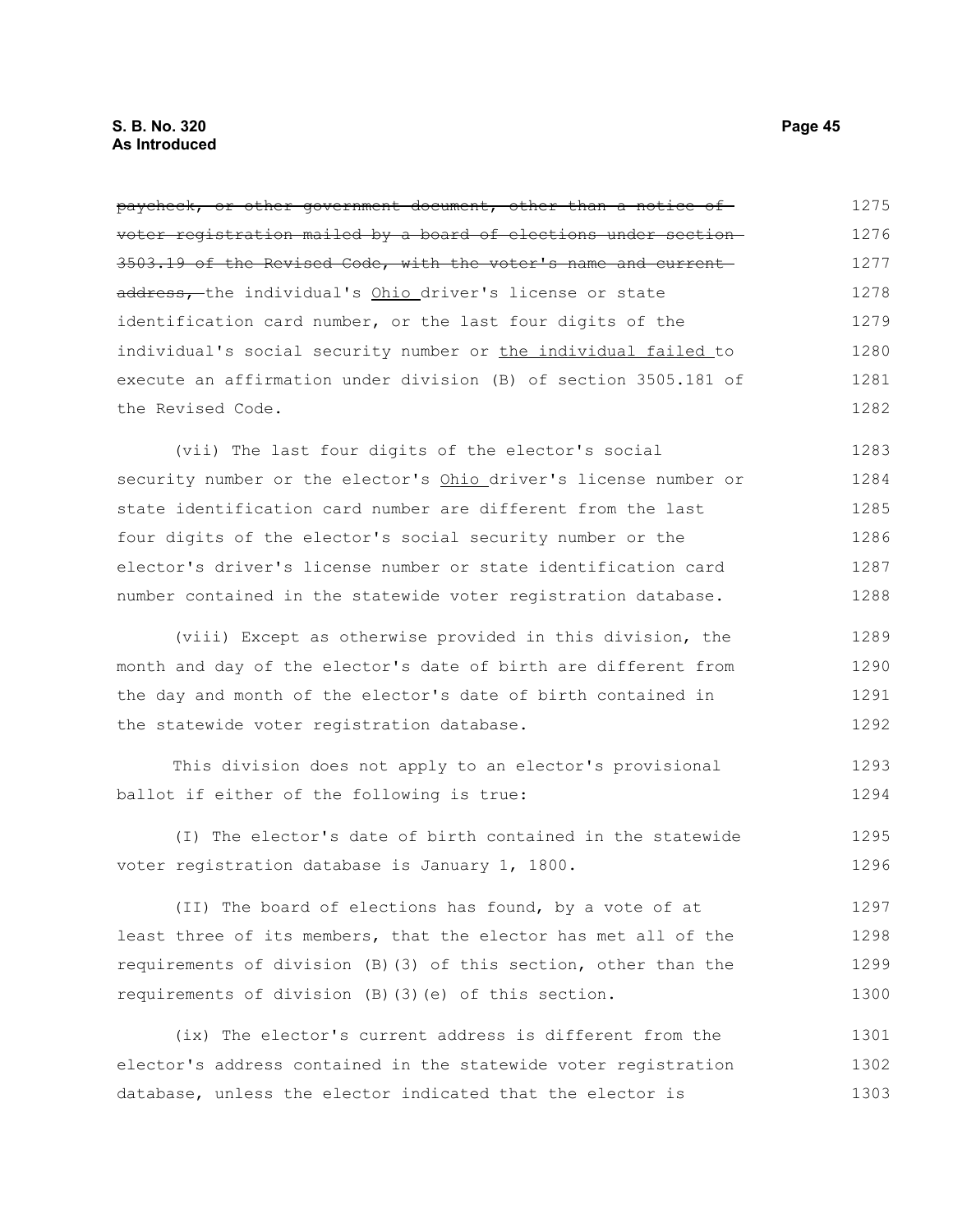casting a provisional ballot because the elector has moved and has not submitted a notice of change of address, as described in division (A)(6) of section 3505.181 of the Revised Code. 1304 1305 1306

(b) If, in examining a provisional ballot affirmation and additional information under divisions (B)(1) and (2) of this section and comparing the information required under division (B)(1) of this section with the elector's information in the statewide voter registration database, the board is unable to determine either of the following, the provisional ballot envelope shall not be opened, and the ballot shall not be counted: 1307 1308 1309 1310 1311 1312 1313 1314

```
(i) Whether the individual named on the affirmation is
qualified or properly registered to vote;
                                                                          1315
                                                                          1316
```
(ii) Whether the individual named on the affirmation is eligible to cast a ballot in the precinct or for the election in which the individual cast the provisional ballot. 1317 1318 1319

(C) For each provisional ballot rejected under division (B)(4) of this section, the board shall record the name of the provisional voter who cast the ballot, the identification number of the provisional ballot envelope, the names of the election officials who determined the validity of that ballot, the date and time that the determination was made, and the reason that the ballot was not counted, unless the board has already recorded that information in another database. 1320 1321 1322 1323 1324 1325 1326 1327

(D)(1) If an individual cast a provisional ballot in a precinct in which the individual is not registered and eligible to vote, but in the correct polling location for the precinct in which the individual is registered and eligible to vote, and the election official failed to direct the individual to the correct 1328 1329 1330 1331 1332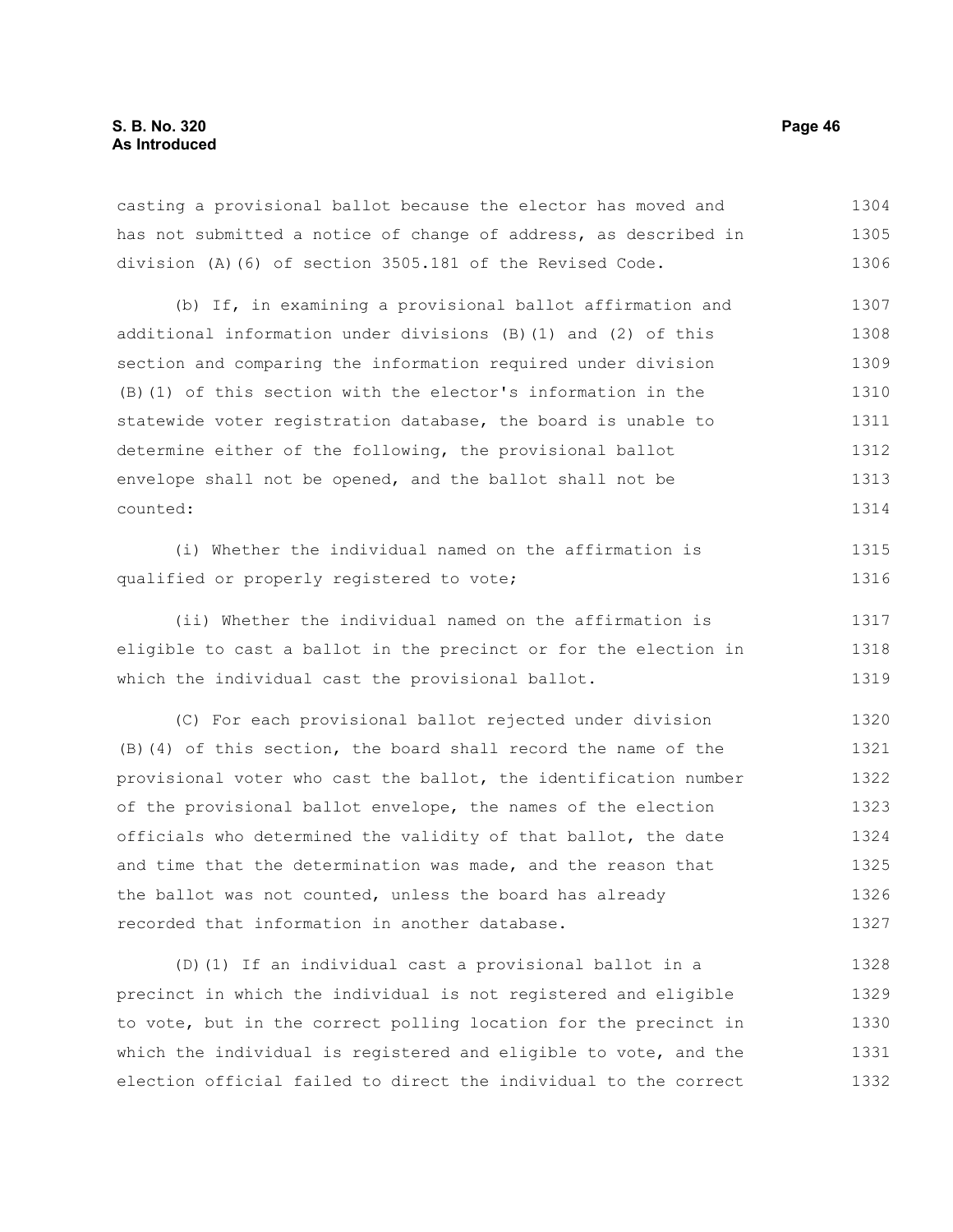precinct, the individual's ballot shall be remade under division (D)(2) of this section. The election official shall be deemed to have directed the individual to the correct precinct if the election official correctly completed the form described in division (C)(2) of section 3505.181 of the Revised Code. 1333 1334 1335 1336 1337

(2) A board of elections that remakes a provisional ballot under division (D)(1) of this section shall remake the provisional ballot on a ballot for the appropriate precinct to reflect the offices, questions, and issues for which the individual was eligible to cast a ballot and for which the individual attempted to cast a provisional ballot. The remade ballot shall be counted for each office, question, and issue for which the individual was eligible to vote. 1338 1339 1340 1341 1342 1343 1344 1345

(3) If an individual cast a provisional ballot in a precinct in which the individual is not registered and eligible to vote and in the incorrect polling location for the precinct in which the individual is registered and eligible to vote, the provisional ballot envelope shall not be opened, and the ballot shall not be counted. 1346 1347 1348 1349 1350 1351

(E) Provisional ballots that are rejected under division (B)(4) of this section shall not be counted but shall be preserved in their provisional ballot envelopes unopened until the time provided by section 3505.31 of the Revised Code for the destruction of all other ballots used at the election for which ballots were provided, at which time they shall be destroyed. 1352 1353 1354 1355 1356 1357

(F) Provisional ballots that the board determines are eligible to be counted under division (B)(3) or (D) of this section shall be counted in the same manner as provided for other ballots under section 3505.27 of the Revised Code. No provisional ballots shall be counted in a particular county 1358 1359 1360 1361 1362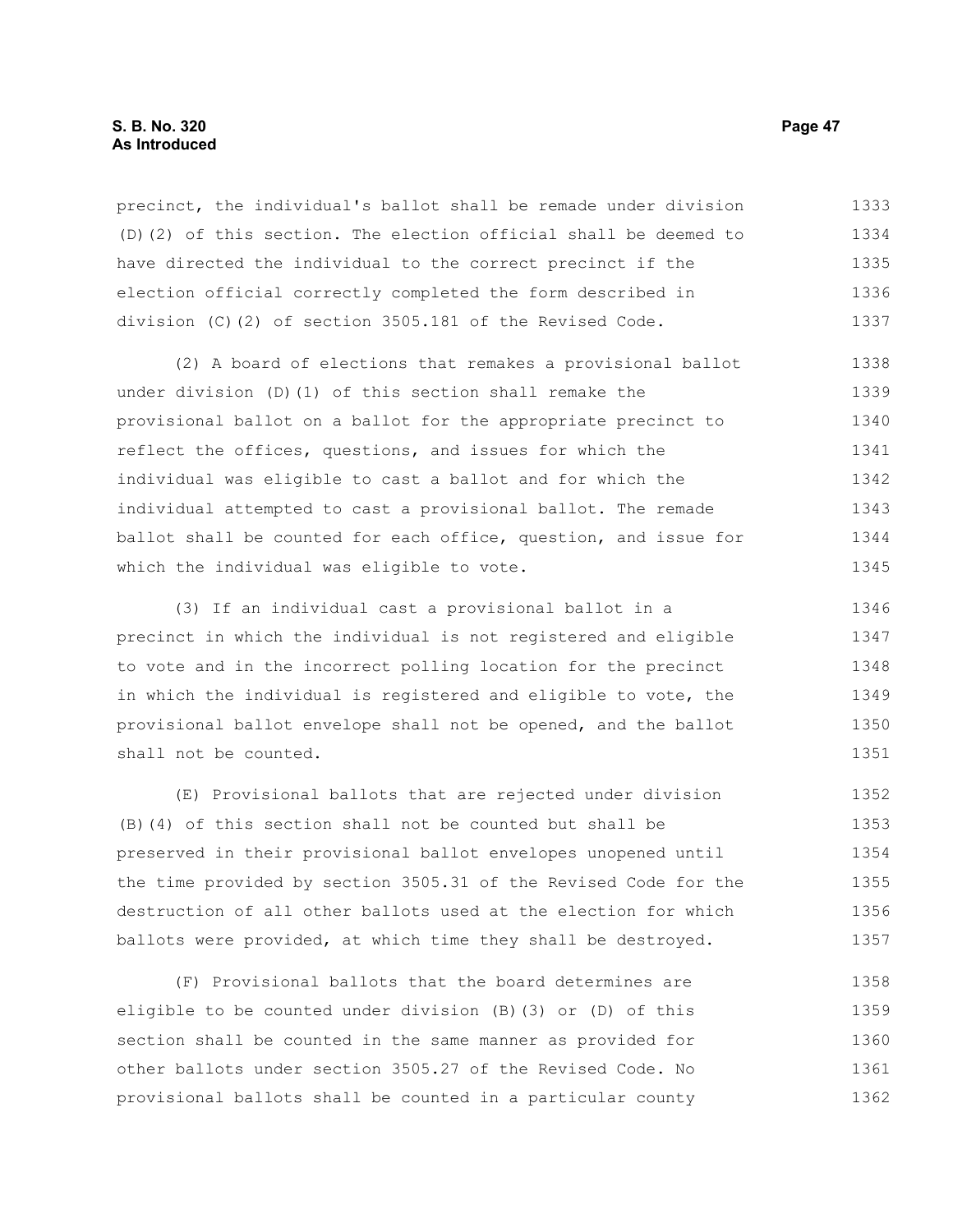# **S. B. No. 320 Page 48 As Introduced**

until the board determines the eligibility to be counted of all provisional ballots cast in that county under division (B) of this section for that election. Observers, as provided in section 3505.21 of the Revised Code, may be present at all times that the board is determining the eligibility of provisional ballots to be counted and counting those provisional ballots determined to be eligible. No person shall recklessly disclose the count or any portion of the count of provisional ballots in such a manner as to jeopardize the secrecy of any individual ballot. 1363 1364 1365 1366 1367 1368 1369 1370 1371 1372

(G)(1) Except as otherwise provided in division (G)(2) of this section, nothing in this section shall prevent a board of elections from examining provisional ballot affirmations and additional information under divisions (B)(1) and (2) of this section to determine the eligibility of provisional ballots to be counted during the ten days after the day of an election. 1373 1374 1375 1376 1377 1378

(2) A board of elections shall not examine the provisional ballot affirmation and additional information under divisions (B)(1) and (2) of this section of any provisional ballot cast by an individual who must provide additional information to the board of elections under division (B)(7) of section 3505.181 of the Revised Code for the board to determine the individual's eligibility until the individual provides that information or until the eleventh day after the day of the election, whichever is earlier. 1379 1380 1381 1382 1383 1384 1385 1386 1387

**Sec. 3509.03.** (A) Except as provided in division (B) of section 3509.08 of the Revised Code, any qualified elector desiring to vote absent voter's ballots at an election shall make written application for those ballots to the director-board of elections of the county in which the elector's voting 1388 1389 1390 1391 1392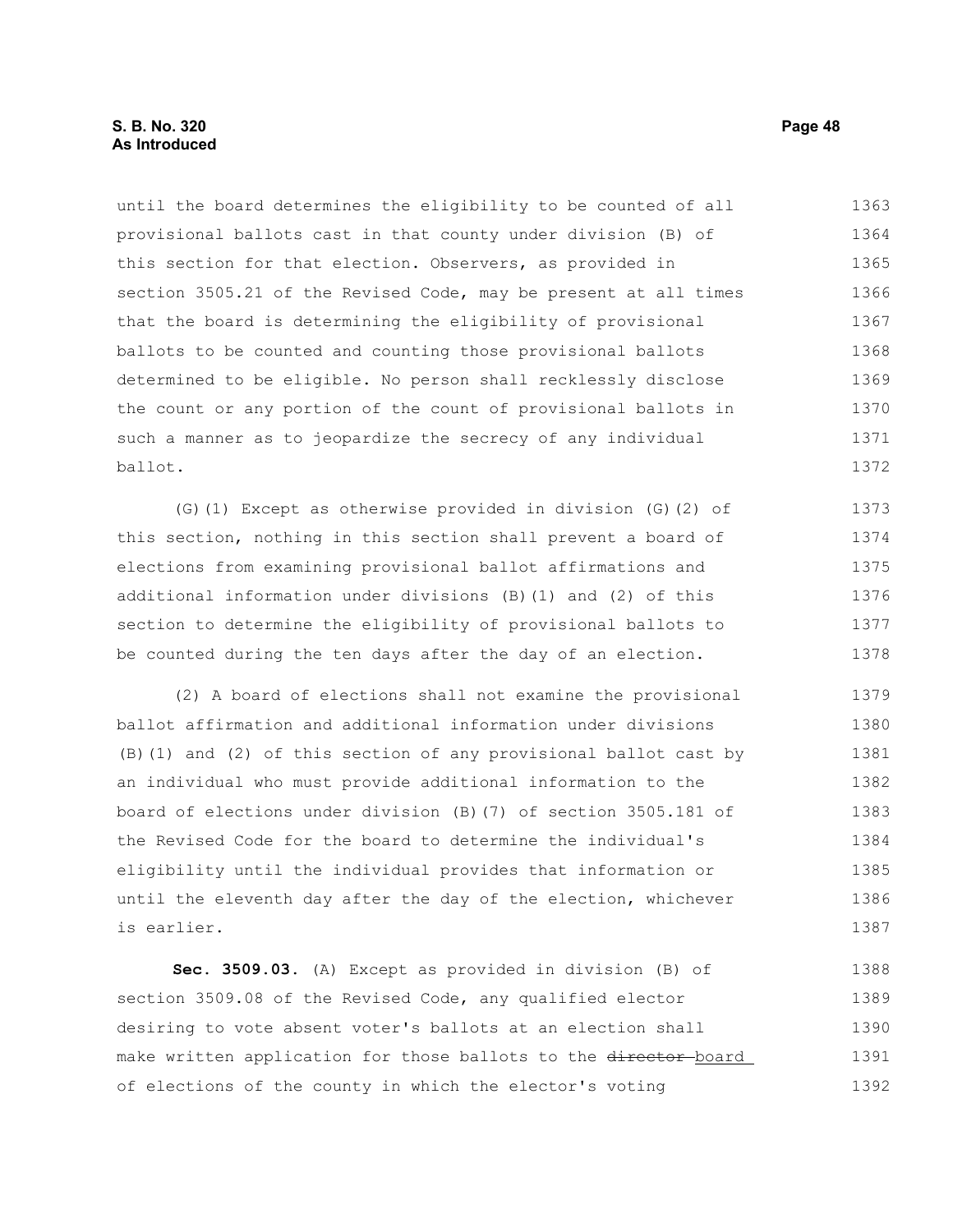| residence is located.                                                      | 1393         |
|----------------------------------------------------------------------------|--------------|
| (B) Except as otherwise provided in division (C) of this                   | 1394         |
| section, the application need not be in any particular form but            | 1395         |
| shall contain all of the following:                                        | 1396         |
| (1) The elector's name;                                                    | 1397         |
| (2) The elector's signature;                                               | 1398         |
| (3) The address at which the elector is registered to<br>vote;             | 1399<br>1400 |
| (4) The elector's date of birth;                                           | 1401         |
| (5) One-Both of the following:                                             | 1402         |
| (a) The elector's Ohio driver's license or state                           | 1403         |
| identification card_number_or a copy of the front and back of              | 1404         |
| the elector's photo identification;                                        | 1405         |
| (b) The last four digits of the elector's social security                  | 1406         |
| number <del>;</del>                                                        | 1407         |
| (c) A copy of the elector's current and valid photo-                       | 1408         |
| <del>identification, a copy of a military identification, or a copy-</del> | 1409         |
| of a current utility bill, bank statement, government check,               | 1410         |
| paycheck, or other government document, other than a notice of-            | 1411         |
| voter registration mailed by a board of elections under section-           | 1412         |
| $3503.19$ of the Revised Code, that shows the name and address of—         | 1413         |
| the elector.                                                               | 1414         |
| (6) A statement identifying the election for which absent                  | 1415         |
| voter's ballots are requested;                                             | 1416         |
| (7) A statement that the person requesting the ballots is                  | 1417         |
| a qualified elector;                                                       | 1418         |
| (8) If the request is for primary election ballots, the                    | 1419         |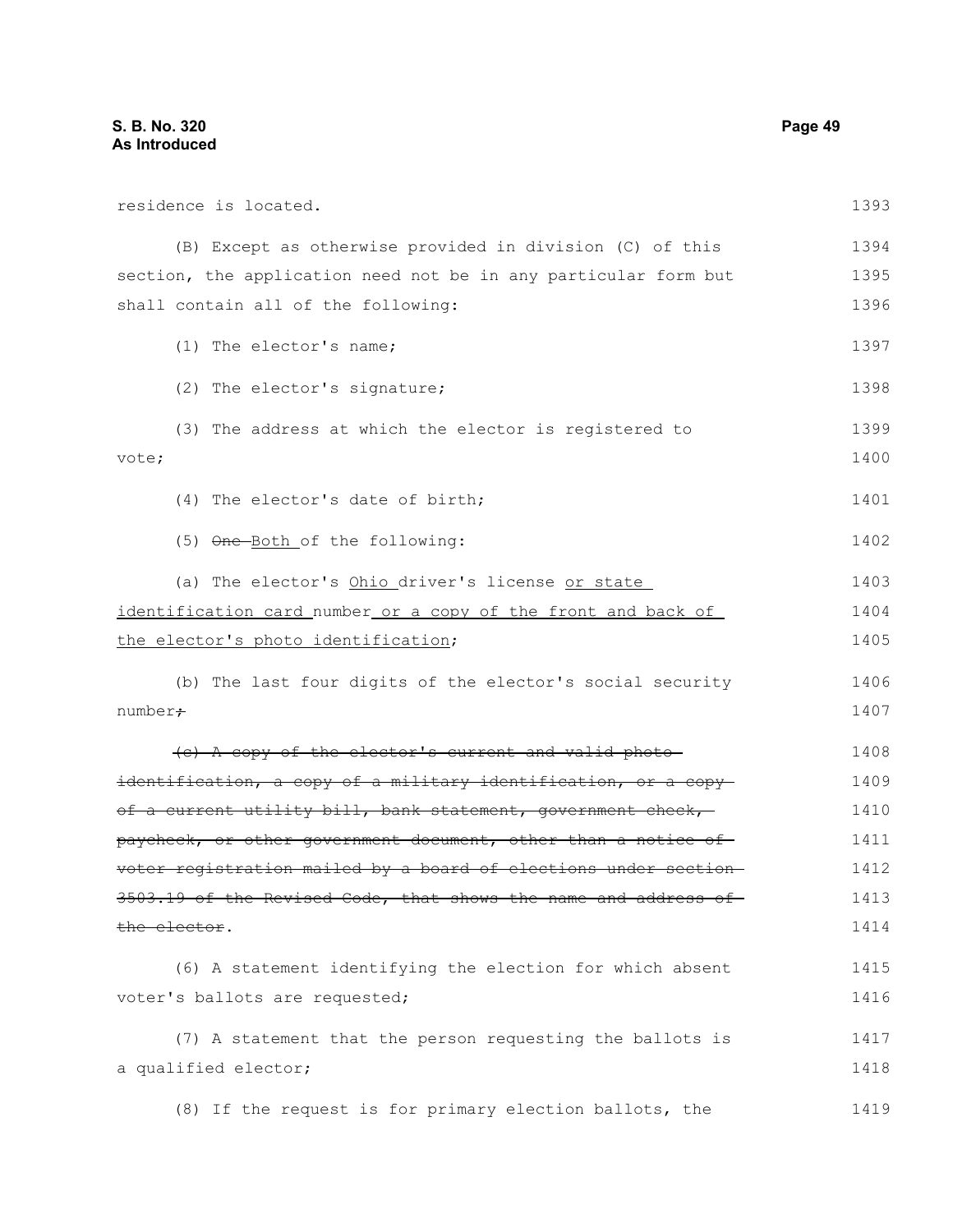elector's party affiliation;

1420

(9) If the elector desires ballots to be mailed to the elector, the address to which those ballots shall be mailed. 1421 1422

(C) If the elector has a confidential voter registration record, as described in section 111.44 of the Revised Code, the elector may provide the elector's program participant identification number instead of the address at which the elector is registered to vote. 1423 1424 1425 1426 1427

(D) Each application for absent voter's ballots shall be delivered to the director office of the board not earlier than the first day of January of the year of the elections for which the absent voter's ballots are requested or not earlier than ninety days before the day of the election at which the ballots are to be voted, whichever is earlier, and not later than twelve noon of the third day before the day of the election at which the ballots are to be voted, or not later than six p.m. on the last Friday before the day of the election at which the ballots are to be voted if the application is delivered in person to the office of the board. 1428 1429 1430 1431 1432 1433 1434 1435 1436 1437 1438

(E) A board of elections that mails an absent voter's ballot application to an elector under this section shall not prepay the return postage for that application. 1439 1440 1441

(F) Except as otherwise provided in this section and in sections 3505.24 and 3509.08 of the Revised Code, an election official shall not fill out any portion of an application for absent voter's ballots on behalf of an applicant. The secretary of state or a board of elections may preprint only an applicant's name and address on an application for absent voter's ballots before mailing that application to the 1442 1443 1444 1445 1446 1447 1448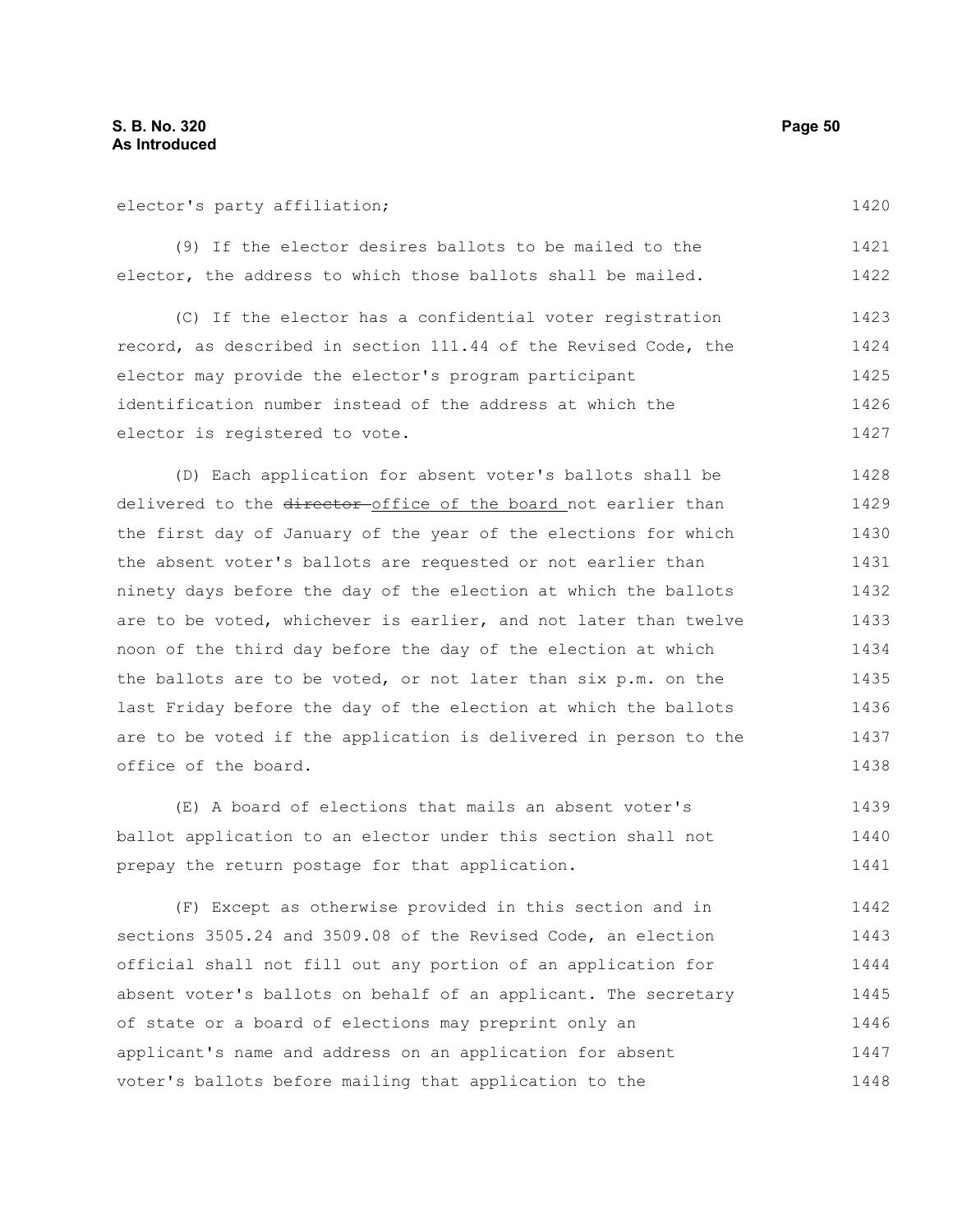applicant, except that if the applicant has a confidential voter registration record, the secretary of state or a board of elections shall not preprint the applicant's address on the application. 1449 1450 1451 1452

Sec. 3509.04. (A) If a director of a board of elections receives an application for absent voter's ballots that does not contain all of the required information, the director-board promptly shall notify the applicant of the additional information required to be provided by the applicant to complete that application. 1453 1454 1455 1456 1457 1458

(B) Upon receipt by the director-board of elections of an application for absent voter's ballots that contains all of the required information, as provided by section 3509.03 and division (G) of section 3503.16 of the Revised Code, the director board, if the director board finds that the applicant is a qualified elector, shall deliver to the applicant in person or mail directly to the applicant by special delivery mail, air mail, or regular mail, postage prepaid, proper absent voter's ballots. The director board shall deliver or mail with the ballots an unsealed identification envelope upon the face of which shall be printed a form substantially as follows: 1459 1460 1461 1462 1463 1464 1465 1466 1467 1468 1469

"Identification Envelope Statement of Voter

I, \_\_\_\_\_\_\_\_\_\_\_\_\_\_\_\_\_\_\_\_\_\_\_\_(Name of voter), declare under penalty of election falsification that the within ballot or ballots contained no voting marks of any kind when I received them, and I caused the ballot or ballots to be marked, enclosed in the identification envelope, and sealed in that envelope. 1471 1472 1473 1474 1475

My voting residence in Ohio is

1477

1476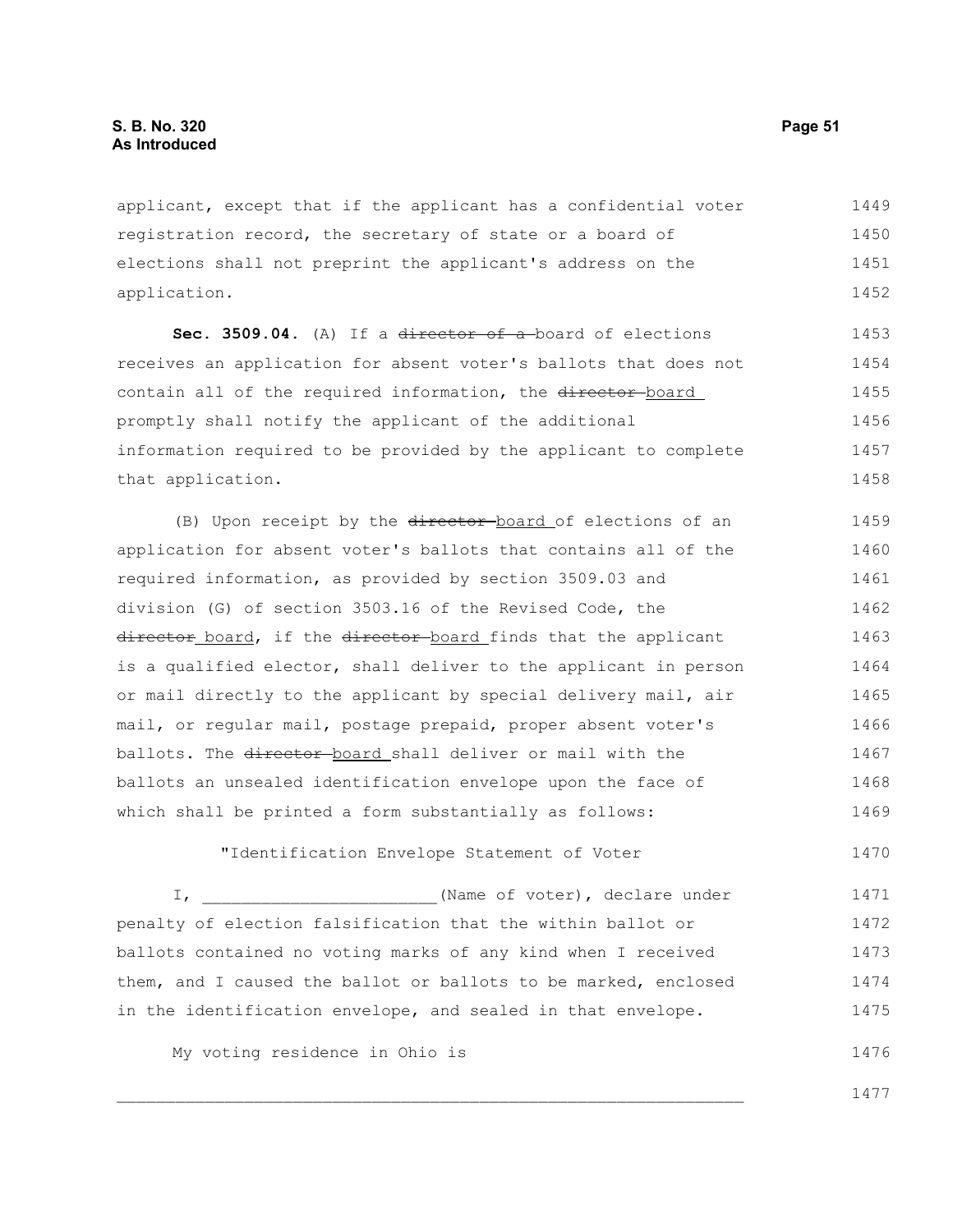|                                                                | (Street and Number, if any, or Rural Route and Number)           | 1478 |
|----------------------------------------------------------------|------------------------------------------------------------------|------|
|                                                                |                                                                  | 1479 |
|                                                                |                                                                  | 1480 |
| in that city, village, or township.                            |                                                                  | 1481 |
|                                                                | If I have a confidential voter registration record, I am         | 1482 |
| providing my program participant identification number instead |                                                                  | 1483 |
|                                                                |                                                                  | 1484 |
|                                                                | The primary election ballots, if any, within this envelope       | 1485 |
| are primary election ballots of the ______________ Party.      |                                                                  | 1486 |
|                                                                | Ballots contained within this envelope are to be voted at        | 1487 |
| the _______ (general, special, or primary) election to be      |                                                                  | 1488 |
| held on the ________________________________ day of            |                                                                  | 1489 |
|                                                                |                                                                  | 1490 |
|                                                                | My date of birth is ________________ (Month and Day),            | 1491 |
| $\begin{array}{c}\n\ldots \\ \hline\n\end{array}$ (Year).      |                                                                  | 1492 |
| (Voter must provide one both of the following:)                |                                                                  | 1493 |
|                                                                | My Ohio driver's license or state identification card            | 1494 |
| number is _______________ (Driver's license or state           |                                                                  | 1495 |
|                                                                | identification card_number). Alternatively, a copy of the front  | 1496 |
| and back of my photo identification is enclosed in the return  |                                                                  | 1497 |
| envelope in which this identification envelope will be mailed. |                                                                  | 1498 |
|                                                                | The last four digits of my Social Security Number are            | 1499 |
|                                                                | (Last four digits of Social Security Number).                    | 1500 |
|                                                                | <u>In lieu of providing a driver's license number or-</u>        | 1501 |
| the last four digits of my Social Security Number, I am-       |                                                                  | 1502 |
|                                                                | enclosing a copy of one of the following in the return envelope- | 1503 |
|                                                                | in which this identification envelope will be mailed: a current- | 1504 |
|                                                                | and valid photo identification, a military identification, or a  | 1505 |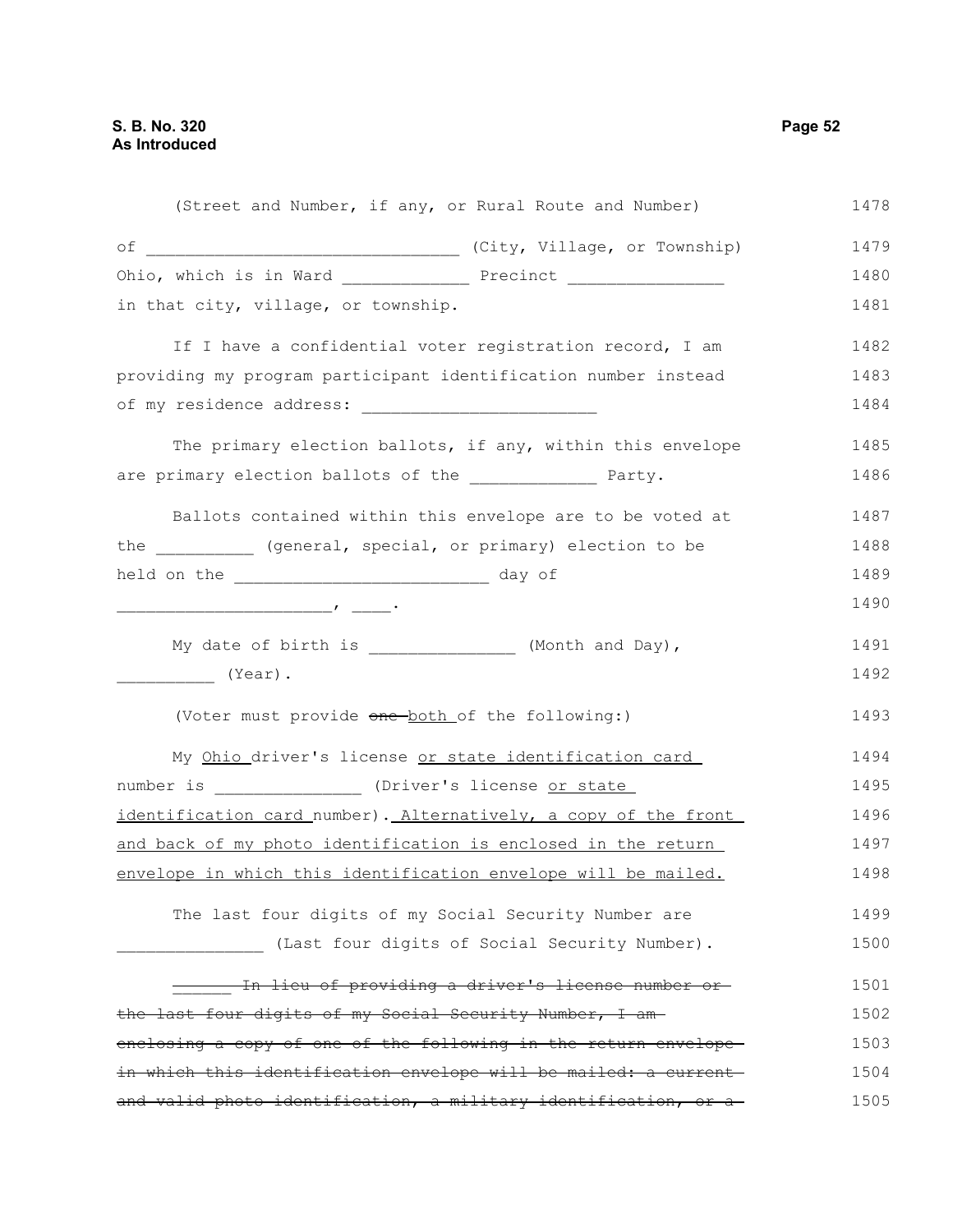| current utility bill, bank statement, government check,          | 1506 |
|------------------------------------------------------------------|------|
| paycheck, or other government document, other than a notice of   | 1507 |
| voter registration mailed by a board of elections, that shows my | 1508 |
| name and address.                                                | 1509 |
| I hereby declare, under penalty of election falsification,       | 1510 |
| that the statements above are true, as I verily believe.         | 1511 |
|                                                                  | 1512 |
| (Signature of Voter)                                             | 1513 |
| WHOEVER COMMITS ELECTION FALSIFICATION IS GUILTY OF A FELONY OF  | 1514 |
| THE FIFTH DEGREE."                                               | 1515 |
| The director board shall mail with the ballots and the           | 1516 |
| unsealed identification envelope an unsealed return envelope     | 1517 |
| upon the face of which shall be printed the official title and   | 1518 |
| post-office address of the director board. In the upper left     | 1519 |
| corner on the face of the return envelope, several blank lines   | 1520 |
| shall be printed upon which the voter may write the voter's name | 1521 |
| and return address. The return envelope shall be of such size    | 1522 |
| that the identification envelope can be conveniently placed      | 1523 |
| within it for returning the identification envelope to the       | 1524 |
| director_board.                                                  | 1525 |
| A board of elections that mails or otherwise delivers            | 1526 |
| absent voter's ballots to an elector under this section shall    | 1527 |
| not prepay the return postage for those ballots.                 | 1528 |
| Except as otherwise provided in this section and in              | 1529 |
| sections 3505.24 and 3509.08 of the Revised Code, an election    | 1530 |
| official shall not fill out any portion of an identification     | 1531 |
| envelope statement of voter or an absent voter's ballot on       | 1532 |
| behalf of an elector. A board of elections may preprint only an  | 1533 |
| elector's name and address on an identification envelope         | 1534 |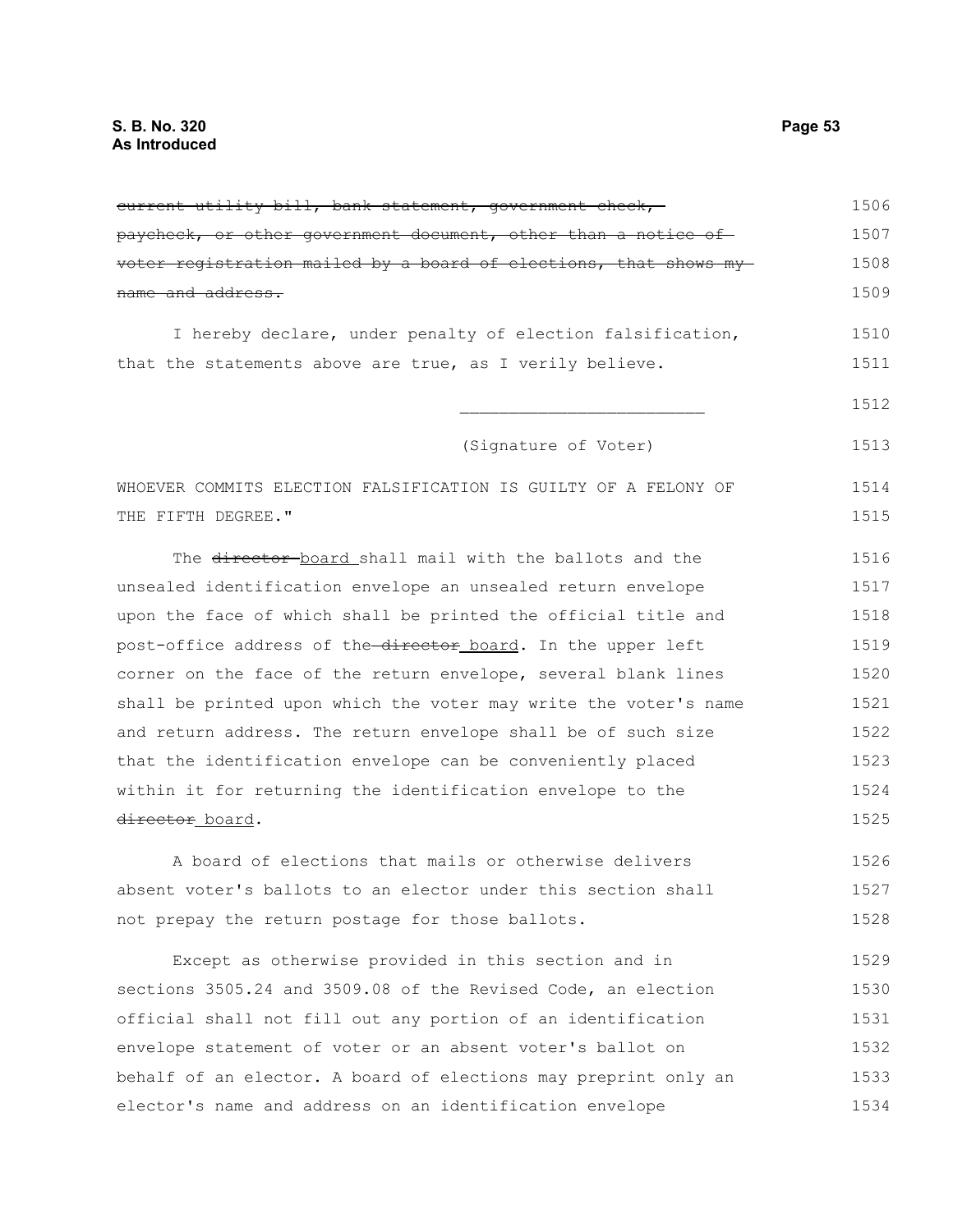# **S. B. No. 320 Page 54 As Introduced**

statement of voter before mailing absent voter's ballots to the elector, except that if the elector has a confidential voter registration record, as described in section 111.44 of the Revised Code, the board of elections shall not preprint the elector's address on the identification envelope statement of voter. 1535 1536 1537 1538 1539 1540

**Sec. 3509.05.** (A) When an elector receives an absent voter's ballot pursuant to the elector's application or request, the elector shall, before placing any marks on the ballot, note whether there are any voting marks on it. If there are any voting marks, the ballot shall be returned immediately to the board of elections; otherwise, the elector shall cause the ballot to be marked, folded in a manner that the stub on it and the indorsements and facsimile signatures of the members of the board of elections on the back of it are visible, and placed and sealed within the identification envelope received from the director of elections for that purpose. Then, the elector shall cause the statement of voter on the outside of the identification envelope to be completed and signed, under penalty of election falsification. 1541 1542 1543 1544 1545 1546 1547 1548 1549 1550 1551 1552 1553 1554

If the The elector does not shall provide the elector's Ohio driver's license or state identification card number on the statement of voter on the identification envelope or a copy of the front and back of the elector's photo identification enclosed in the return envelope, and also shall provide the last four digits of the elector's social security number on the statement of voter on the identification envelope, the electoralso shall include in the return envelope with the identification envelope a copy of the elector's current validphoto identification, a copy of a military identification, or a copy of a current utility bill, bank statement, government-1555 1556 1557 1558 1559 1560 1561 1562 1563 1564 1565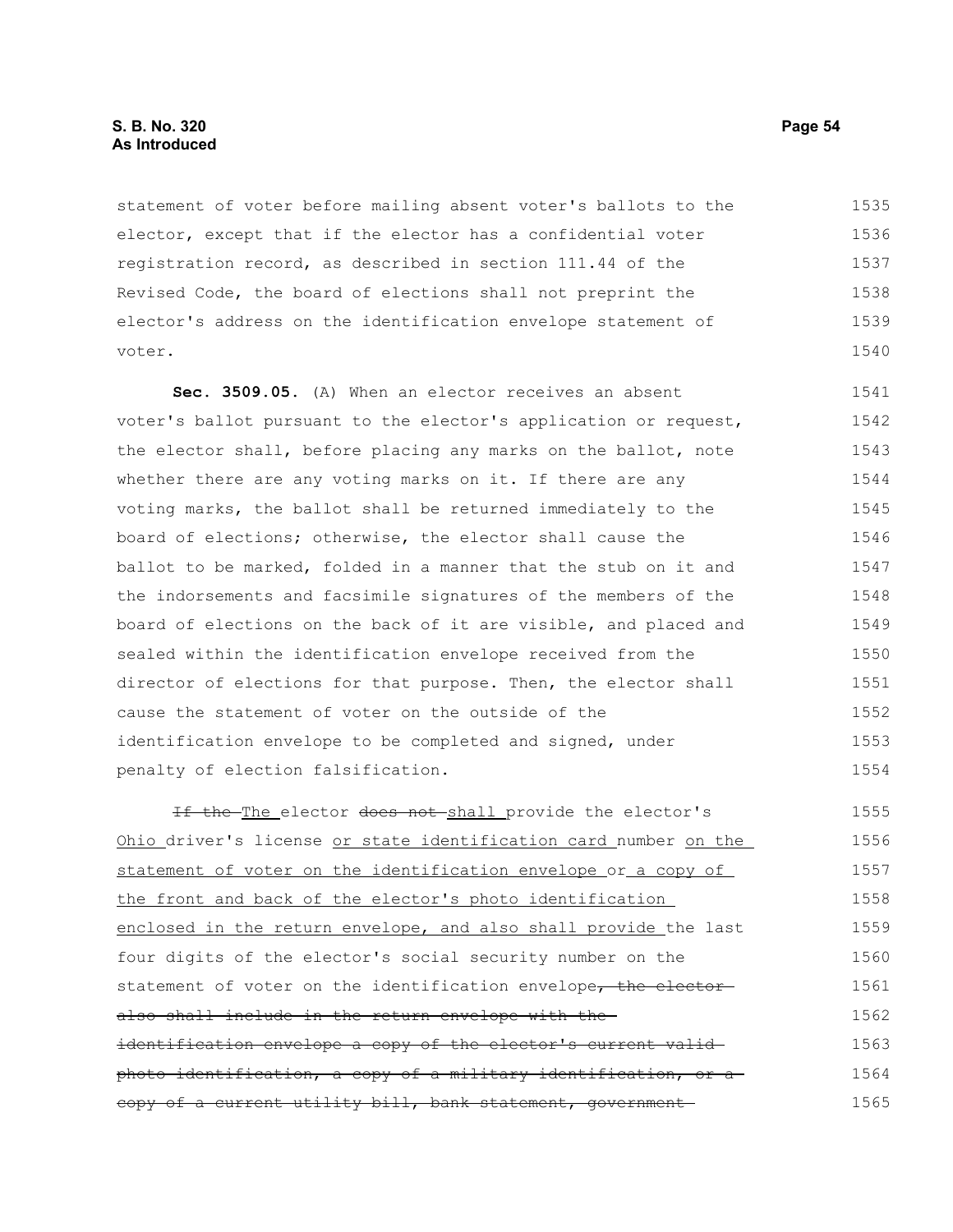| check, paycheck, or other government document, other than a      | 1566 |
|------------------------------------------------------------------|------|
| notice of voter registration mailed by a board of elections      | 1567 |
| under section 3503.19 of the Revised Code, that shows the name   | 1568 |
| and address of the elector.                                      | 1569 |
| The elector shall mail the identification envelope to the        | 1570 |
| director from whom it was received in the return envelope,       | 1571 |
| postage prepaid, or the elector may personally deliver it to the | 1572 |
| director, or the spouse of the elector, the father, mother,      | 1573 |
| father-in-law, mother-in-law, grandfather, grandmother, brother, | 1574 |
| or sister of the whole or half blood, or the son, daughter,      | 1575 |
| adopting parent, adopted child, stepparent, stepchild, uncle,    | 1576 |
| aunt, nephew, or niece of the elector may deliver it to the      | 1577 |
| director. The return envelope shall be transmitted to the        | 1578 |
| director in no other manner, except as provided in section       | 1579 |
| 3509.08 of the Revised Code.                                     | 1580 |

When absent voter's ballots are delivered to an elector at the office of the board, the elector may retire to a voting compartment provided by the board and there mark the ballots. Thereupon, the elector shall fold them, place them in the identification envelope provided, seal the envelope, fill in and sign the statement on the envelope under penalty of election falsification, and deliver the envelope to the director of the board. 1581 1582 1583 1584 1585 1586 1587 1588

Except as otherwise provided in division (B) of this section, all other envelopes containing marked absent voter's ballots shall be delivered to the director not later than the close of the polls on the day of an election. Absent voter's ballots delivered to the director later than the times specified shall not be counted, but shall be kept by the board in the sealed identification envelopes in which they are delivered to 1589 1590 1591 1592 1593 1594 1595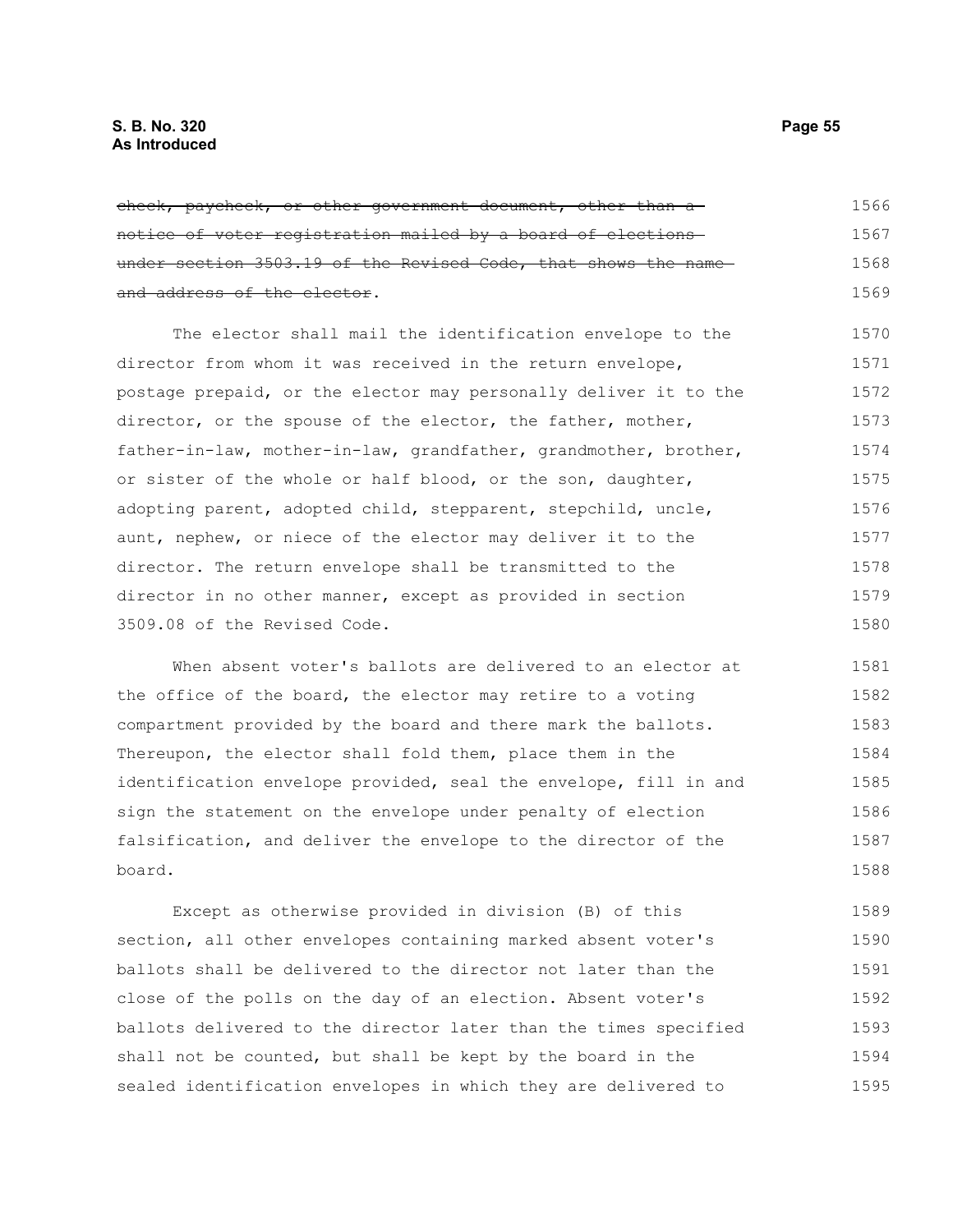# **S. B. No. 320 Page 56 As Introduced**

the director, until the time provided by section 3505.31 of the Revised Code for the destruction of all other ballots used at the election for which ballots were provided, at which time they shall be destroyed. 1596 1597 1598 1599

(B)(1) Except as otherwise provided in division (B)(2) of this section, any return envelope that is postmarked prior to the day of the election shall be delivered to the director prior to the eleventh day after the election. Ballots delivered in envelopes postmarked prior to the day of the election that are received after the close of the polls on election day through the tenth day thereafter shall be counted on the eleventh day at the board of elections in the manner provided in divisions (C) and (D) of section 3509.06 of the Revised Code or in the manner provided in division (E) of that section, as applicable. Any such ballots that are received by the director later than the tenth day following the election shall not be counted, but shall be kept by the board in the sealed identification envelopes as provided in division (A) of this section. 1600 1601 1602 1603 1604 1605 1606 1607 1608 1609 1610 1611 1612 1613

(2) Division (B)(1) of this section shall not apply to any mail that is postmarked using a postage evidencing system, including a postage meter, as defined in 39 C.F.R. 501.1. 1614 1615 1616

**Sec. 3509.051.** Notwithstanding section 3509.05 or any other provision of the Revised Code to the contrary, all of the following shall apply to the casting of absent voter's ballots in person<sub>:</sub> at the office of the board of elections in accordance with this section. 1617 1618 1619 1620 1621

(A) The absent voter shall provide photo identification to the election officials, sign a poll list or signature pollbook, and cast a ballot in the same manner as one of the following: 1622 1623 1624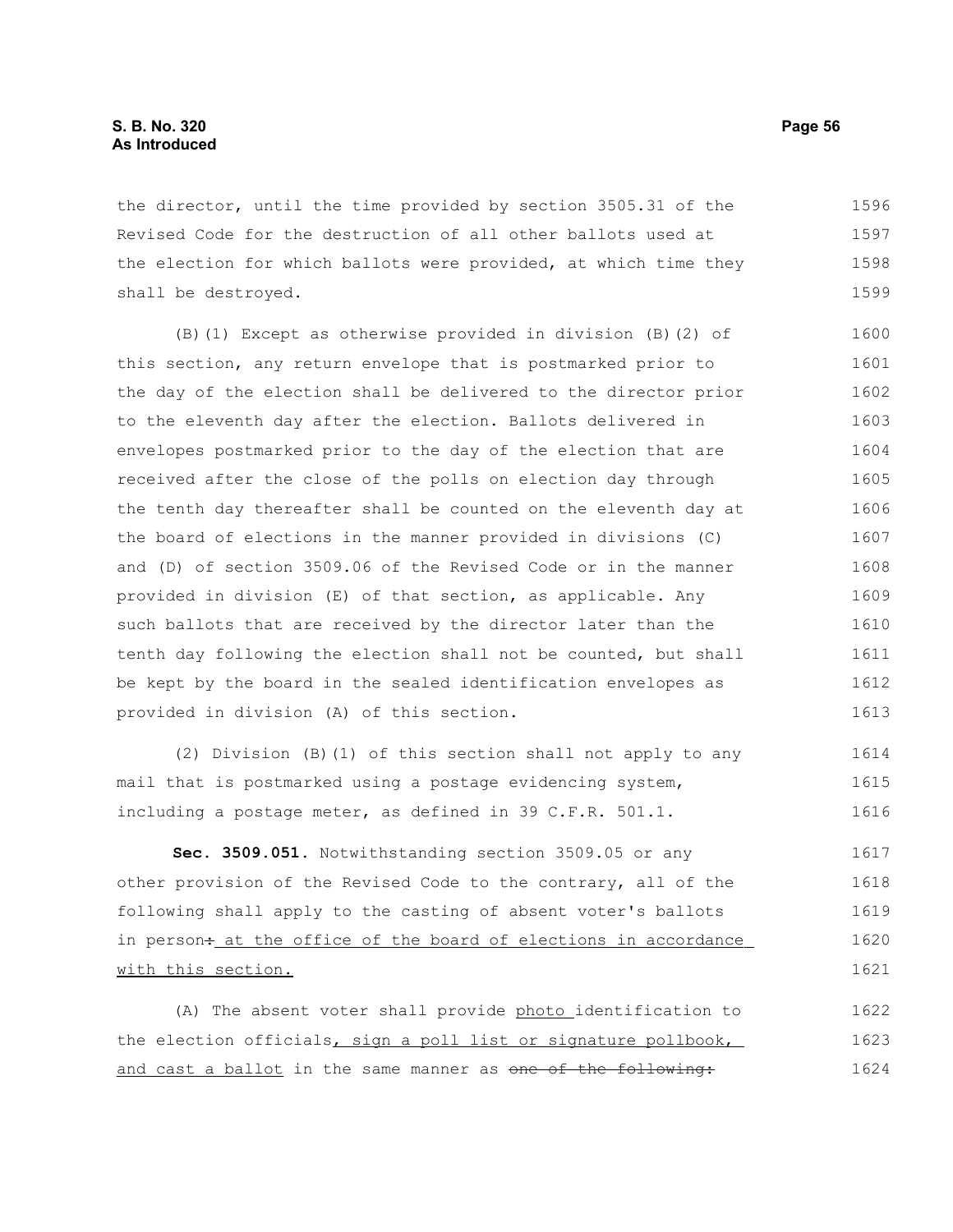(1) As-a voter who casts a ballot in person on the day of an election is required to provide identification under section 3505.18 of the Revised Code<del>; or</del> 1625 1626 1627

(2) As a voter who casts an absent voter's ballot is required to submit a completed written application for an absent voter's ballot under section 3509.03 of the Revised Code. 1628 1629 1630

(B) The absent voter shall not be required to complete a written application for absent voter's ballots or a statement of voter on an absent voter's ballot identification envelope. 1631 1632 1633

(C) The board of elections shall provide a signature book to be signed by absent voters who are casting their ballots in person. 1634 1635 1636

(D) No person other than an election official shall be permitted to challenge the right to vote of an absent voter who is casting a ballot in person. An election official may challenge the right to vote of an absent voter who is casting a ballot in person in the same manner as a precinct election official may challenge the right to vote of an elector on the day of an election under section 3505.20 or 3513.19 of the Revised Code. 1637 1638 1639 1640 1641 1642 1643 1644

 $(E)$  (D) An individual who appears to cast absent voter's ballots in person and is eligible to cast a provisional ballot under section 3505.181 of the Revised Code shall be permitted to do so as though the individual had appeared at a polling place on the day of the election. 1645 1646 1647 1648 1649

(E) No absent voter may receive a replacement ballot after the voter's absent voter's ballot has been scanned or entered into automatic tabulating equipment. 1650 1651 1652

(F) Ballots cast under this section, other than 1653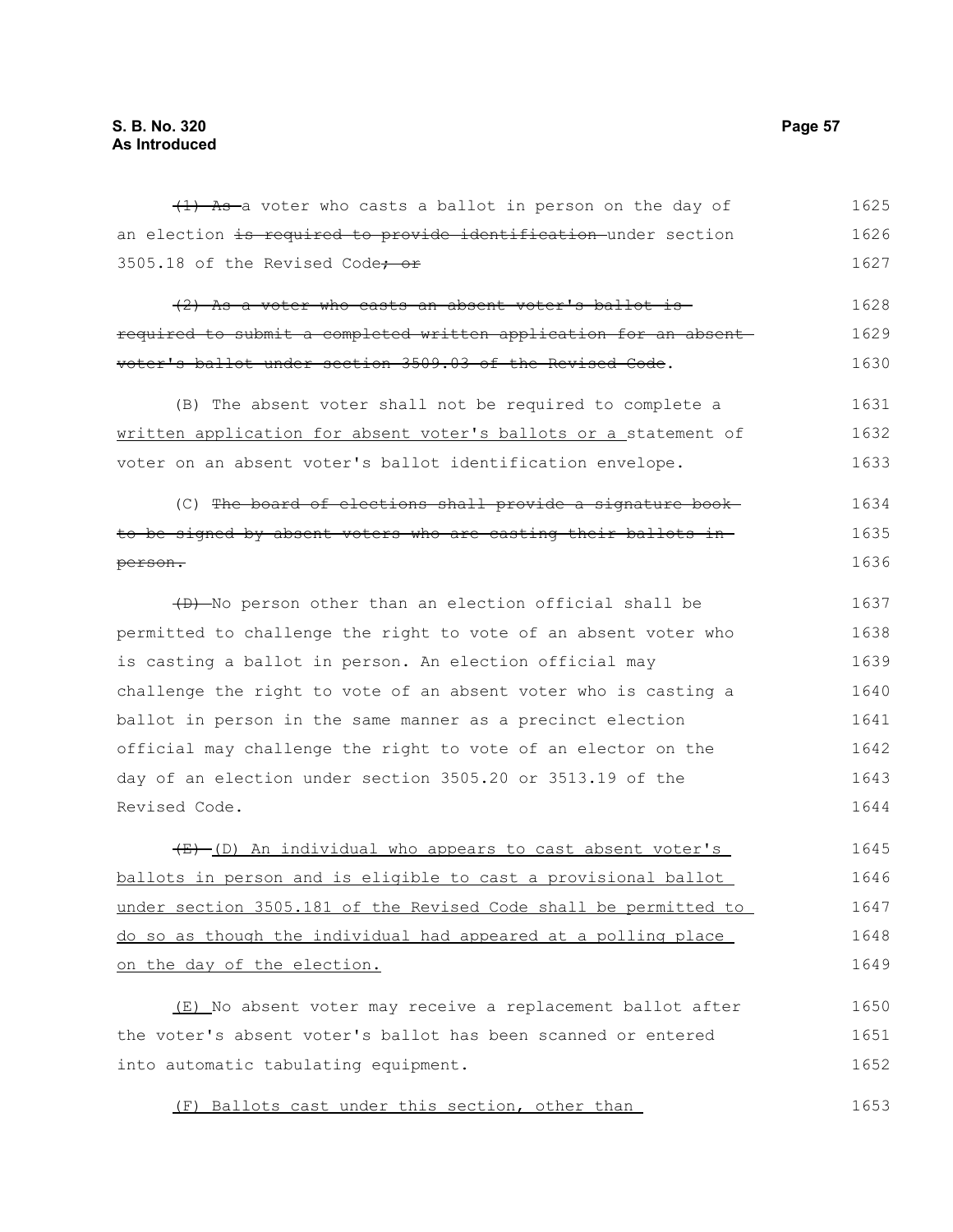| provisional ballots, may be recorded by a voting machine or          | 1654 |
|----------------------------------------------------------------------|------|
| scanned by automatic tabulating equipment before the close of        | 1655 |
| the polls on the day of the election, but the board of elections     | 1656 |
| shall not tabulate or count the votes on those ballots before        | 1657 |
| that time.                                                           | 1658 |
| Sec. 3509.06. (A) The board of elections shall determine             | 1659 |
| whether absent voter's ballots cast under section 3503.16,           | 1660 |
| 3509.05, 3509.08, or 3511.09 of the Revised Code_shall be            | 1661 |
| processed and counted in each precinct, at the office of the         | 1662 |
| board, or at some other location designated by the board, and        | 1663 |
| shall proceed accordingly under division $(B)$ , $(C)$ , or $(E)$ of | 1664 |
| this section, as applicable.                                         | 1665 |
| (B) (1) Except as otherwise provided in division (B) (2) of          | 1666 |
| this section, when the board of elections determines that those      | 1667 |
|                                                                      |      |
| absent voter's ballots shall be processed and counted in each        | 1668 |
| precinct, the director-board shall deliver to the voting             | 1669 |
| location manager of each precinct on election day identification     | 1670 |
| envelopes purporting to contain absent voter's ballots of            | 1671 |
| electors whose voting residence appears from the statement of        | 1672 |
| voter on the outside of each of those envelopes, to be located       | 1673 |
| in that manager's precinct, and which were received by the           | 1674 |
| director board not later than the close of the polls on election     | 1675 |
| day. The director board shall deliver to the voting location         | 1676 |
| manager a list containing the name and voting residence of each      | 1677 |
| person whose voting residence is in such precinct to whom absent     | 1678 |
| voter's ballots were mailed.                                         | 1679 |

(2) The director board shall not deliver to the voting location manager identification envelopes cast by electors who provided a program participant identification number instead of a residence address on the identification envelope and shall not 1680 1681 1682 1683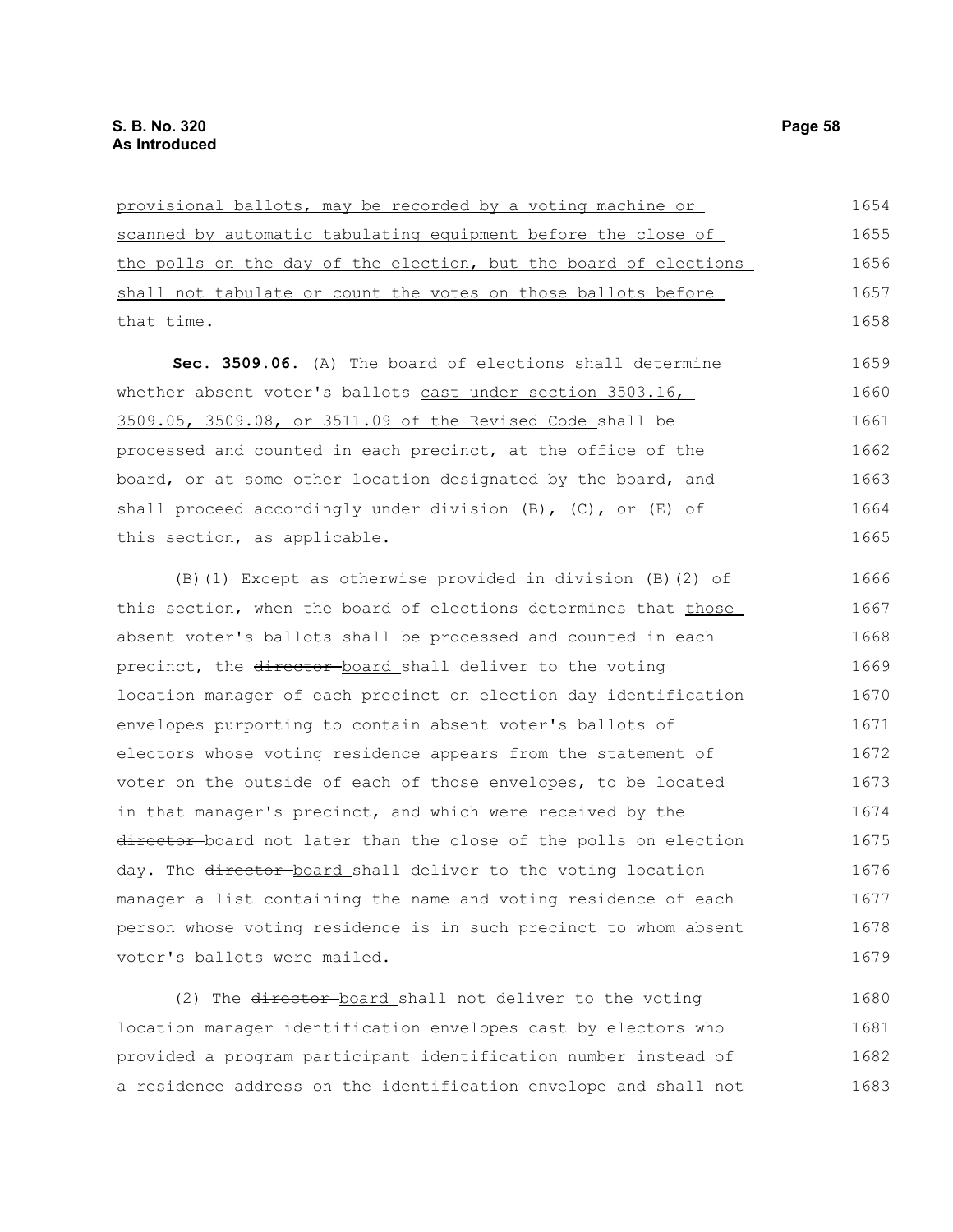# **S. B. No. 320 Page 59 As Introduced**

inform the voting location manager of the names and voting residences of persons who have confidential voter registration records. Those identification envelopes shall be examined and processed as described in division (E) of this section. 1684 1685 1686 1687

(C) When the board of elections determines that those absent voter's ballots shall be processed and counted at the office of the board of elections or at another location designated by the board, special election officials shall be appointed by the board for that purpose having the same authority as is exercised by precinct election officials. The votes so cast shall be added to the vote totals by the board, and the absent voter's ballots shall be preserved separately by the board, in the same manner and for the same length of time as provided by section 3505.31 of the Revised Code. 1688 1689 1690 1691 1692 1693 1694 1695 1696 1697

(D) Each of the identification envelopes purporting to contain absent voter's ballots delivered to the voting location manager of the precinct or the special election official appointed by the board of elections shall be handled as follows: 1698 1699 1700 1701

(1) The election officials shall compare the signature of the elector on the outside of the identification envelope with the signature of that elector on the elector's registration form and verify that the absent voter's ballot is eligible to be counted under section 3509.07 of the Revised Code. 1702 1703 1704 1705 1706

(2)(a) Any of the precinct officials may challenge the right of the elector named on the identification envelope to vote the absent voter's ballots upon the ground that the signature on the envelope is not the same as the signature on the registration form, that the identification envelope statement of voter is incomplete, or upon any other of the grounds upon which the right of persons to vote may be lawfully 1707 1708 1709 1710 1711 1712 1713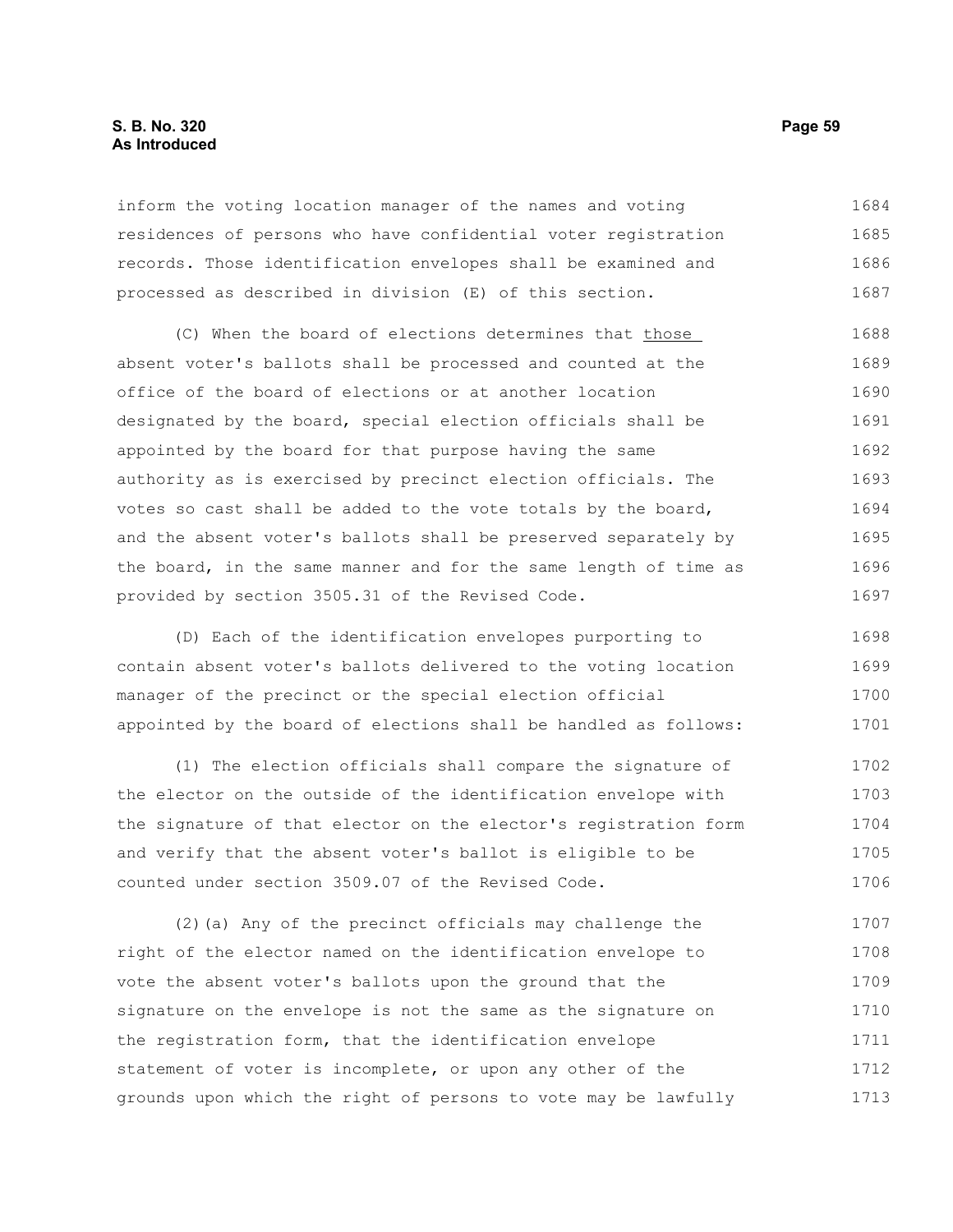challenged. (b) If the elector's name does not appear in the pollbook or poll list or signature pollbook, the precinct officials shall deliver the absent voter's ballots to the director of the board of elections to be examined and processed in the manner described in division (E) of this section. (3)(a) An identification envelope statement of voter shall be considered incomplete if it does not include all of the following: (ii) The voter's residence address or, if the voter has a (iii) The voter's date of birth. The requirements of this (I) The month and day of the voter's date of birth on the identification envelope statement of voter are not different from the month and day of the voter's date of birth contained in 1714 1715 1716 1717 1718 1719 1720 1721 1723 1724 1725 1726 1727 1728 1729 1730 1731 1732 1733

(II) The voter's date of birth contained in the statewide voter registration database is January 1, 1800. 1735 1736

(III) The board of elections has found, by a vote of at least three of its members, that the voter has met the requirements of divisions (D)(3)(a)(i), (ii), (iv), and (v) of this section. 1737 1738 1739 1740

(iv) The voter's signature; and

the statewide voter registration database.

1722

(i) The voter's name;

confidential voter registration record, as described in section 111.44 of the Revised Code, the voter's program participant identification number;

division are satisfied if the voter provided a date of birth and any of the following is true:

1741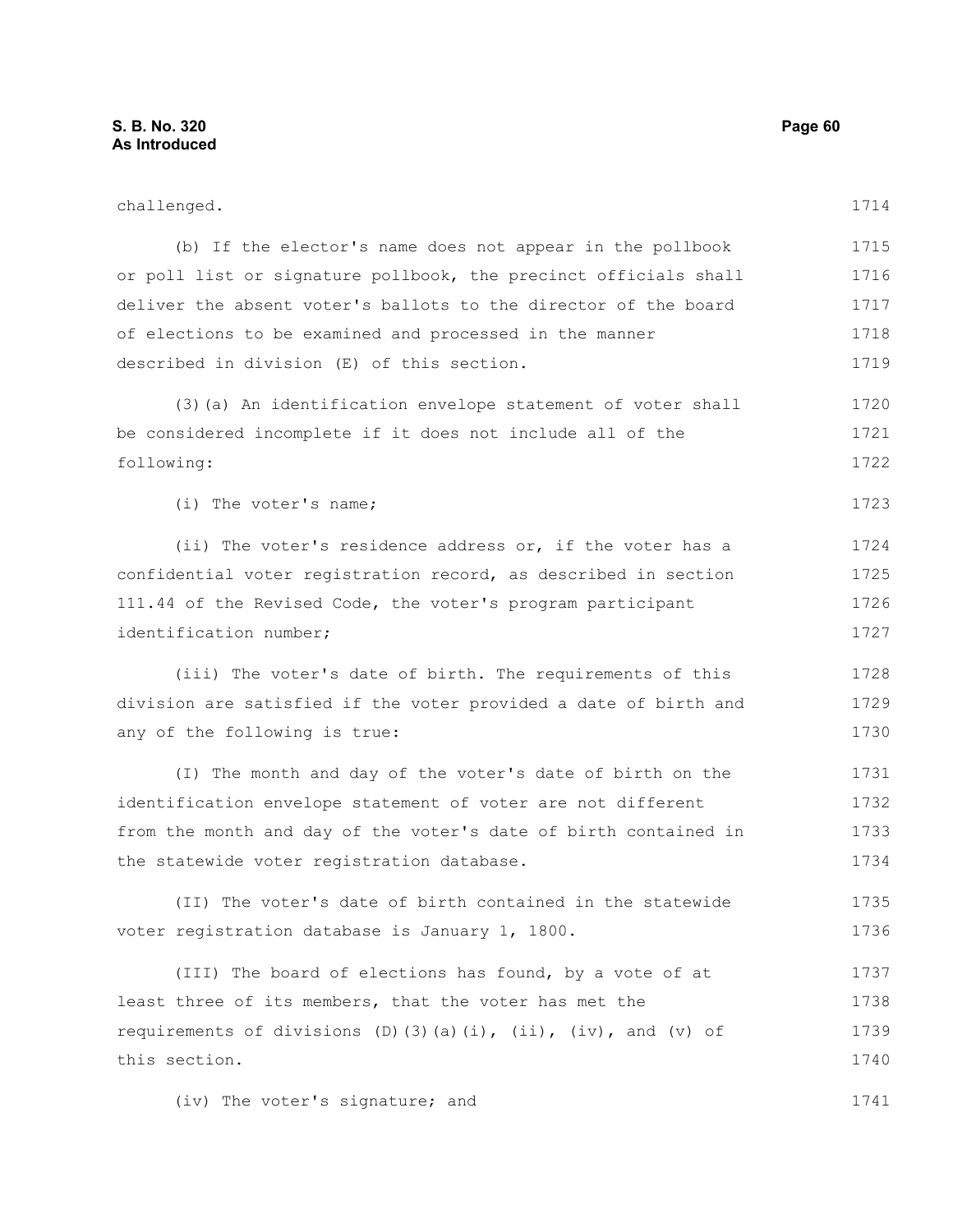| (v) One-Both of the following forms of identification:           | 1742 |
|------------------------------------------------------------------|------|
| (I) The voter's Ohio driver's license or state                   | 1743 |
| identification card number or a copy of the front and back of    | 1744 |
| the voter's photo identification;                                | 1745 |
| (II) The last four digits of the voter's social security         | 1746 |
| number <del>; or</del>                                           | 1747 |
| (III) A copy of a current and valid photo identification,        | 1748 |
| a military identification, or a current utility bill, bank-      | 1749 |
| statement, government check, paycheck, or other government-      | 1750 |
| document, other than a notice of voter registration mailed by a  | 1751 |
| board of elections, that shows the voter's name and address.     | 1752 |
| (b) If the election officials find that the identification       | 1753 |
| envelope statement of voter is incomplete or that the            | 1754 |
| information contained in that statement does not conform to the  | 1755 |
| information contained in the statewide voter registration        | 1756 |
| database concerning the voter, the election officials shall mail | 1757 |
| a written notice to the voter, informing the voter of the nature | 1758 |
| of the defect. The notice shall inform the voter that in order   | 1759 |
| for the voter's ballot to be counted, the voter must provide the | 1760 |
| necessary information to the board of elections in writing and   | 1761 |
| on a form prescribed by the secretary of state not later than    | 1762 |
| the seventh day after the day of the election. The voter may     | 1763 |
| deliver the form to the office of the board in person or by      | 1764 |
| mail. If the voter provides the necessary information to the     | 1765 |

board of elections not later than the seventh day after the day of the election and the ballot is not successfully challenged on another basis, the voter's ballot shall be processed and counted in accordance with this section. 1766 1767 1768 1769

(4) If no such challenge is made, or if such a challenge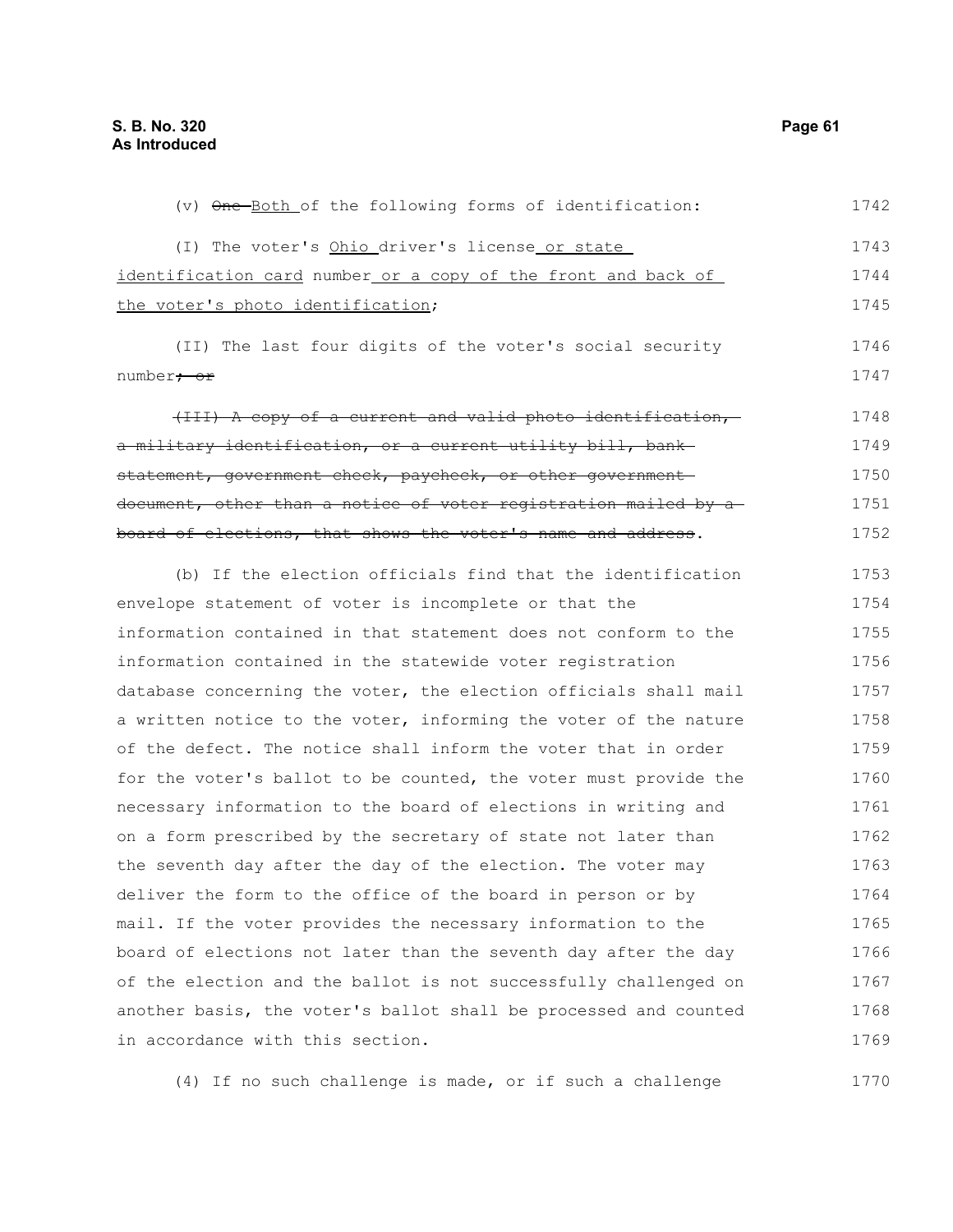is made and not sustained, the voting location manager shall open the envelope without defacing the statement of voter and without mutilating the ballots in it, and shall remove the ballots contained in it and proceed to count them. 1771 1772 1773 1774

(5)(a) Except as otherwise provided in division (D)(5)(b) of this section, the name of each person voting who is entitled to vote only an absent voter's presidential ballot shall be entered in a pollbook or poll list or signature pollbook followed by the words "Absentee Presidential Ballot." The name of each person voting an absent voter's ballot, other than such persons entitled to vote only a presidential ballot, shall be entered in the pollbook or poll list or signature pollbook and the person's registration card marked to indicate that the person has voted. 1775 1776 1777 1778 1779 1780 1781 1782 1783 1784

(b) If the person voting has a confidential voter registration record, the person's registration card shall be marked to indicate that the person has voted, but the person's name shall not be entered in the pollbook or poll list or signature pollbook. 1785 1786 1787 1788 1789

(6) The date of such election shall also be entered on the elector's registration form. If any such challenge is made and sustained, the identification envelope of such elector shall not be opened, shall be endorsed "Not Counted" with the reasons the ballots were not counted, and shall be delivered to the board. 1790 1791 1792 1793 1794

(E)(1) When the board of elections receives absent voter's ballots from an elector who has provided a program participant identification number instead of a residence address on the identification envelope statement of voter, the director and the deputy director personally shall examine and process the identification envelope statement of voter in the manner 1795 1796 1797 1798 1799 1800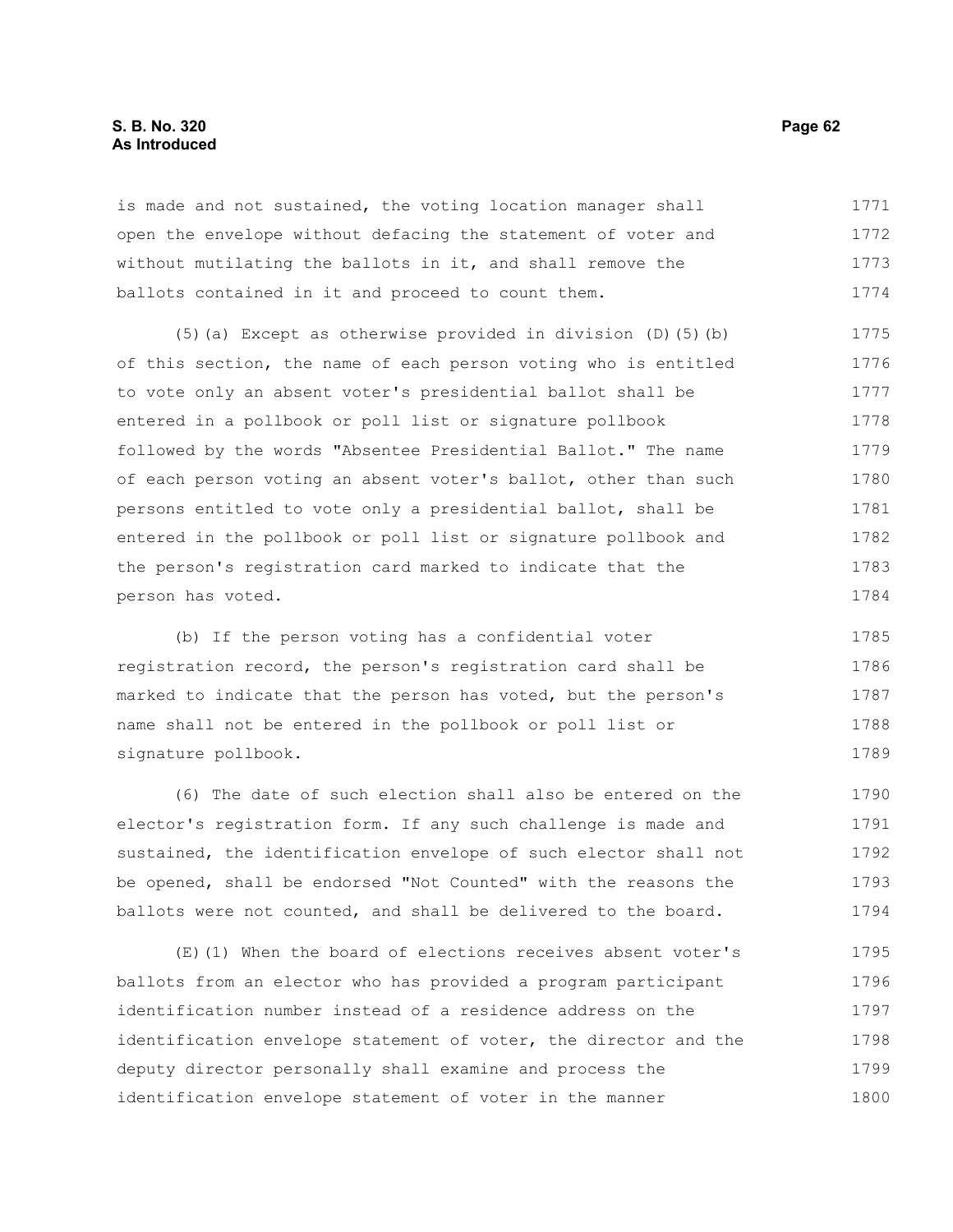prescribed in division (D) of this section.

(2) If the director and the deputy director find that the identification envelope statement of voter is incomplete or that the information contained in that statement does not conform to the information contained in the statewide voter registration database concerning the voter or to the information contained in the voter's confidential voter registration record, the director and the deputy director shall mail a written notice to the voter informing the voter of the nature of the defect. The notice shall inform the voter that in order for the voter's ballot to be counted the voter must provide the necessary information to the board of elections in writing and on a form prescribed by the secretary of state not later than the seventh day after the day of the election. The voter may deliver the form to the office of the board in person or by mail. If the voter provides the necessary information to the board of elections not later than the seventh day after the day of the election and the ballot is not successfully challenged on another basis, the voter's ballot shall be counted in accordance with this section. 1802 1803 1804 1805 1806 1807 1808 1809 1810 1811 1812 1813 1814 1815 1816 1817 1818 1819

(3) The director or the deputy director may challenge the ballot on the ground that the signature on the envelope is not the same as the signature on the registration form, that the identification envelope statement of voter is incomplete, or upon any other of the grounds upon which the right of persons to vote may be lawfully challenged. If such a challenge is made, the board of elections shall decide whether to sustain the challenge. 1820 1821 1822 1823 1824 1825 1826 1827

(4) If neither the director nor the deputy director challenges the ballot, or if such a challenge is made and not sustained, the director and the deputy director shall open the 1828 1829 1830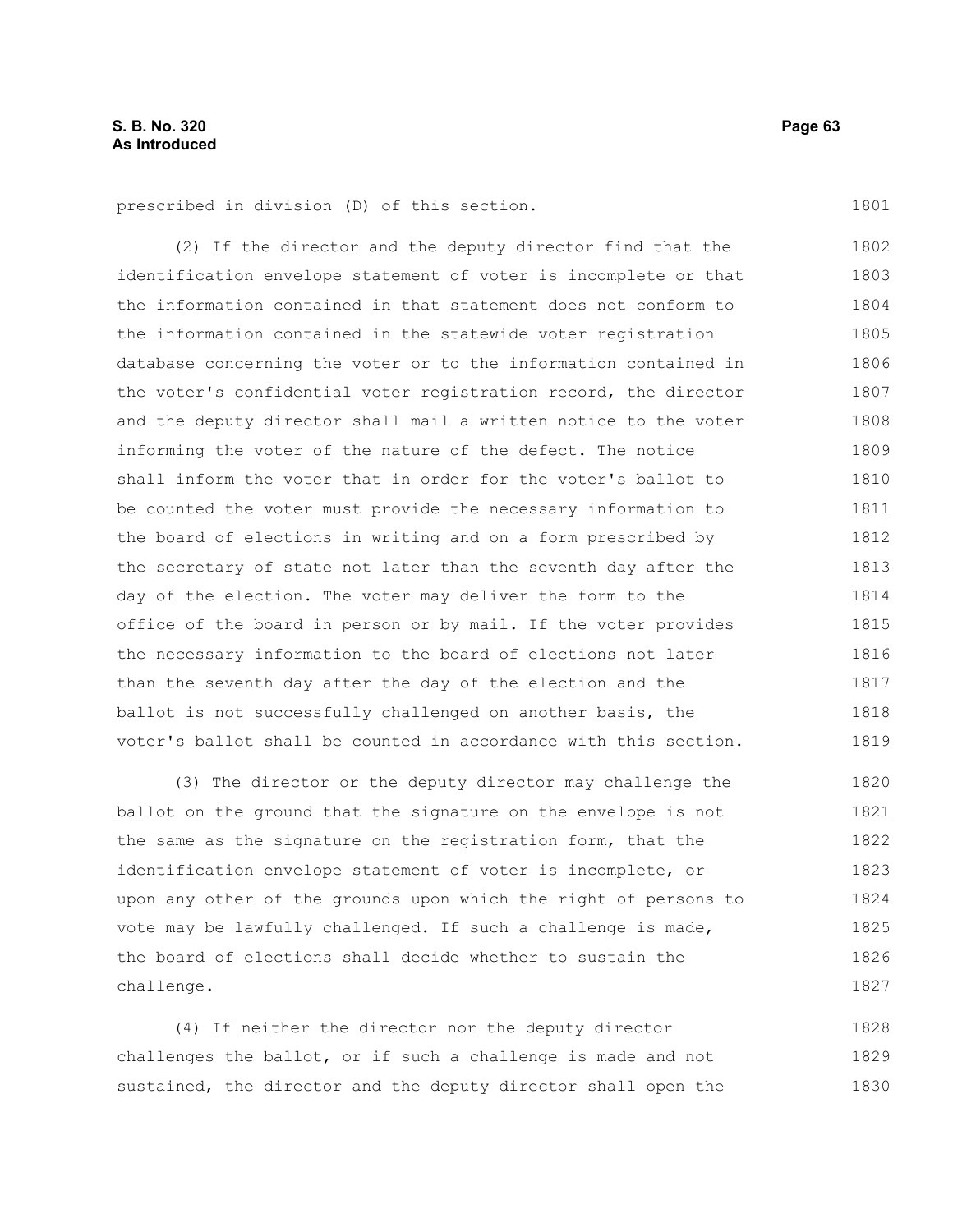envelope without defacing the statement of voter and without mutilating the ballots in it, shall remove the ballots contained in it, and shall transmit the ballots to the election officials to be counted with other absent voter's ballots from that precinct. 1831 1832 1833 1834 1835

(F) The board of elections may process absent voter's ballots before the time for counting those ballots, but the board shall not tabulate or count the votes on those ballots before that time. As used in this section and section 3511.11 of the Revised Code, processing an absent voter's ballot means any of the following: 1836 1837 1838 1839 1840 1841

(1) Examining the identification envelope statement of voter in order to verify that the absent voter's ballot is eligible to be counted under section 3509.07 of the Revised Code; 1842 1843 1844 1845

(2) Opening the identification envelope, if the absent voter's ballot is eligible to be counted; 1846 1847

(3) Determining the validity of the absent voter's ballot under section 3509.07 of the Revised Code; 1848 1849

(4) Preparing and sorting the absent voter's ballot for scanning by automatic tabulating equipment; 1850 1851

(5) Scanning the absent voter's ballot by automatic tabulating equipment, if the equipment used by the board of elections permits an absent voter's ballot to be scanned without tabulating or counting the votes on the ballots scanned. 1852 1853 1854 1855

(G) Special election officials, employees or members of the board of elections, or observers shall not disclose the count or any portion of the count of absent voter's ballots prior to the time of the closing of the polling places. No 1856 1857 1858 1859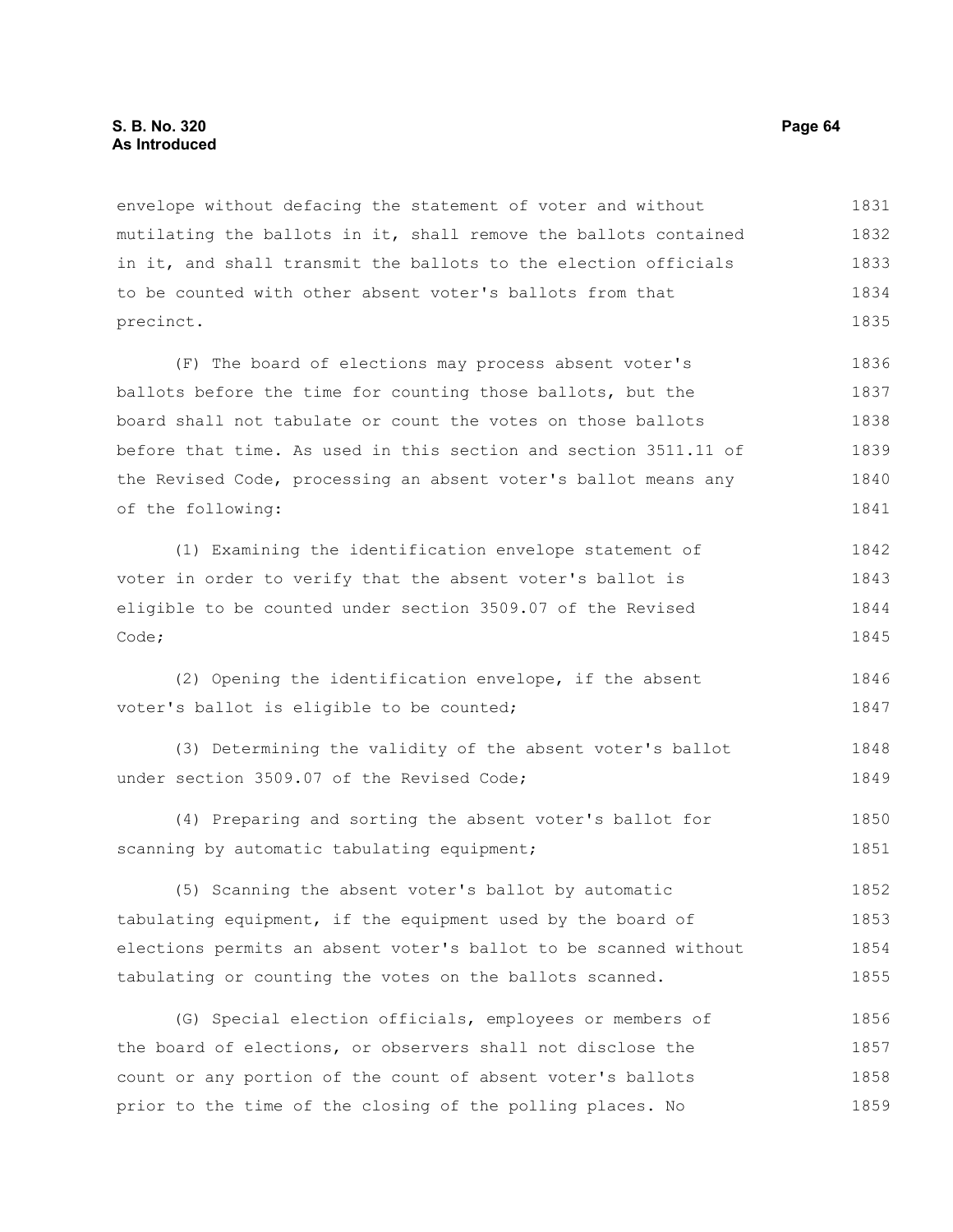person shall recklessly disclose the count or any portion of the count of absent voter's ballots in such a manner as to jeopardize the secrecy of any individual ballot. 1860 1861 1862

(H)(1) Except as otherwise provided in division (H)(2) of this section, observers may be appointed under section 3505.21 of the Revised Code to witness the examination and opening of identification envelopes and the processing and counting of absent voters' ballots under this section. 1863 1864 1865 1866 1867

(2) Observers shall not be permitted to witness the examination and opening of identification envelopes returned by, and the processing and counting of absent voter's ballots cast by, electors who have confidential voter registration records in a manner that would permit the observers to learn the identities or residence addresses of those electors. 1868 1869 1870 1871 1872 1873

**Sec. 3509.07.** If election officials find that any of the following are true concerning an absent voter's ballot or absent voter's presidential ballot cast under section 3503.16, 3509.05, 3509.08, or 3511.09 of the Revised Code and, if applicable, the person did not provide any required additional information to the board of elections not later than the seventh day after the day of the election, as permitted under division (D)(3)(b) or (E)(2) of section 3509.06 of the Revised Code, the ballot shall not be accepted or counted: 1874 1875 1876 1877 1878 1879 1880 1881 1882

(A) The statement accompanying the ballot is incomplete as described in division (D)(3)(a) of section 3509.06 of the Revised Code or is insufficient; 1883 1884 1885

(B) The signatures do not correspond with the person's registration signature; 1886 1887

(C) The applicant is not a qualified elector in the 1888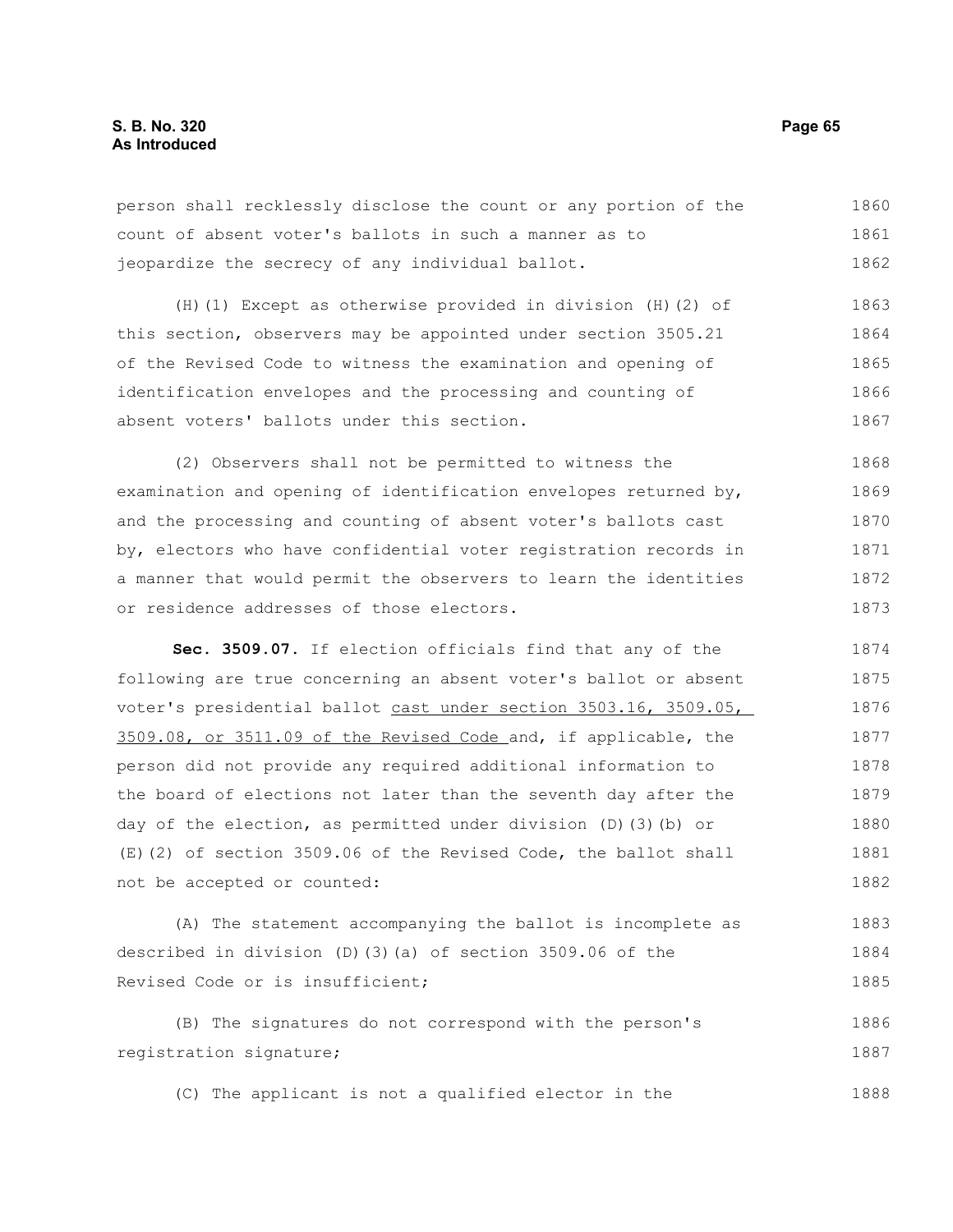precinct; (D) The ballot envelope contains more than one ballot of any one kind, or any voted ballot that the elector is not entitled to vote; (E) Stub A is detached from the absent voter's ballot or absent voter's presidential ballot; or (F) The elector has not included with the elector's ballot any identification required under section 3509.05 or 3511.09 of the Revised Code. The vote of any absent voter may be challenged for cause in the same manner as other votes are challenged, and the election officials shall determine the legality of that ballot. Every ballot not counted shall be endorsed on its back "Not Counted" with the reasons the ballot was not counted, and shall 1889 1890 1891 1892 1893 1894 1895 1896 1897 1898 1899 1900 1901 1902

be enclosed and returned to or retained by the board of elections along with the contested ballots. 1903 1904

**Sec. 3509.08.** (A) Any qualified elector, who, on account of the elector's own personal illness, physical disability, or infirmity, or on account of the elector's confinement in a jail or workhouse under sentence for a misdemeanor or awaiting trial on a felony or misdemeanor, will be unable to travel from the elector's home or place of confinement to the voting booth in the elector's precinct on the day of any general, special, or primary election may make application in writing for an absent voter's ballot to the director of the board of elections of the elector's county. The application shall include all of the information required under section 3509.03 of the Revised Code and shall state the nature of the elector's illness, physical disability, or infirmity, or the fact that the elector is 1905 1906 1907 1908 1909 1910 1911 1912 1913 1914 1915 1916 1917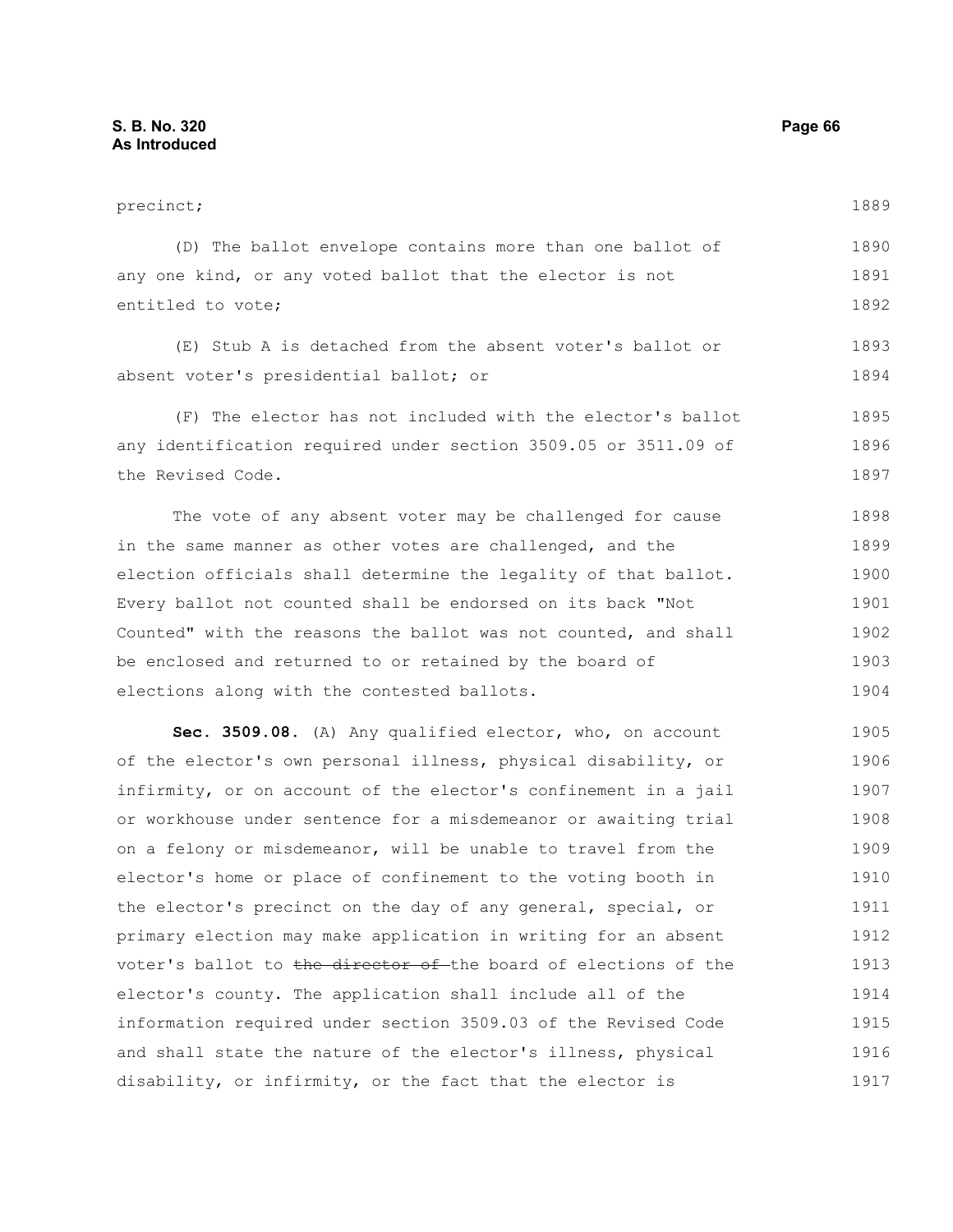confined in a jail or workhouse and the elector's resultant inability to travel to the election booth in the elector's precinct on election day. The Except as otherwise provided in division (B) of this section, the application shall not be valid if it is delivered to the director office of the board before the ninetieth day or after twelve noon of the third day before the day of the election at which the ballot is to be voted. 1918 1919 1920 1921 1922 1923 1924

The absent voter's ballot may be mailed directly to the applicant at the applicant's voting residence or place of confinement as stated in the applicant's application, or the board may designate two board employees belonging to the two major political parties for the purpose of delivering the ballot to the disabled or confined elector and returning it to the board, unless the applicant is confined to a public or private institution within the county, in which case the board shall designate two board employees belonging to the two major political parties for the purpose of delivering the ballot to the disabled or confined elector and returning it to the board. In all other instances, the ballot shall be returned to the office of the board in the manner prescribed in section 3509.05 of the Revised Code. 1925 1926 1927 1928 1929 1930 1931 1932 1933 1934 1935 1936 1937 1938

Any disabled or confined elector who declares to the two board employees belonging to the two major political parties that the elector is unable to mark the elector's ballot by reason of physical infirmity that is apparent to the employees to be sufficient to incapacitate the voter from marking the elector's ballot properly, may receive, upon request, the assistance of the employees in marking the elector's ballot, and they shall thereafter give no information in regard to this matter. Such assistance shall not be rendered for any other cause. 1939 1940 1941 1942 1943 1944 1945 1946 1947 1948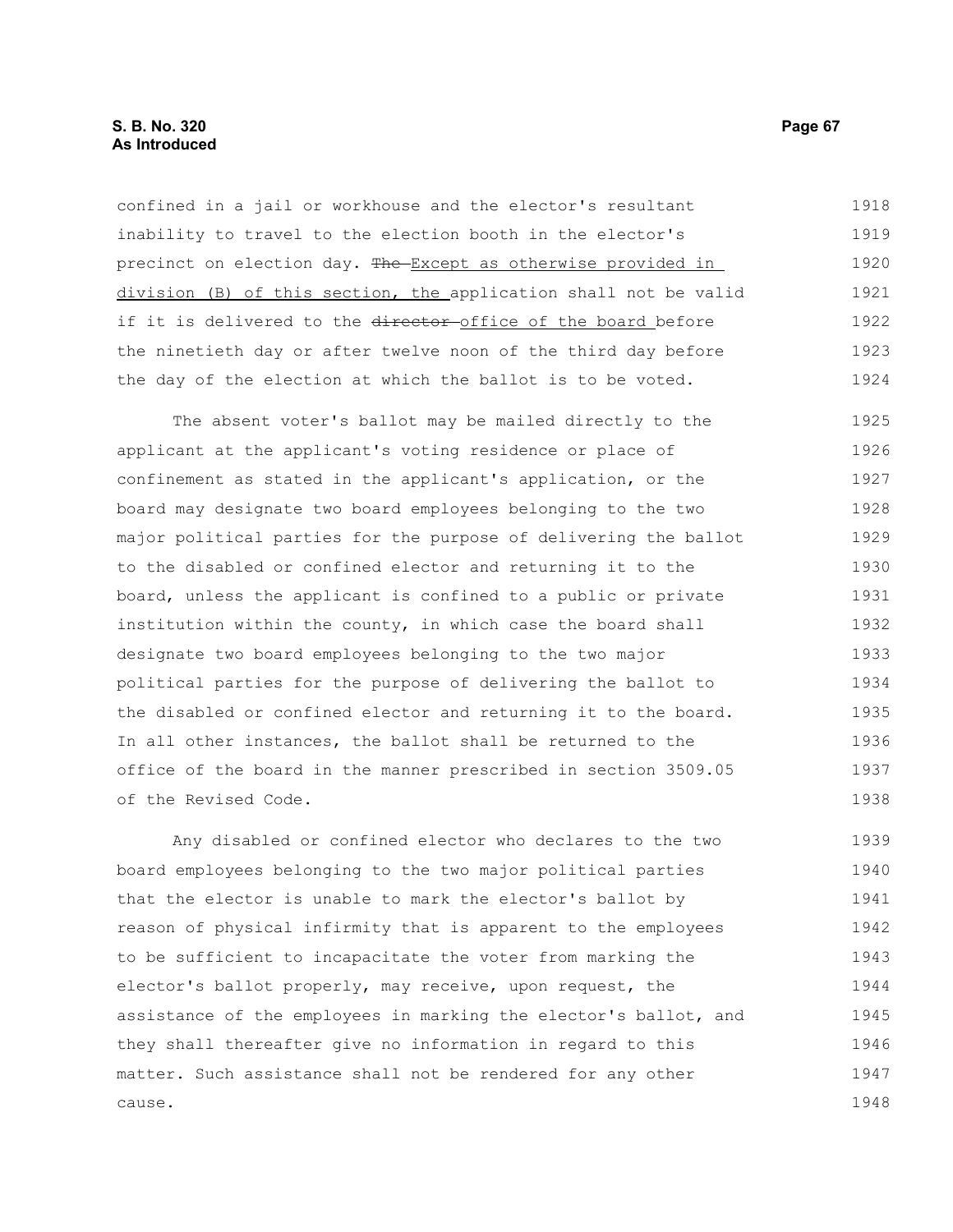### **S. B. No. 320 Page 68 As Introduced**

When two board employees belonging to the two major political parties deliver a ballot to a disabled or confined elector, each of the employees shall be present when the ballot is delivered, when assistance is given, and when the ballot is returned to the office of the board, and shall subscribe to the declaration on the identification envelope. 1949 1950 1951 1952 1953 1954

The secretary of state shall prescribe the form of application for absent voter's ballots under this division. 1955 1956

This chapter applies to disabled and confined absent voter's ballots except as otherwise provided in this section. 1957 1958

(B)(1) Any qualified elector who is unable to travel to the voting booth in the elector's precinct on the day of any general, special, or primary election may apply to the directorof-the board of elections of the county where the elector is a qualified elector to vote in the election by absent voter's ballot if either of the following apply: 1959 1960 1961 1962 1963 1964

(a) The elector is confined in a hospital as a result of an accident or unforeseeable medical emergency occurring before the election; 1965 1966 1967

(b) The elector's minor child is confined in a hospital as a result of an accident or unforeseeable medical emergency occurring before the election. 1968 1969 1970

(2) The application authorized under division (B)(1) of this section shall be made in writing, shall include all of the information required under section 3509.03 of the Revised Code, and shall be delivered to the director-office of the board not later than three p.m. on the day of the election. The application shall indicate the hospital where the applicant or the applicant's child is confined, the date of the applicant's 1971 1972 1973 1974 1975 1976 1977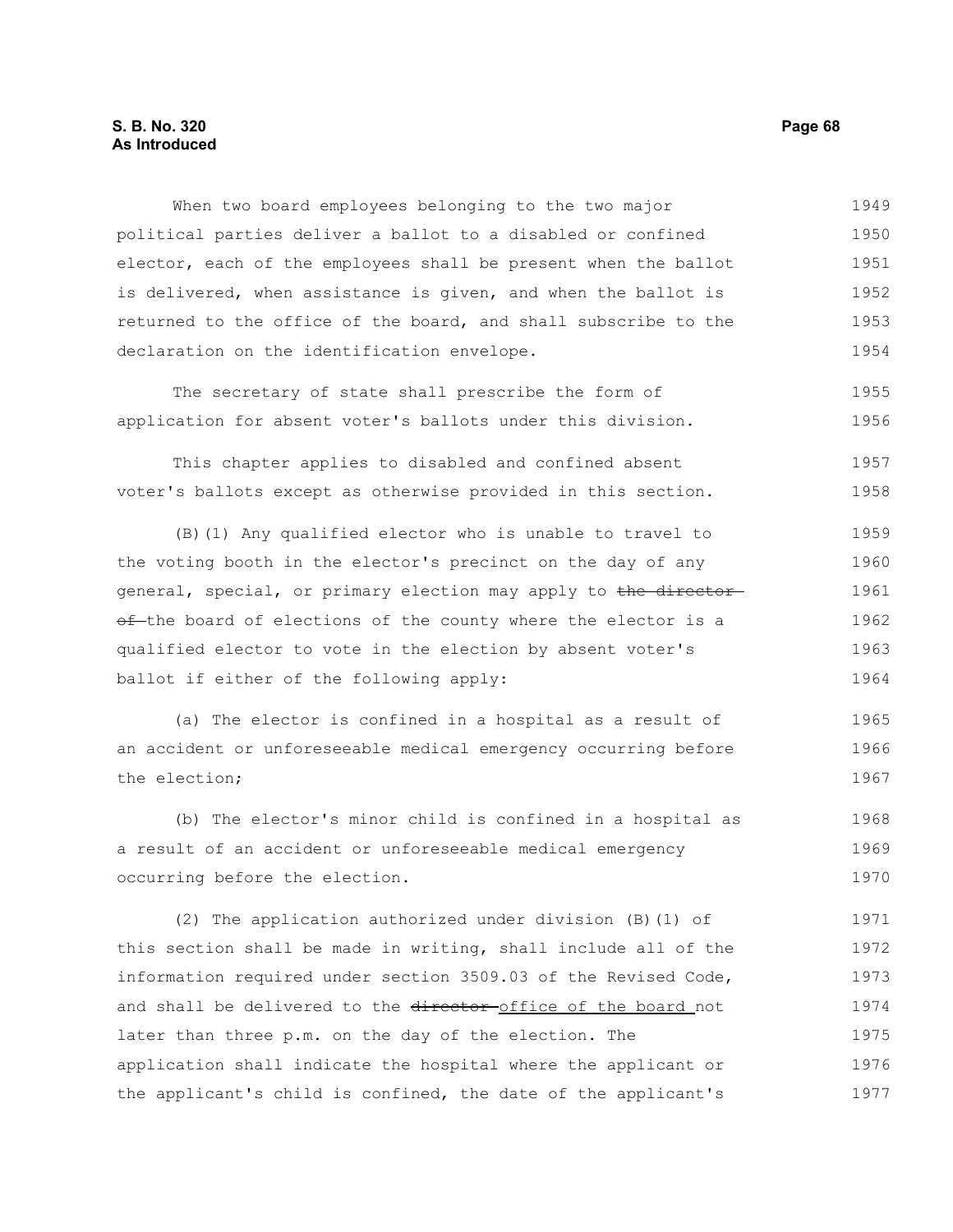# **S. B. No. 320 Page 69 As Introduced**

or the applicant's child's admission to the hospital, and the offices for which the applicant is qualified to vote. The applicant may also request that a member of the applicant's family, as listed in section 3509.05 of the Revised Code, deliver the absent voter's ballot to the applicant. The director board, after establishing to the director's board's satisfaction the validity of the circumstances claimed by the applicant, shall supply an absent voter's ballot to be delivered to the applicant. When the applicant or the applicant's child is in a hospital in the county where the applicant is a qualified elector and no request is made for a member of the family to deliver the ballot, the director-board shall arrange for the delivery of an absent voter's ballot to the applicant, and for its return to the office of the board, by two board employees belonging to the two major political parties according to the procedures prescribed in division (A) of this section. When the applicant or the applicant's child is in a hospital outside the county where the applicant is a qualified elector and no request is made for a member of the family to deliver the ballot, the director-board shall arrange for the delivery of an absent voter's ballot to the applicant by mail, and the ballot shall be returned to the office of the board in the manner prescribed in 1978 1979 1980 1981 1982 1983 1984 1985 1986 1987 1988 1989 1990 1991 1992 1993 1994 1995 1996 1997 1998 1999

(3) Any qualified elector who is eligible to vote under division (B) or (C) of section 3503.16 of the Revised Code but is unable to do so because of the circumstances described in division (B)(2) of this section may vote in accordance with division (B)(1) of this section if that qualified elector states in the application for absent voter's ballots that that qualified elector moved or had a change of name under the circumstances described in division (B) or (C) of section 2001 2002 2003 2004 2005 2006 2007 2008

section 3509.05 of the Revised Code.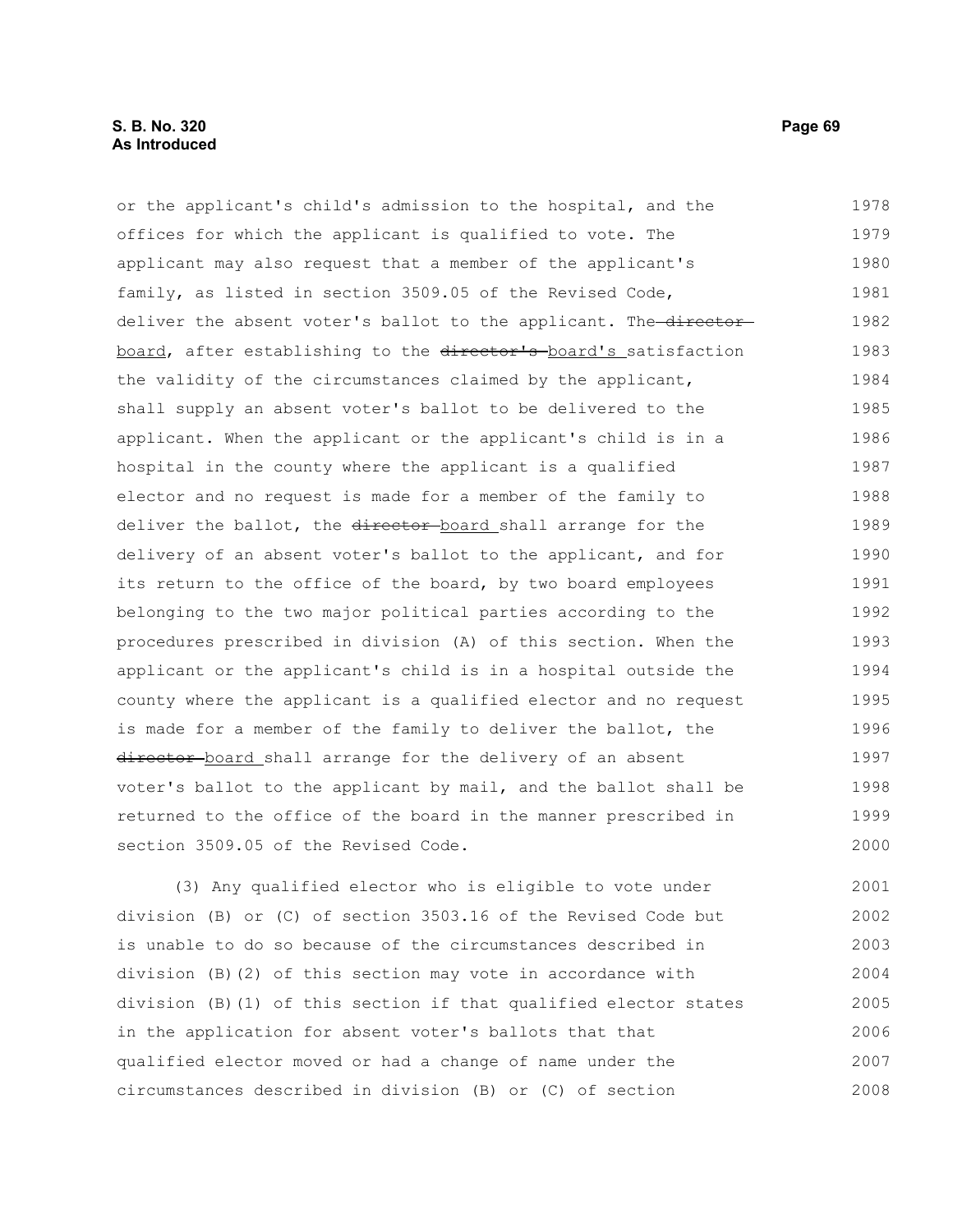3503.16 of the Revised Code and if that qualified elector complies with divisions (G)(1) to (4) of section 3503.16 of the Revised Code. 2009 2010 2011

(C) Any qualified elector described in division (A) or (B) (1) of this section who needs no assistance to vote or to return absent voter's ballots to the board of elections may apply for absent voter's ballots under section 3509.03 of the Revised Code instead of applying for them under this section or may cast absent voter's ballots in person under section 3509.051 of the Revised Code. 2012 2013 2014 2015 2016 2017 2018

(D) Any qualified elector described in division (A) or (B) (1) of this section to whom ballots are delivered by two employees of the board of elections or who votes with the assistance of two employees of the board of elections shall be considered to have cast absent voter's ballots by mail, rather than in person, for the purpose of the laws governing voter identification. 2019 2020 2021 2022 2023 2024 2025

**Sec. 3509.09.** (A) The poll list or signature pollbook for each precinct shall identify each registered elector in that precinct who has requested an absent voter's ballot for that election or cast absent voter's ballots in person under section 3509.051 of the Revised Code, other than an elector who has a confidential voter registration record, as described in section 111.44 of the Revised Code. 2026 2027 2028 2029 2030 2031 2032

 $(H)$ (1)(B) If a registered elector appears to vote in that precinet and that elector has requested or cast an absent voter's ballot for that election-but the director has notreceived a sealed identification envelope purporting to contain that elector's voted absent voter's ballots for that election, the elector shall be permitted to cast a provisional ballot 2033 2034 2035 2036 2037 2038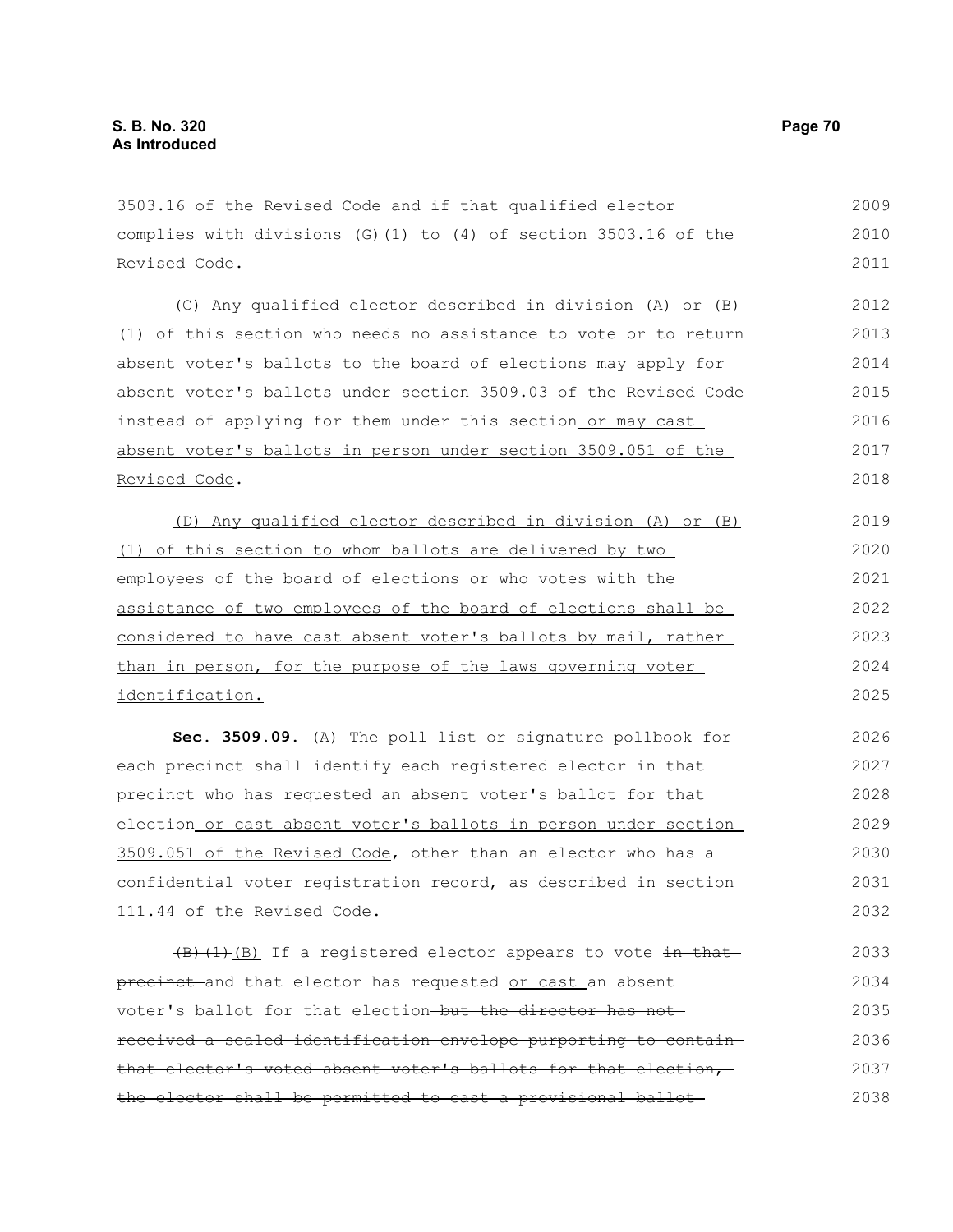| under section 3505.181 of the Revised Code in that precinct on-              | 2039 |
|------------------------------------------------------------------------------|------|
| the day of that election.                                                    | 2040 |
| (2) If a registered elector appears to vote in that-                         | 2041 |
| precinct and that elector has requested an absent voter's ballot             | 2042 |
| for that election and the director has received a sealed                     | 2043 |
| identification envelope purporting to contain that elector's                 | 2044 |
| voted absent voter's ballots for that election, the elector                  | 2045 |
| shall be permitted to cast a provisional ballot under section                | 2046 |
| 3505.181 of the Revised Code <del>-in that precinct on the day of that</del> | 2047 |
| election.                                                                    | 2048 |
| (C)(1) In counting absent voter's ballots under section                      | 2049 |
| 3509.06 of the Revised Code, the board of elections shall                    | 2050 |
| compare the signature of each elector from whom the director-                | 2051 |
| board has received a sealed identification envelope purporting               | 2052 |
| to contain that elector's voted absent voter's ballots for that              | 2053 |
| election to the signature on that elector's registration form.               | 2054 |
| Except as otherwise provided in division $(C)$ (3) of this section,          | 2055 |
| if the board of elections determines that the absent voter's                 | 2056 |
| ballot in the sealed identification envelope is valid, it shall              | 2057 |
| be counted. If the board of elections determines that the                    | 2058 |
| signature on the sealed identification envelope purporting to                | 2059 |
| contain the elector's voted absent voter's ballot does not match             | 2060 |
| the signature on the elector's registration form, the ballot                 | 2061 |
| shall be set aside and the board shall examine, during the time              | 2062 |
| prior to the beginning of the official canvass, the poll list or             | 2063 |
| signature pollbook from the precinct in which the elector is                 | 2064 |
| registered to vote to determine if the elector also cast a                   | 2065 |
| provisional ballot under section 3505.181 of the Revised Code-in-            | 2066 |
| that precinct on the day of the election.                                    | 2067 |

(2) The board of elections shall count the provisional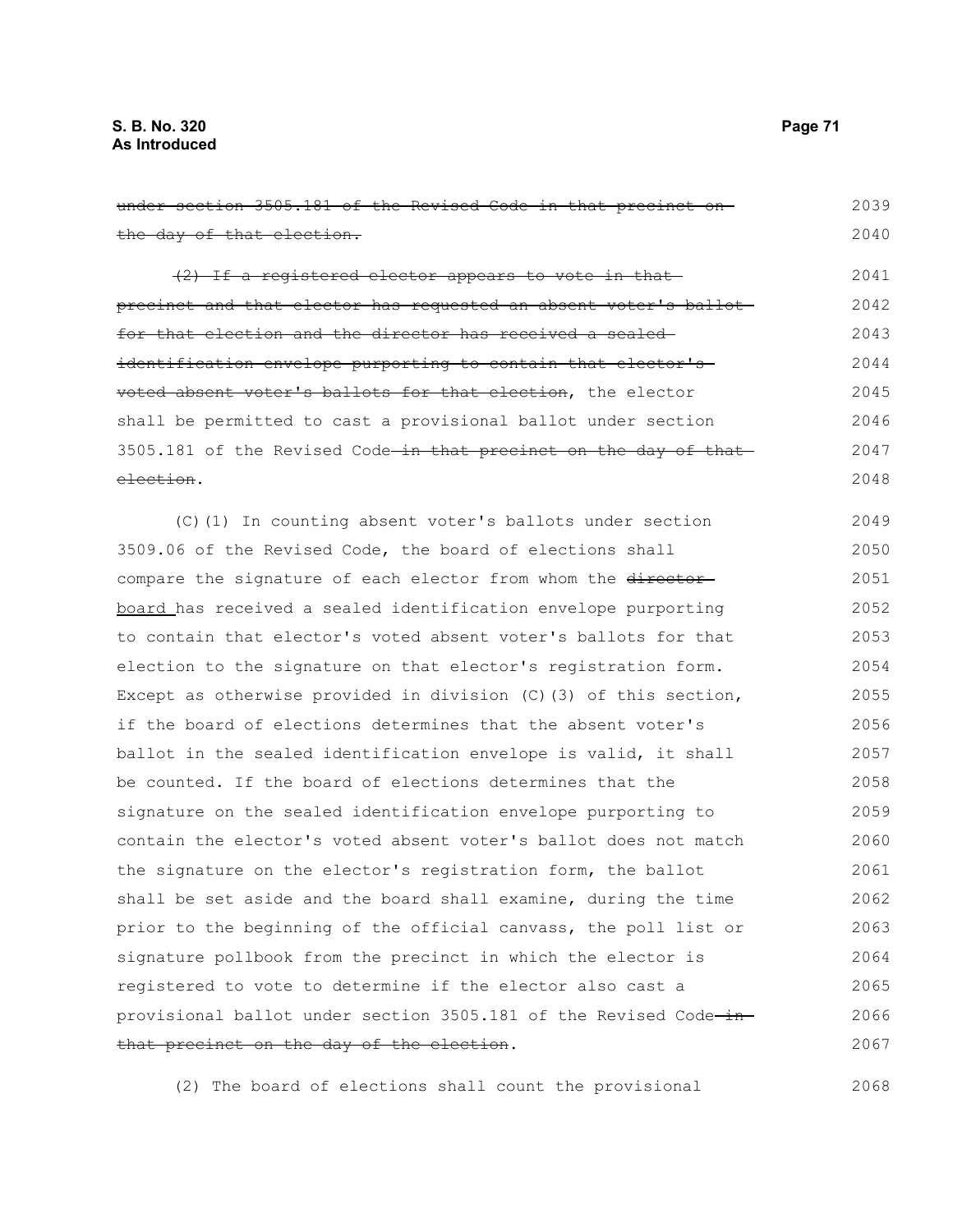| ballot, instead of the absent voter's ballot, if both of the      | 2069 |
|-------------------------------------------------------------------|------|
| following apply:                                                  | 2070 |
| (a) The board of elections determines that the signature          | 2071 |
| of the elector on the outside of the identification envelope in   | 2072 |
| which the absent voter's ballots are enclosed does not match the  | 2073 |
| signature of the elector on the elector's registration form;      | 2074 |
| (b) The elector cast a provisional ballot in the precinct-        | 2075 |
| on the day of the-election.                                       | 2076 |
| (3) If the board of elections does not receive the sealed         | 2077 |
| identification envelope purporting to contain the elector's       | 2078 |
| voted absent voter's ballot by the applicable deadline            | 2079 |
| established under section 3509.05 of the Revised Code, the        | 2080 |
| provisional ballot cast under section 3505.181 of the Revised     | 2081 |
| Code in that precinct on the day of the election-shall be         | 2082 |
| counted as valid, if that provisional ballot is otherwise         | 2083 |
| determined to be valid pursuant to section 3505.183 of the        | 2084 |
| Revised Code.                                                     | 2085 |
| (D) If the board of elections counts a provisional ballot         | 2086 |
| under division $(C)$ $(2)$ or $(3)$ of this section, the returned | 2087 |
| identification envelope of that elector shall not be opened, and  | 2088 |
| the ballot within that envelope shall not be counted. The         | 2089 |
| identification envelope shall be endorsed "Not Counted" with the  | 2090 |
| reason the ballot was not counted.                                | 2091 |
| Sec. 3509.10. If a board of elections receives an                 | 2092 |
| application for absent voter's ballots under this chapter-        | 2093 |
| section 3509.03 of the Revised Code and it is apparent to the     | 2094 |
| board that the absent voter is a uniformed services voter or      | 2095 |

overseas voter, as defined in section 3511.01 of the Revised Code, the board shall consider that applicant to have applied 2096 2097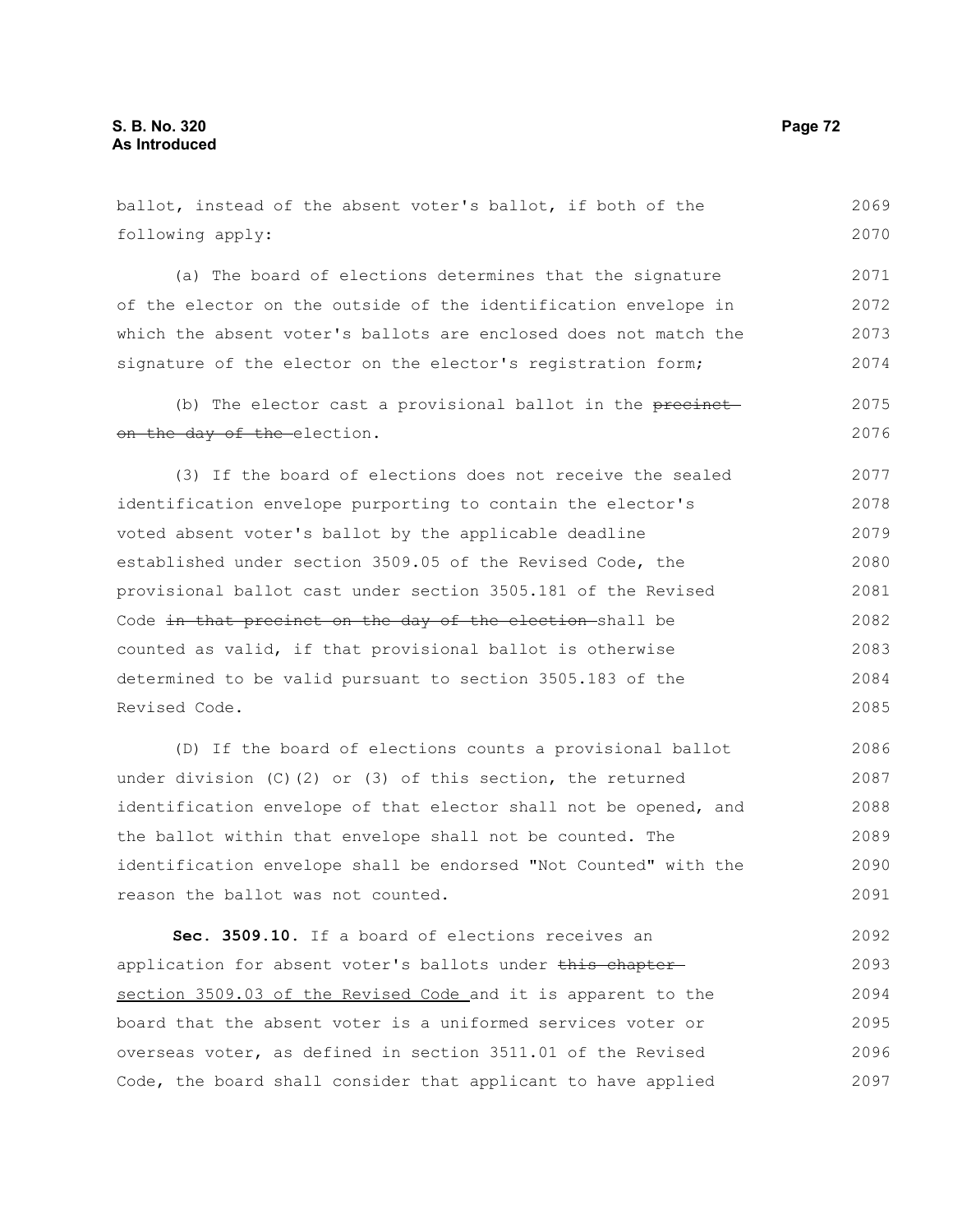## **S. B. No. 320 Page 73 As Introduced**

for uniformed services or overseas ballots under Chapter 3511. of the Revised Code and shall provide those ballots to that voter in accordance with the timelines and procedures applicable to uniformed services and overseas absent voters. 2098 2099 2100 2101

**Sec. 3511.02.** (A) Notwithstanding any section of the Revised Code to the contrary, whenever any person applies for registration as a voter on a form adopted in accordance with federal regulations relating to the "Uniformed and Overseas Citizens Absentee Voting Act," 100 Stat. 924, 42 U.S.C.A. 1973ff (1986), this application shall be sufficient for voter registration and as a request for an absent voter's ballot. Uniformed services or overseas absent voter's ballots may be obtained by any person meeting the requirements of section 3511.011 of the Revised Code by applying electronically to the secretary of state or to the board of elections of the county in which the person's voting residence is located in accordance with section 3511.021 of the Revised Code or by applying to the director of the board of elections of the county in which the person's voting residence is located, in one of the following ways: 2102 2103 2104 2105 2106 2107 2108 2109 2110 2111 2112 2113 2114 2115 2116 2117

(1) That person may make written application for those ballots. The person may personally deliver the application to the director-office of the board or may mail it, send it by facsimile machine, send it by electronic mail, send it through internet delivery if such delivery is offered by the board of elections or the secretary of state, or otherwise send it to the director board. Except as otherwise provided in division (B) of this section, the application need not be in any particular form but shall contain all of the following information: 2118 2119 2120 2121 2122 2123 2124 2125 2126

(a) The elector's name;

2127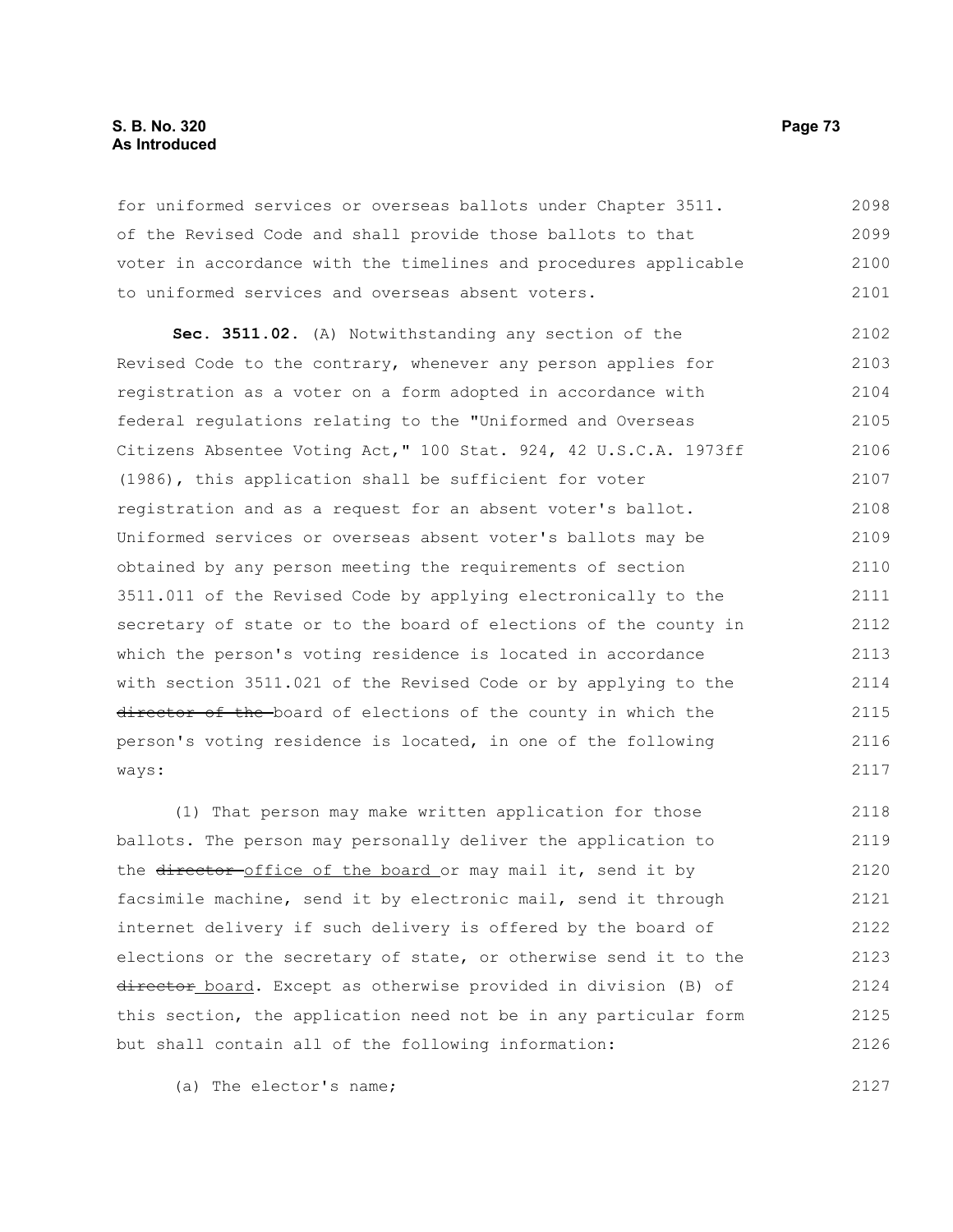(b) The elector's signature; (c) The address at which the elector is registered to vote; (d) The elector's date of birth; (e)  $\Theta$ ne-Both of the following: (i) The elector's Ohio driver's license or state identification card number or a copy of the front and back of the elector's photo identification; (ii) The last four digits of the elector's social security number; (iii) A copy of the elector's current and valid photo identification, a copy of a military identification, or a copyof a current utility bill, bank statement, government check, paycheck, or other government document, other than a notice of voter registration mailed by a board of elections under section 3503.19 of the Revised Code, that shows the name and address of the elector. (f) A statement identifying the election for which absent voter's ballots are requested; (g) A statement that the person requesting the ballots is a qualified elector; (h) A statement that the elector is an absent uniformed services voter or overseas voter as defined in 42 U.S.C. 1973ff-6; (i) A statement of the elector's length of residence in the state immediately preceding the commencement of service, immediately preceding the date of leaving to be with or near the 2128 2129 2130 2131 2132 2133 2134 2135 2136 2137 2138 2139 2140 2141 2142 2143 2144 2145 2146 2147 2148 2149 2150 2151 2152 2153 2154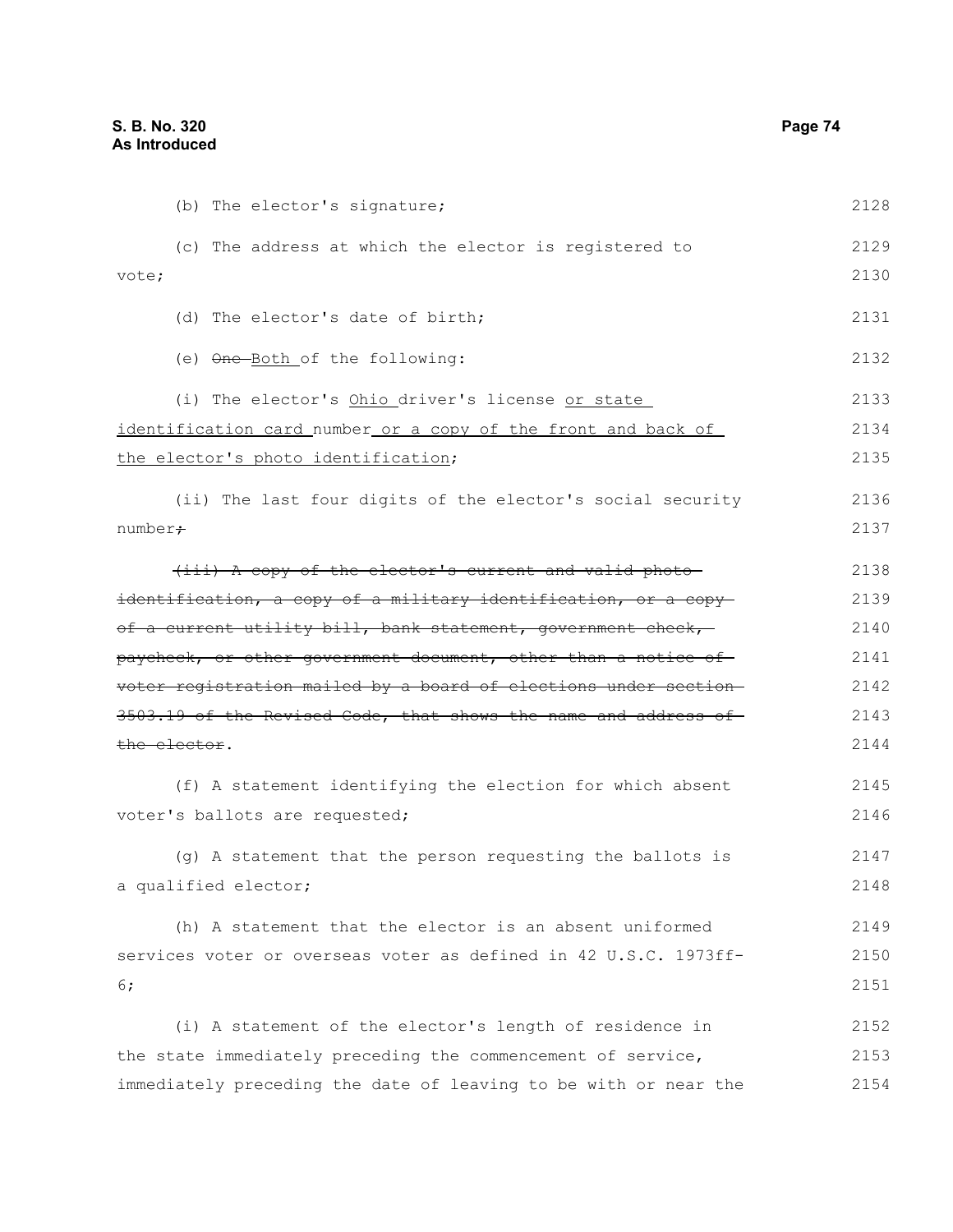service member, or immediately preceding leaving the United States, or a statement that the elector's parent or legal guardian resided in this state long enough to establish residency for voting purposes immediately preceding leaving the United States, whichever is applicable; (j) If the request is for primary election ballots, the elector's party affiliation; (k) If the elector desires ballots to be mailed to the elector, the address to which those ballots shall be mailed; (l) If the elector desires ballots to be sent to the elector by facsimile machine, the telephone number to which they shall be so sent; (m) If the elector desires ballots to be sent to the elector by electronic mail or, if offered by the board of elections or the secretary of state, through internet delivery, the elector's electronic mail address or other internet contact information. (2) A voter or any relative of a voter listed in division (A)(3) of this section may use a single federal post card 2155 2156 2157 2158 2159 2160 2161 2162 2163 2164 2165 2166 2167 2168 2169 2170 2171 2172 2173

application to apply for uniformed services or overseas absent voter's ballots for use at the primary and general elections in a given year and any special election to be held on the day in that year specified by division (E) of section 3501.01 of the Revised Code for the holding of a primary election, designated by the general assembly for the purpose of submitting constitutional amendments proposed by the general assembly to the voters of the state. A single federal postcard application shall be processed by the board of elections pursuant to section 3511.04 of the Revised Code the same as if the voter had applied 2174 2175 2176 2177 2178 2179 2180 2181 2182 2183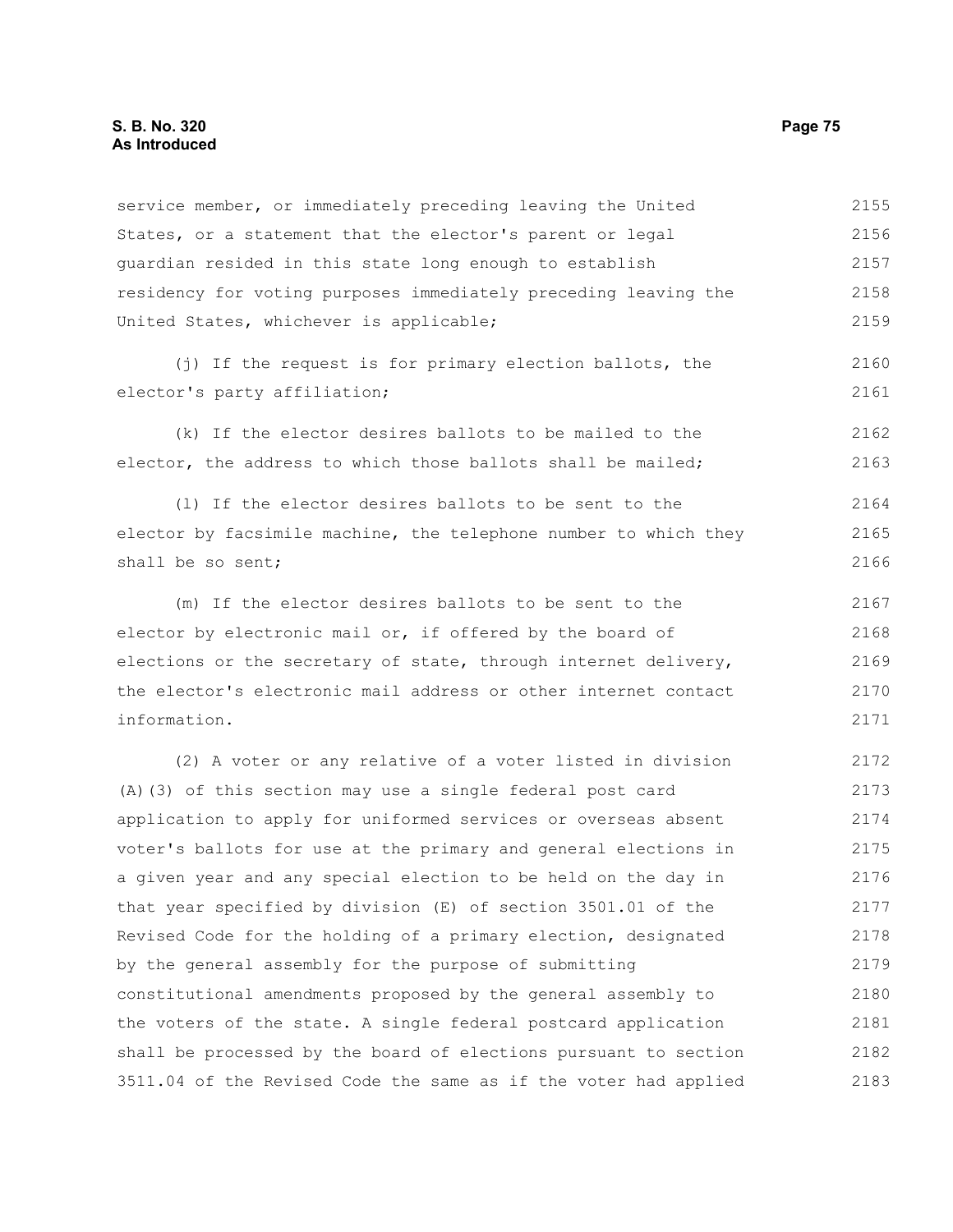separately for uniformed services or overseas absent voter's ballots for each election. 2184 2185

(3) Application to have uniformed services or overseas absent voter's ballots mailed or sent by facsimile machine to such a person may be made by the spouse, father, mother, fatherin-law, mother-in-law, grandfather, grandmother, brother or sister of the whole blood or half blood, son, daughter, adopting parent, adopted child, stepparent, stepchild, daughter-in-law, son-in-law, uncle, aunt, nephew, or niece of such a person. The application shall be in writing upon a blank form furnished only by the director-board or on a single federal post card as provided in division (A)(2) of this section. The form of the application shall be prescribed by the secretary of state. The director board shall furnish that blank form to any of the relatives specified in this division desiring to make the application, only upon the request of such a relative made in person at the office of the board or upon the written request of such a relative mailed to the office of the board. Except as otherwise provided in division (B) of this section, the application, subscribed and sworn to by the applicant, shall contain all of the following: 2186 2187 2188 2189 2190 2191 2192 2193 2194 2195 2196 2197 2198 2199 2200 2201 2202 2203 2204

(a) The full name of the elector for whom ballots are requested; 2205 2206

(b) A statement that the elector is an absent uniformed services voter or overseas voter as defined in 42 U.S.C. 1973ff-6; 2207 2208 2209

(c) The address at which the elector is registered to vote; 2210 2211

(d) A statement identifying the elector's length of 2212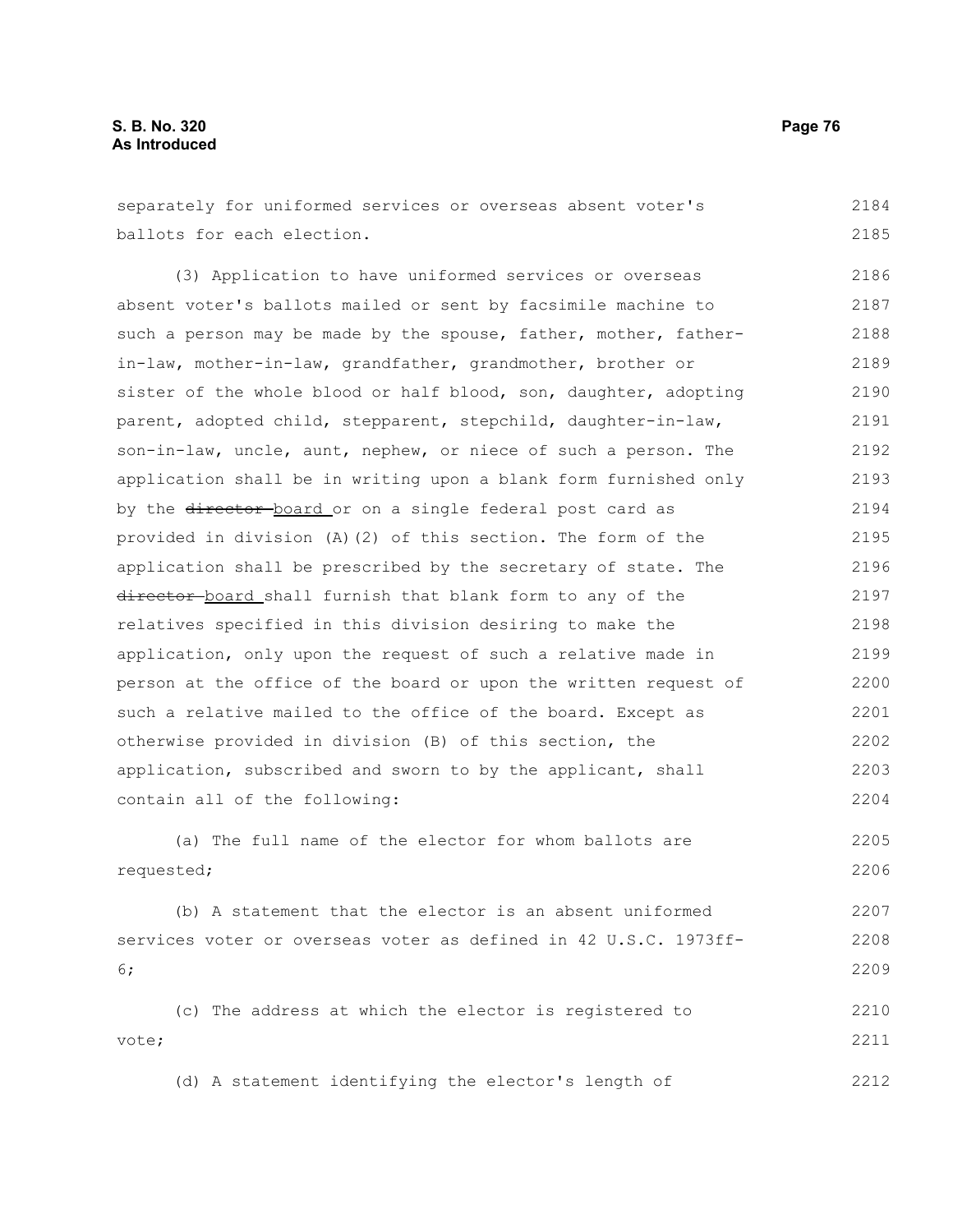residence in the state immediately preceding the commencement of service, immediately preceding the date of leaving to be with or near a service member, or immediately preceding leaving the United States, or a statement that the elector's parent or legal guardian resided in this state long enough to establish residency for voting purposes immediately preceding leaving the United States, as the case may be; (e) The elector's date of birth; (f) One Both of the following: (i) The elector's Ohio driver's license or state identification card number or a copy of the front and back of the elector's photo identification; (ii) The last four digits of the elector's social security number; (iii) A copy of the elector's current and valid photo identification, a copy of a military identification, or a copy of a current utility bill, bank statement, government check, paycheck, or other government document, other than a notice of voter registration mailed by a board of elections under section 3503.19 of the Revised Code, that shows the name and address of the elector. (g) A statement identifying the election for which absent voter's ballots are requested; (h) A statement that the person requesting the ballots is a qualified elector; (i) If the request is for primary election ballots, the elector's party affiliation; (j) A statement that the applicant bears a relationship to 2213 2214 2215 2216 2217 2218 2219 2220 2221 2222 2223 2224 2225 2226 2227 2228 2229 2230 2231 2232 2233 2234 2235 2236 2237 2238 2239 2240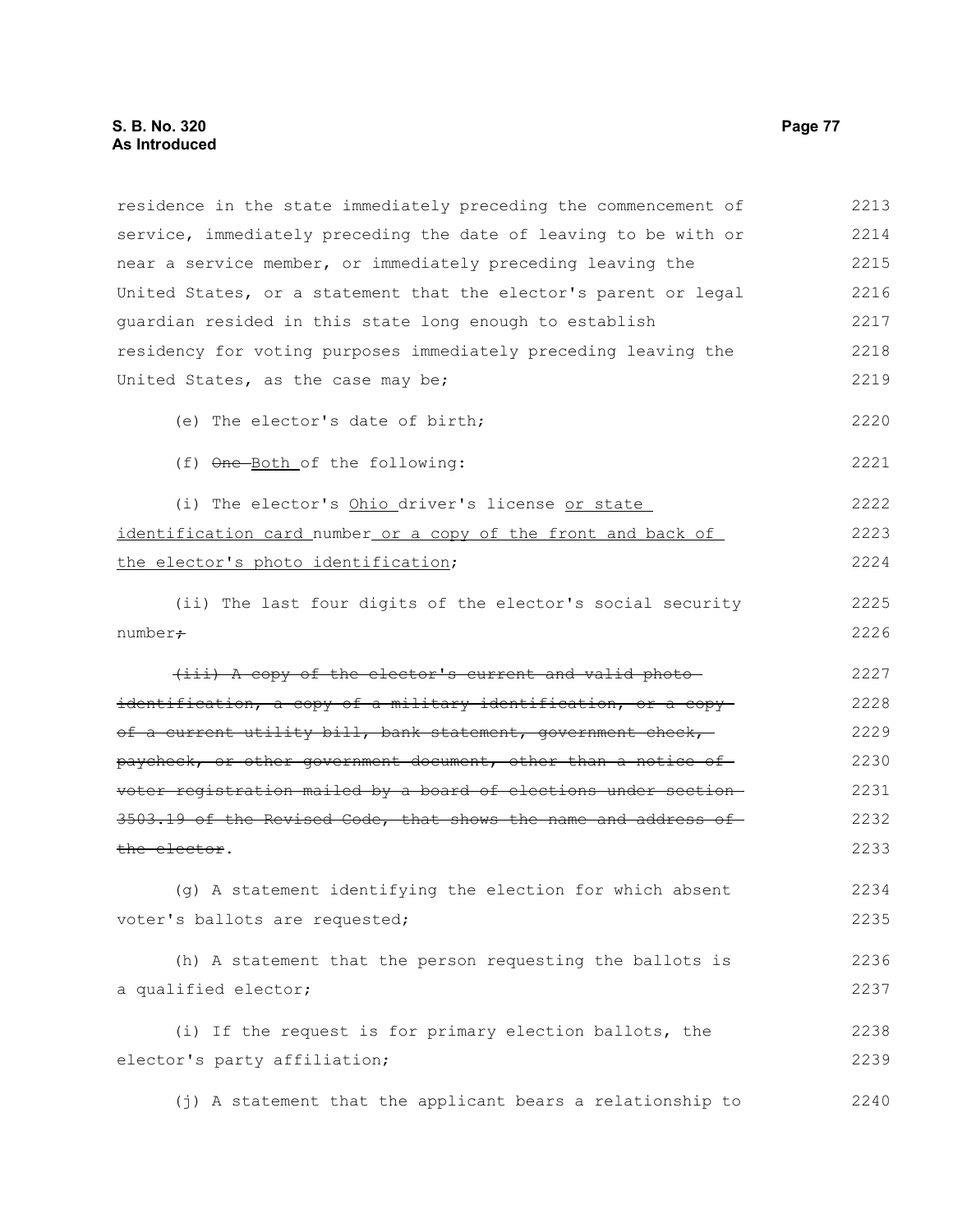the elector as specified in division (A)(3) of this section; (k) The address to which ballots shall be mailed, the telephone number to which ballots shall be sent by facsimile machine, the electronic mail address to which ballots shall be sent by electronic mail, or, if internet delivery is offered by the board of elections or the secretary of state, the internet contact information to which ballots shall be sent through internet delivery; (l) The signature and address of the person making the application. (B) If the elector has a confidential voter registration record, as described in section 111.44 of the Revised Code, the application may include the elector's program participant identification number instead of the address at which the elector is registered to vote. (C) Each application for uniformed services or overseas absent voter's ballots shall be delivered to the director-office of the board not earlier than the first day of January of the year of the elections for which the uniformed services or overseas absent voter's ballots are requested or not earlier than ninety days before the day of the election at which the ballots are to be voted, whichever is earlier, and not later than twelve noon of the third day preceding the day of the election, or not later than six p.m. on the last Friday before the day of the election at which those ballots are to be voted if the application is delivered in person to the office of the board. 2241 2242 2243 2244 2245 2246 2247 2248 2249 2250 2251 2252 2253 2254 2255 2256 2257 2258 2259 2260 2261 2262 2263 2264 2265 2266 2267

(D) If the voter for whom the application is made is entitled to vote for presidential and vice-presidential electors 2268 2269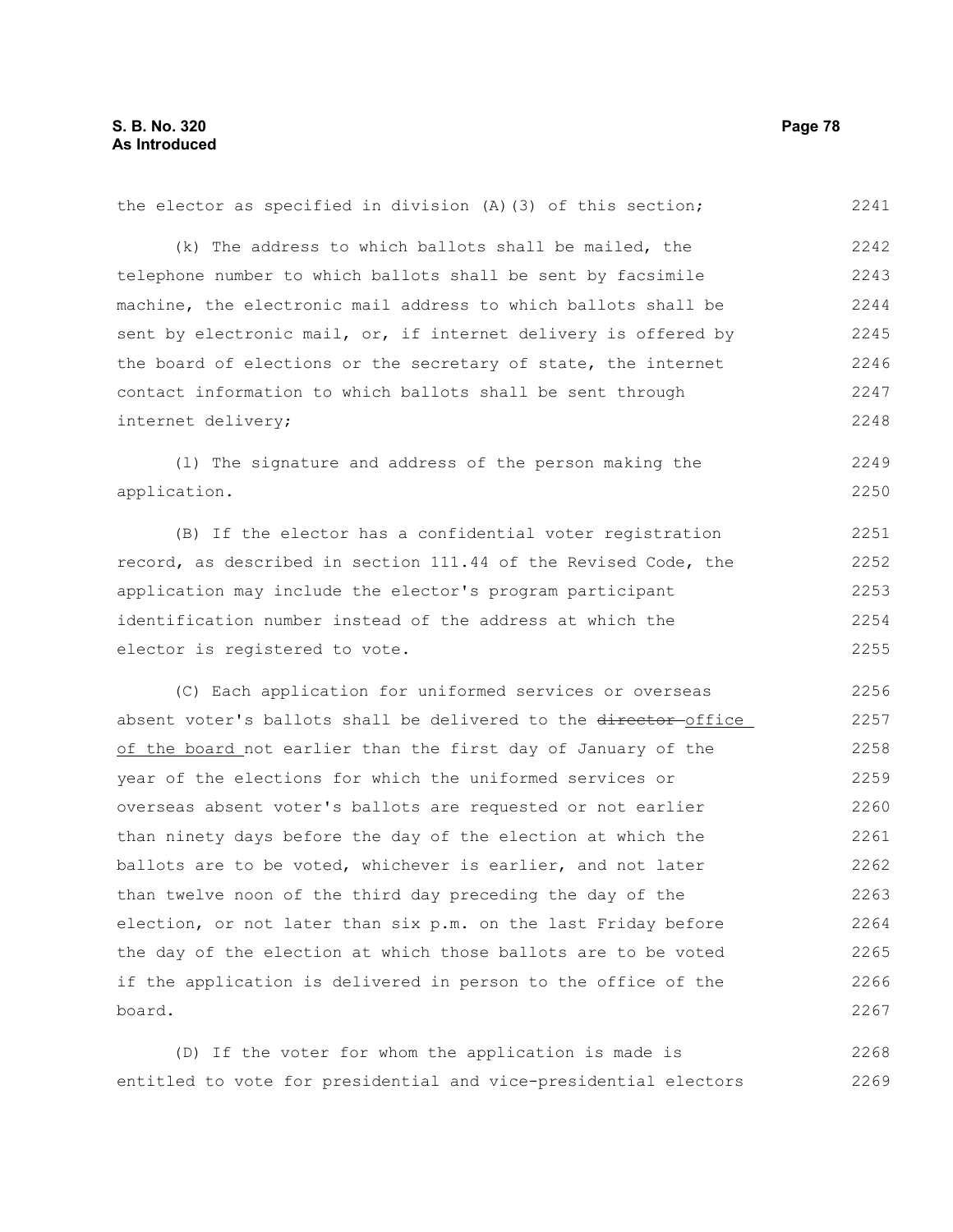only, the applicant shall submit to the director-board, in addition to the requirements of division (A) of this section, a statement to the effect that the voter is qualified to vote for presidential and vice-presidential electors and for no other offices. 2270 2271 2272 2273 2274

(E) A board of elections that mails a federal post card application or other absent voter's ballot application to an elector under this section shall not prepay the return postage for that application. 2275 2276 2277 2278

(F) Except as otherwise provided in this section and in sections 3505.24 and 3509.08 of the Revised Code, an election official shall not fill out any portion of a federal post card application or other application for absent voter's ballots on behalf of an applicant. The secretary of state or a board of elections may preprint only an applicant's name and address on a federal post card application or other application for absent voter's ballots before mailing that application to the applicant, except that if the applicant has a confidential voter registration record, the secretary of state or the board of elections shall not preprint the applicant's address on the application. 2279 2280 2281 2282 2283 2284 2285 2286 2287 2288 2289 2290

Sec. 3511.04. (A) If a director of a board of elections receives an application for uniformed services or overseas absent voter's ballots that does not contain all of the required information, the director-board promptly shall notify the applicant of the additional information required to be provided by the applicant to complete that application. 2291 2292 2293 2294 2295 2296

(B) Not later than the forty-sixth day before the day of each general or primary election, and at the earliest possible time before the day of a special election held on a day other 2297 2298 2299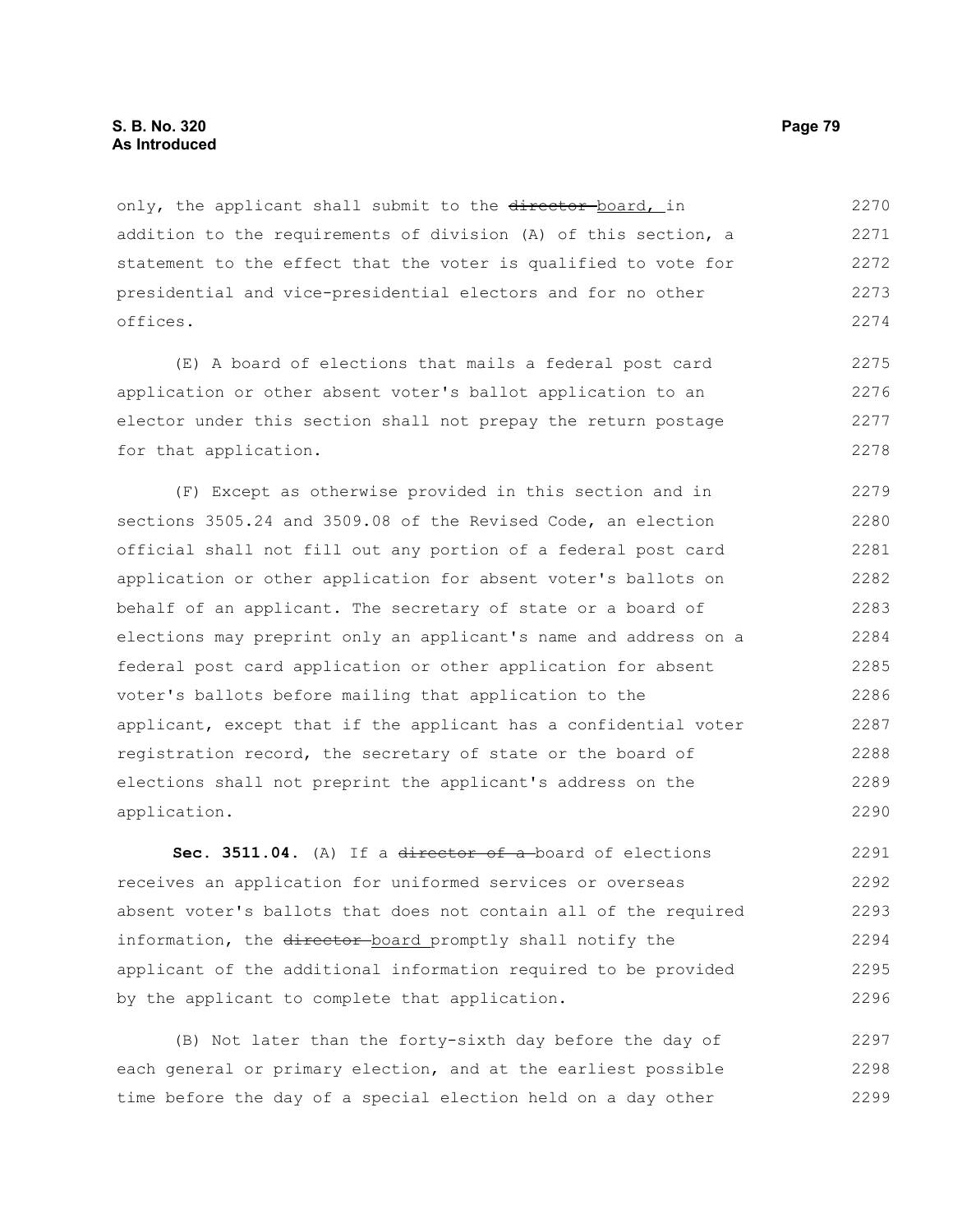## **S. B. No. 320 Page 80 As Introduced**

than the day on which a general or primary election is held, the director of the board of elections shall mail, send by facsimile machine, send by electronic mail, send through internet delivery if such delivery is offered by the board of elections or the secretary of state, or otherwise send uniformed services or overseas absent voter's ballots then ready for use as provided for in section 3511.03 of the Revised Code and for which the director board has received valid applications prior to that time. Thereafter, and until twelve noon of the third day preceding the day of election, the director-board shall promptly, upon receipt of valid applications for them, mail, send by facsimile machine, send by electronic mail, send through internet delivery if such delivery is offered by the board of elections or the secretary of state, or otherwise send to the proper persons all uniformed services or overseas absent voter's ballots then ready for use. 2300 2301 2302 2303 2304 2305 2306 2307 2308 2309 2310 2311 2312 2313 2314 2315

If, after the seventieth day before the day of a general or primary election, any other question, issue, or candidacy is lawfully ordered submitted to the electors voting at the general or primary election, the board shall promptly provide a separate official issue, special election, or other election ballot for submitting the question, issue, or candidacy to those electors, and the director-board shall promptly mail, send by facsimile machine, send by electronic mail, send through internet delivery if such delivery is offered by the board of elections or the secretary of state, or otherwise send each such separate ballot to each person to whom the director-board has previously mailed or sent other uniformed services or overseas absent voter's ballots. 2316 2317 2318 2319 2320 2321 2322 2323 2324 2325 2326 2327 2328

A board of elections that mails or otherwise delivers uniformed services or overseas absent voter's ballots to an 2329 2330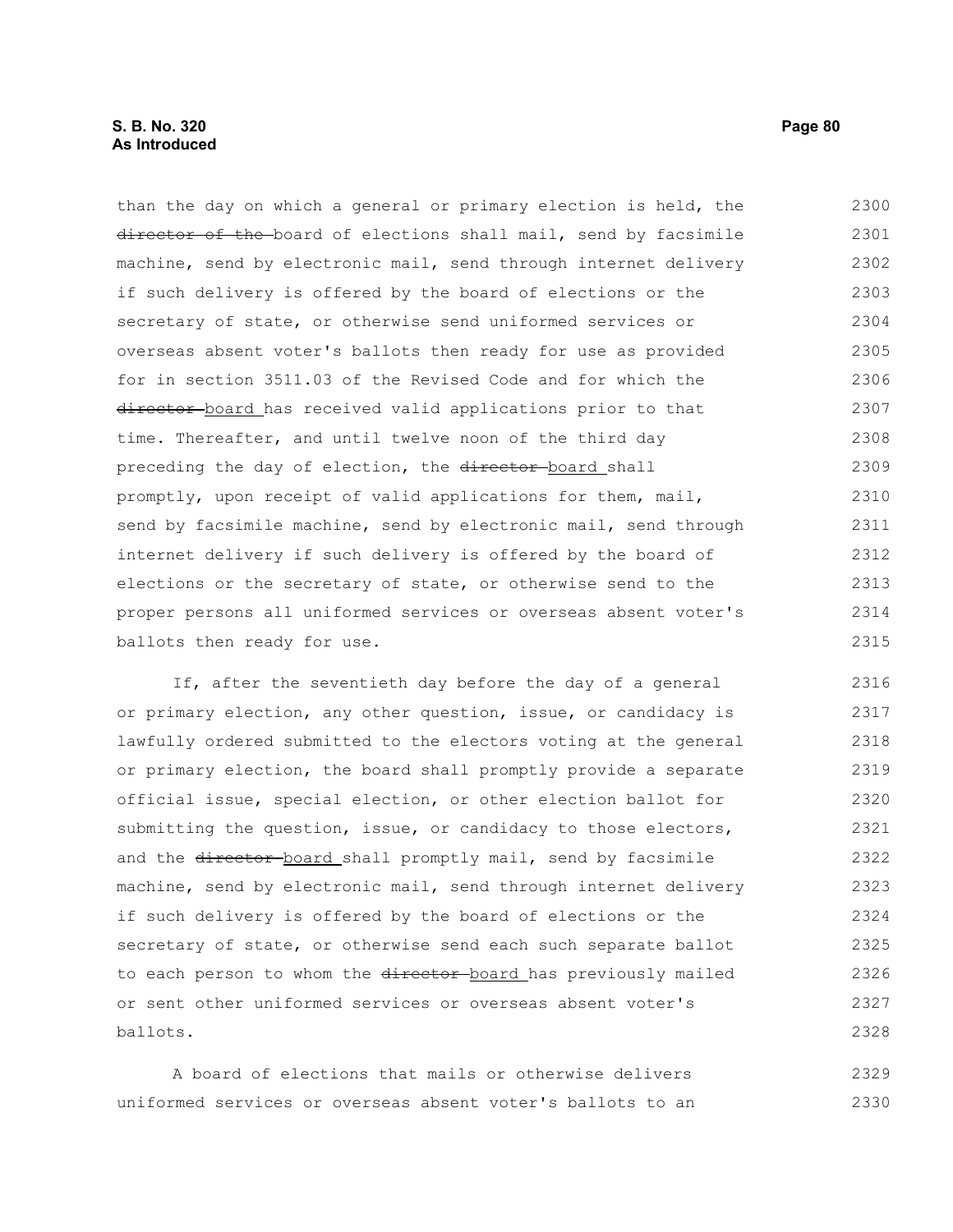## **S. B. No. 320 Page 81 As Introduced**

elector under this section shall not prepay the return postage for those ballots. In mailing uniformed services or overseas absent voter's ballots, the director board shall use the fastest mail service available, but the director-board shall not mail them by certified mail. 2331 2332 2333 2334 2335

**Sec. 3511.05.** (A) The director of the board of elections shall place uniformed services or overseas absent voter's ballots sent by mail in an unsealed identification envelope, gummed ready for sealing. The director-board shall include with uniformed services or overseas absent voter's ballots sent electronically, including by facsimile machine, an instruction sheet for preparing a gummed envelope in which the ballots shall be returned. The envelope for returning ballots sent by either means shall have printed or written on its face a form substantially as follows: 2336 2337 2338 2339 2340 2341 2342 2343 2344 2345

"Identification Envelope Statement of Voter

I,  $\blacksquare$  (Name of voter), declare under penalty of election falsification that the within ballot or ballots contained no voting marks of any kind when I received them, and I caused the ballot or ballots to be marked, enclosed in the identification envelope, and sealed in that envelope. 2347 2348 2349 2350 2351

My voting residence in Ohio is

(Street and Number, if any, or Rural Route and Number) of \_\_\_\_\_\_\_\_\_\_\_\_\_\_\_\_\_\_\_\_\_\_\_\_\_\_\_\_\_\_\_\_ (City, Village, or Township) Ohio, which is in Ward \_\_\_\_\_\_\_\_\_\_\_\_\_\_\_ Precinct \_\_\_\_\_\_\_\_\_\_\_\_\_\_\_\_ in that city, village, or township. If I have a confidential voter registration record, I am 2354 2355 2356 2357 2358

 $\Box$ 

2346

2352

2353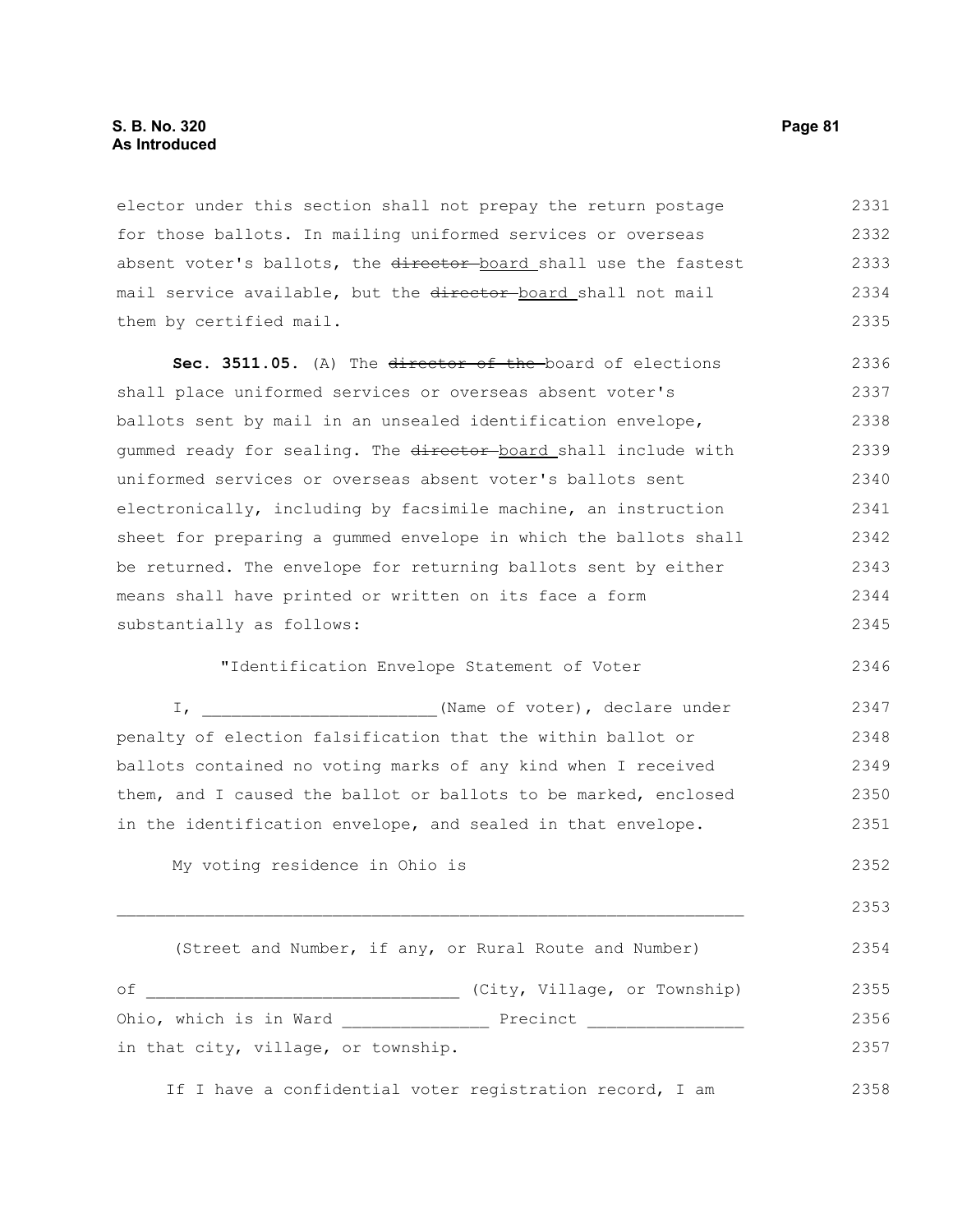providing my program participant identification number instead of my residence address: \_\_\_\_\_\_\_\_\_\_\_\_\_\_\_\_\_\_\_\_\_\_\_\_ The primary election ballots, if any, within this envelope are primary election ballots of the \_\_\_\_\_\_\_\_\_\_\_\_\_\_ Party. Ballots contained within this envelope are to be voted at the (general, special, or primary) election to be held on the \_\_\_\_\_\_\_\_\_\_\_\_\_\_\_\_\_\_\_\_\_\_\_\_\_\_\_\_\_\_\_ day of \_\_\_\_\_\_\_\_\_\_\_\_\_\_\_\_\_\_\_\_\_\_, \_\_\_\_ My date of birth is \_\_\_\_\_\_\_\_\_\_\_\_\_\_\_ (Month and Day), \_\_\_\_\_\_\_\_\_\_ (Year). (Voter must provide one both of the following:) My Ohio driver's license or state identification card number is  $(Driver's license or state)$ identification card number). Alternatively, a copy of the front and back of my photo identification is enclosed in the return envelope in which this identification envelope will be mailed. The last four digits of my Social Security Number are (Last four digits of Social Security Number). \_\_\_\_\_\_ In lieu of providing a driver's license number or the last four digits of my Social Security Number, I amenclosing a copy of one of the following in the return envelope in which this identification envelope will be mailed: a currentand valid photo identification, a military identification, or a current utility bill, bank statement, government check, paycheck, or other government document, other than a notice of voter registration mailed by a board of elections, that shows my name and address. 2359 2360 2361 2362 2363 2364 2365 2366 2367 2368 2369 2370 2371 2372 2373 2374 2375 2376 2377 2378 2379 2380 2381 2382 2383 2384 2385

I hereby declare, under penalty of election falsification, 2386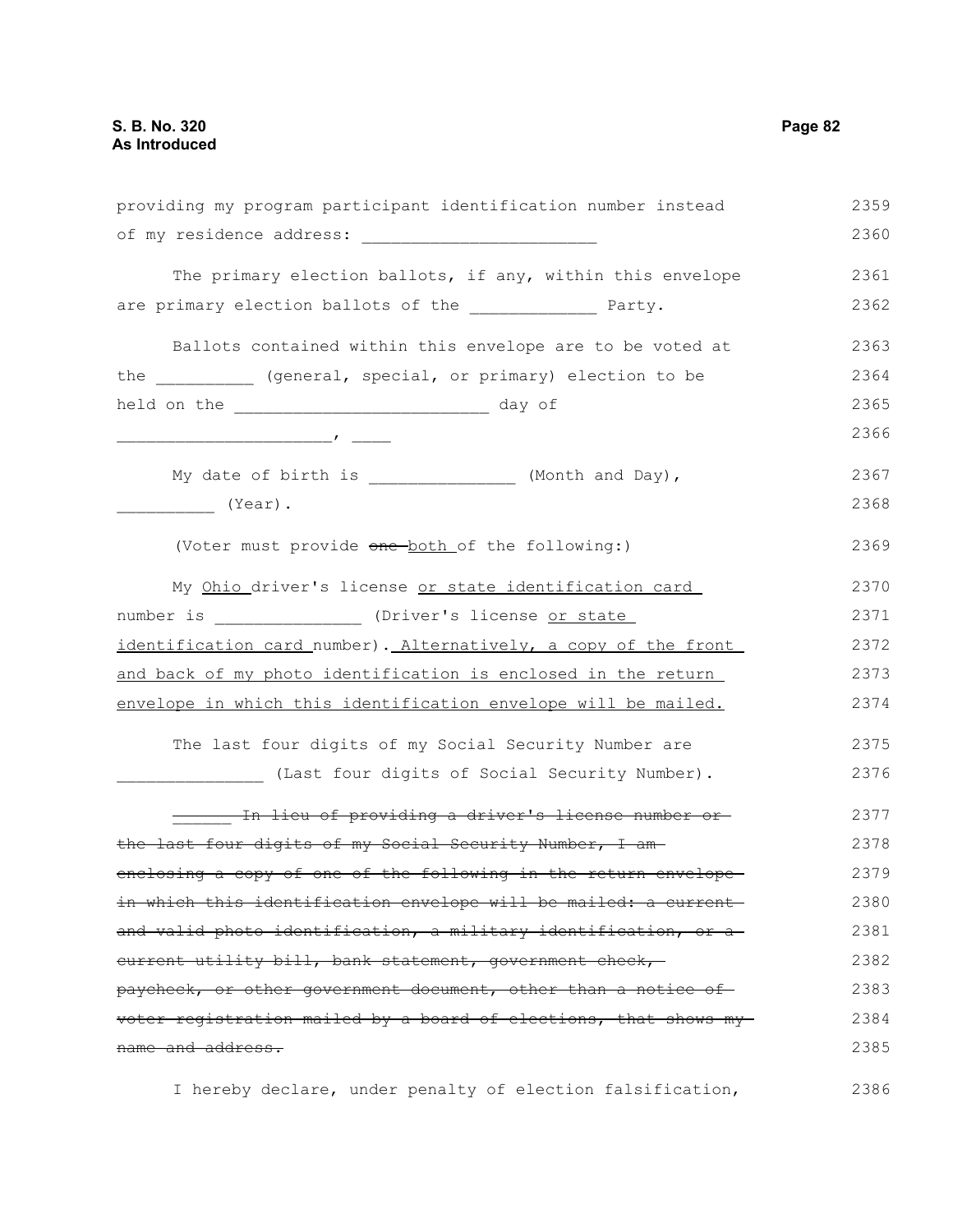| that the statements above are true, as I verily believe.         | 2387 |
|------------------------------------------------------------------|------|
|                                                                  | 2388 |
| (Signature of Voter)                                             | 2389 |
| WHOEVER COMMITS ELECTION FALSIFICATION IS GUILTY OF A FELONY OF  | 2390 |
| THE FIFTH DEGREE."                                               | 2391 |
| (B) The director board shall also mail with the ballots          | 2392 |
| and the unsealed identification envelope sent by mail an         | 2393 |
| unsealed return envelope, gummed, ready for sealing, for use by  | 2394 |
| the voter in returning the voter's marked ballots to the         | 2395 |
| director office of the board. The director board shall send with | 2396 |
| the ballots and the instruction sheet for preparing a gummed     | 2397 |
| envelope sent electronically, including by facsimile machine, an | 2398 |
| instruction sheet for preparing a second qummed envelope as      | 2399 |
| described in this division, for use by the voter in returning    | 2400 |
| that voter's marked ballots to the-director board. The return    | 2401 |
| envelope shall have two parallel lines, each one quarter of an   | 2402 |
| inch in width, printed across its face paralleling the top, with | 2403 |
| an intervening space of one quarter of an inch between such      | 2404 |
| lines. The top line shall be one and one-quarter inches from the | 2405 |
| top of the envelope. Between the parallel lines shall be         | 2406 |
| printed: "OFFICIAL ELECTION UNIFORMED SERVICES OR OVERSEAS       | 2407 |
| ABSENT VOTER'S BALLOTS -- VIA AIR MAIL." Three blank lines shall | 2408 |
| be printed in the upper left corner on the face of the envelope  | 2409 |
| for the use by the voter in placing the voter's complete         | 2410 |
| military, naval, or mailing address on these lines, and beneath  | 2411 |
| these lines there shall be printed a box beside the words "check | 2412 |
| if out-of-country." The voter shall check this box if the voter  | 2413 |
| will be outside the United States on the day of the election.    | 2414 |
| The official title and the post-office address of the director-  | 2415 |
| to whom the envelope shall be returned-office of the board shall | 2416 |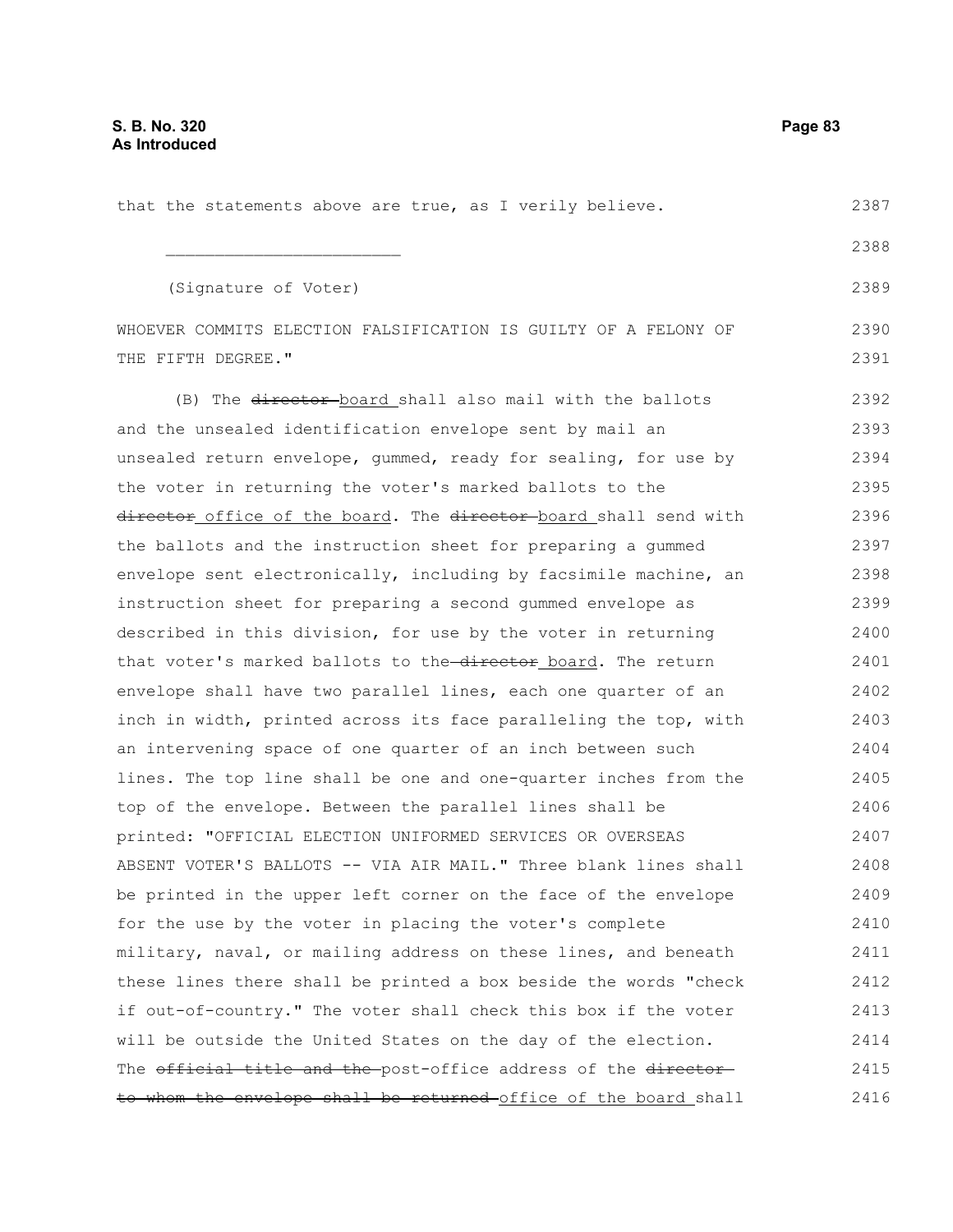| be printed on the face of such envelope in the lower right       | 2417 |
|------------------------------------------------------------------|------|
| portion below the bottom parallel line.                          | 2418 |
| (C) On the back of each identification envelope and each         | 2419 |
| return envelope shall be printed the following:                  | 2420 |
| "Instructions to voter:                                          | 2421 |
| If the flap on this envelope is so firmly stuck to the           | 2422 |
| back of the envelope when received by you as to require forcible | 2423 |
| opening in order to use it, open the envelope in the manner      | 2424 |
| least injurious to it, and, after marking your ballots and       | 2425 |
| enclosing same in the envelope for mailing them to the director- | 2426 |
| of the board of elections, reclose the envelope in the most      | 2427 |
| practicable way, by sealing or otherwise, and sign the blank     | 2428 |
| form printed below.                                              | 2429 |
| The flap on this envelope was firmly stuck to the back of        | 2430 |
| the envelope when received, and required forced opening before   | 2431 |
| sealing and mailing.                                             | 2432 |
|                                                                  | 2433 |
| (Signature of voter)"                                            | 2434 |
| (D) Division (C) of this section does not apply when             | 2435 |
| absent voter's ballots are sent electronically, including by     | 2436 |
| facsimile machine.                                               | 2437 |
| (E) Except as otherwise provided in this division and in         | 2438 |
| sections 3505.24 and 3509.08 of the Revised Code, an election    | 2439 |
| official shall not fill out any portion of an identification     | 2440 |
| envelope statement of voter or an absent voter's ballot on       | 2441 |
| behalf of an elector. A board of elections may preprint only an  | 2442 |
| elector's name and address on an identification envelope         | 2443 |
| statement of voter before mailing or electronically transmitting | 2444 |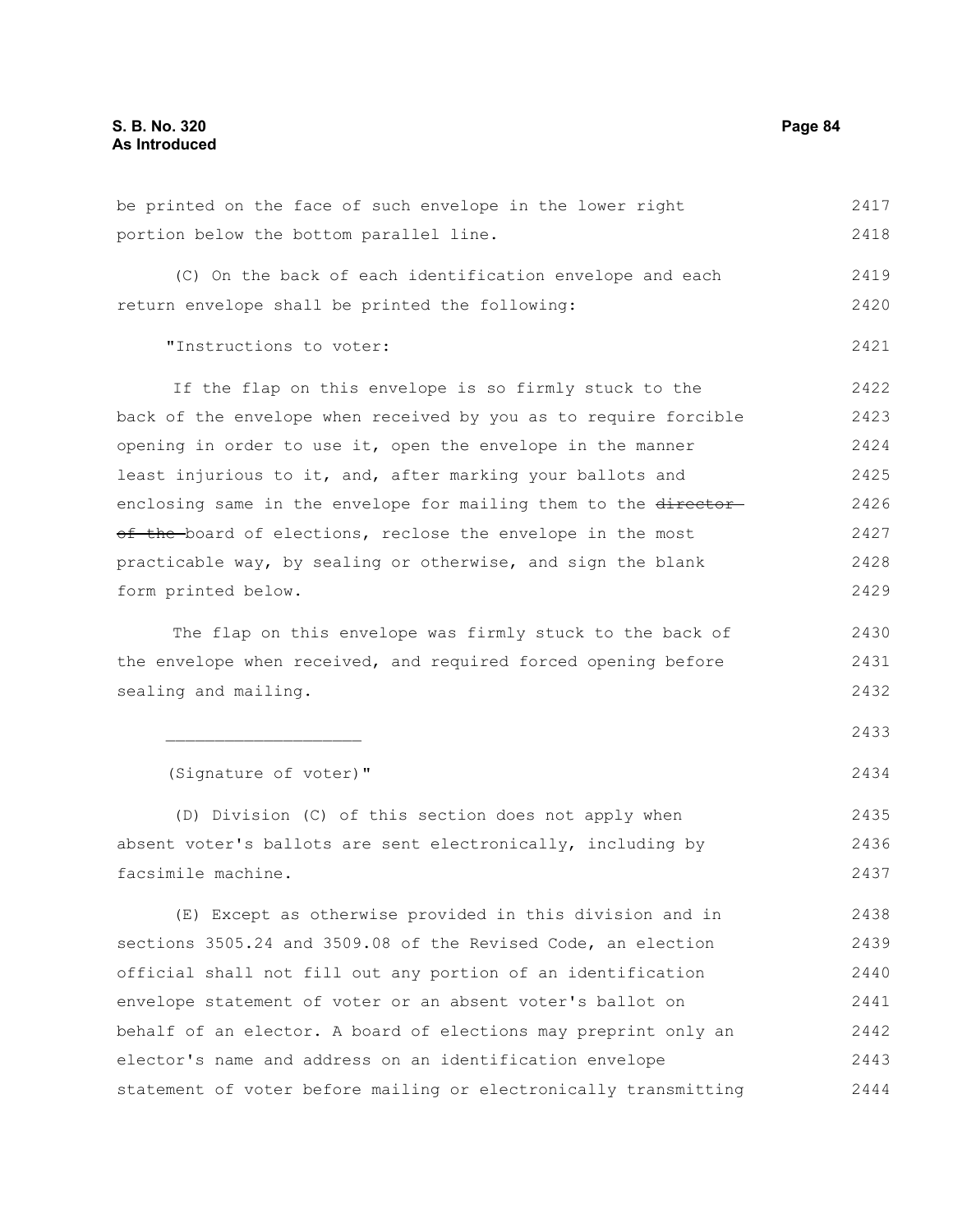## **S. B. No. 320 Page 85 As Introduced**

absent voter's ballots to the elector, except that if the elector has a confidential voter registration record, as described in section 111.44 of the Revised Code, the board of elections shall not preprint the elector's address on the identification envelope statement of voter. 2445 2446 2447 2448 2449

**Sec. 3511.06.** The return envelope provided for in section 3511.05 of the Revised Code shall be of such size that the identification envelope can be conveniently placed within it for returning the identification envelope to the director office of the board of elections. The envelope in which the two envelopes and the uniformed services or overseas absent voter's ballots are mailed to the elector shall have two parallel lines, each one quarter of an inch in width, printed across its face, paralleling the top, with an intervening space of one-quarter of an inch between such lines. The top line shall be one and onequarter inches from the top of the envelope. Between the parallel lines shall be printed: "official uniformed services or overseas absent voter's balloting material--via air mail." The appropriate return address of the director of the board of elections shall be printed in the upper left corner on the face of such envelope. Several blank lines shall be printed on the face of such envelope in the lower right portion, below the bottom parallel line, for writing in the name and address of the elector to whom such envelope is mailed. 2450 2451 2452 2453 2454 2455 2456 2457 2458 2459 2460 2461 2462 2463 2464 2465 2466 2467 2468

**Sec. 3511.07.** When mailing unsealed identification envelopes and unsealed return envelopes to persons, the directorof the board of elections shall insert a sheet of waxed paper or other appropriate insert between the gummed flap and the back of each of such envelopes to minimize the possibility that the flap may become firmly stuck to the back of the envelope by reason of moisture, humid atmosphere, or other conditions to which they 2469 2470 2471 2472 2473 2474 2475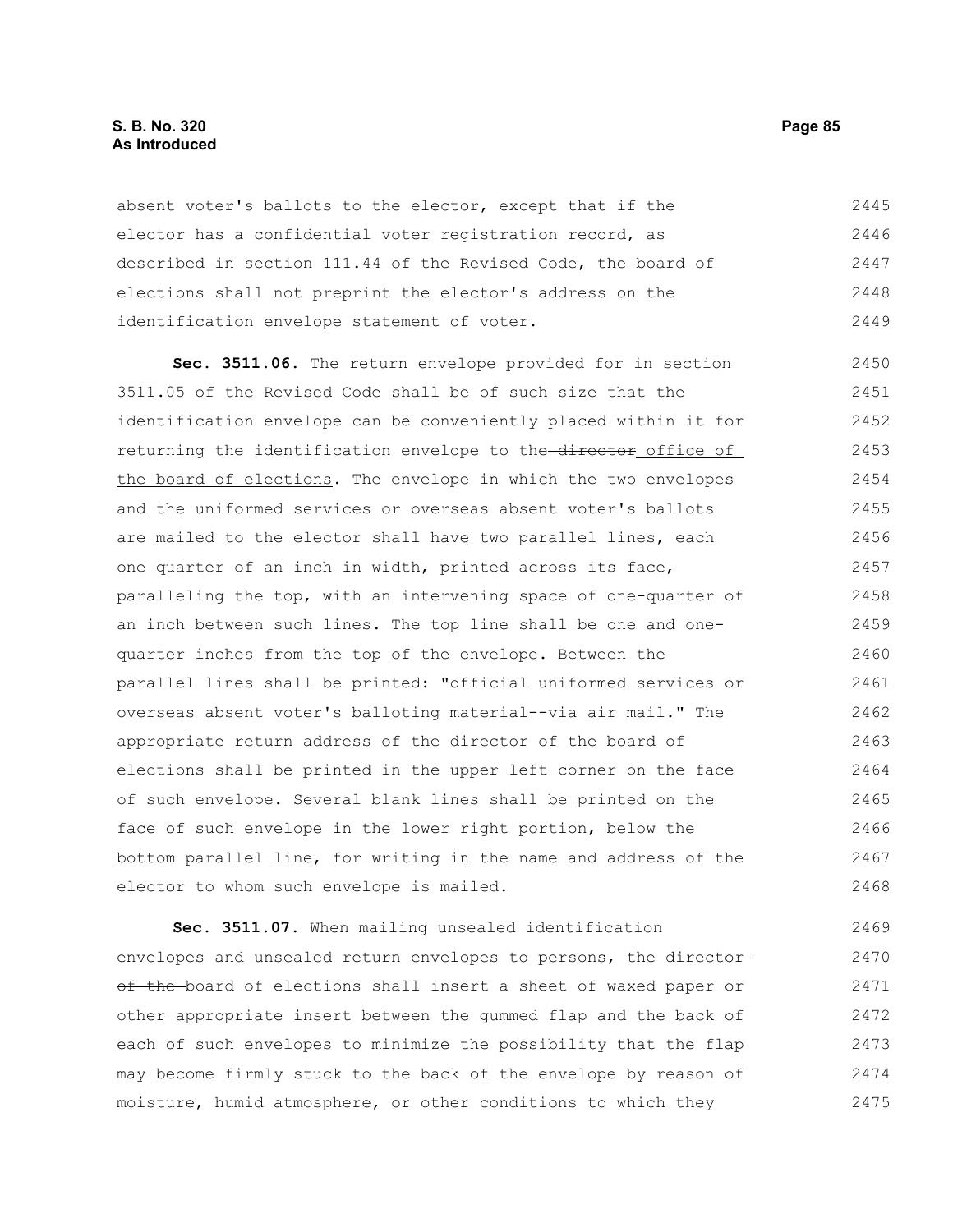## **S. B. No. 320 Page 86 As Introduced**

may be subjected. If the flap on either of such envelopes should be so firmly stuck to the back of the envelope when it is received by the voter as to require forcible opening of the envelope in order to use it, the voter shall open such envelope in the manner least injurious to it, and, after marking his the voter's ballots and enclosing them in the envelope for mailing to the director, he the voter shall reclose such envelope in the most practicable way, by sealing it or otherwise, and shall sign the blank form printed on the back of such envelope. 2476 2477 2478 2479 2480 2481 2482 2483 2484

Sec. 3511.08. The director of the board of elections shall keep a record of the name and address of each person to whom the director board mails or delivers uniformed services or overseas absent voter's ballots, the kinds of ballots so mailed or delivered, and the name and address of the person who made the application for such ballots. After the director-board has mailed or delivered such ballots the director-board shall not mail or deliver additional ballots of the same kind to such person pursuant to a subsequent request unless such subsequent request contains the statement that an earlier request had been sent to the director board prior to the thirtieth day before the election and that the uniformed services or overseas absent voter's ballots so requested had not been received by such person prior to the fifteenth day before the election, and provided that the director-board has not received an identification envelope purporting to contain marked uniformed services or overseas absent voter's ballots from such person. 2485 2486 2487 2488 2489 2490 2491 2492 2493 2494 2495 2496 2497 2498 2499 2500 2501

**Sec. 3511.09.** Upon receiving uniformed services or overseas absent voter's ballots, the elector shall cause the questions on the face of the identification envelope to be answered, and, by writing the elector's usual signature in the proper place on the identification envelope, the elector shall 2502 2503 2504 2505 2506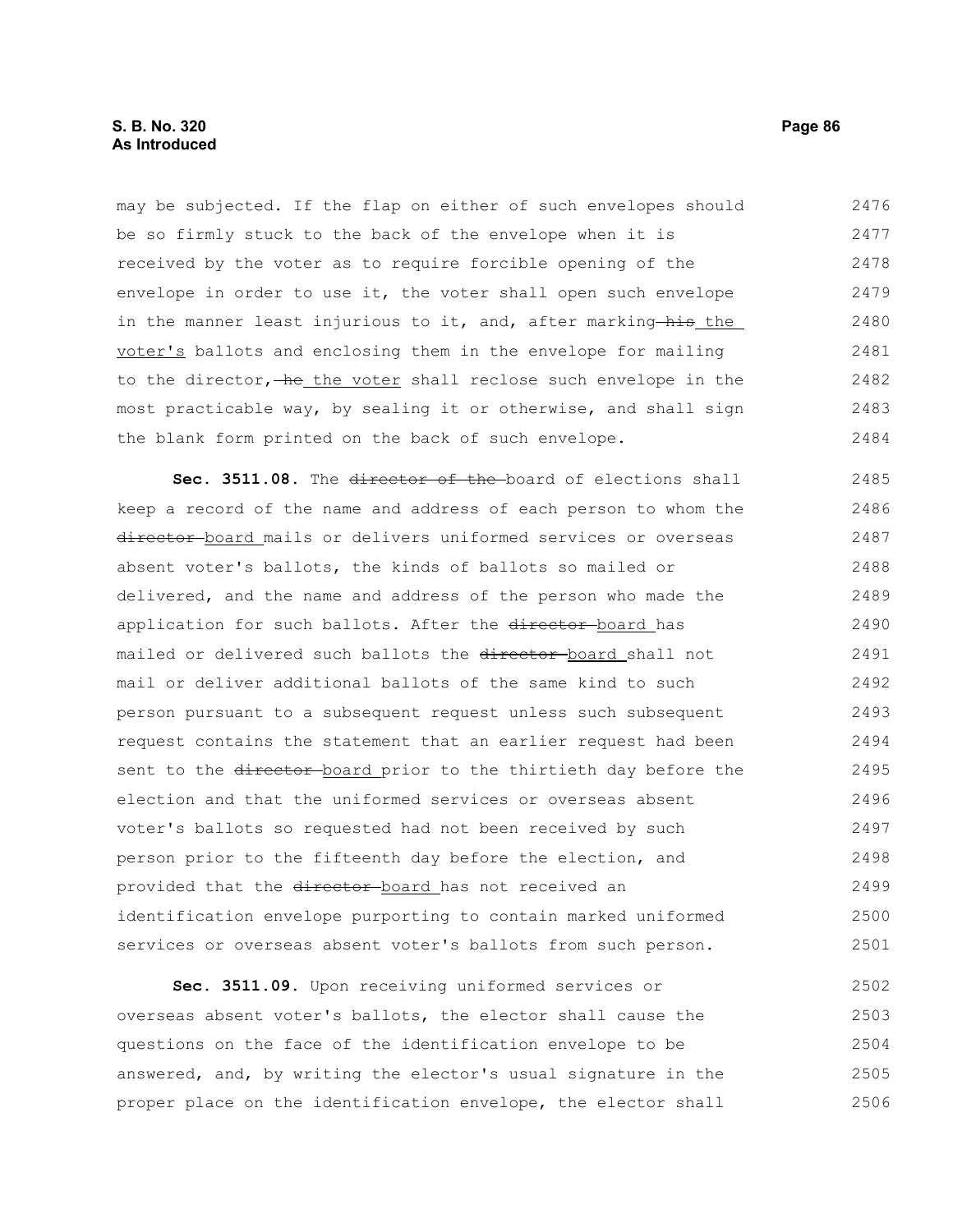declare under penalty of election falsification that the answers to those questions are true and correct to the best of the elector's knowledge and belief. Then, the elector shall note whether there are any voting marks on the ballot. If there are any voting marks, the ballot shall be returned immediately to the board of elections; otherwise, the elector shall cause the ballot to be marked, folded separately so as to conceal the markings on it, deposited in the identification envelope, and securely sealed in the identification envelope. The elector then shall cause the identification envelope to be placed within the return envelope, sealed in the return envelope, and mailed to the director of the board of elections to whom it is addressed. The ballot shall be submitted for mailing not later than 12:01 a.m. at the place where the voter completes the ballot, on the date of the election. 2507 2508 2509 2510 2511 2512 2513 2514 2515 2516 2517 2518 2519 2520 2521

If the The elector does not shall provide the elector's Ohio driver's license or state identification card number on the statement of voter on the identification envelope or a copy of the front and back of the elector's photo identification enclosed in the return envelope with the identification envelope, and also shall provide the last four digits of the elector's social security number on the statement of voter on the identification envelope, the elector also shall include inthe return envelope with the identification envelope a copy of the elector's current valid photo identification, a copy of a military identification, or a copy of a current utility bill, bank statement, government check, paycheck, or other government document, other than a notice of voter registration mailed by a board of elections under section 3503.19 of the Revised Code, that shows the name and address of the elector. 2522 2523 2524 2525 2526 2527 2528 2529 2530 2531 2532 2533 2534 2535 2536

Each elector who will be outside the United States on the 2537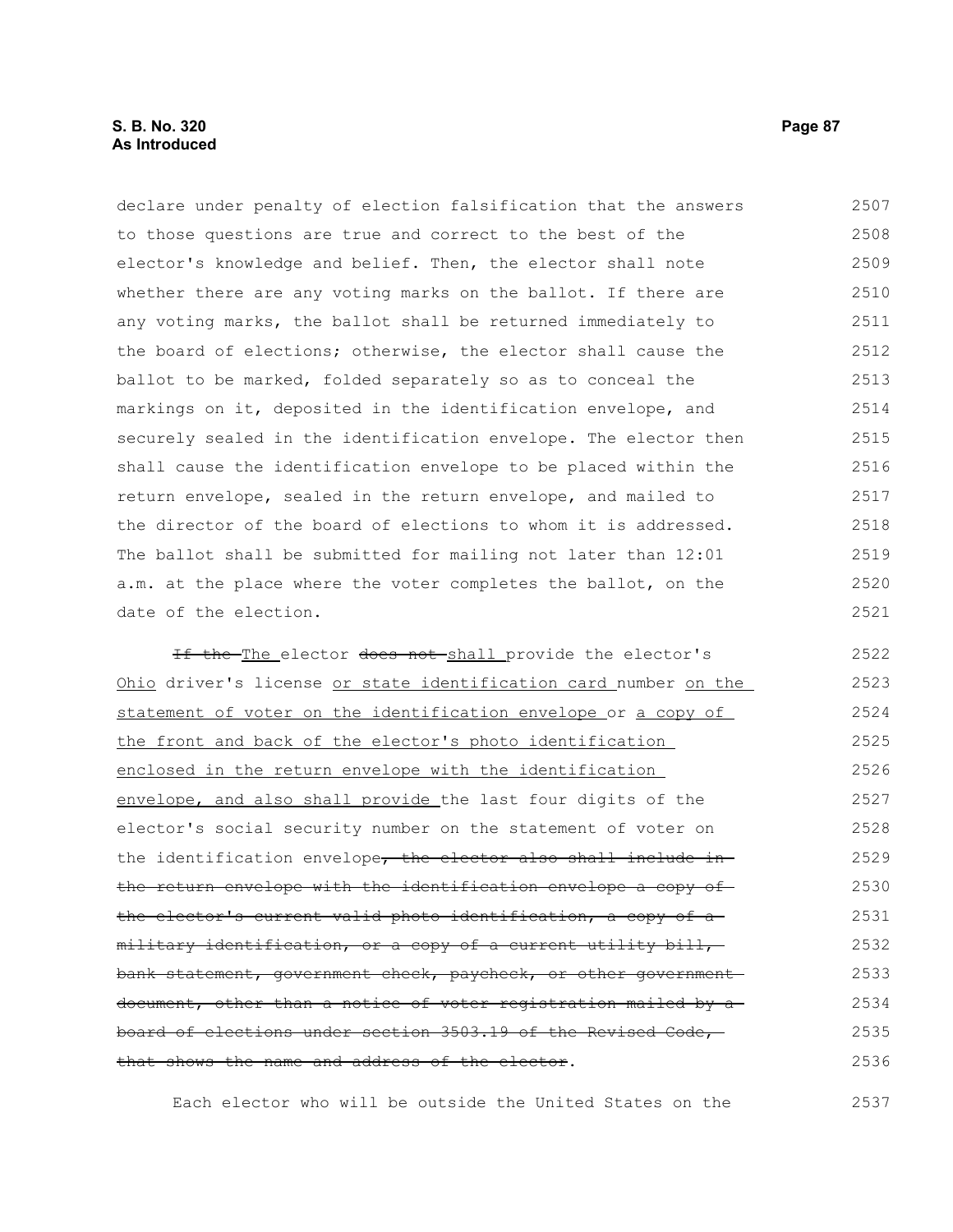day of the election shall check the box on the return envelope indicating this fact and shall mail the return envelope to the director prior to the close of the polls on election day. 2538 2539 2540

Every uniformed services or overseas absent voter's ballot identification envelope shall be accompanied by the following statement in boldface capital letters: WHOEVER COMMITS ELECTION FALSIFICATION IS GUILTY OF A FELONY OF THE FIFTH DEGREE. 2541 2542 2543 2544

**Sec. 3511.10.** If, after the first day after the close of voter registration before a general or primary election and before the close of the polls on the day of that election, a valid application for (A) A uniformed services or overseas absent voter's ballots is delivered to the director of the boardof elections voter may cast absent voter's ballots in person at the office of the board by a person making the application onthe person's own behalf, the director shall forthwith deliver to the person all uniformed services or overseas absent voter's ballots then ready for use, together with an identification envelope of elections in accordance with section 3509.051 of the Revised Code. The person shall then immediately retire to a voting booth in the office of the board, and mark the ballots. The person shall then fold each ballot separately so as toconceal the person's markings thereon, and deposit all of the ballots in the identification envelope and securely seal it. Thereupon the person shall fill in answers to the questions onthe face of the identification envelope, and by writing the person's usual signature in the proper place thereon, the person shall declare under penalty of election falsification that the answers to those questions are true and correct to the best ofthat person's knowledge and belief. The person shall then deliver the identification envelope to the director. If thereafter, and before the third day preceding such election, 2545 2546 2547 2548 2549 2550 2551 2552 2553 2554 2555 2556 2557 2558 2559 2560 2561 2562 2563 2564 2565 2566 2567 2568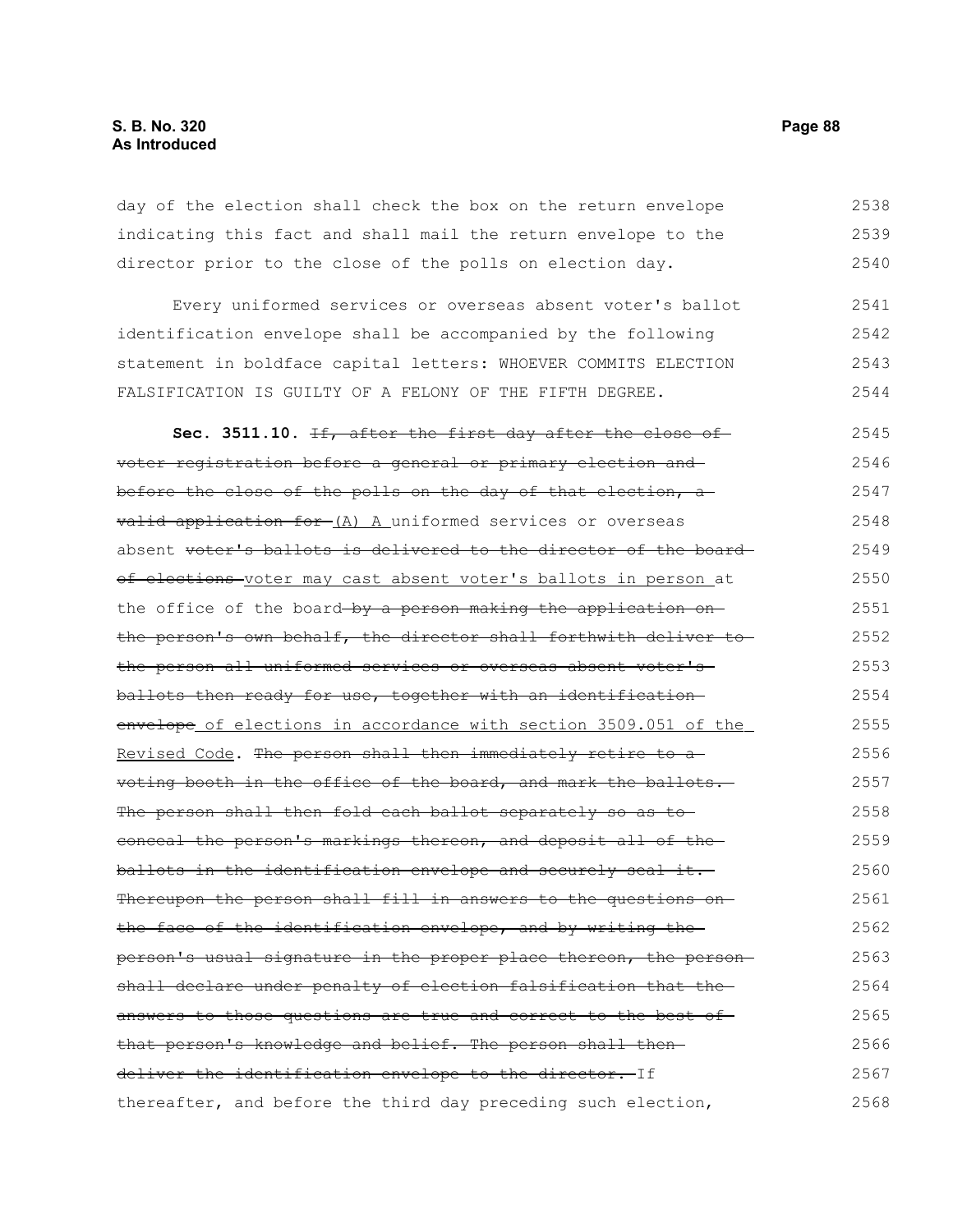## **S. B. No. 320 Page 89 As Introduced**

the board provides additional separate official issue or special election ballots, as provided for in section 3511.04 of the Revised Code, the director board shall promptly, and not later than twelve noon of the third day preceding the day of election, mail such additional ballots to such person at the address specified by that person for that purpose. Except as otherwise provided in sections 3505.24 and 3509.08 of the Revised Code, an election official shall not fill out any portion of anapplication for absent voter's ballots, an identification envelope statement of voter, or an absent voter's ballotrequested under this section on behalf of an applicant. 2569 2570 2571 2572 2573 2574 2575 2576 2577 2578 2579

(B) In the event any person serving in the armed forces of the United States is discharged after the closing date of registration, and that person or that person's spouse, or both, meets all the other qualifications set forth in section 3511.011 of the Revised Code, the person or spouse shall be permitted to vote prior to the date of the election in the office of the board in the person's or spouse's county, as set forth in this section. 2580 2581 2582 2583 2584 2585 2586 2587

**Sec. 3511.11.** (A) Upon receipt of any return envelope bearing the designation "Official Election Uniformed Services or Overseas Absent Voter's Ballot" prior to the eleventh day after the day of any election, the director of the board of elections shall open it but shall not open the identification envelope contained in it. If, upon so opening the return envelope, the director board finds ballots in it that are not enclosed in and properly sealed in the identification envelope, the directorboard shall not look at the markings upon the ballots and shall promptly place them in the identification envelope and promptly seal it. If, upon so opening the return envelope, the directorboard finds that ballots are enclosed in the identification 2588 2589 2590 2591 2592 2593 2594 2595 2596 2597 2598 2599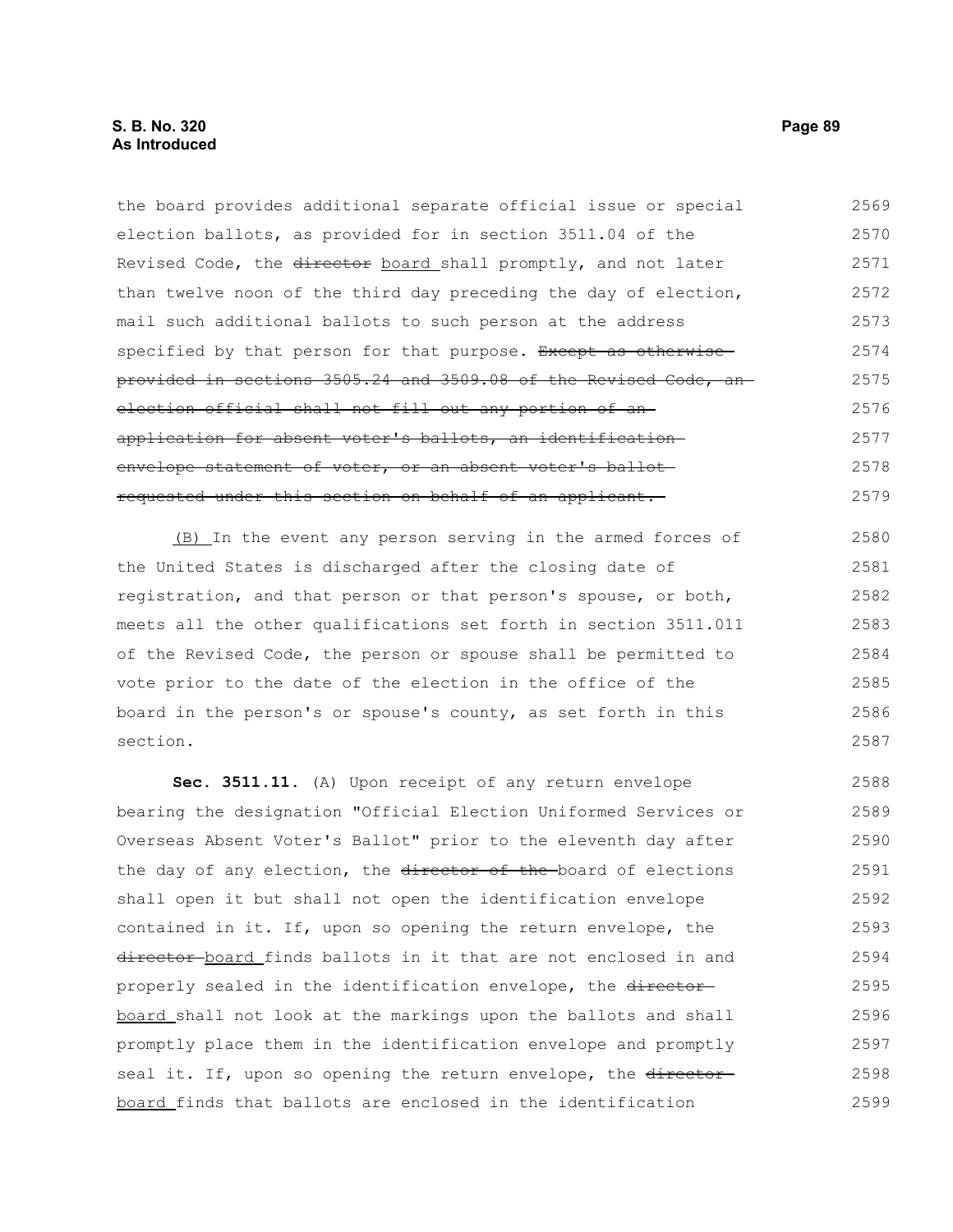envelope but that it is not properly sealed, the director-board shall not look at the markings upon the ballots and shall promptly seal the identification envelope. 2600 2601 2602

(B) Uniformed services or overseas absent voter's ballots delivered to the director not later than the close of the polls on election day shall be processed and counted in the manner provided in section 3509.06 of the Revised Code. 2603 2604 2605 2606

(C) A return envelope is not required to be postmarked in order for a uniformed services or overseas absent voter's ballot contained in it to be valid. Except as otherwise provided in this division, whether or not the return envelope containing the ballot is postmarked, contains a late postmark, or contains an illegible postmark, a uniformed services or overseas absent voter's ballot that is received after the close of the polls on election day through the tenth day after the election day shall be processed and counted on the eleventh day after the election day at the office of the board of elections in the manner provided in section 3509.06 of the Revised Code if the voter signed the identification envelope by the time specified in section 3511.09 of the Revised Code. However, if a return envelope containing a uniformed services or overseas absent voter's ballot is so received and so indicates, but the identification envelope in it is signed after the close of the polls on election day, the uniformed services or overseas absent voter's ballot shall not be counted. 2607 2608 2609 2610 2611 2612 2613 2614 2615 2616 2617 2618 2619 2620 2621 2622 2623 2624

(D) The following types of uniformed services or overseas absent voter's ballots shall not be counted: 2625 2626

(1) Uniformed services or overseas absent voter's ballots contained in return envelopes that bear the designation "Official Election Uniformed Services or Overseas Absent Voter's 2627 2628 2629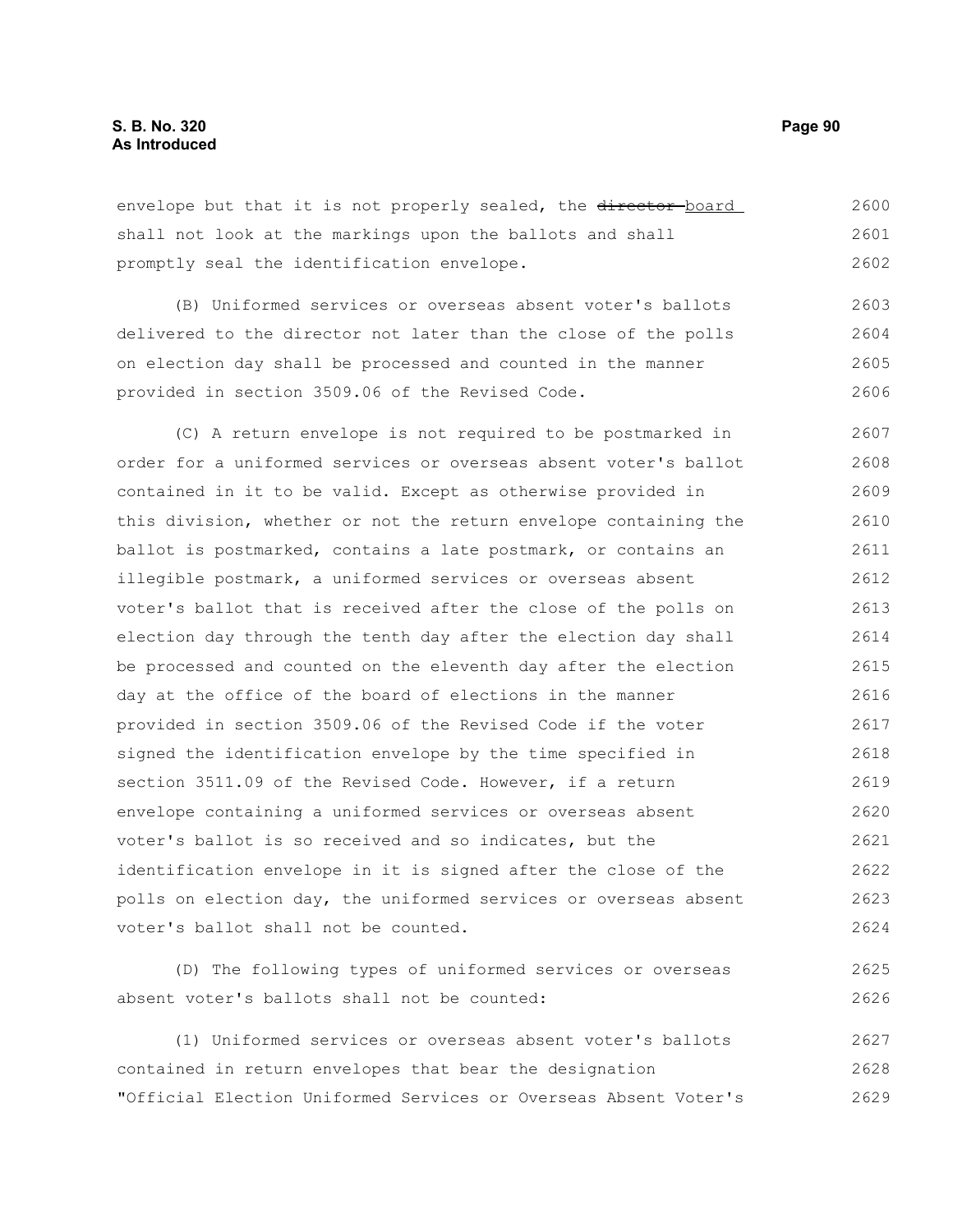## **S. B. No. 320 Page 91 As Introduced**

Ballots," that are received by the director-board of elections after the close of the polls on the day of the election, and that contain an identification envelope that is signed after the time specified in section 3511.09 of the Revised Code; 2630 2631 2632 2633

(2) Uniformed services or overseas absent voter's ballots contained in return envelopes that bear that designation and that are received after the tenth day following the election. 2634 2635 2636

The uncounted ballots shall be preserved in their identification envelopes unopened until the time provided by section 3505.31 of the Revised Code for the destruction of all other ballots used at the election for which ballots were provided, at which time they shall be destroyed. 2637 2638 2639 2640 2641

**Sec. 3511.13.** (A) The poll list or signature pollbook for each precinct shall identify each registered elector in that precinct who has requested a uniformed services or overseas absent voter's ballot for that election or cast absent voter's ballots in person under section 3509.051 of the Revised Code, other than an elector who has a confidential voter registration record, as described in section 111.44 of the Revised Code. 2642 2643 2644 2645 2646 2647 2648

 $\left(\frac{B}{B}\right)\left(1\right)\left(B\right)$  If a registered elector appears to vote in that precinct and that elector has requested or cast a uniformed services or overseas absent voter's ballot for that election-butthe director has not received a sealed identification envelope purporting to contain that elector's voted uniformed services or overseas absent voter's ballots for that election, the elector shall be permitted to cast a provisional ballot under section 3505.181 of the Revised Code in that precinct on the day of that election. 2649 2650 2651 2652 2653 2654 2655 2656 2657

(2) If a registered elector appears to vote in that

2658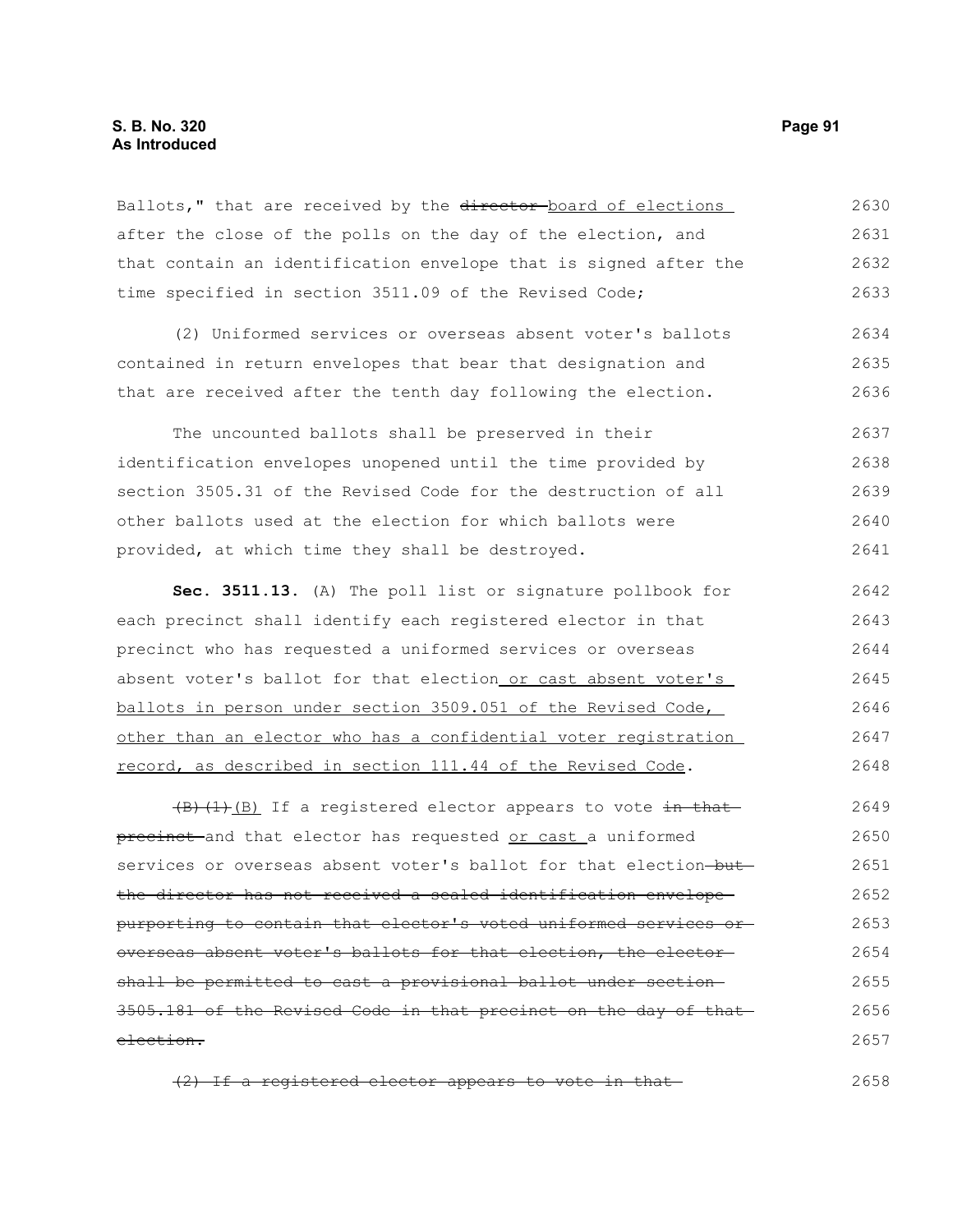precinct and that elector has requested a uniformed services or overseas absent voter's ballot for that election and the director has received a sealed identification envelope purporting to contain that elector's voted uniformed services or overseas absent voter's ballots for that election, the elector shall be permitted to cast a provisional ballot under section 3505.181 of the Revised Code-in that precinct on the day of that election. 2659 2660 2661 2662 2663 2664 2665 2666

(C)(1) In counting uniformed services or overseas absent voter's ballots under section 3511.11 of the Revised Code, the board of elections shall compare the signature of each elector from whom the director board has received a sealed identification envelope purporting to contain that elector's voted uniformed services or overseas absent voter's ballots for that election to the signature on the elector's registration form. Except as otherwise provided in division (C)(3) of this section, if the board of elections determines that the uniformed services or overseas absent voter's ballot in the sealed identification envelope is valid, it shall be counted. If the board of elections determines that the signature on the sealed identification envelope purporting to contain the elector's voted uniformed services or overseas absent voter's ballot does not match the signature on the elector's registration form, the ballot shall be set aside and the board shall examine, during the time prior to the beginning of the official canvass, the poll list or signature pollbook from the precinct in which the elector is registered to vote to determine if the elector also cast a provisional ballot under section 3505.181 of the Revised Code in that precinct on the day of the election. 2667 2668 2669 2670 2671 2672 2673 2674 2675 2676 2677 2678 2679 2680 2681 2682 2683 2684 2685 2686 2687

(2) The board of elections shall count the provisional ballot, instead of the uniformed services or overseas absent 2688 2689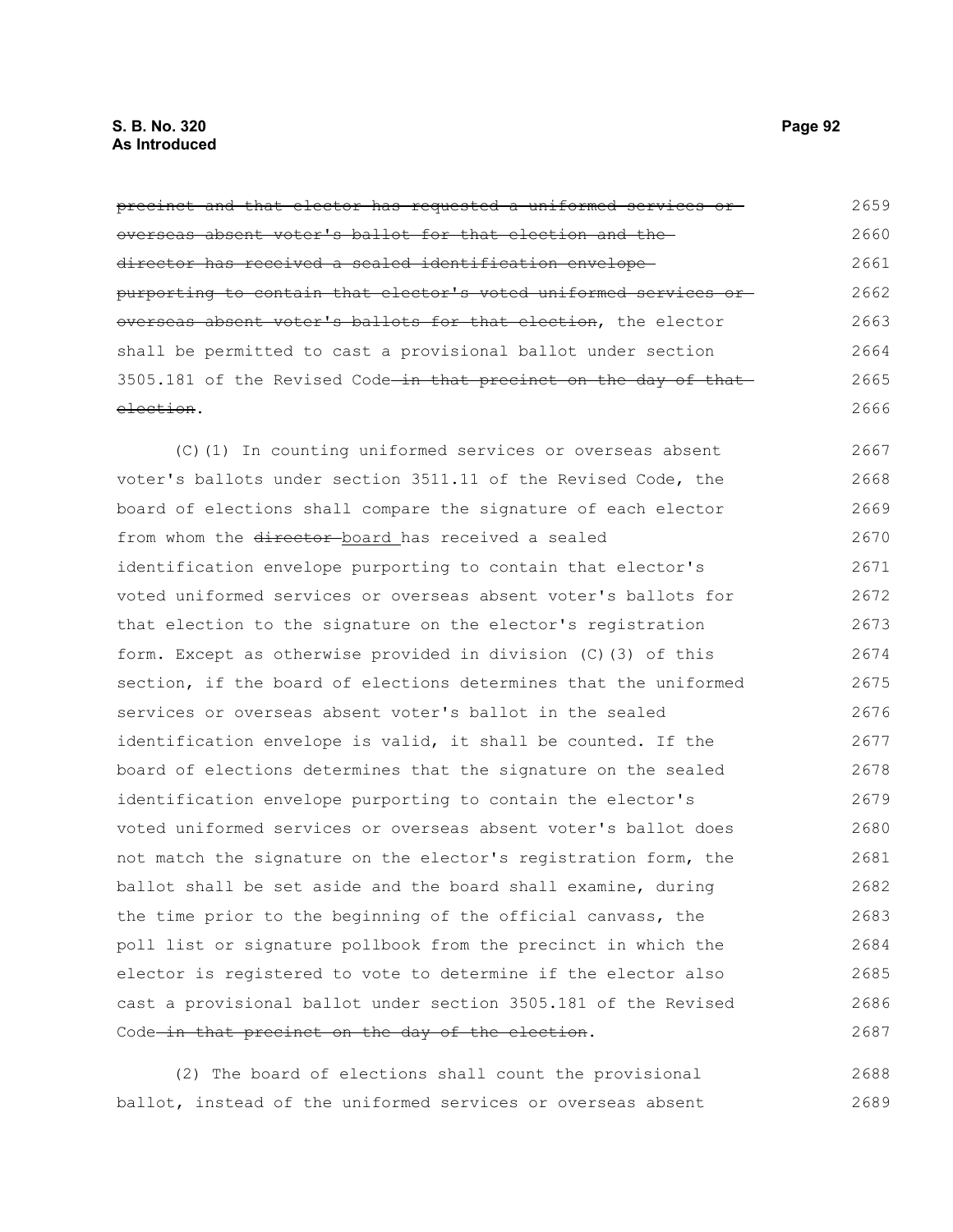voter's ballot, of an elector from whom the director-board has received an identification envelope purporting to contain that elector's voted uniformed services or overseas absent voter's ballots, if both of the following apply: 2690 2691 2692 2693

(a) The board of elections determines that the signature of the elector on the outside of the identification envelope in which the uniformed services or overseas absent voter's ballots are enclosed does not match the signature of the elector on the elector's registration form; 2694 2695 2696 2697 2698

(b) The elector cast a provisional ballot in the precincton the day of the election. 2699 2700

(3) If the board of elections does not receive the sealed identification envelope purporting to contain the elector's voted uniformed services or overseas absent voter's ballot by the applicable deadline established under section 3511.11 of the Revised Code, the provisional ballot cast under section 3505.181 of the Revised Code in that precinct on the day of the electionshall be counted as valid, if that provisional ballot is otherwise determined to be valid pursuant to section 3505.183 of the Revised Code. 2701 2702 2703 2704 2705 2706 2707 2708 2709

(D) If the board of elections counts a provisional ballot under division (C)(2) or (3) of this section, the returned identification envelope of that elector shall not be opened, and the ballot within that envelope shall not be counted. The identification envelope shall be endorsed "Not Counted" with the reason the ballot was not counted. 2710 2711 2712 2713 2714 2715

**Sec. 4507.50.** (A)(1) The registrar of motor vehicles or a deputy registrar shall issue an identification card to a person when all of the following apply: 2716 2717 2718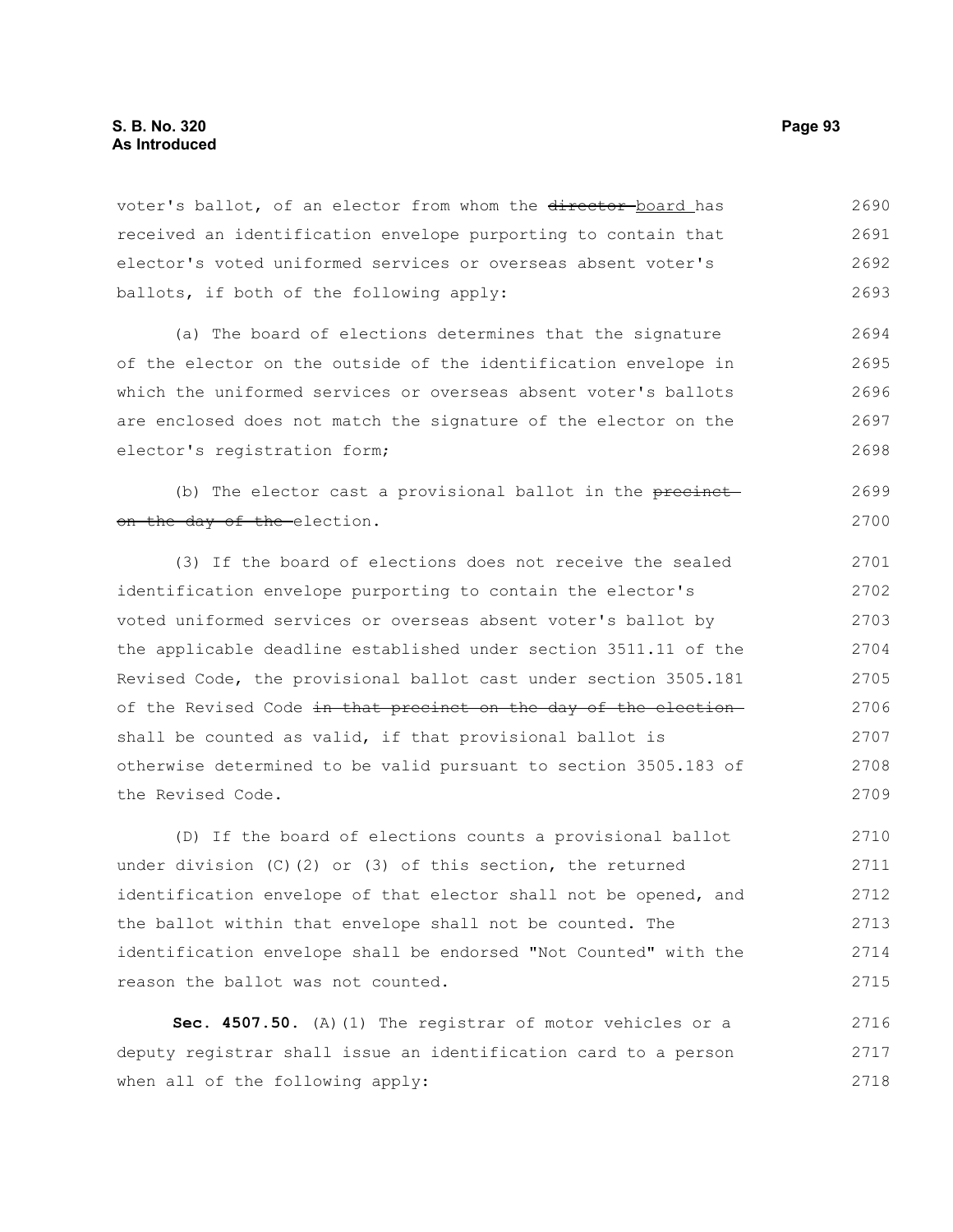(a) The registrar or deputy registrar receives an application completed in accordance with section 4507.51 of the Revised Code and, if the person is under seventeen years of age, payment of the applicable fees. (b) The person is a resident or a temporary resident of this state. (c) The person is not licensed as an operator of a motor vehicle in this state or another licensing jurisdiction. (d) The person does not hold an identification card from another jurisdiction. (2)(a) The registrar of motor vehicles or a deputy registrar may issue a temporary identification card when all of the following apply: (i) The registrar or deputy registrar receives an application completed in accordance with section 4507.51 of the Revised Code and payment of the applicable fees. (ii) The person is a resident or temporary resident of this state. (iii) The person's Ohio driver's or commercial driver's license has been suspended or canceled. (iv) The person does not hold an identification card from another jurisdiction. (b) The temporary identification card shall be identical to an identification card, except that it shall be printed on its face with a statement that the card is valid during the effective dates of the suspension or cancellation of the cardholder's license, or until the birthday of the cardholder in the fourth year after the date on which it is issued, whichever 2719 2720 2721 2722 2723 2724 2725 2726 2727 2728 2729 2730 2731 2732 2733 2734 2735 2736 2737 2738 2739 2740 2741 2742 2743 2744 2745 2746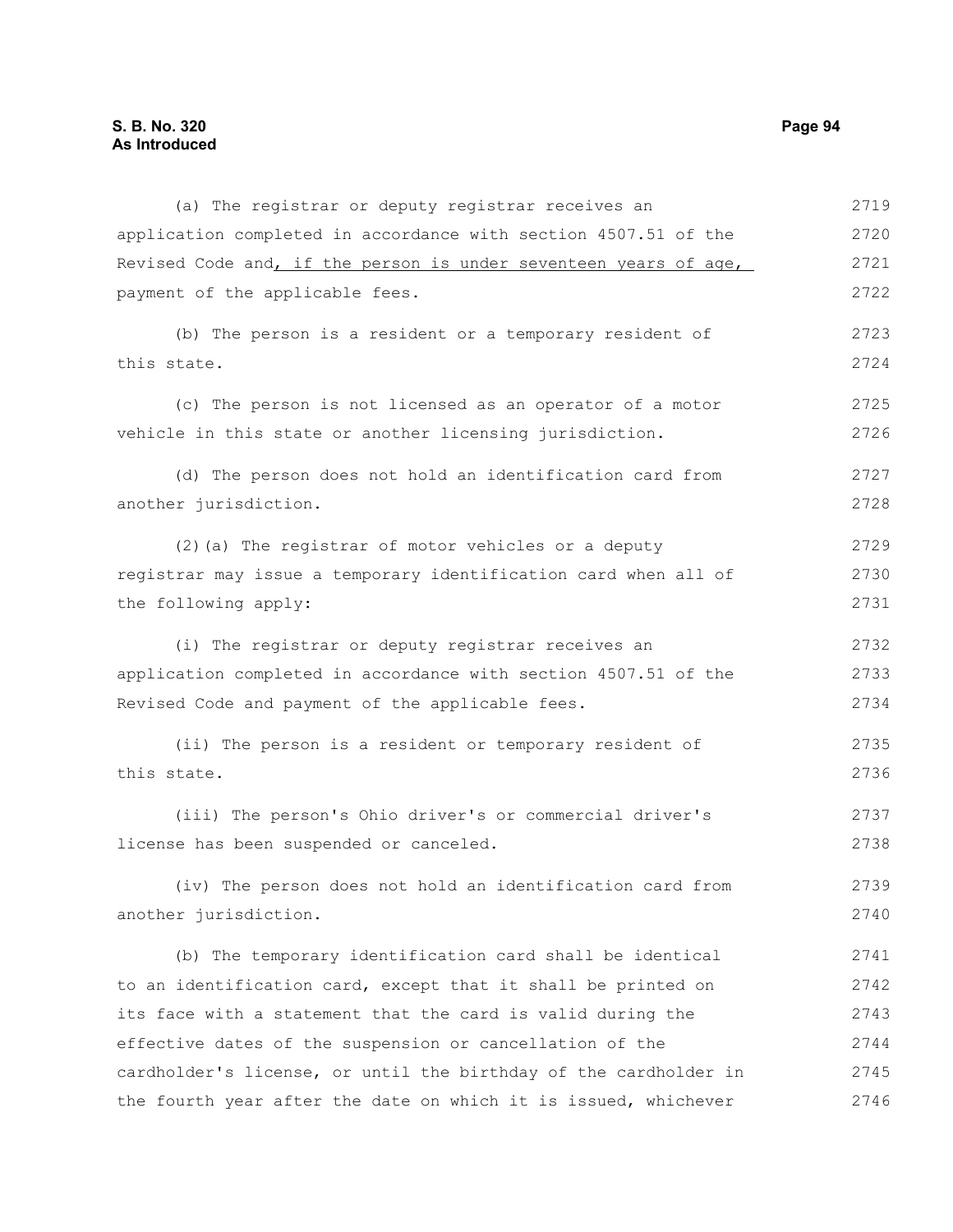| is shorter.                                                               | 2747 |
|---------------------------------------------------------------------------|------|
| (c) The cardholder shall surrender the temporary                          | 2748 |
| identification card to the registrar or any deputy registrar              | 2749 |
| before the cardholder's driver's or commercial driver's license           | 2750 |
| is restored or reissued.                                                  | 2751 |
| (B) (1) Except as provided in division $\left(\frac{C}{C}\right)$ of this | 2752 |
| section, an applicant who is under seventeen years of age shall           | 2753 |
| pay the following fees prior to issuance of an identification             | 2754 |
| card or a temporary identification card:                                  | 2755 |
| (a) A fee of three dollars and fifty cents if the card                    | 2756 |
| will expire on the applicant's birthday four years after the              | 2757 |
| date of issuance or a fee of six dollars if the card will expire          | 2758 |
| on the applicant's birthday eight years after the date of                 | 2759 |
| issuance;                                                                 | 2760 |
| (b) A fee equal to the amount established under section                   | 2761 |
| 4503.038 of the Revised Code if the card will expire on the               | 2762 |
| applicant's birthday four years after the date of issuance or             | 2763 |
| twice that amount if the card will expire on the applicant's              | 2764 |
| birthday eight years after the date of issuance;                          | 2765 |
| (c) A fee of one dollar and fifty cents if the card will                  | 2766 |
| expire on the applicant's birthday four years after the date of           | 2767 |
|                                                                           |      |

issuance or three dollars if the card will expire on the applicant's birthday eight years after the date of issuance, for the authentication of the documents required for processing an identification card or temporary identification card. A deputy registrar that authenticates the required documents shall retain the entire amount of the fee. 2768 2769 2770 2771 2772 2773

(2) The fees collected for issuing an identification card under this section, except for any fees allowed to the deputy 2774 2775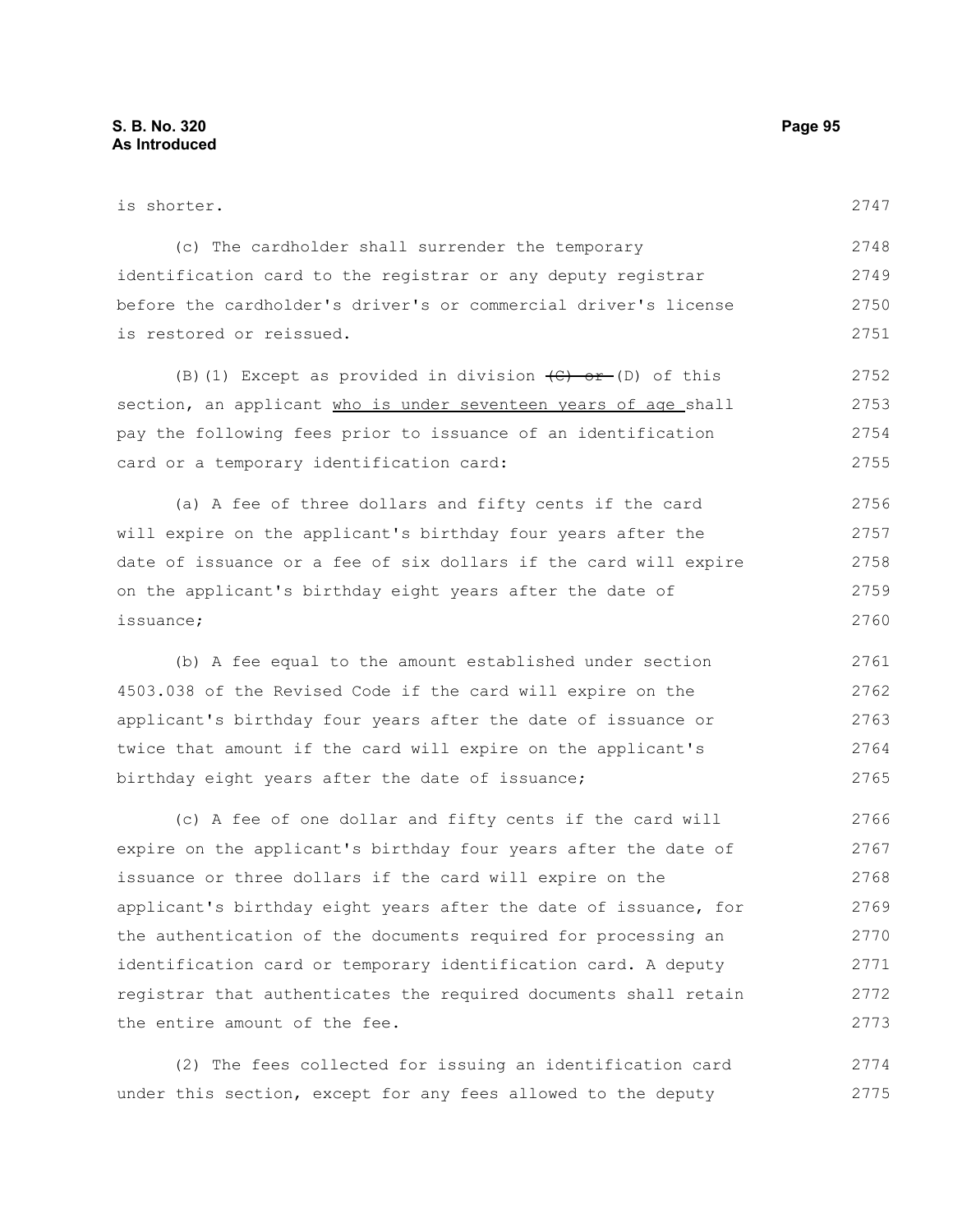registrar, shall be paid into the state treasury to the credit of the public safety - highway purposes fund created in section 4501.06 of the Revised Code. 2776 2777 2778

(C) A disabled veteran who has a service-connected disability rated at one hundred per cent by the veterans' administration person seventeen years of age or older may apply to the registrar or a deputy registrar for the issuance to that veteran person of an identification card or a temporary identification card under this section without payment of any fee prescribed in division (B) of this section. 2779 2780 2781 2782 2783 2784 2785

#### An application made under this division shall be accompanied by such documentary evidence of disability as the registrar may require by rule. 2786 2787 2788

(D) A resident who is eligible for an identification card with an expiration date that is in accordance with division (A) (8)(b) of section 4507.52 of the Revised Code and who is currently unemployed under seventeen years of age may apply to the registrar or a deputy registrar for the issuance of an identification card under this section without payment of any fee as prescribed in division (B) of this section. 2789 2790 2791 2792 2793 2794 2795

An application made under division (D) of this section shall be accompanied by such documentary evidence of disability and unemployment as the registrar may require by rule. 2796 2797 2798

Sec. 4507.502. (A)(1) On the last business day of every month, each deputy registrar shall submit a verification form to the registrar of motor vehicles that contains the following information: 2799 2800 2801 2802

(a) The number of identification cards and temporary identification cards issued or renewed under section 4507.50 of 2803 2804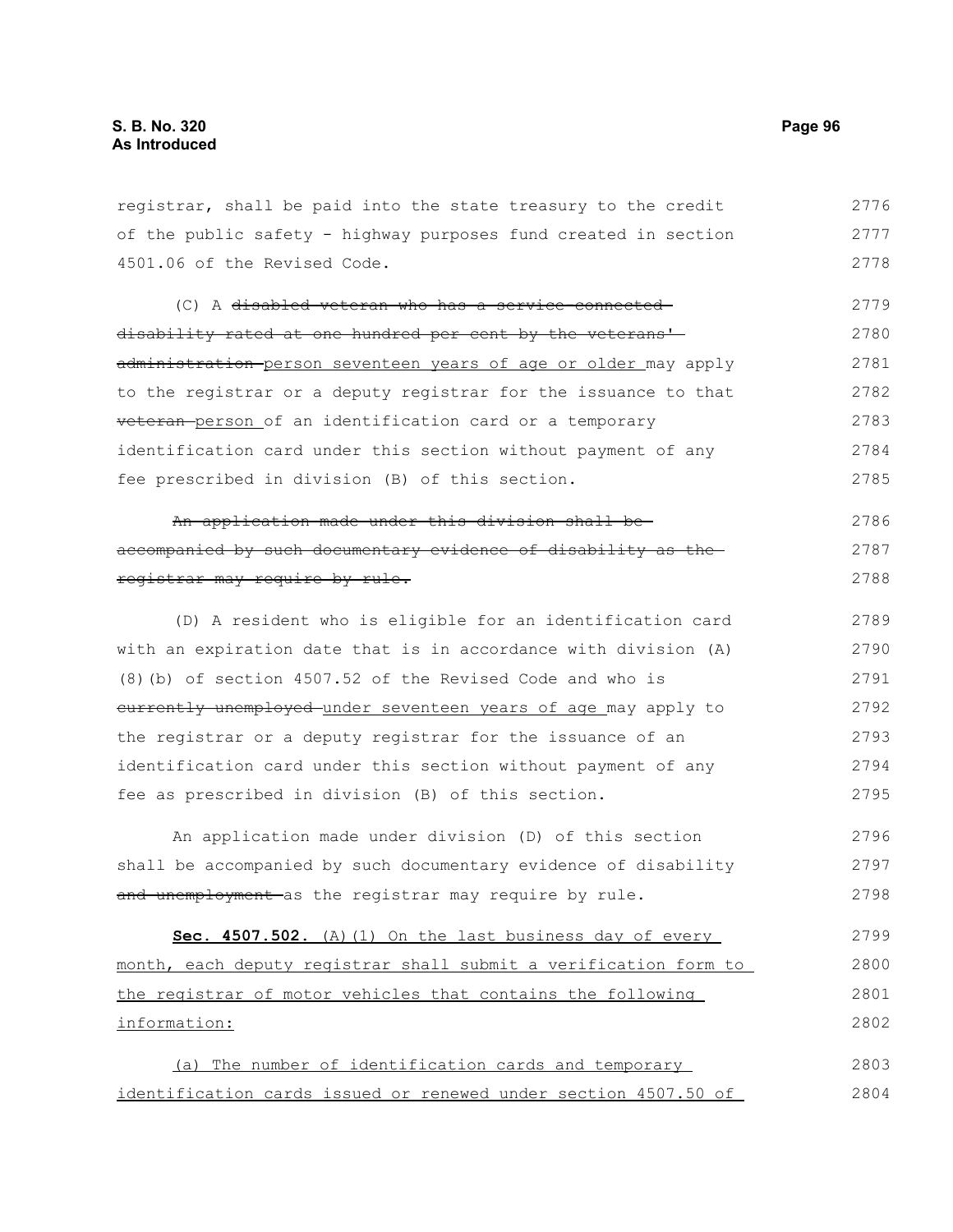| the Revised Code during the course of that month without payment | 2805 |
|------------------------------------------------------------------|------|
| of any fees;                                                     | 2806 |
| (b) The number of duplicate, reprint, or replacement             | 2807 |
| identification cards issued under section 4507.52 of the Revised | 2808 |
| Code during the course of that month without payment of any      | 2809 |
| fees.                                                            | 2810 |
| (2) The registrar shall establish the necessary                  | 2811 |
| verification form and the manner in which the form shall be      | 2812 |
| submitted.                                                       | 2813 |
| (B) The registrar shall reimburse each deputy registrar          | 2814 |
| for the deputy registrar's services in issuing identification    | 2815 |
| cards, based on the information submitted in accordance with     | 2816 |
| division (A) of this section, in the following amounts:          | 2817 |
| (1) The amount established under section 4503.038 of the         | 2818 |
| Revised Code for each card issued under section 4507.50 of the   | 2819 |
| Revised Code that will expire on the applicant's birthday four   | 2820 |
| years after the date of issuance;                                | 2821 |
| (2) Two times the amount established under section               | 2822 |
| 4503.038 of the Revised Code for each card issued under section  | 2823 |
| 4507.50 of the Revised Code that will expire on the applicant's  | 2824 |
| birthday eight years after the date of issuance;                 | 2825 |
| (3) One dollar and fifty cents for the authentication of         | 2826 |
| documents for each card issued under section 4507.50 of the      | 2827 |
| Revised Code that will expire on the applicant's birthday four   | 2828 |
| years after the date of issuance;                                | 2829 |
| (4) Three dollars for the authentication of documents for        | 2830 |
| each card issued under section 4507.50 of the Revised Code that  | 2831 |
| will expire on the applicant's birthday eight years after the    | 2832 |
| date of issuance;                                                | 2833 |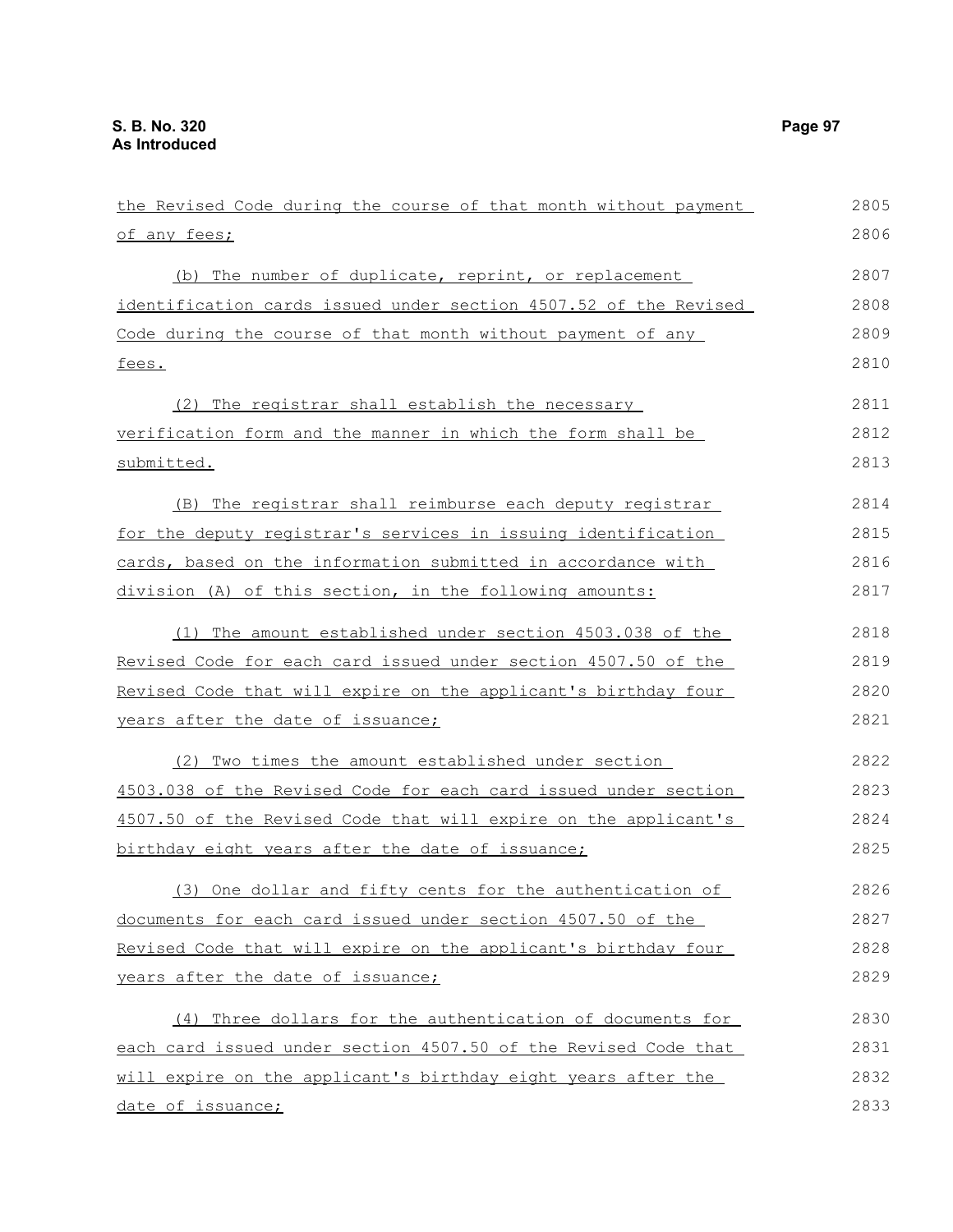| (5) The amount established under section 4503.038 of the         | 2834 |
|------------------------------------------------------------------|------|
| Revised Code for each duplicate, reprint, or replacement card    | 2835 |
| issued under section 4507.52 of the Revised Code.                | 2836 |
| (C) The registrar may adopt any rules necessary to               | 2837 |
|                                                                  |      |
| implement and administer this section.                           | 2838 |
| Sec. 4507.52. (A) (1) Each identification card issued by         | 2839 |
| the registrar of motor vehicles or a deputy registrar shall      | 2840 |
| display a distinguishing number assigned to the cardholder, and  | 2841 |
| shall display the following inscription:                         | 2842 |
| "STATE OF OHIO IDENTIFICATION CARD                               | 2843 |
|                                                                  |      |
| This card is not valid for the purpose of operating a            | 2844 |
| motor vehicle. It is provided solely for the purpose of          | 2845 |
| establishing the identity of the bearer described on the card,   | 2846 |
| who currently is not licensed to operate a motor vehicle in the  | 2847 |
| state of Ohio."                                                  | 2848 |
| (2) The identification card shall display substantially          | 2849 |
| the same information as contained in the application and as      | 2850 |
| described in division (A)(1) of section 4507.51 of the Revised   | 2851 |
| Code, but shall not display the cardholder's social security     | 2852 |
| number unless the cardholder specifically requests that the      | 2853 |
| cardholder's social security number be displayed on the card. If | 2854 |
| federal law requires the cardholder's social security number to  | 2855 |
| be displayed on the identification card, the social security     | 2856 |
| number shall be displayed on the card notwithstanding this       | 2857 |
| section.                                                         | 2858 |
| (3) The identification card also shall display the color         | 2859 |
| photograph of the cardholder.                                    | 2860 |

(4) If the cardholder has executed a durable power of attorney for health care or a declaration governing the use or 2861 2862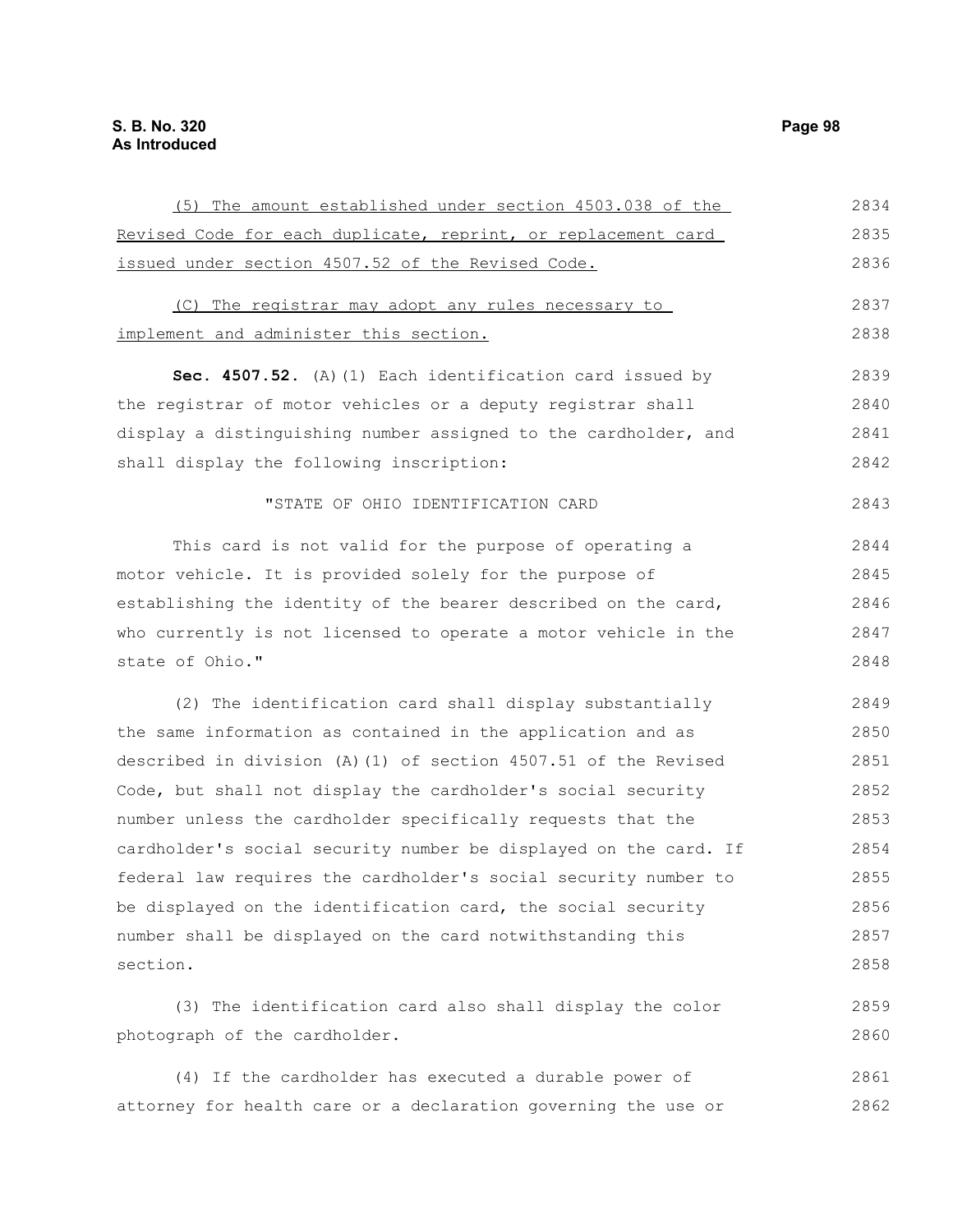### **S. B. No. 320 Page 99 As Introduced**

continuation, or the withholding or withdrawal, of lifesustaining treatment and has specified that the cardholder wishes the identification card to indicate that the cardholder has executed either type of instrument, the card also shall display any symbol chosen by the registrar to indicate that the cardholder has executed either type of instrument. 2863 2864 2865 2866 2867 2868

(5) If the cardholder has specified that the cardholder wishes the identification card to indicate that the cardholder is a veteran, active duty, or reservist of the armed forces of the United States and has presented a copy of the cardholder's DD-214 form or an equivalent document, the card also shall display any symbol chosen by the registrar to indicate that the cardholder is a veteran, active duty, or reservist of the armed forces of the United States. 2869 2870 2871 2872 2873 2874 2875 2876

(6) The card shall be designed as to prevent its reproduction or alteration without ready detection. 2877 2878

(7) The identification card for persons under twenty-one years of age shall have characteristics prescribed by the registrar distinguishing it from that issued to a person who is twenty-one years of age or older, except that an identification card issued to a person who applies no more than thirty days before the applicant's twenty-first birthday shall have the characteristics of an identification card issued to a person who is twenty-one years of age or older. 2879 2880 2881 2882 2883 2884 2885 2886

(8)(a) Except as provided in division (A)(8)(b) of this section, every identification card issued to a resident of this state shall expire, unless canceled or surrendered earlier, on the birthday of the cardholder in the fourth or the eighth year after the date on which it is issued, based on the period of renewal requested by the applicant. 2887 2888 2889 2890 2891 2892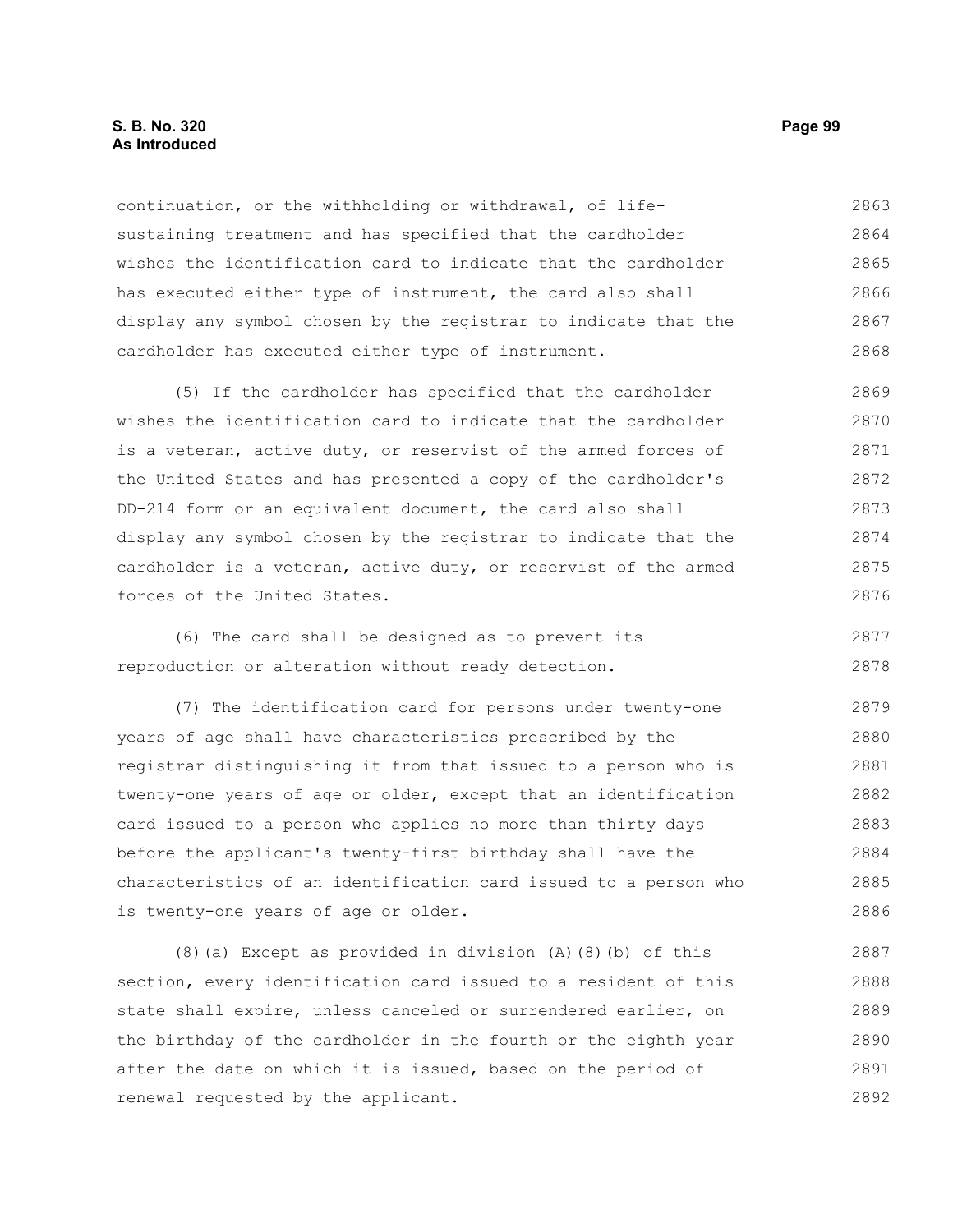# **S. B. No. 320** Page 100 **As Introduced**

(b) Upon request, the registrar or a deputy registrar shall issue an identification card to a resident of this state who is permanently or irreversibly disabled that shall expire, unless canceled or surrendered earlier, on the birthday of the cardholder in the eighth year after the date on which it is issued. The registrar shall issue a reminder notice to a cardholder, at the last known address of the cardholder, six months before the identification card is scheduled to expire. The registrar shall adopt rules governing the documentation a cardholder shall submit to certify that the cardholder is permanently or irreversibly disabled. 2893 2894 2895 2896 2897 2898 2899 2900 2901 2902 2903

As used in this section, "permanently or irreversibly disabled" means a condition of disability from which there is no present indication of recovery.

(c) Every identification card issued to a temporary resident shall expire in accordance with rules adopted by the registrar and is nonrenewable, but may be replaced with a new identification card upon the applicant's compliance with all applicable requirements. 2907 2908 2909 2910 2911

(9) A cardholder may renew the cardholder's identification card within ninety days prior to the day on which it expires by filing an application and paying the prescribed fee, if required, in accordance with section 4507.50 of the Revised Code. 2912 2913 2914 2915 2916

(10) If a cardholder applies for a driver's or commercial driver's license in this state or another licensing jurisdiction, the cardholder shall surrender the cardholder's identification card to the registrar or any deputy registrar before the license is issued. 2917 2918 2919 2920 2921

2904 2905 2906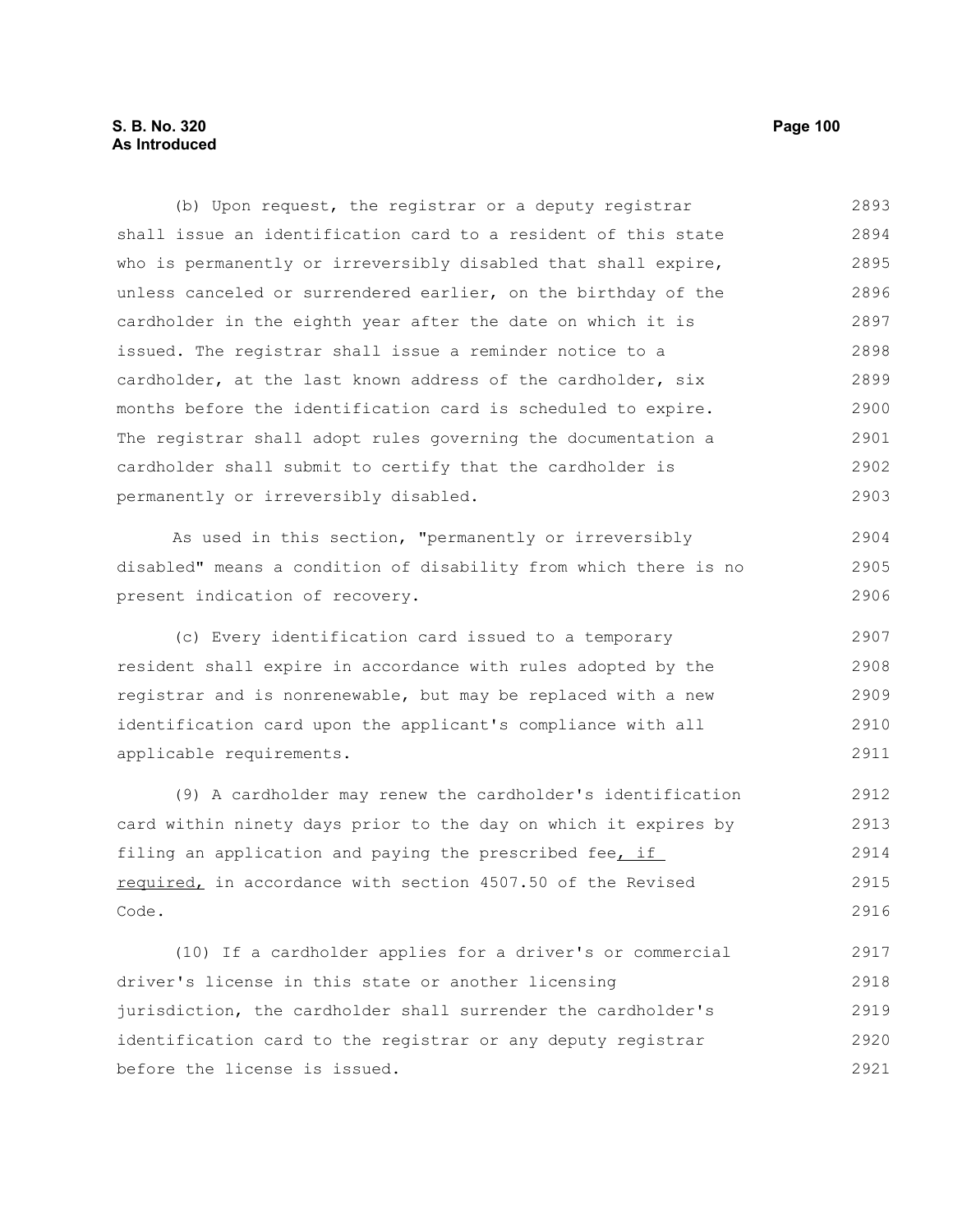| $(B)$ (1) If a card is lost, destroyed, or mutilated, the    | 2922 |
|--------------------------------------------------------------|------|
| person to whom the card was issued may obtain a duplicate by | 2923 |
| doing both of the following:                                 | 2924 |

(a) Furnishing suitable proof of the loss, destruction, or mutilation to the registrar or a deputy registrar; 2925 2926

(b) Filing an application and presenting documentary evidence under section 4507.51 of the Revised Code. 2927 2928

(2) A cardholder may apply to obtain a reprint of the cardholder's identification card through electronic means in accordance with section 4507.40 of the Revised Code. 2929 2930 2931

(3) Any person who loses a card and, after obtaining a duplicate or reprint, finds the original, immediately shall surrender the original to the registrar or a deputy registrar. 2932 2933 2934

(4) A cardholder may obtain a replacement identification card that reflects any change of the cardholder's name by furnishing suitable proof of the change to the registrar or a deputy registrar and surrendering the cardholder's existing card. 2935 2936 2937 2938 2939

(5)(a) When a cardholder who is under seventeen years of age applies for a duplicate or reprint or obtains a replacement identification card, the cardholder shall pay a fee of two dollars and fifty cents. A-Regarding a cardholder who is under seventeen years of age, a deputy registrar shall be allowed an additional fee equal to the amount established under section 4503.038 of the Revised Code for issuing a duplicate or replacement identification card. 2940 2941 2942 2943 2944 2945 2946 2947

(b) A disabled veteran who is a cardholder and has a service-connected disability rated at one hundred per cent by the veterans' administration cardholder who is seventeen years 2948 2949 2950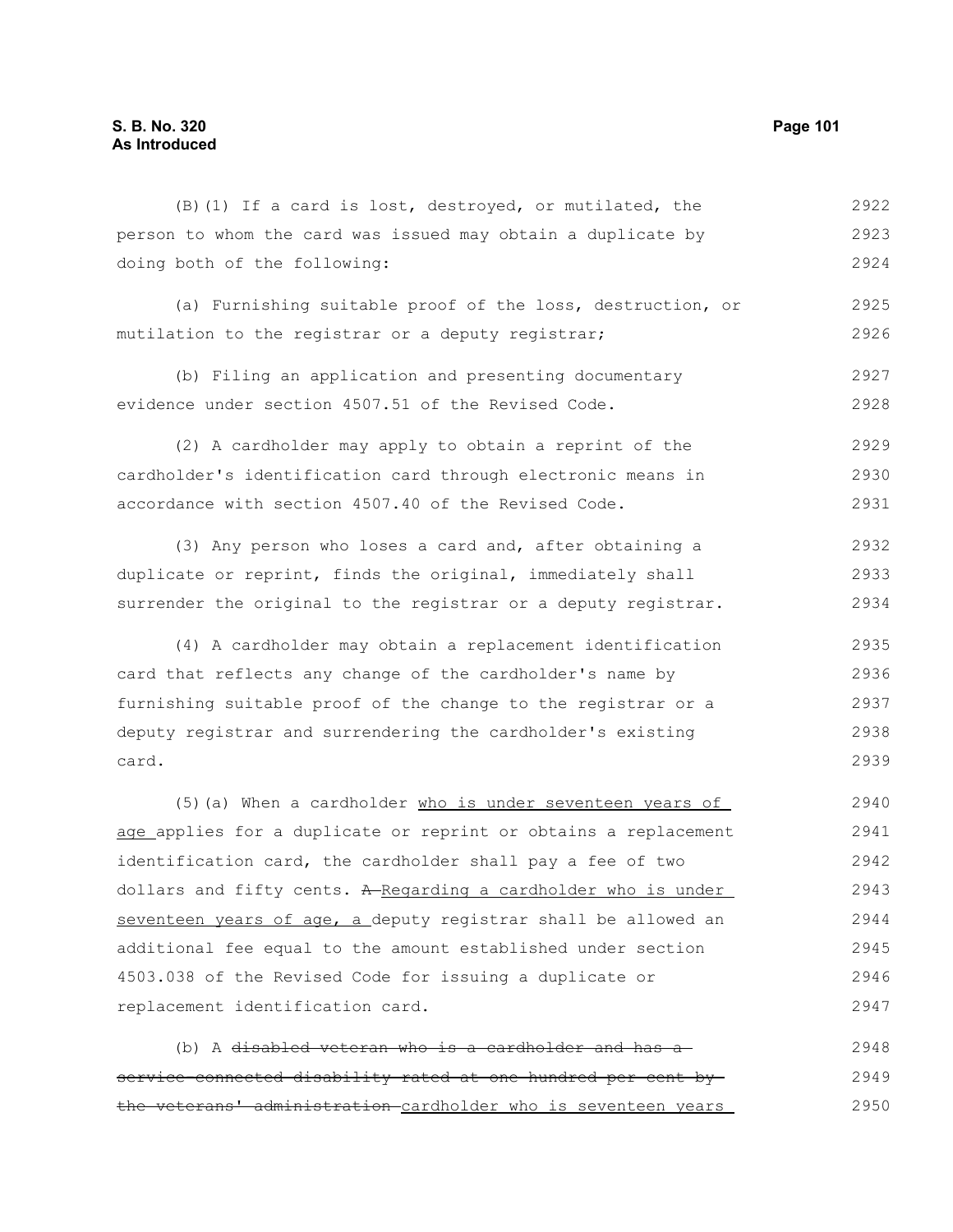of age or older may apply to the registrar or a deputy registrar for the issuance of a duplicate or replacement identification card without payment of any fee prescribed in this section or may apply to the registrar for a reprint identification card without payment of any fee prescribed in this section. 2951 2952 2953 2954 2955

(c) A resident who is permanently or irreversibly disabled and who is unemployed and who is under seventeen years of age may apply to the registrar or a deputy registrar for the issuance of a duplicate or replacement identification card without payment of any fee prescribed in this section or may apply to the registrar for a reprint identification card without payment of any fee prescribed in this section. 2956 2957 2958 2959 2960 2961 2962

(6) A duplicate, reprint, or replacement identification card expires on the same date as the card it replaces. 2963 2964

(C) The registrar shall cancel any card upon determining that the card was obtained unlawfully, issued in error, or was altered. The registrar also shall cancel any card that is surrendered to the registrar or to a deputy registrar after the holder has obtained a duplicate, reprint, replacement, or driver's or commercial driver's license. 2965 2966 2967 2968 2969 2970

(D)(1) No agent of the state or its political subdivisions shall condition the granting of any benefit, service, right, or privilege upon the possession by any person of an identification card. Nothing in this section shall preclude any publicly operated or franchised transit system from using an identification card for the purpose of granting benefits or services of the system. 2971 2972 2973 2974 2975 2976 2977

(2) No person shall be required to apply for, carry, or possess an identification card. 2978 2979